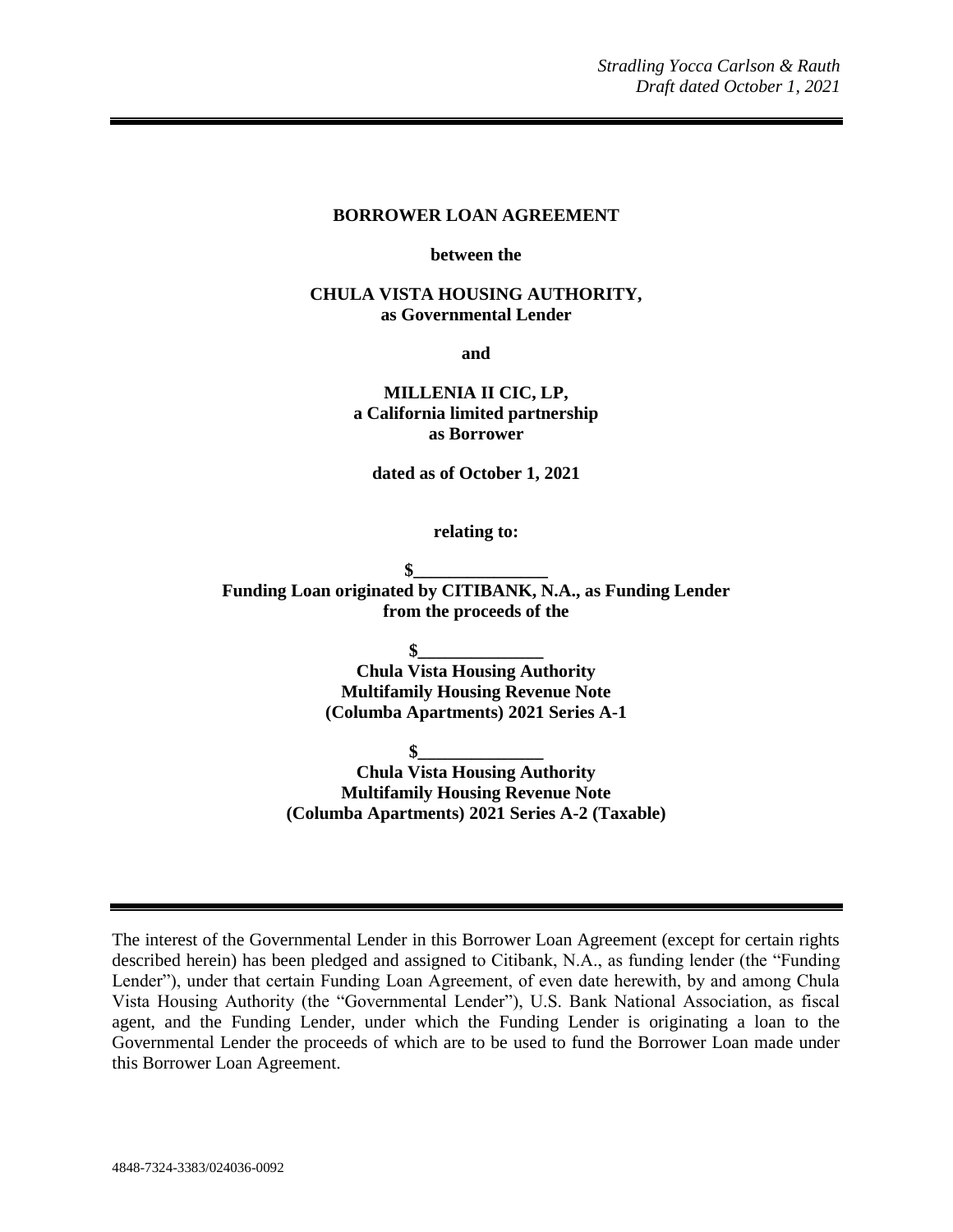### **TABLE OF CONTENTS**

### ARTICLE I DEFINITIONS; PRINCIPLES OF CONSTRUCTION

| Section 1.1 |  |
|-------------|--|
| Section 1.2 |  |

### ARTICLE II GENERAL

| Section 2.1  |                                                                      |  |
|--------------|----------------------------------------------------------------------|--|
| Section 2.2  |                                                                      |  |
| Section 2.3  |                                                                      |  |
| Section 2.4  |                                                                      |  |
| Section 2.5  |                                                                      |  |
| Section 2.6  |                                                                      |  |
| Section 2.7  | Calculation of Interest Payments and Deposits to Real Estate Related |  |
|              |                                                                      |  |
| Section 2.8  |                                                                      |  |
| Section 2.9  |                                                                      |  |
| Section 2.10 |                                                                      |  |

#### ARTICLE III **CONVERSION**

| Section 3.1 |  |
|-------------|--|
| Section 3.2 |  |
| Section 3.3 |  |
| Section 3.4 |  |
| Section 3.5 |  |
| Section 3.6 |  |

### ARTICLE IV

# REPRESENTATIONS AND WARRANTIES

| Section 4.1 |  |
|-------------|--|
|             |  |

### ARTICLE V AFFIRMATIVE COVENANTS

| Section 5.1  |  |
|--------------|--|
| Section 5.2  |  |
| Section 5.3  |  |
| Section 5.4  |  |
| Section 5.5  |  |
| Section 5.6  |  |
| Section 5.7  |  |
| Section 5.8  |  |
| Section 5.9  |  |
| Section 5.10 |  |
| Section 5.11 |  |
| Section 5.12 |  |
|              |  |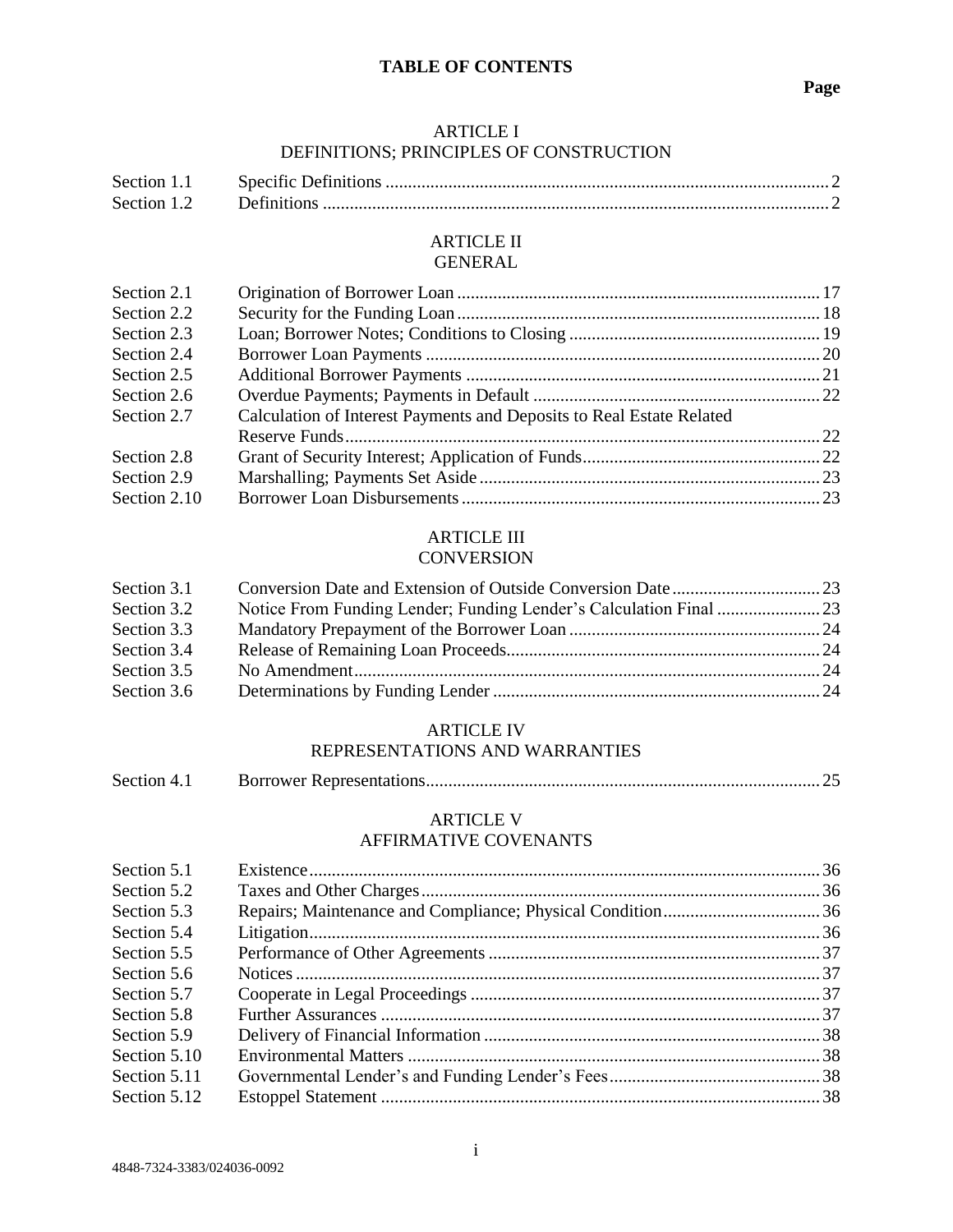# **TABLE OF CONTENTS** (continued)

# Page

| Section 5.13 |                                                                         |  |
|--------------|-------------------------------------------------------------------------|--|
| Section 5.14 |                                                                         |  |
| Section 5.15 |                                                                         |  |
| Section 5.16 | No Warranty of Condition or Suitability by the Governmental Lender or   |  |
|              |                                                                         |  |
| Section 5.17 |                                                                         |  |
| Section 5.18 |                                                                         |  |
| Section 5.19 |                                                                         |  |
| Section 5.20 | Obligation of the Borrower to Construct or Rehabilitate the Project  43 |  |
| Section 5.21 |                                                                         |  |
| Section 5.22 |                                                                         |  |
| Section 5.23 |                                                                         |  |
| Section 5.24 |                                                                         |  |
| Section 5.25 |                                                                         |  |
| Section 5.26 |                                                                         |  |
| Section 5.27 |                                                                         |  |
| Section 5.28 |                                                                         |  |
| Section 5.29 |                                                                         |  |
| Section 5.30 |                                                                         |  |
| Section 5.31 |                                                                         |  |
| Section 5.32 |                                                                         |  |
| Section 5.33 |                                                                         |  |
| Section 5.34 |                                                                         |  |
| Section 5.35 |                                                                         |  |
| Section 5.36 |                                                                         |  |
| Section 5.37 |                                                                         |  |

# **ARTICLE VI**

# NEGATIVE COVENANTS

| Section 6.1  |  |
|--------------|--|
| Section 6.2  |  |
| Section 6.3  |  |
| Section 6.4  |  |
| Section 6.5  |  |
| Section 6.6  |  |
| Section 6.7  |  |
| Section 6.8  |  |
| Section 6.9  |  |
| Section 6.10 |  |
| Section 6.11 |  |
| Section 6.12 |  |
| Section 6.13 |  |
| Section 6.14 |  |
| Section 6.15 |  |
| Section 6.16 |  |
| Section 6.17 |  |
| Section 6.18 |  |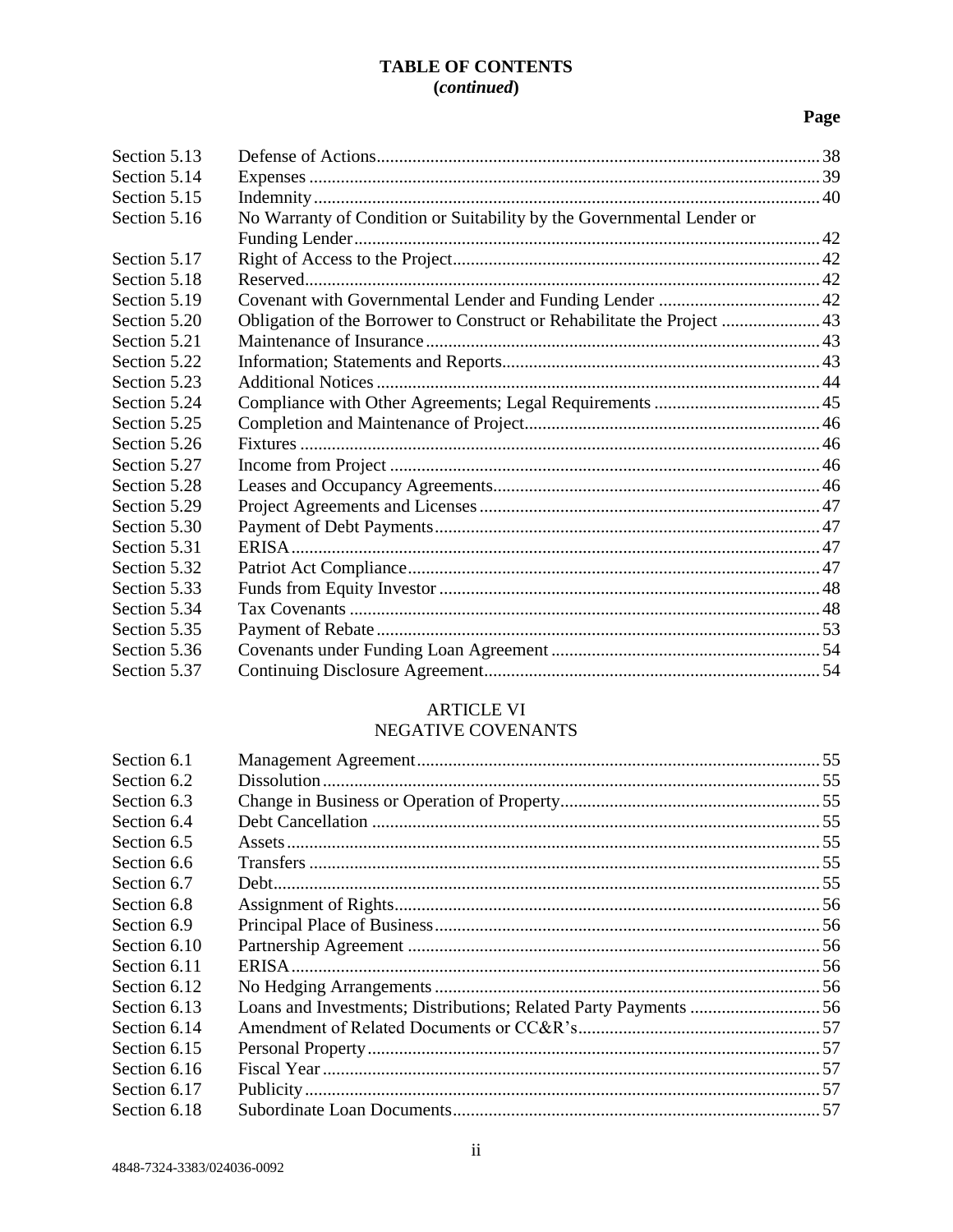# **TABLE OF CONTENTS** (continued)

### Page

# **ARTICLE VII RESERVED**

# **ARTICLE VIII DEFAULTS**

| Section 8.1 |  |
|-------------|--|
| Section 8.2 |  |

# **ARTICLE IX** SPECIAL PROVISIONS

| Section 9.1 |  |  |
|-------------|--|--|
|-------------|--|--|

### **ARTICLE X MISCELLANEOUS**

| Section 10.1  |                                                                     |  |
|---------------|---------------------------------------------------------------------|--|
| Section 10.2  |                                                                     |  |
| Section 10.3  |                                                                     |  |
| Section 10.4  |                                                                     |  |
| Section 10.5  |                                                                     |  |
| Section 10.6  |                                                                     |  |
| Section 10.7  |                                                                     |  |
| Section 10.8  |                                                                     |  |
| Section 10.9  |                                                                     |  |
| Section 10.10 |                                                                     |  |
| Section 10.11 |                                                                     |  |
| Section 10.12 | Governmental Lender, Funding Lender and Servicer Not in Control; No |  |
|               |                                                                     |  |
| Section 10.13 |                                                                     |  |
| Section 10.14 |                                                                     |  |
| Section 10.15 |                                                                     |  |
| Section 10.16 |                                                                     |  |
| Section 10.17 |                                                                     |  |
| Section 10.18 |                                                                     |  |
| Section 10.19 |                                                                     |  |
| Section 10.20 |                                                                     |  |
| Section 10.21 |                                                                     |  |
| Section 10.22 |                                                                     |  |
| Section 10.23 |                                                                     |  |
| Section 10.24 |                                                                     |  |
| Section 10.25 |                                                                     |  |
| Section 10.26 |                                                                     |  |
| Section 10.27 |                                                                     |  |
| Section 10.28 |                                                                     |  |
| Section 10.29 |                                                                     |  |
| Section 10.30 |                                                                     |  |
| Section 10.31 |                                                                     |  |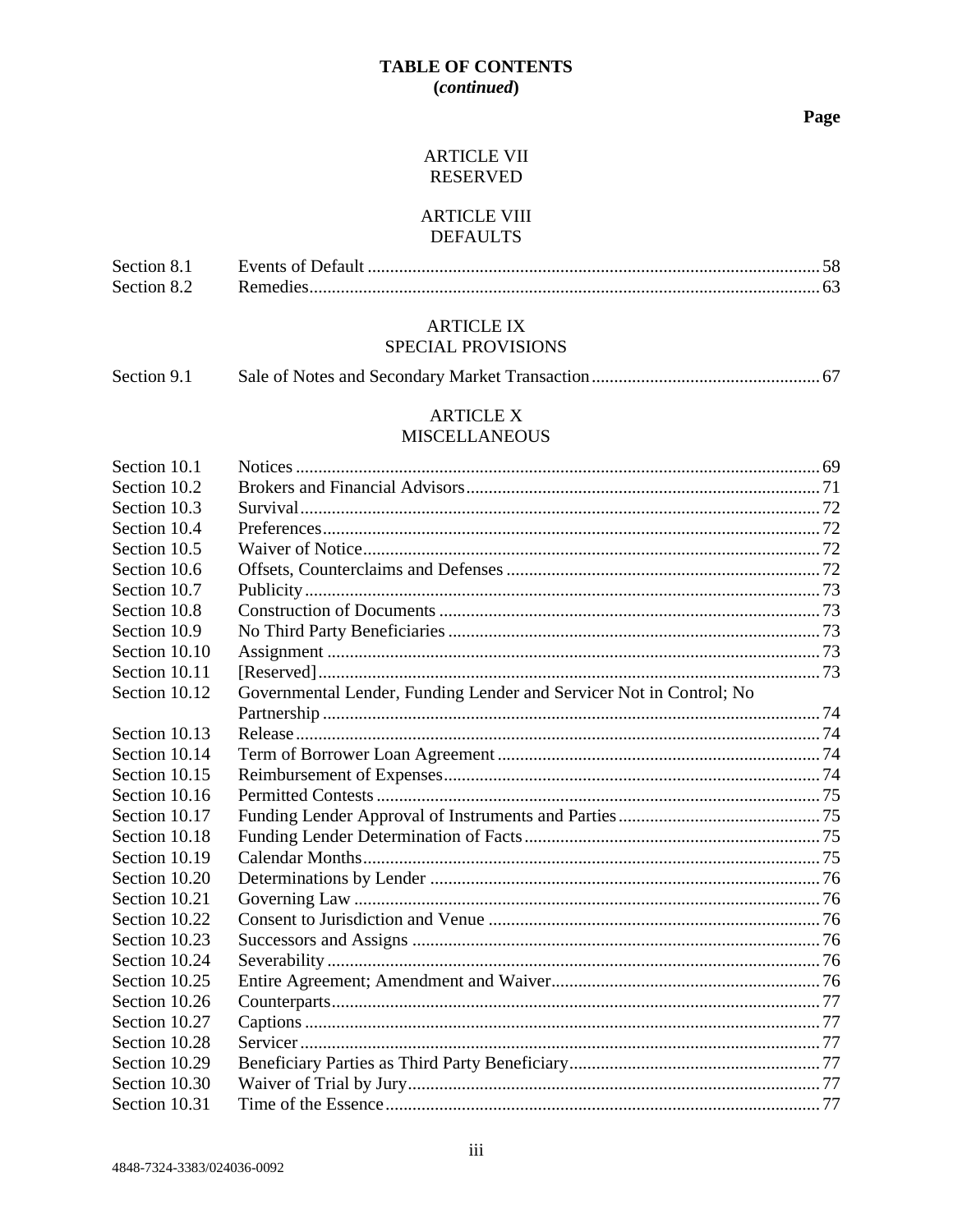# **TABLE OF CONTENTS (***continued***)**

# **Page**

# ARTICLE XI

# LIMITATIONS ON LIABILITY

| Section 11.2 |                                                                      |  |
|--------------|----------------------------------------------------------------------|--|
| Section 11.3 |                                                                      |  |
| Section 11.4 | Limitation on Liability of Governmental Lender's or Funding Lender's |  |
|              |                                                                      |  |
| Section 11.5 |                                                                      |  |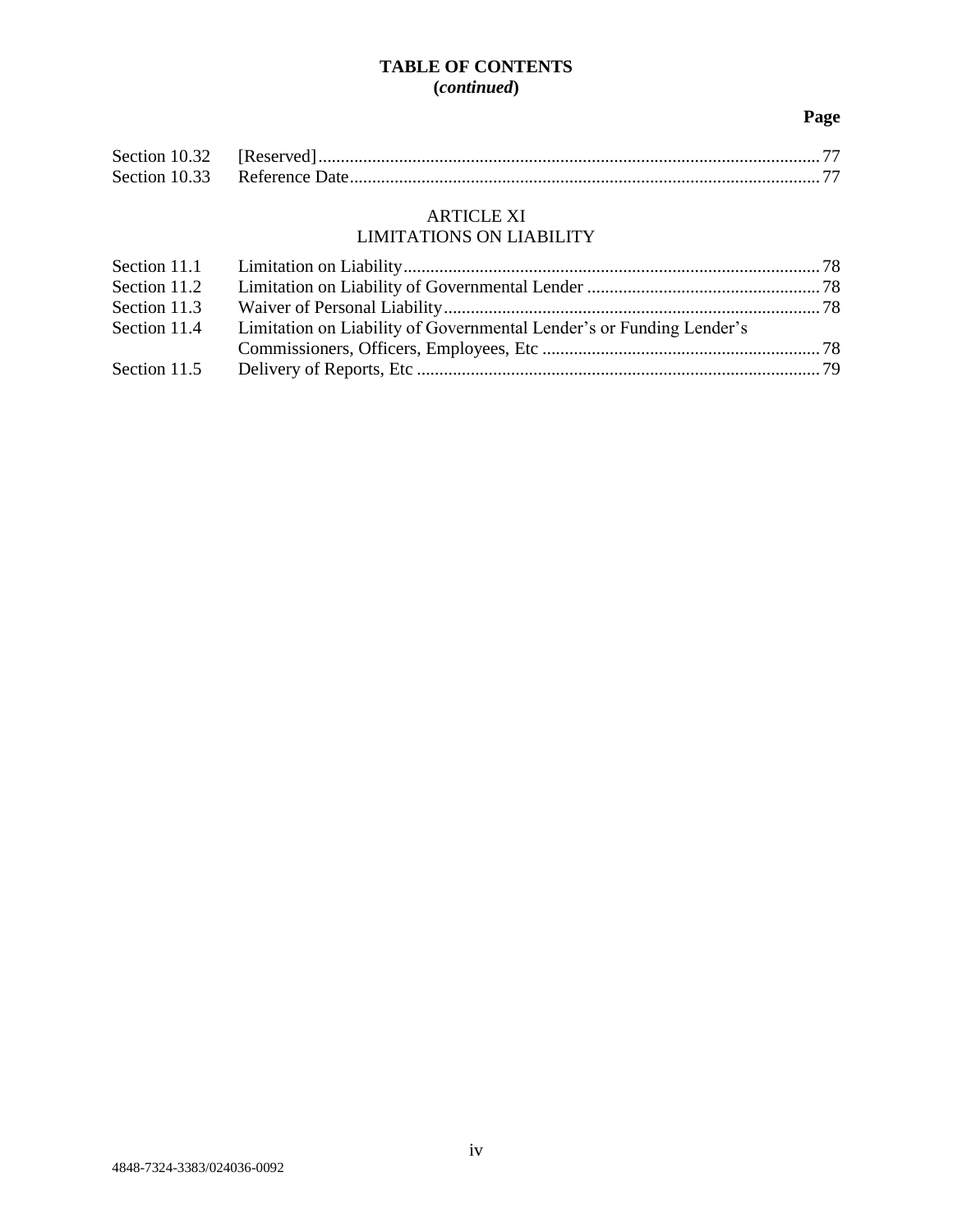#### **BORROWER LOAN AGREEMENT**

This Borrower Loan Agreement, dated as of October 1, 2021 (this "**Borrower Loan Agreement**") is entered into by the CHULA VISTA HOUSING AUTHORITY, a public body corporate and politic, organized and existing under the laws of the State of California (together with its successors and assigns, the "**Governmental Lender**"), and MILLENIA II CIC, LP, a California limited partnership (together with its successors and assigns, the "**Borrower**").

# **R E C I T A L S :**

**WHEREAS**, the Governmental Lender is a public body, corporate and politic, duly organized and validly existing under the laws of the State of California; and

**WHEREAS**, the Governmental Lender is empowered pursuant to Chapter 1 of Part 2 of Division 24 of the California Health and Safety Code (the "**Act**") to: (a) make loans to any person to provide financing for residential rental developments located within the City of Chula Vista, California, and intended to be occupied in part or in whole by persons of low and moderate income; (b) borrow funds for the purpose of obtaining moneys to make such loans and provide such financing, to establish necessary reserve funds and to pay administrative costs and other costs incurred in connection with any such borrowing by the Governmental Lender; and (c) pledge all or any part of the revenues, receipts or resources of the Governmental Lender, including the revenues and receipts to be received by the Governmental Lender from or in connection with such loans, and to mortgage, pledge or grant security interests in such loans or other property of the Governmental Lender in order to secure the repayment of any such borrowing by the Governmental Lender; and

**WHEREAS**, the Borrower has applied to the Governmental Lender for a loan (the "**Borrower Loan**"), for the acquisition, construction, development and equipping of a 198 unit plus 2 manager's units multifamily rental housing project located at Northwest Corner of Solstice Avenue and Optima Street in the City of Chula Vista, County of San Diego, California, known as "Columba Apartments"; and

**WHEREAS**, the Borrower's repayment obligations under this Borrower Loan Agreement are evidenced by the Borrower Notes, as defined herein; and

**WHEREAS**, the Borrower has requested that the Governmental Lender enter into that certain Funding Loan Agreement, of even date herewith (the "**Funding Loan Agreement**"), among the Governmental Lender, U.S. Bank National Association, as fiscal agent (the "**Fiscal Agent**"), and Citibank, N.A. (the "**Funding Lender**"), under which the Funding Lender will make a loan (the "**Funding Loan**") to the Governmental Lender (and the Governmental Lender will issue its Governmental Lender Notes (as defined herein) in connection therewith), the proceeds of which will be loaned under this Borrower Loan Agreement to the Borrower to finance the acquisition and construction of the Project (as defined herein); and

**WHEREAS**, the Borrower Loan is secured by, among other things, that certain Multifamily Deed of Trust, Assignment of Rents, Security Agreement and Fixture Filing (California) (as amended, restated and/or supplemented from time to time, the "**Security Instrument**"), of even date herewith and assigned to the Funding Lender to secure the Funding Loan, encumbering the Project,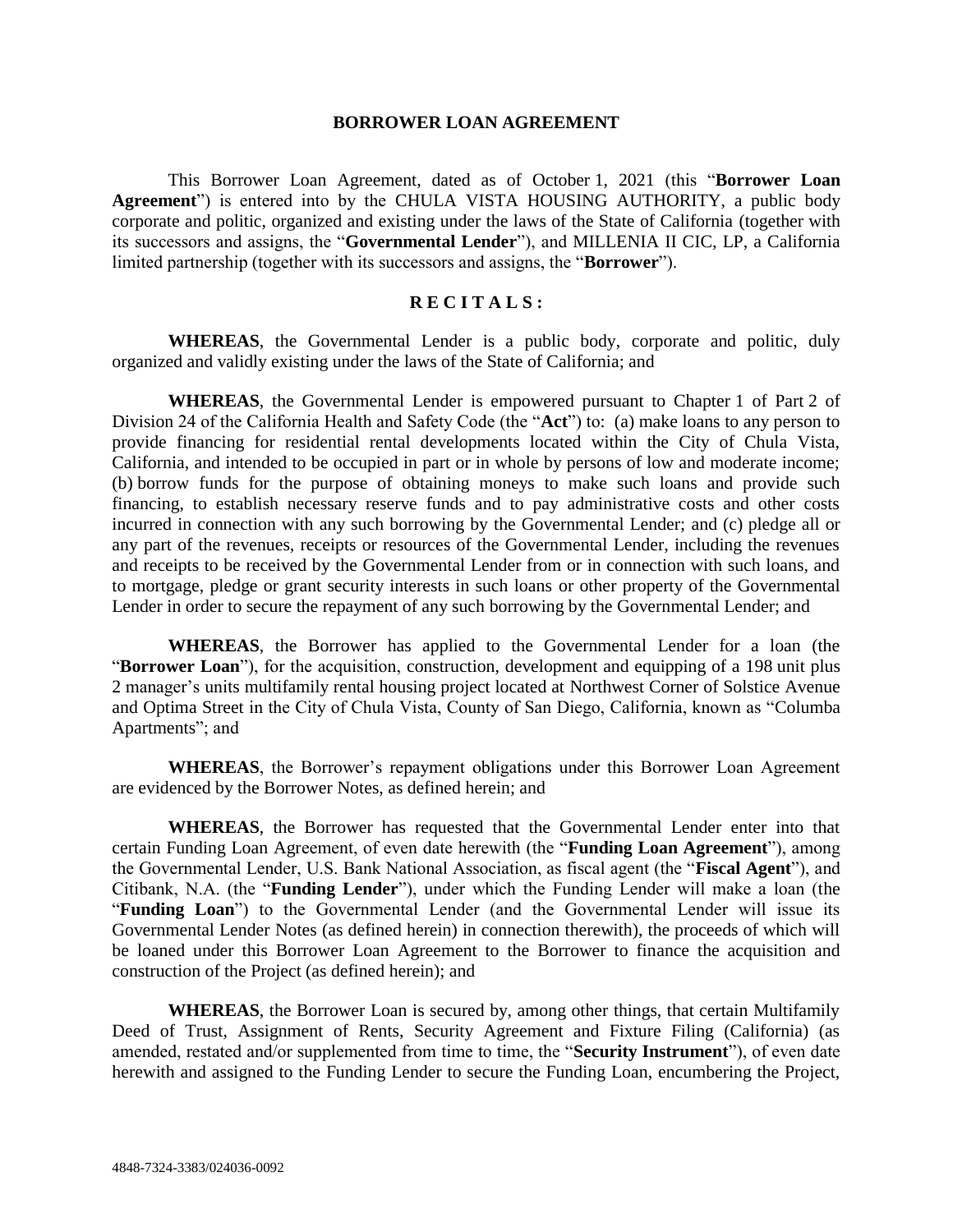and will be advanced to the Borrower pursuant to this Borrower Loan Agreement, the Funding Loan Agreement and the Construction Funding Agreement (as defined herein); and

### **A G R E E M E N T :**

**NOW, THEREFORE**, in consideration of the premises and the mutual representations, covenants and agreements herein contained, the parties hereto do hereby agree as follows:

### **ARTICLE I**

#### **DEFINITIONS; PRINCIPLES OF CONSTRUCTION**

**Section 1.1 Specific Definitions**. For all purposes of this Borrower Loan Agreement, except as otherwise expressly provided or unless the context otherwise requires:

(a) Unless specifically defined herein, all capitalized terms shall have the meanings ascribed thereto in the Security Instrument or, if not defined in the Security Instrument, in the Funding Loan Agreement.

(b) All accounting terms not otherwise defined herein shall have the meanings assigned to them, and all computations herein provided for shall be made, in accordance with GAAP.

(c) All references in this instrument to designated "Articles," "Sections" and other subdivisions are to the designated Articles, Sections and subdivisions of this instrument as originally executed.

(d) All references in this instrument to a separate instrument are to such separate instrument as the same may be amended or supplemented from time to time pursuant to the applicable provisions thereof.

(e) Unless otherwise specified, (i) all references to sections and schedules are to those in this Borrower Loan Agreement, (ii) the words "hereof," "herein" and "hereunder" and words of similar import refer to this Borrower Loan Agreement as a whole and not to any particular provision, (iii) all definitions are equally applicable to the singular and plural forms of the terms defined and (iv) the word "including" means "including but not limited to."

**Section 1.2 Definitions**. The following terms, when used in this Borrower Loan Agreement (including when used in the above recitals), shall have the following meanings:

"**Act**" shall have the meaning given to it in the recitals to this Borrower Loan Agreement.

"**Act of Bankruptcy**" shall mean the filing of a petition in bankruptcy (or any other commencement of a bankruptcy or similar proceeding) under any applicable bankruptcy, insolvency, reorganization, or similar law, now or hereafter in effect; provided that, in the case of an involuntary proceeding, such proceeding is not dismissed within ninety (90) days after the commencement thereof.

"ADA" shall have the meaning set forth in Section 4.1.38 hereof.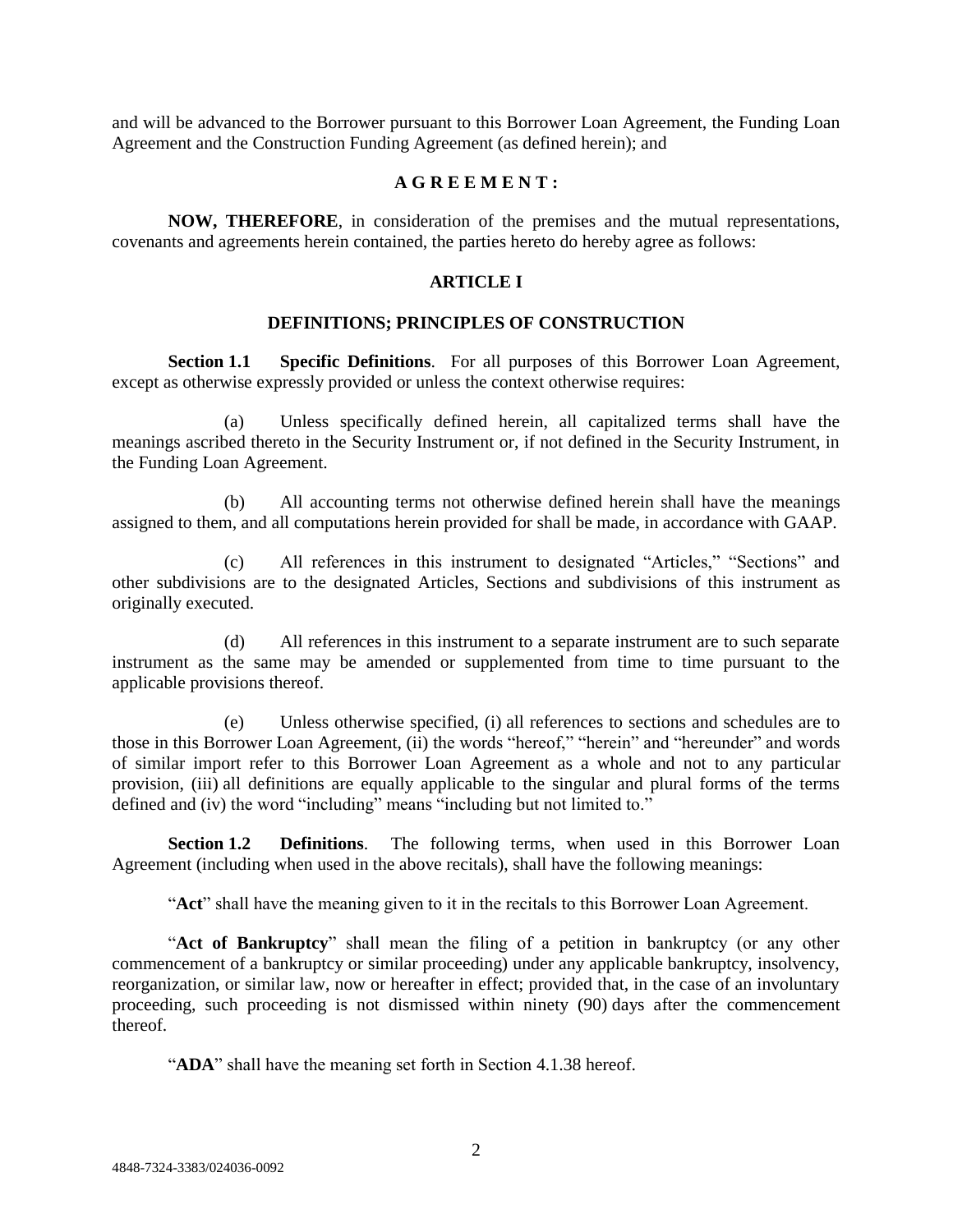"**Additional Borrower Payments**" shall mean the payments payable pursuant to Section 2.5 (Additional Borrower Payments), Section 2.6 (Overdue Payments; Payments in Default), Section 3.3.3 of the Construction Funding Agreement (Borrower Loan in Balance), Section 5.14 (Expenses), and Section 10 of the Borrower Notes (Voluntary and Involuntary Prepayments).

"**Administrative General Partner**" shall mean CIC Millenia II LLC, a California limited liability company.

"**Agreement of Environmental Indemnification**" shall mean the Agreement of Environmental Indemnification, of even date herewith, executed by the Borrower and Guarantor for the benefit of the Beneficiary Parties (as defined therein) and any lawful holder, owner or pledgee of the Borrower Notes from time to time.

"**Appraisal**" shall mean an appraisal of the Project and Improvements, which appraisal shall be (i) performed by a qualified appraiser licensed in the State selected by Funding Lender, and (ii) satisfactory to Funding Lender (including, without limitation, as adjusted pursuant to any internal review thereof by Funding Lender) in all respects.

"**Approved Developer Fee Schedule**" shall have the meaning set forth in the Construction Funding Agreement.

"**Architect**" shall mean any licensed architect, space planner or design professional that Borrower may engage from time to time, with the approval of Funding Lender, to design any portion of the Improvements, including the preparation of the Plans and Specifications.

"**Architect's Agreement**" means any agreement that Borrower and any Architect from time to time may execute pursuant to which Borrower engages such Architect to design any portion of the Improvements, including the preparation of the Plans and Specifications, as approved by Funding Lender.

"**Authorized Borrower Representative**" shall mean a person at the time designated and authorized to act on behalf of the Borrower by a written certificate furnished to the Governmental Lender, the Funding Lender, the Fiscal Agent and the Servicer and containing the specimen signature of such person and signed on behalf of the Borrower by its Borrower Controlling Entity which certificate may designate one or more alternates.

"**Bankruptcy Code**" shall mean the United States Bankruptcy Reform Act of 1978, as amended from time to time, or any substitute or replacement legislation.

"**Bankruptcy Event**" shall have the meaning given to that term in the Security Instrument.

"**Bankruptcy Proceeding**" shall have the meaning set forth in Section 4.1.8 hereof.

"**Beneficiary Parties**" shall mean, collectively, the Funding Lender and the Governmental Lender.

"**Borrower**" shall have the meaning set forth in the recitals to this Borrower Loan Agreement.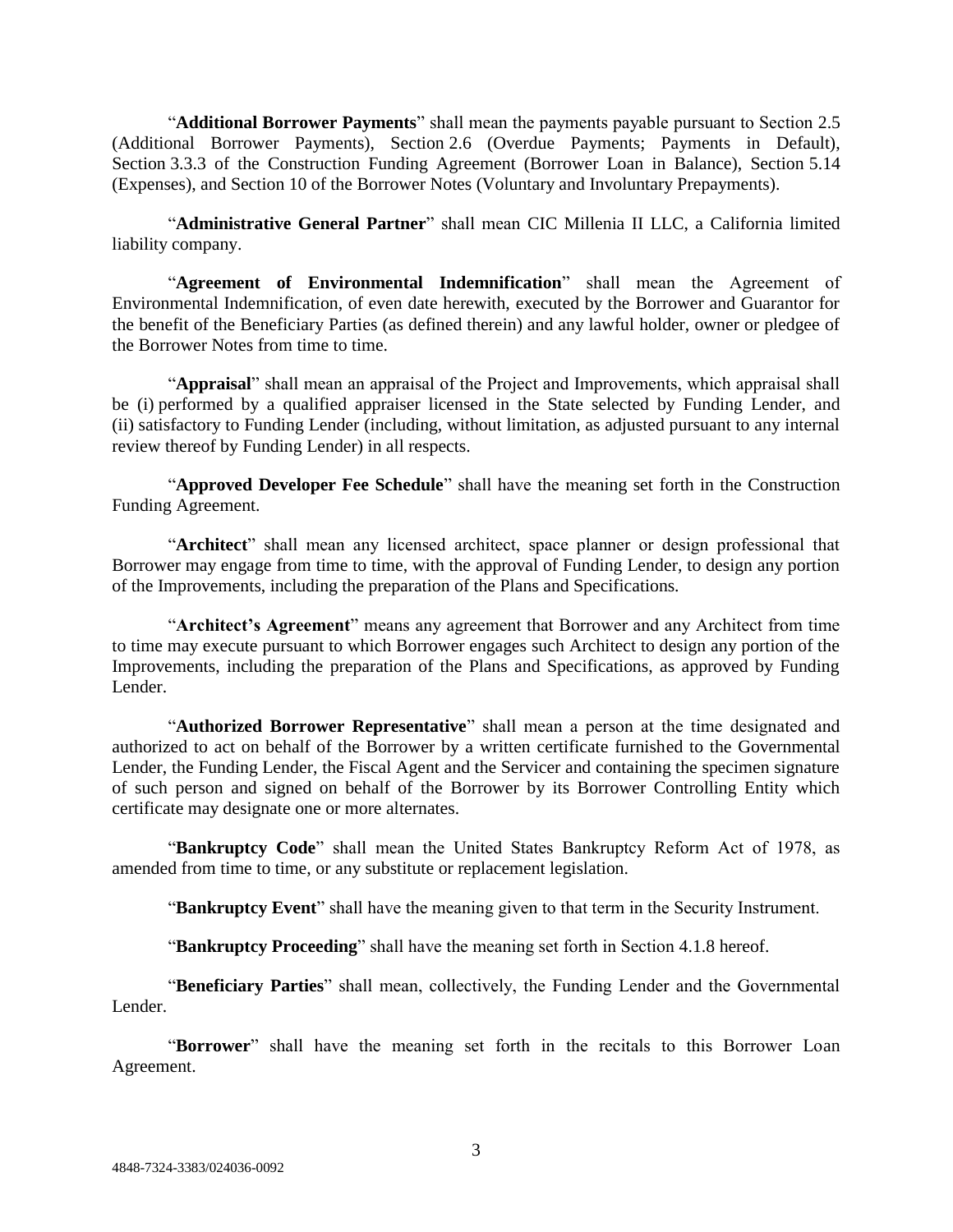"**Borrower Affiliate**" means, as to the Borrower, its general partner or the Guarantor, (i) any entity that directly or indirectly owns, controls, or holds with power to vote, 20 percent or more of the outstanding voting securities of Borrower, its general partner or the Guarantor, (ii) any corporation 20 percent or more of whose outstanding voting securities are directly or indirectly owned, controlled or held with power to vote by the Borrower, its general partner or the Guarantor, (iii) any partner of Borrower, its general partner or the Guarantor, or (iv) any other person that is related (to the third degree of consanguinity) by blood or marriage to the Borrower, its general partner or the Guarantor (to the extent any of the Borrower, its general partner or the Guarantor is a natural person), provided that the Equity Investor shall not be a Borrower Affiliate.

"**Borrower Controlling Entity**" shall mean the general partner of the Borrower.

"**Borrower Deferred Equity**" shall have the meaning set forth in the Construction Funding Agreement.

"**Borrower Initial Equity**" shall have the meaning set forth in the Construction Funding Agreement.

"**Borrower Loan**" shall mean the mortgage loan made by the Governmental Lender to the Borrower pursuant to this Borrower Loan Agreement, in the maximum principal amount of the Borrower Loan Amount, as evidenced by the Borrower Notes.

"**Borrower Loan Agreement**" shall mean this Borrower Loan Agreement.

"**Borrower Loan Amount**" shall mean \$\_\_\_\_\_\_\_\_\_\_\_\_\_\_\_, the original maximum principal amount of the Borrower Notes.

"**Borrower Loan Documents**" shall mean this Borrower Loan Agreement, the Construction Funding Agreement, the Borrower Notes, the Security Instrument, the Agreement of Environmental Indemnification, the Replacement Reserve Agreement, the Guaranty, the Contingency Draw Down Agreement, and all other documents or agreements evidencing or relating to the Borrower Loan.

"**Borrower Loan Payment Date**" shall mean (i) the date upon which regularly scheduled Borrower Loan Payments are due pursuant to the Borrower Notes, or (ii) any other date on which the Borrower Notes are prepaid or paid, whether at the scheduled maturity or upon the acceleration of the maturity thereof.

"**Borrower Loan Payments**" shall mean the monthly loan payments payable pursuant to the Borrower Notes.

"**Borrower Loan Proceeds**" shall mean proceeds of the Borrower Loan, to be disbursed in accordance with Section 2.10 of this Borrower Loan Agreement, Section 7.7 of the Funding Loan Agreement and the Construction Funding Agreement.

"**Borrower Notes**" shall mean, collectively, the Series B-1 Borrower Note and the Series B-2 Borrower Note; and a "Borrower Note" shall mean one of such Borrower Notes.

"**Borrower Payment Obligations**" shall mean all payment obligations of the Borrower under the Borrower Loan Documents, including, but not limited to, the Borrower Loan Payments and the Additional Borrower Payments.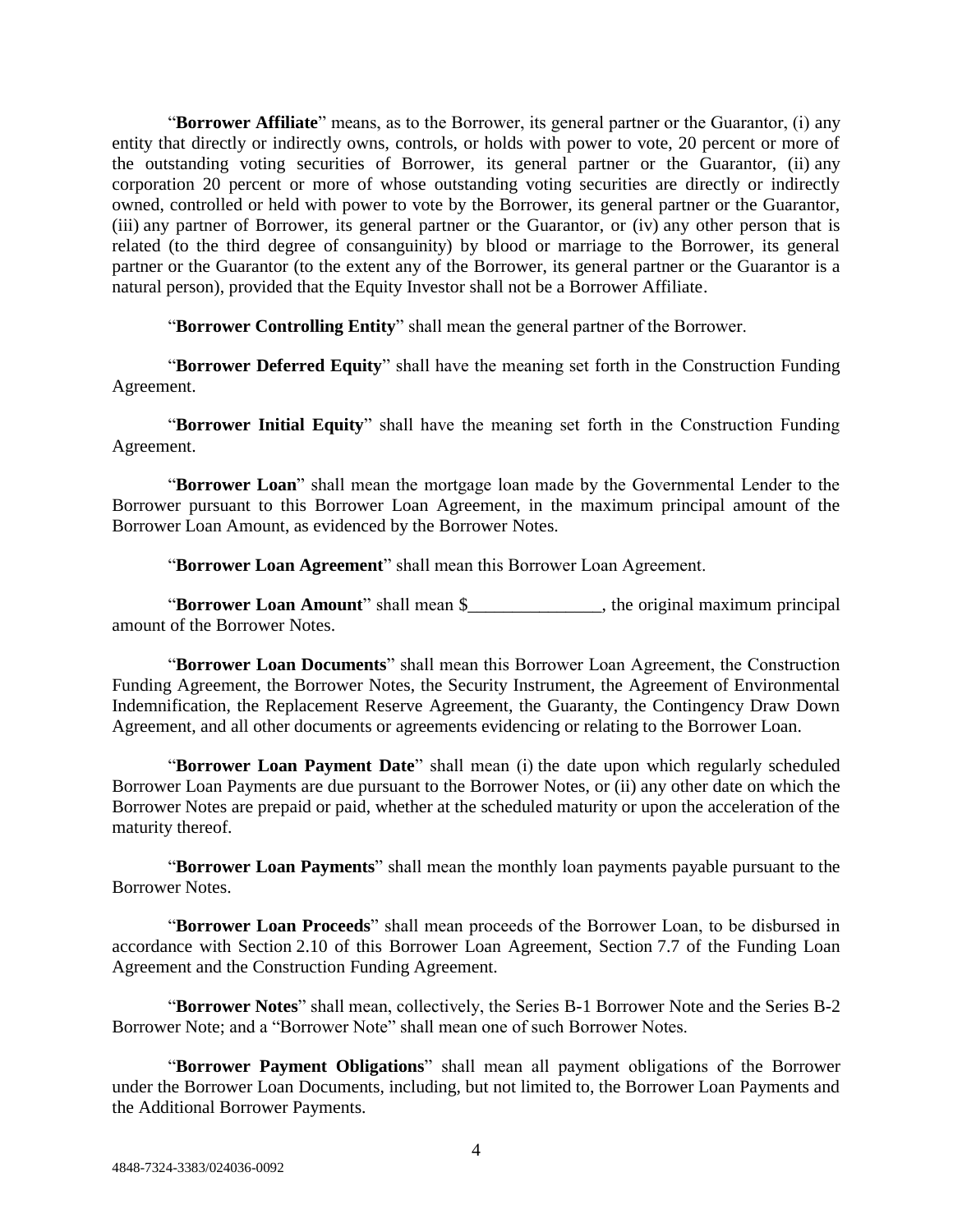"**Business Day**" shall mean any day other than (i) a Saturday or Sunday, or (ii) a day on which the Fiscal Agent or federally insured depository institutions in New York, New York or California are authorized or obligated by law, regulation, governmental decree or executive order to be closed.

"**Calculation Period**" shall mean three (3) consecutive full Calendar Months occurring prior to the Conversion Date, as the same may be extended in accordance with Section 3.1 hereof.

"**Calendar Month**" shall mean each of the twelve (12) calendar months of the year.

"**CC&R's**" shall mean any covenants, conditions, restrictions, maintenance agreements or reciprocal easement agreements affecting the Project or the Mortgaged Property.

"**Closing Date**" means October \_\_\_\_\_\_\_\_\_, 2021, the date that the initial Borrower Loan Proceeds are disbursed hereunder.

"**Code**" shall mean the Internal Revenue Code of 1986 as in effect on the Closing Date or (except as otherwise referenced herein) as it may be amended to apply to obligations issued on the Closing Date, together with applicable proposed, temporary and final regulations promulgated, and applicable official public guidance published, under the Code.

"**Collateral**" shall mean all collateral described in (i) this Borrower Loan Agreement (including, without limitation, all property in which the Funding Lender is granted a security interest pursuant to any provision of this Borrower Loan Agreement), (ii) the Security Instrument, or (iii) any other Security Document, which Collateral shall include the Project, all of which collateral is pledged and assigned to Funding Lender under the Funding Loan Agreement to secure the Funding Loan.

"**Completion**" shall have the meaning set forth in Section 5.25.

"**Completion Date**" shall have the meaning set forth in the Construction Funding Agreement.

"**Computation Date**" shall have the meaning ascribed thereto in Section 1.148 3(e) of the Regulations.

"**Condemnation**" shall mean any action or proceeding or notice relating to any proposed or actual condemnation or other taking, or conveyance in lieu thereof, of all or any part of the Project, whether direct or indirect.

"**Conditions to Conversion**" shall have the meaning set forth in the Construction Funding Agreement.

"**Construction Consultant**" shall mean a third-party architect or engineer selected and retained by Funding Lender, at the cost and expense of Borrower, to monitor the progress of construction and/or rehabilitation of the Project and to inspect the Improvements to confirm compliance with this Borrower Loan Agreement.

"**Construction Contract**" shall mean any agreement that Borrower and any Contractor from time to time may execute pursuant to which Borrower engages the Contractor to construct any portion of the Improvements, as approved by Funding Lender.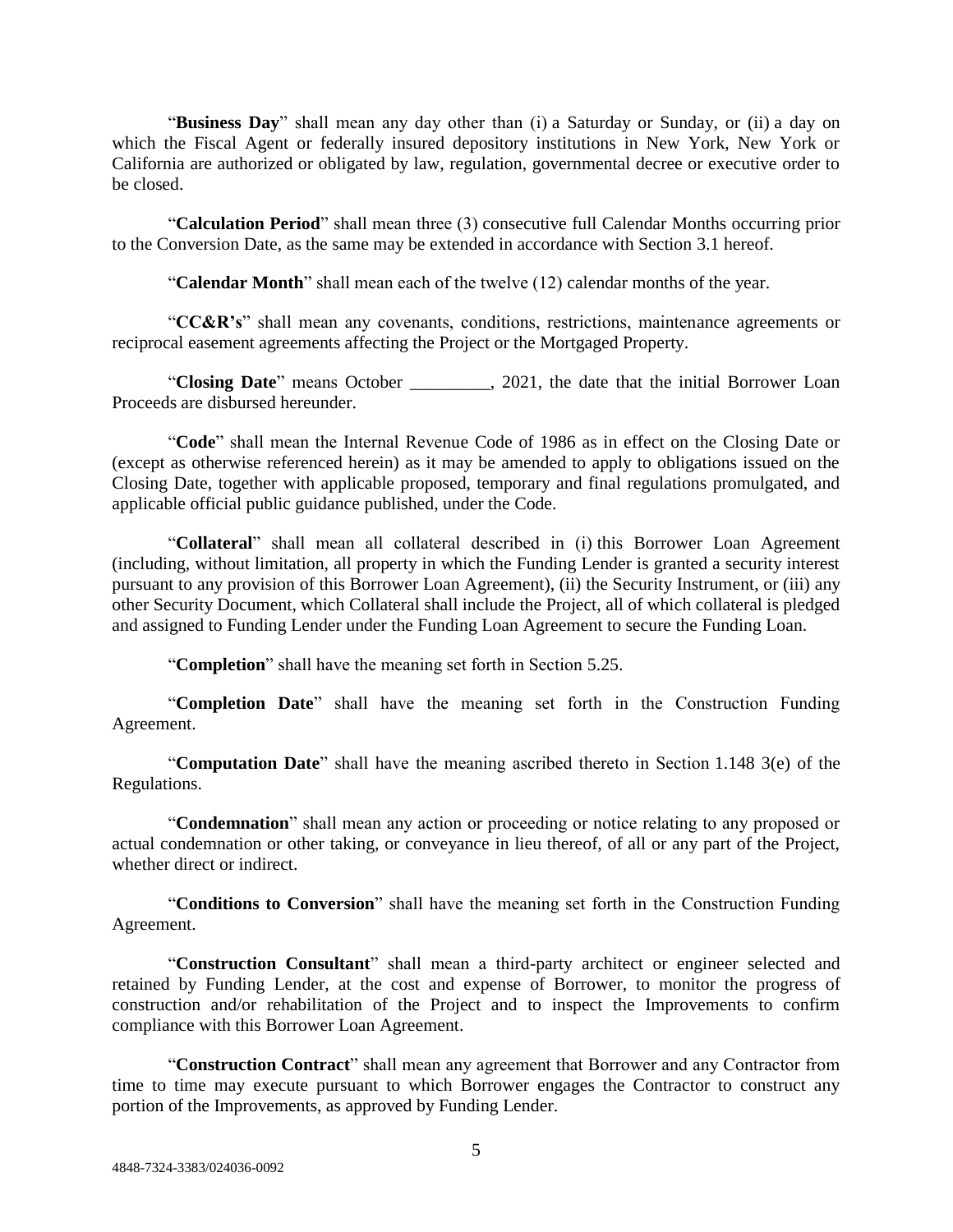"**Construction Funding Agreement**" means that certain Construction Funding Agreement of even date herewith, between the Funding Lender, as agent for the Governmental Lender, and Borrower, pursuant to which the Borrower Loan will be advanced by the Funding Lender (or the Servicer on its behalf), as agent of the Governmental Lender, to the Fiscal Agent for disbursement to the Borrower and setting forth certain provisions relating to disbursement of the Borrower Loan during construction of the Project, insurance and other matters, as such agreement may be amended, modified, supplemented and replaced from time to time.

"**Construction Schedule**" shall mean a schedule of construction or rehabilitation progress with the anticipated commencement and completion dates of each phase of construction or rehabilitation, as the case may be, and the anticipated date and amounts of each Disbursement for the same, as approved by Funding Lender, as assignee of the Governmental Lender.

"**Contingency Draw-Down Agreement**" means the Contingency Draw-Down Agreement of even date herewith, among the Fiscal Agent, the Funding Lender and the Borrower relating to possible conversion of the portion of the Funding Loan evidenced by the Tax-Exempt Governmental Lender Note from a draw down loan to a fully funded loan.

"**Continuing Disclosure Agreement**" shall mean that certain Continuing Disclosure Agreement of even date herewith, between the Borrower and the Funding Lender, pursuant to which the Borrower agrees to provide certain information with respect to the Project, the Borrower and the Funding Loan subsequent to the Closing Date, as amended, supplemented or restated from time to time.

"**Contractor**" shall mean any licensed general contractor or subcontractor that Borrower may directly engage from time to time, with the approval of Funding Lender, to construct and/or rehabilitate any portion of the Improvements.

"**Contractual Obligation**" shall mean, for any Person, any debt or equity security issued by that Person, and any indenture, mortgage, deed of trust, contract, undertaking, instrument or agreement (written or oral) to which such Person is a party or by which it is bound, or to which it or any of its assets is subject.

"**Conversion**" shall mean Funding Lender's determination that the Conditions to Conversion have been satisfied in accordance with the provisions of this Borrower Loan Agreement and the Construction Funding Agreement.

"**Conversion Date**" shall mean the date to be designated by Funding Lender once the Conditions to Conversion have been satisfied, the determination of the Permanent Period Amount has been made and any loan balancing payments in accordance with Section 3.3 hereof and the Construction Funding Agreement have been made. The Conversion Date must occur no later than the Outside Conversion Date (or Extended Outside Conversation Date, as applicable).

"**Cost Breakdown**" shall mean the schedule of costs for the Improvements, as set forth in the Construction Funding Agreement, as the same may be amended from time to time with Funding Lender's consent.

"**Costs of Funding**" shall mean the Governmental Lender's Closing Fee and the fees, costs, expenses and other charges incurred in connection with the funding of the Borrower Loan and the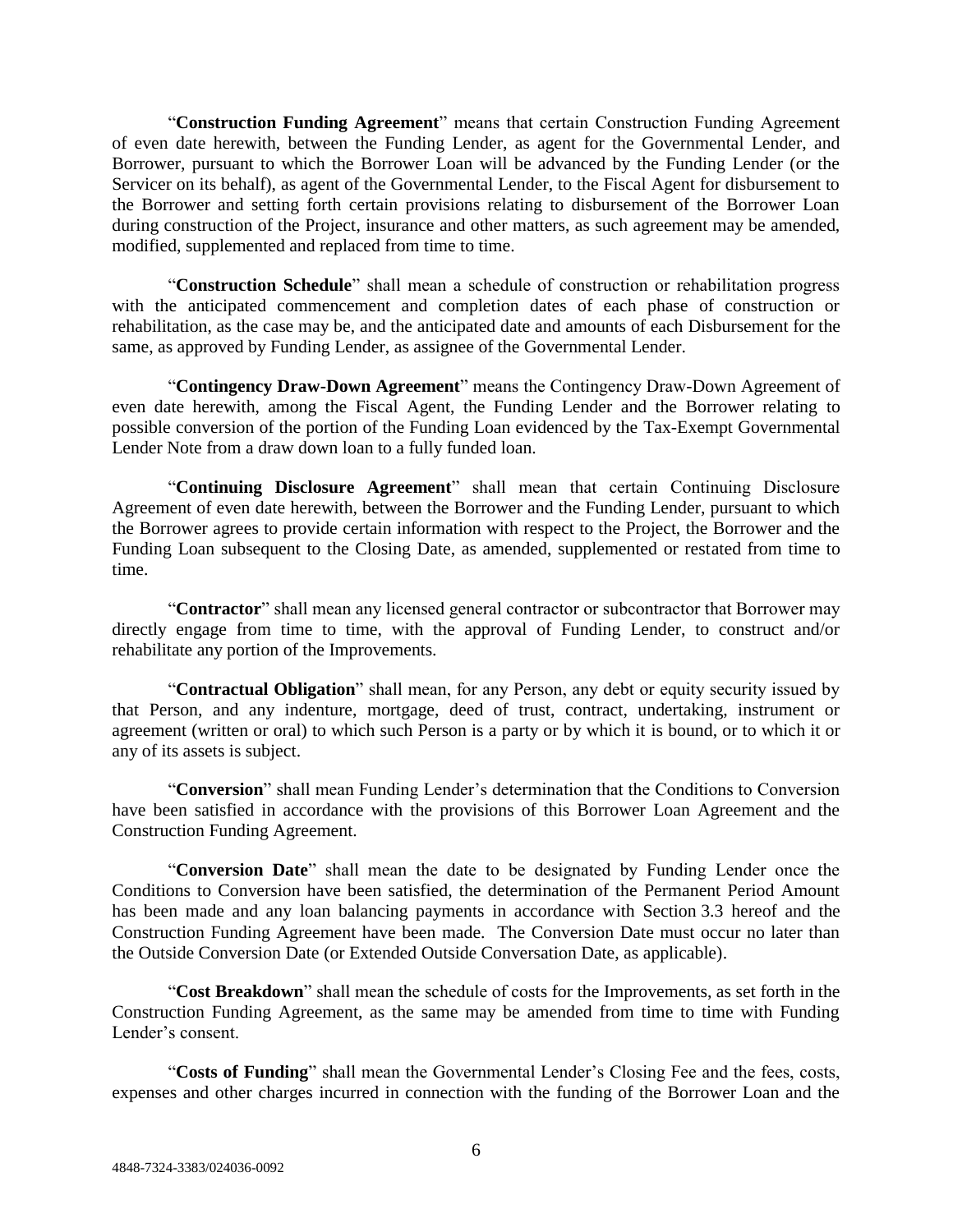Funding Loan, the negotiation and preparation of this Borrower Loan Agreement and each of the other Borrower Loan Documents and Funding Loan Documents and shall include, but shall not be limited to, the following: (i) counsel fees (including but not limited to Tax Counsel, counsel to the Governmental Lender, Borrower's counsel, and Funding Lender's counsel); (ii) financial advisor fees incurred in connection with the closing of the Borrower Loan and the Funding Loan; (iii) certifying and authenticating agent fees and expenses related to funding of the Funding Loan; (iv) recording fees; (v) any additional fees charged by the Governmental Lender or the Fiscal Agent; and (vi) costs incurred in connection with the required public notices generally and costs of the public hearing.

"**Costs of Funding Deposit**" shall mean the amount required to be deposited by the Borrower with the Title Company to pay Costs of Funding in connection with the closing of the Borrower Loan and the Funding Loan on the Closing Date.

"**Cost of Improvements**" shall mean the costs for the Improvements, as set forth on the Cost Breakdown.

"**Date of Disbursement**" shall mean the date of a Disbursement.

"**Day**" or "**Days**" shall mean calendar days unless expressly stated to be Business Days.

"Debt" shall mean, as to any Person, any of such Person's liabilities, including all indebtedness (whether recourse or nonrecourse, short term or long term, direct or contingent), all committed and unfunded liabilities, and all unfunded liabilities, that would appear upon a balance sheet of such Person prepared in accordance with GAAP.

"**Default Rate**" shall have the meaning given to that term in the Borrower Notes.

"**Determination of Taxability**" shall mean (i) a determination by the Commissioner or any District Director of the Internal Revenue Service, (ii) a private ruling or Technical Advice Memorandum concerning the Tax-Exempt Governmental Lender Note issued by the National Office of the Internal Revenue Service in which Governmental Lender and Borrower were afforded the opportunity to participate, (iii) a determination by any court of competent jurisdiction, (iv) the enactment of legislation or (v) receipt by the Funding Lender, at the request of the Governmental Lender, the Borrower or the Funding Lender, of an opinion of Tax Counsel, in each case to the effect that the interest on the Tax-Exempt Governmental Lender Note is includable in gross income for federal income tax purposes of any holder or any former holder of all or a portion of the Tax-Exempt Governmental Lender Note, other than a holder who is a "substantial user" of the Project or a "related person" (as such terms are defined in Section 147(a) of the Code); provided, however, that no such Determination of Taxability under clause (i) or (iii) shall be deemed to have occurred if the Governmental Lender (at the sole expense of the Borrower), the Funding Lender (at the sole expense of the Borrower) or the Borrower is contesting such determination, has elected to contest such determination in good faith and is proceeding with all applicable dispatch to prosecute such contest until the earliest of (a) a final determination from which no appeal may be taken with respect to such determination, (b) abandonment of such appeal by the Governmental Lender or the Borrower, as the case may be, or (c) one year from the date of initial determination.

"**Developer Fee**" shall have the meaning set forth in the Construction Funding Agreement.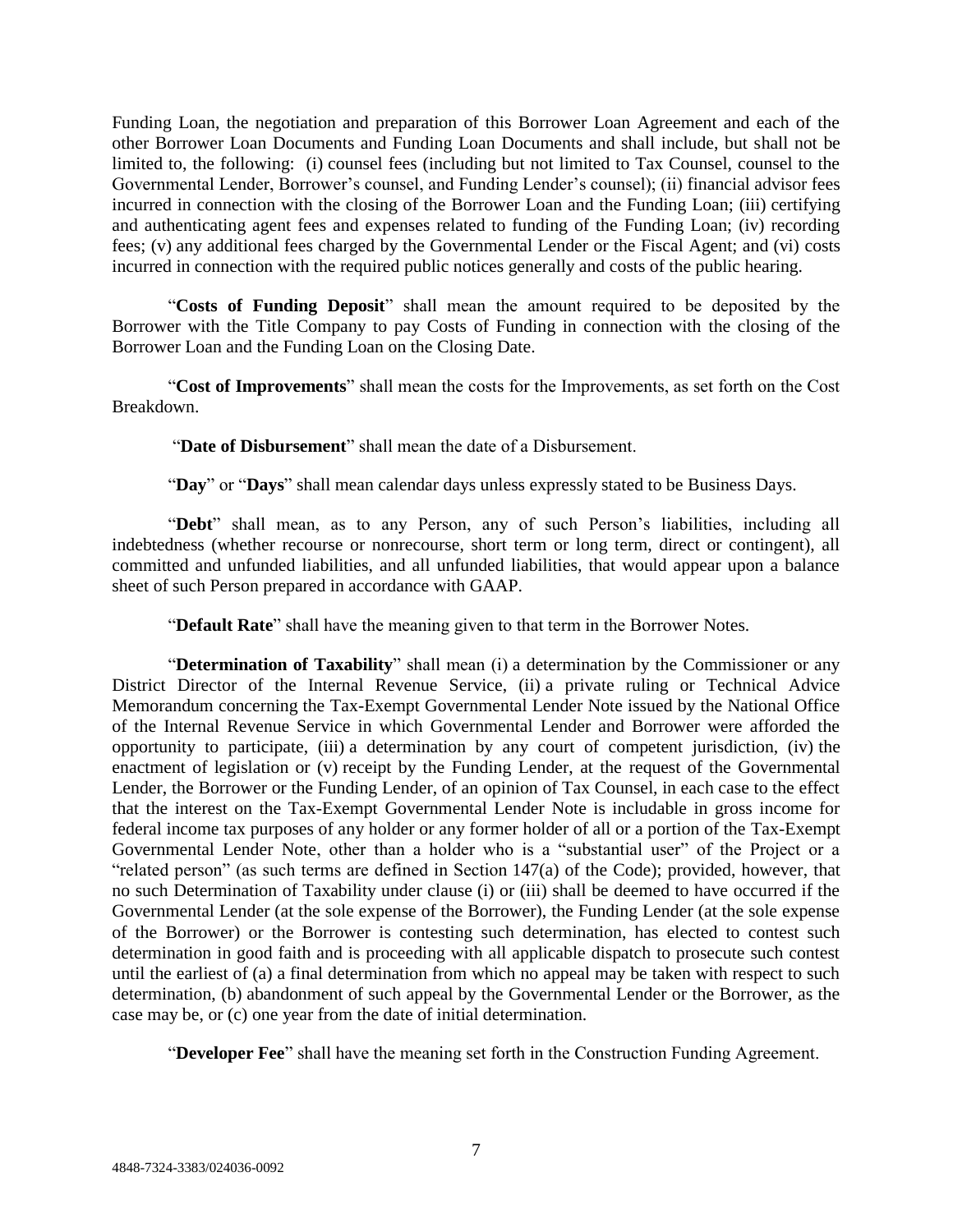"**Disbursement**" means a disbursement of Borrower Loan Proceeds and Other Borrower Moneys pursuant to this Borrower Loan Agreement.

"**Engineer**" shall mean any licensed civil, structural, mechanical, electrical, soils, environmental or other engineer that Borrower may engage from time to time, with the approval of Funding Lender, to perform any engineering services with respect to any portion of the Improvements.

"**Engineer's Contract**" shall mean any agreement that Borrower and any Engineer from time to time may execute pursuant to which Borrower engages such Engineer to perform any engineering services with respect to any portion of the Improvements, as approved by Funding Lender.

"**Equipment**" shall have the meaning given to the term "Personalty" in the Security Instrument.

"**Equity Contributions**" shall mean the equity to be contributed by the Equity Investor to Borrower, in accordance with and subject to the terms, conditions and adjustments of the Partnership Agreement.

"**Equity Investor**" shall mean \_\_\_\_\_\_\_\_\_\_, a \_\_\_\_\_\_\_\_\_\_, and its permitted successors and assigns.

"**ERISA**" shall mean the Employment Retirement Income Security Act of 1974, as amended from time to time, and the rules and regulations promulgated thereunder.

"**ERISA Affiliate**" shall mean all members of a controlled group of corporations and all trades and business (whether or not incorporated) under common control and all other entities which, together with the Borrower, are treated as a single employer under any or all of Section 414(b), (c), (m) or (o) of the Code.

"**Event of Default**" shall mean any Event of Default set forth in Section 8.1 of this Borrower Loan Agreement. An Event of Default shall "exist" if a Potential Default shall have occurred and be continuing beyond any applicable cure period.

"**Excess Revenues**" shall have the meaning ascribed thereto in Section 2.2(e) hereof.

"**Exchange Act**" shall mean the Securities Exchange Act of 1934, as amended.

"**Expenses of the Project**" shall mean, for any period, the current expenses, paid or accrued, for the operation, maintenance and current repair of the Project, as calculated in accordance with GAAP, and shall include, without limiting the generality of the foregoing, salaries, wages, employee benefits, cost of materials and supplies, costs of routine repairs, renewals, replacements and alterations occurring in the usual course of business, costs and expenses properly designated as capital expenditures (e.g. repairs which would not be payable from amounts on deposit in a repair and replacement fund held pursuant to the Borrower Loan Documents), a management fee (however characterized) not to exceed the Underwritten Management Fee, costs of billings and collections, costs of insurance, and costs of audits. Expenses of the Project shall not include any payments, however characterized, on account of any subordinate financing in respect of the Project or other indebtedness, allowance for depreciation, amortization or other non-cash items, gains and losses or prepaid expenses not customarily prepaid.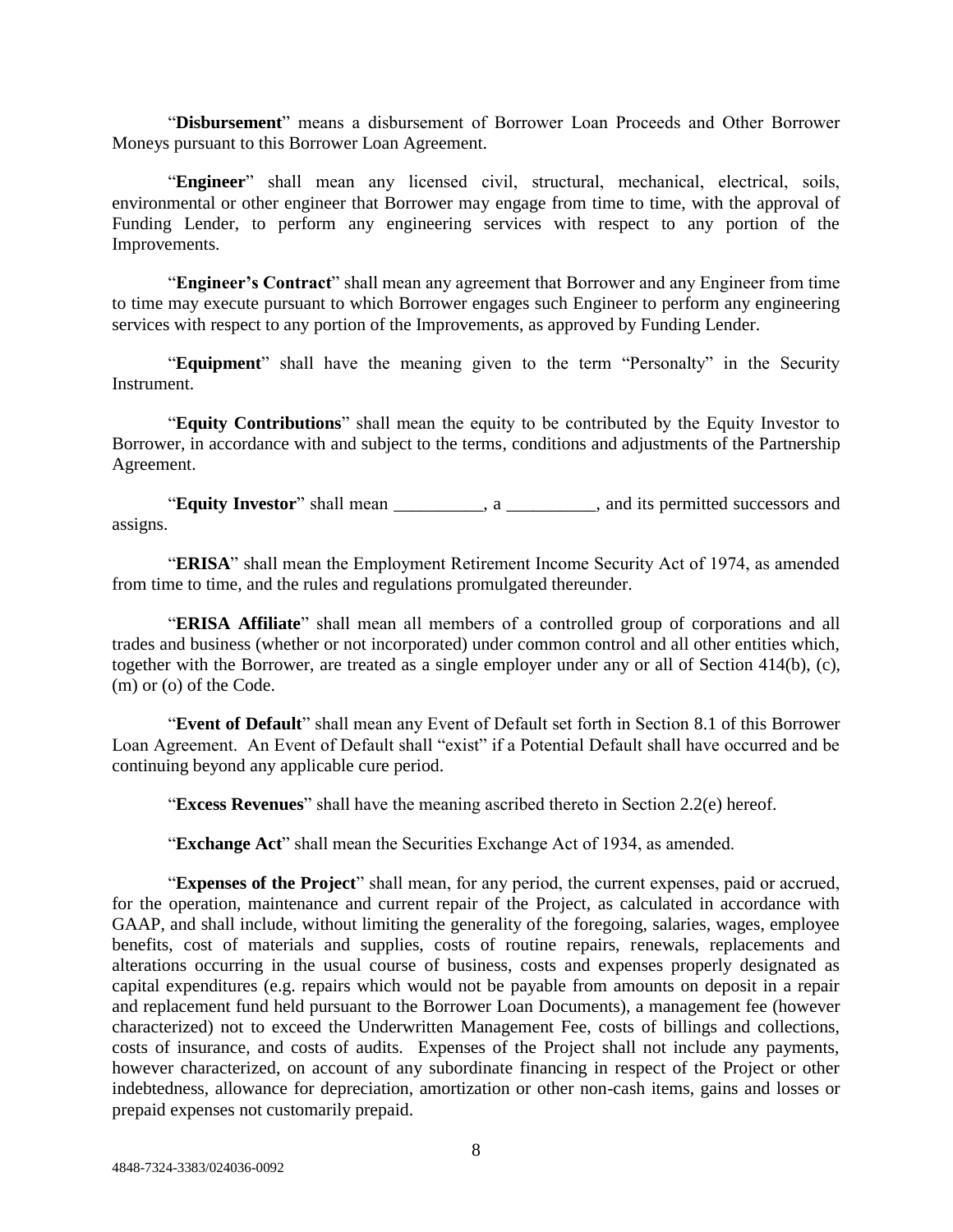"**Extended Outside Conversion Date**" shall have the meaning set forth in the Construction Funding Agreement.

"**Fair Market Value**" shall mean the price at which a willing buyer would purchase the investment from a willing seller in a bona fide, arm's length transaction (determined as of the date the contract to purchase or sell the investment becomes binding) if the investment is traded on an established securities market (within the meaning of Section 1273 of the Code) and, otherwise, the term "Fair Market Value" means the acquisition price in a bona fide arm's length transaction (as referenced above) if (i) the investment is a certificate of deposit that is acquired in accordance with applicable regulations under the Code, (ii) the investment is an agreement with specifically negotiated withdrawal or reinvestment provisions and a specifically negotiated interest rate (for example, a guaranteed investment contract, a forward supply contract or other investment agreement) that is acquired in accordance with applicable regulations under the Code, (iii) the investment is a United States Treasury Security State and Local Government Series that is acquired in accordance with applicable regulations of the United States Bureau of Public Debt, or (iv) the investment is an interest in any commingled investment fund in which the Governmental Lender and related parties do not own more than a ten percent (10%) beneficial interest therein if the return paid by the fund is without regard to the source of investment.

"**Fiscal Agent**" shall mean the Fiscal Agent from time to time under and pursuant to the Funding Loan Agreement. Initially, the Fiscal Agent is U.S. Bank National Association.

"**Funding Lender**" shall mean Citibank, N.A., a national banking association, in its capacity as lender under the Funding Loan.

"**Funding Loan**" means the Funding Loan in the original maximum principal amount of \$\_\_\_\_\_\_\_\_\_\_\_\_\_\_\_\_\_\_ made by Funding Lender to Governmental Lender under the Funding Loan Agreement, the proceeds of which are used by the Governmental Lender to make the Borrower Loan.

"**Funding Loan Agreement**" means the Funding Loan Agreement, of even date herewith, among the Governmental Lender, the Fiscal Agent and the Funding Lender, as it may from time to time be supplemented, modified or amended by one or more amendments or other instruments supplemental thereto entered into pursuant to the applicable provisions thereof.

"**Funding Loan Documents**" shall have the meaning given to that term in the Funding Loan Agreement.

"**GAAP**" shall mean generally accepted accounting principles as in effect on the date of the application thereof and consistently applied throughout the periods covered by the applicable financial statements.

"**General Partner**" shall mean, collectively, (i) the Administrative General Partner, (ii) the Managing General Partner, and/or (iii) any other Person that the partners of the Borrower, with the prior written approval of the Funding Lender (or as otherwise permitted with the Funding Lender's approval pursuant to the Borrower Loan Documents), selected to be a general partner of the Borrower.

"**Governmental Authority**" shall mean (i) any governmental municipality or political subdivision thereof, (ii) any governmental or quasi-governmental agency, authority, board, bureau,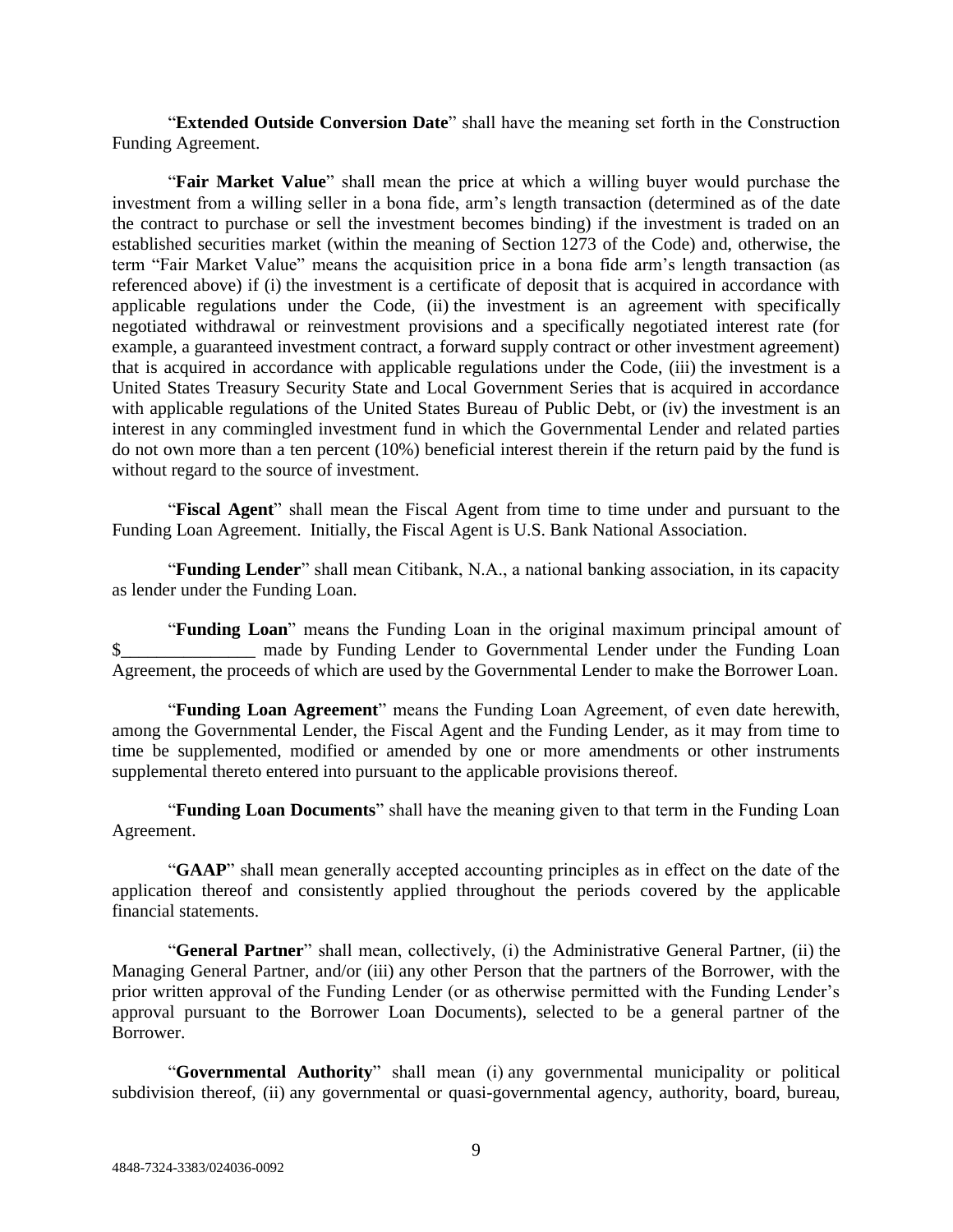commission, department, instrumentality or public body, or (iii) any court, administrative tribunal or public utility, agency, commission, office or authority of any nature whatsoever for any governmental unit (federal, state, county, district, municipal, city or otherwise), now or hereafter in existence.

"**Governmental Lender**" shall have the meaning set forth in the recitals to this Borrower Loan Agreement.

"**Governmental Lender Notes**" shall mean, collectively, the Series B-1 Governmental Lender Note and the Series B-2 Governmental Lender Note.

"**Governmental Lender's Closing Fee**" shall mean the administrative fees of the Governmental Lender payable on the Closing Date, as specified in the definition of "Governmental Lender Fee" in the Regulatory Agreement. The Governmental Lender's Closing Fee is payable to the Governmental Lender on the Closing Date pursuant to Section 2.3(c)(iii) hereof.

"**Gross Income**" shall mean all receipts, revenues, income and other moneys received or collected by or on behalf of Borrower and derived from the ownership or operation of the Project, if any, and all rights to receive the same, whether in the form of accounts, accounts receivable, contract rights or other rights, and the proceeds of such rights, and whether now owned or held or hereafter coming into existence and proceeds received upon the foreclosure sale of the Project. Gross Income shall not include loan proceeds, equity or capital contributions, or tenant security deposits being held by Borrower in accordance with applicable law.

"**Gross Proceeds**" shall mean, without duplication, the aggregate of:

(a) the net amount (after payment of all expenses of originating the Funding Loan) of Funding Loan proceeds received by the Governmental Lender as a result of the origination of the Funding Loan;

(b) all amounts received by the Governmental Lender as a result of the investment of the Funding Loan proceeds;

(c) any amounts held in any fund or account to the extent that the Governmental Lender reasonably expects to use the amounts in such fund to pay any portion of the Funding Loan; and

(d) any securities or obligations pledged by the Governmental Lender or by the Borrower as security for the payment of any portion of the Funding Loan.

"**Guarantor**" shall mean, as applicable (i) Chelsea Investment Corporation, a California corporation, (ii) Emmerson Construction, Inc., a California corporation (with respect to its Completion Guaranty only), and (iii) any other person or entity which may hereafter become a guarantor of any of the Borrower's obligations under the Borrower Loan.

"**Guaranty**" shall mean, collectively, (i) the Completion and Repayment Guaranty, by Guarantor for the benefit of the Beneficiary Parties (as defined therein), and (ii) the Exceptions to Non-Recourse Guaranty, by Guarantor for the benefit of the Beneficiary Parties (as defined therein).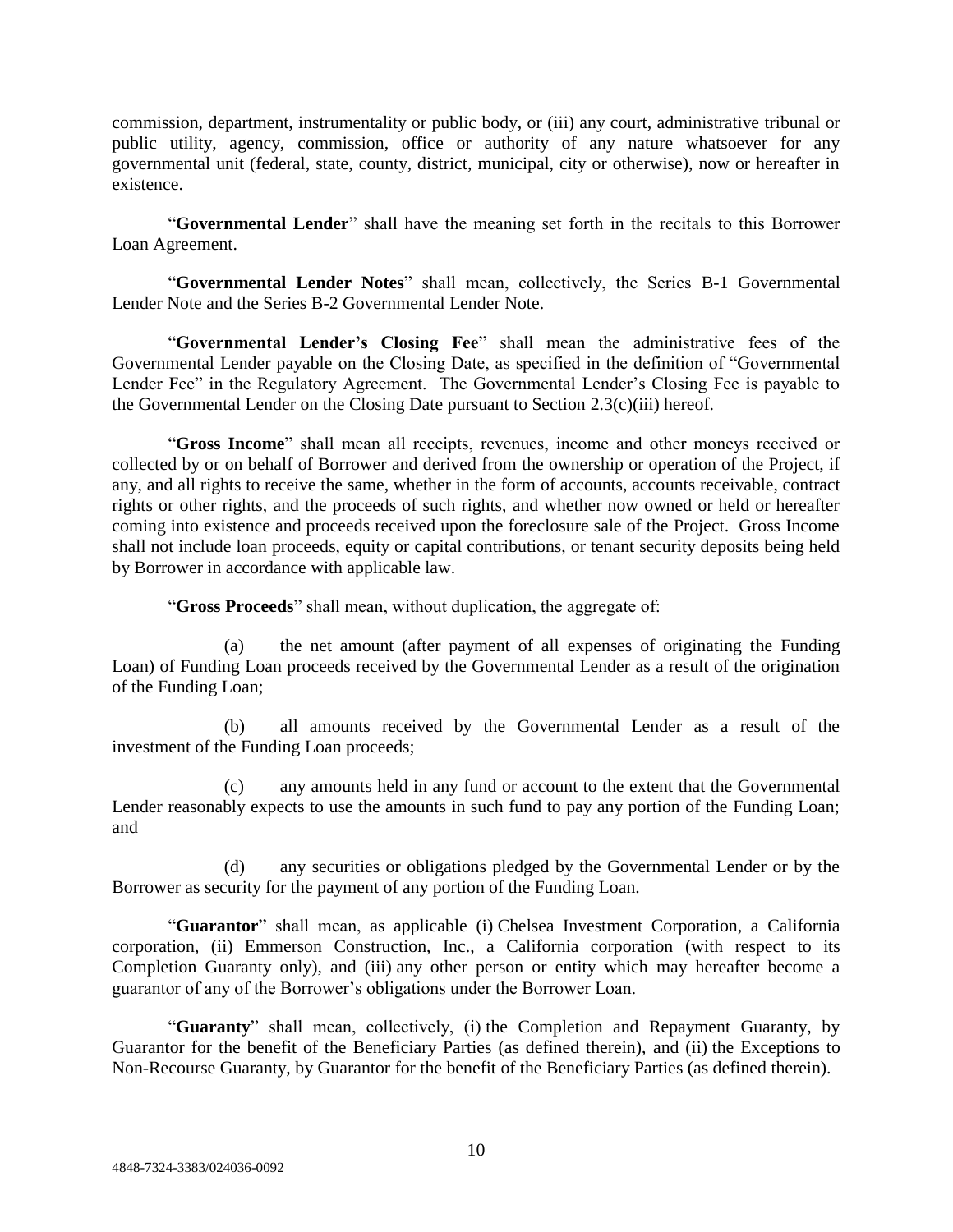"**Improvements**" shall mean the 198-unit plus 2 manager's units multifamily rental housing project to be constructed upon the Land and known or to be known as "Columba Apartments", and all other buildings, structures, fixtures, wiring, systems, equipment and other improvements and personal property to be constructed, rehabilitated and/or installed at or on the Land in accordance with the Cost Breakdown and the Plans and Specifications.

"**Indemnified Party**" shall have the meaning set forth in Section 5.15 hereof.

"**Installment Computation Date**" shall mean any Computation Date other than the first Computation Date or the final Computation Date.

"**Interest Rate**" shall mean the rate of interest accruing on the Borrower Loan pursuant to the Borrower Notes.

"**Interim Phase Amount**" shall mean \$\_\_\_\_\_\_\_\_\_\_\_\_\_\_\_.

"**Land**" means the real property described on Exhibit A to the Security Instrument.

"**Late Charge**" shall mean the amount due and payable as a late charge on overdue payments under the Borrower Notes, as provided in Section 7 of the Borrower Notes and Section 2.5 hereof.

"**Legal Action**" shall mean an action, suit, investigation, inquiry, proceeding or arbitration at law or in equity or before or by any foreign or domestic court, arbitrator or other Governmental Authority.

"**Legal Requirements**" shall mean statutes, laws, rules, orders, regulations, ordinances, judgments, decrees and injunctions of Governmental Authorities affecting all or part of the Project or any of Borrower's property (including the Project) or the construction, rehabilitation, use, alteration or operation thereof, whether now or hereafter enacted and in force, and all permits, licenses and authorizations and regulations relating thereto, and all covenants, agreements, restrictions and encumbrances contained in any instrument, either of record or known to the Borrower, at any time in force affecting all or part of the Project, including any that may (i) require repairs, modifications or alterations in or to all or part of the Project, or (ii) in any way limit the use and enjoyment thereof.

"**Liabilities**" shall have the meaning set forth in Section 5.15 hereof.

"**Licenses**" shall have the meaning set forth in Section 4.1.22 hereof.

"**Lien**" shall mean any interest, or claim thereof, in the Project securing an obligation owed to, or a claim by, any Person other than the owner of the Project, whether such interest is based on common law, statute or contract, including the lien or security interest arising from a deed of trust, mortgage, deed to secure debt, assignment, encumbrance, pledge, security agreement, conditional sale or trust receipt or a lease, consignment or bailment for security purposes. The term "Lien" shall include reservations, exceptions, encroachments, easements, rights of way, covenants, conditions, restrictions, leases and other title exceptions and encumbrances affecting the Project.

"**Management Agreement**" shall mean the Management Agreement between the Borrower and the Manager, pursuant to which the Manager is to manage the Project, as same may be amended, restated, replaced, supplemented or otherwise modified from time to time.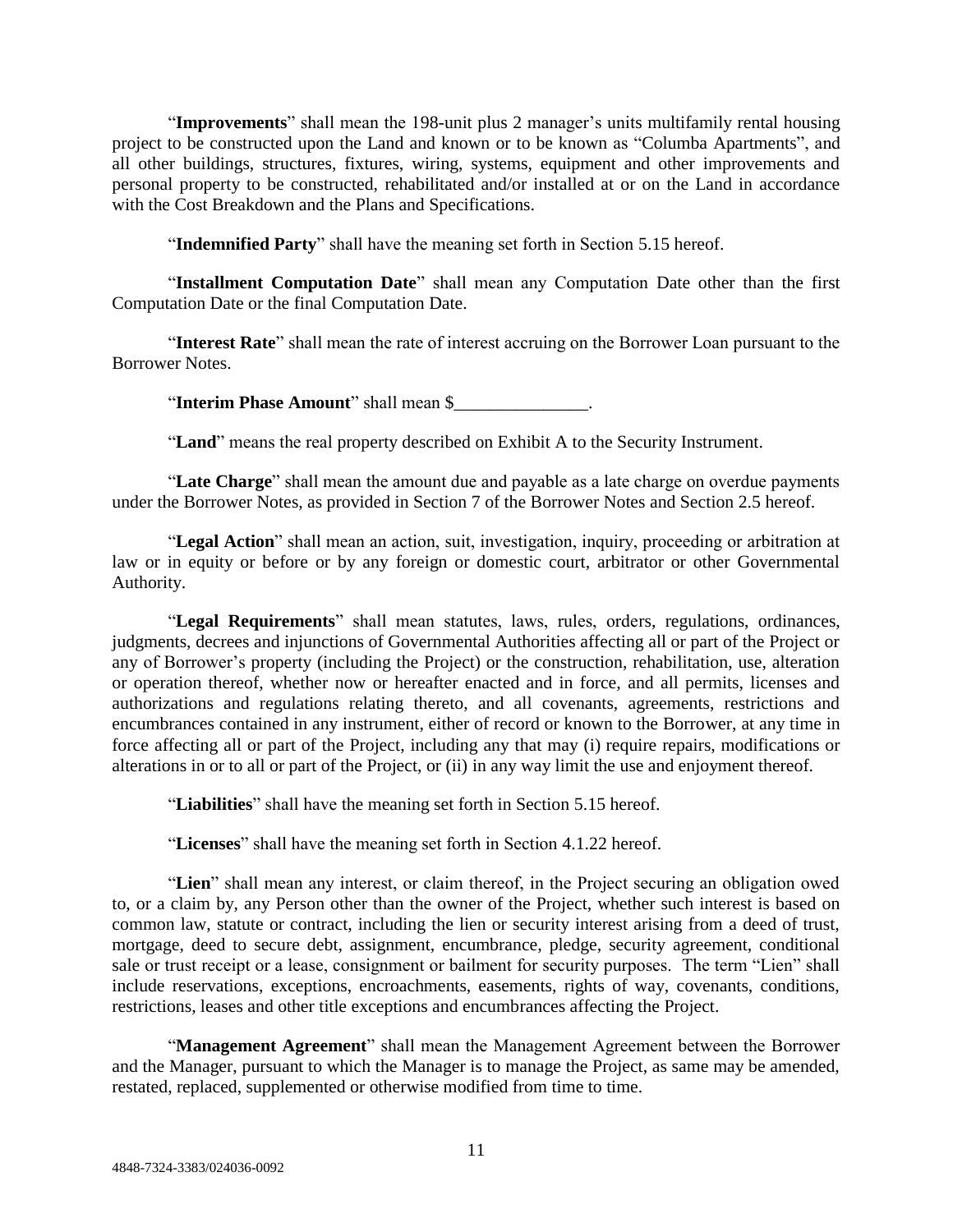"**Manager**" shall mean the management company to be employed by the Borrower and approved by the Funding Lender in accordance with the terms of the Security Instrument, this Borrower Loan Agreement or any of the other Borrower Loan Documents.

"**Managing General Partner**" shall mean Pacific Southwest Community Development Corporation, a California nonprofit public benefit corporation, as managing general partner of the Borrower.

"**Material Adverse Change**" means any set of circumstances or events which (a) has or could reasonably be expected to have any material adverse effect whatsoever upon the validity or enforceability of this Borrower Loan Agreement or any other Borrower Loan Document; (b) is or could reasonably be expected to be material and adverse to the business, properties, assets, financial condition, results of operations of the Borrower, General Partner, Guarantor or the Mortgaged Property; (c) could reasonably be expected to impair materially the ability of the Borrower, General Partner or Guarantor to duly and punctually pay or perform any of their respective obligations under any of the Borrower Loan Documents to which they are a party; or (d) impairs materially or could reasonably be expected to impair materially any rights of or benefits available to the Governmental Lender under this Borrower Loan Agreement or any other Borrower Loan Document, including, without limitation, the ability of Governmental Lender or, upon the assignment of the Borrower Loan to it, of the Funding Lender, to the extent permitted, to enforce its legal remedies pursuant to this Borrower Loan Agreement or any other Borrower Loan Document.

"**Moody's**" shall mean Moody's Investors Service, Inc., or its successor.

"**Mortgaged Property**" shall have the meaning given to that term in the Security Instrument.

"**Net Operating Income**" shall mean: (i) the Gross Income, less (ii) the Expenses of the Project.

"**Nonpurpose Investment**" shall mean any investment property (as defined in Section 148(b) of the Code) that is acquired with the Gross Proceeds of the Funding Loan and which is not acquired to carry out the governmental purpose of the Funding Loan.

"**Ongoing Governmental Lender Fee**" shall mean the ongoing portion of the Annual Administration Fee (as that term is defined in the Regulatory Agreement) that is payable after the Closing Date.

"**Other Borrower Moneys**" shall mean monies of Borrower other than Borrower Loan Proceeds and includes, but is not limited to, the Subordinate Debt, the Net Operating Income, the Borrower's Equity Contributions and any other funds contributed by or loaned to the Borrower for application to the Costs of the Improvements or other costs associated with the Project.

"**Other Charges**" shall mean all maintenance charges, impositions other than Taxes, and any other charges, including vault charges and license fees for the use of vaults, chutes and similar areas adjoining the Project, now or hereafter levied or assessed or imposed against the Project or any part thereof.

"**Outside Conversion Date**" shall have the meaning set forth in the Construction Funding Agreement.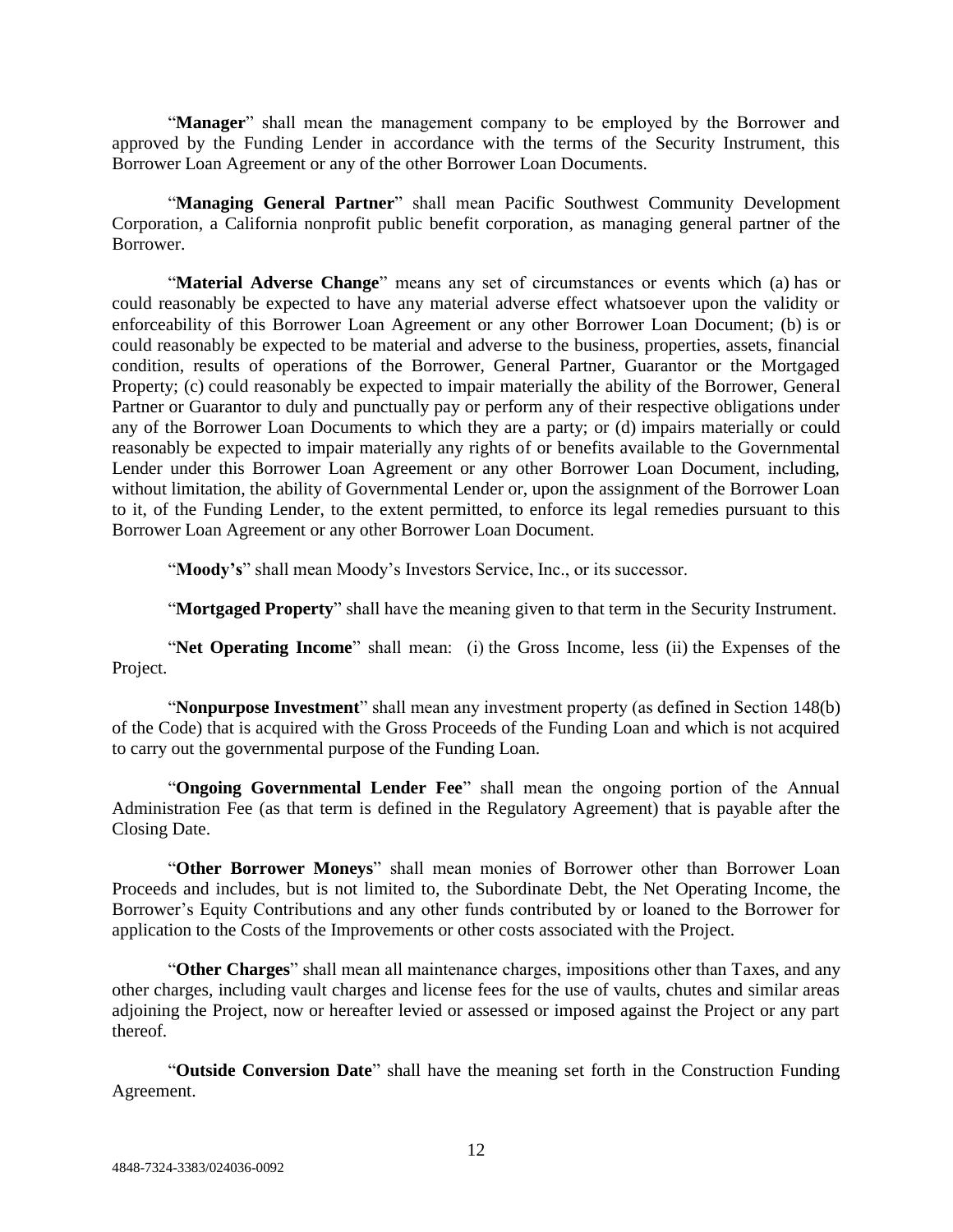"**Partnership Agreement**" shall mean that certain Amended and Restated Agreement of Limited Partnership of the Borrower dated as of October 1, 2021, as the same may be amended, restated or modified from time to time in accordance with its terms.

"**Patriot Act**" shall mean the Uniting and Strengthening America by Providing Appropriate Tools Required to Intercept and Obstruct Terrorism Act (USA PATRIOT ACT) of 2001, as the same may be amended from time to time, and corresponding provisions of future laws.

"**Patriot Act Offense**" shall have the meaning set forth in Section 4.1.48 hereof.

"**Permanent Period**" shall mean the period of time from the Conversion Date to the Maturity Date (as defined in the Funding Loan Agreement).

"**Permanent Period Amount**" shall mean the principal amount of the Borrower Loan as of the first day of the Permanent Period following the applicable calculation provided for in the Construction Funding Agreement.

"**Permitted Encumbrances**" shall have the meaning given to that term in the Security Instrument.

"**Permitted Lease**" shall mean a lease and occupancy agreement pursuant to the form approved by Funding Lender, to a residential tenant in compliance with the Legal Requirements, providing for an initial term of not less than six (6) months nor more than two (2) years.

"**Person**" shall mean a natural person, a partnership, a joint venture, an unincorporated association, a limited liability company, a corporation, a trust, any other legal entity, or any Governmental Authority.

"**Plan**" shall mean (i) an employee benefit or other plan established or maintained by the Borrower or any ERISA Affiliate or to which the Borrower or any ERISA Affiliate makes or is obligated to make contributions and (ii) which is covered by Title IV of ERISA or Section 302 of ERISA or Section 412 of the Code.

"**Plans and Specifications**" shall mean the plans and specifications, and all approved changes thereto pursuant to the approval process set forth in the Construction Funding Agreement, for the construction and/or rehabilitation, as the case may be, of the Project approved by Funding Lender.

"**Potential Default**" shall mean the occurrence of an event which, under this Borrower Loan Agreement or any other Borrower Loan Document, would, but for the giving of notice or passage of time, or both, be an Event of Default.

"**Prepayment Premium**" shall mean any premium payable by the Borrower pursuant to the Borrower Loan Documents in connection with a prepayment of the Borrower Notes (including any prepayment premium as set forth in the Borrower Notes).

"**Project**" shall mean the Mortgaged Property (as defined in the Security Instrument) and Improvements thereon owned by the Borrower and encumbered by the Security Instrument, together with all rights pertaining to such real property and Improvements, as more particularly described in the Granting Clauses of the Security Instrument and referred to therein as the "Mortgaged Property."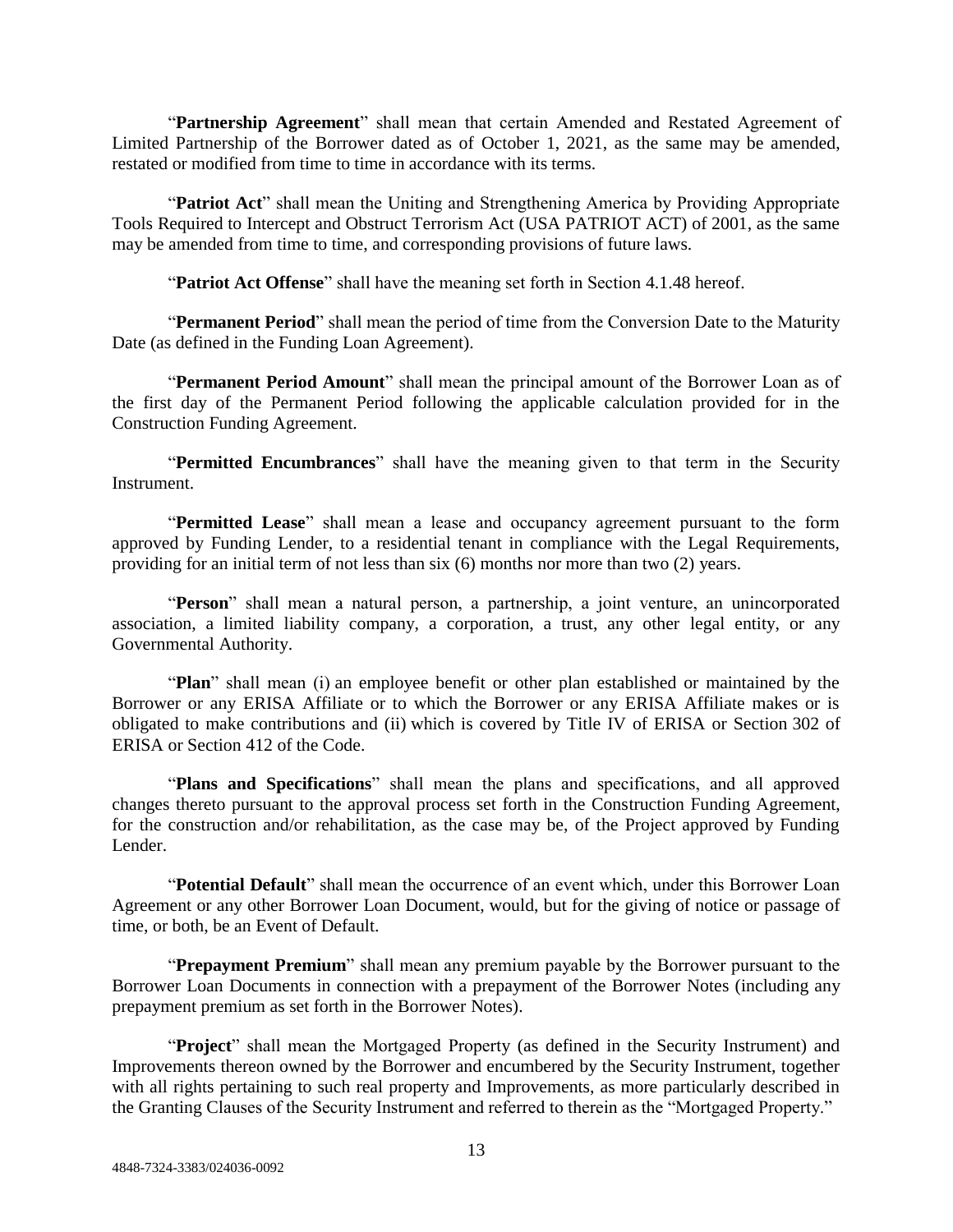"**Project Agreements and Licenses**" shall mean any and all Construction Contracts, Engineer's Contracts and Management Agreements, and all other rights, licenses, permits, franchises, authorizations, approvals and agreements relating to use, occupancy, operation or leasing of the Project or the Mortgaged Property.

"**Provided Information**" shall have the meaning set forth in Section 9.1.1 (a) hereof.

"**Qualified Project Costs**" shall have the meaning given to it in the Regulatory Agreement.

"**Rebate Amount**" shall mean, for any given period, the amount determined by the Rebate Analyst as required to be rebated or paid as a yield reduction payment to the United States of America with respect to the portion of the Funding Loan evidenced by the Tax-Exempt Governmental Lender Notes.

"**Rebate Analyst**" shall mean the rebate analyst selected by the Borrower and acceptable to the Governmental Lender and the Funding Lender.

"**Rebate Analyst's Fee**" shall mean the annual fee of the Rebate Analyst payable by the Borrower to the Rebate Analyst.

"**Rebate Fund**" shall mean the Rebate Fund created pursuant to Section 5.35 hereof.

"**Regulatory Agreement**" means the Regulatory Agreement and Declaration of Restrictive Covenants, dated as of October 1, 2021, between the Governmental Lender and the Borrower.

"**Related Documents**" shall mean, collectively, any agreement or other document (other than the Borrower Loan Documents) granting a security interest in all or a portion of the Project (including each agreement that is the subject of any Borrower Loan Document), and any other agreement, instrument or other document (not constituting a Borrower Loan Document) relating to or executed in connection with the transactions contemplated by this Borrower Loan Agreement, but excluding the Partnership Agreement.

"**Replacement Reserve Agreement**" shall mean the Replacement Reserve Agreement, of even date herewith, between the Borrower and the Funding Lender, as the same may be amended, restated or supplemented from time to time.

"**Replacement Reserve Fund Requirement**" means Borrower's funding obligations from time to time under the Replacement Reserve Agreement.

"**Retainage**" shall have the meaning set forth in the Construction Funding Agreement.

"**Review Fee**" shall mean the three thousand dollar (\$3,000) fee payable to Funding Lender in connection with the review of requests from the Borrower in connection with events requiring the consent and/or approval of the Funding Lender, including, but not limited to, subordinate financings and easements.

"**Secondary Market Disclosure Document**" shall have the meaning set forth in Section 9.1.2 hereof.

"**Secondary Market Transaction**" shall have the meaning set forth in Section 9.1.1 hereof.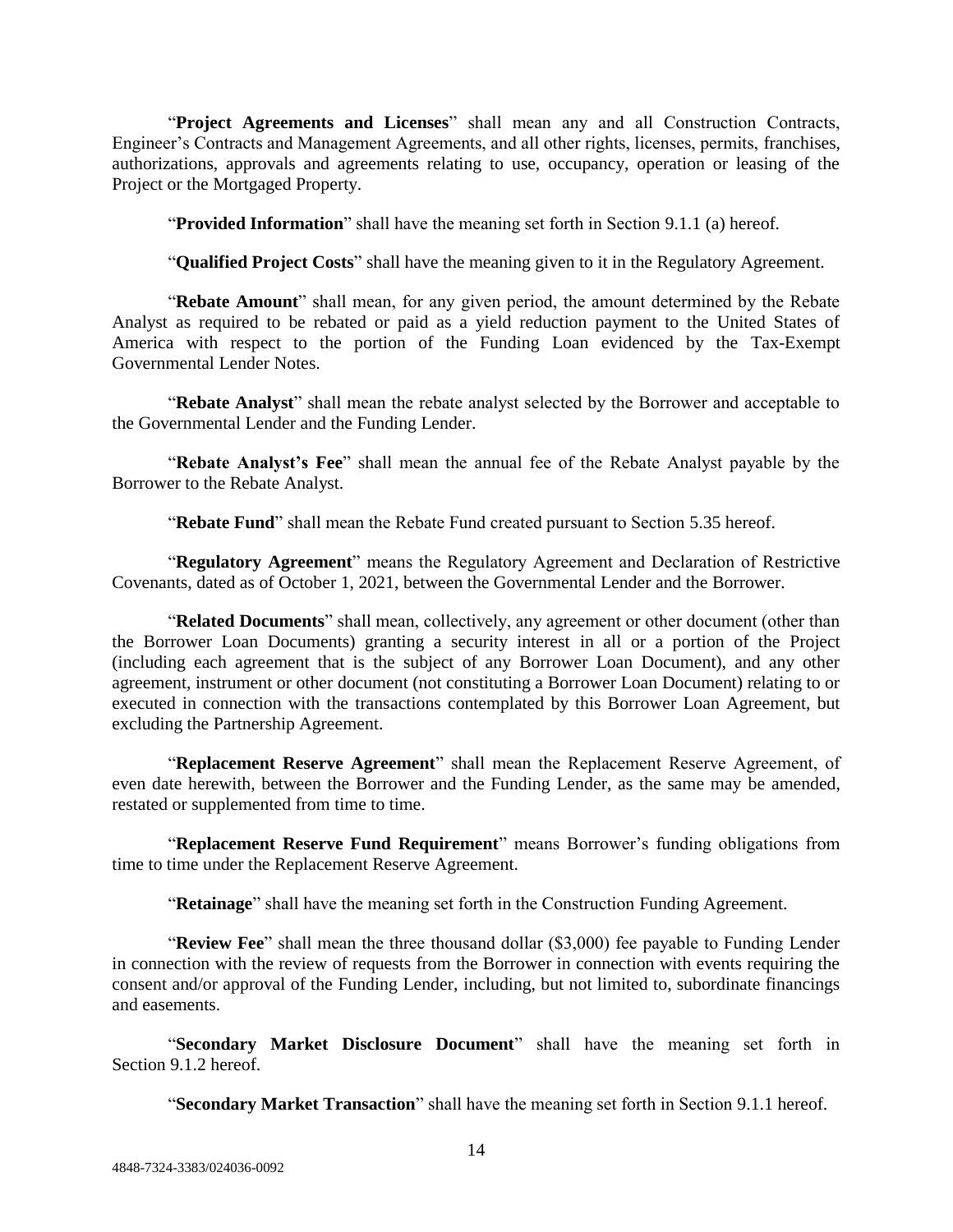"**Securities**" shall have the meaning set forth in Section 9.1.1 hereof.

"**Securities Act**" shall mean the Securities Act of 1933, as amended.

"**Security Documents**" shall mean the Security Instrument, the Replacement Reserve Agreement, the Collateral Agreements, the Collateral Assignments, this Borrower Loan Agreement, the Agreement of Environmental Indemnification, and such other security instruments that Funding Lender may reasonably request.

"**Security Instrument**" shall have the meaning set forth in the recitals to this Borrower Loan Agreement.

"**Series A-1 Borrower Note**" shall mean that certain Multifamily Note, dated the Closing Date, in the original maximum principal amount of \$\_\_\_\_\_\_\_\_\_\_, made by the Borrower and payable to the Governmental Lender, evidencing the loan of the proceeds of the Series A-1 Governmental Lender Note, as endorsed and assigned by the Governmental Lender without recourse to the Funding Lender, as executed by the Borrower, and as it may thereafter be amended or supplemented from time to time.

"**Series A-1 Governmental Lender Note**" or "**Tax-Exempt Governmental Lender Note**" shall mean that certain Chula Vista Housing Authority Multifamily Housing Revenue Note (Columba Apartments) 2021 Series A-1, dated the Closing Date, in the original maximum principal amount of \$\_\_\_\_\_\_\_\_\_\_\_\_, made by the Governmental Lender and payable to the Funding Lender, as executed by the Governmental Lender and as it may thereafter be amended or supplemented from time to time.

"**Series A-2 Borrower Note**" shall mean that certain Multifamily Note (Taxable), dated the Closing Date, in the original maximum principal amount of \$\_\_\_\_\_\_\_\_\_\_\_\_, made by the Borrower and payable to the Governmental Lender, evidencing the loan of the proceeds of the Series A-2 Governmental Lender Note, as endorsed and assigned by the Governmental Lender without recourse to the Funding Lender, as executed by the Borrower, and as it may thereafter be amended or supplemented from time to time.

"**Series A-2 Governmental Lender Note**" or "**Taxable Governmental Lender Note**" shall mean that certain Chula Vista Housing Authority Multifamily Housing Revenue Note (Columba Apartments) 2021 Series A-2 (Taxable), dated the Closing Date, in the original maximum principal amount of \$ has a made by the Governmental Lender and payable to the Funding Lender, as executed by the Governmental Lender and as it may thereafter be amended or supplemented from time to time.

"**Servicer**" shall mean the Servicer contracting with or appointed by the Funding Lender to service the Borrower Loan. The initial Servicer shall be Citibank, N.A.

"**Servicing Agreement**" shall mean any servicing agreement or master servicing agreement, between the Servicer and the Funding Lender relating to the servicing of the Borrower Loan and any amendments thereto or any replacement thereof.

"**Standard & Poor's**" or "**S&P**" shall mean S&P Global Ratings, a business unit of Standard & Poor's Rating Services, or its successors.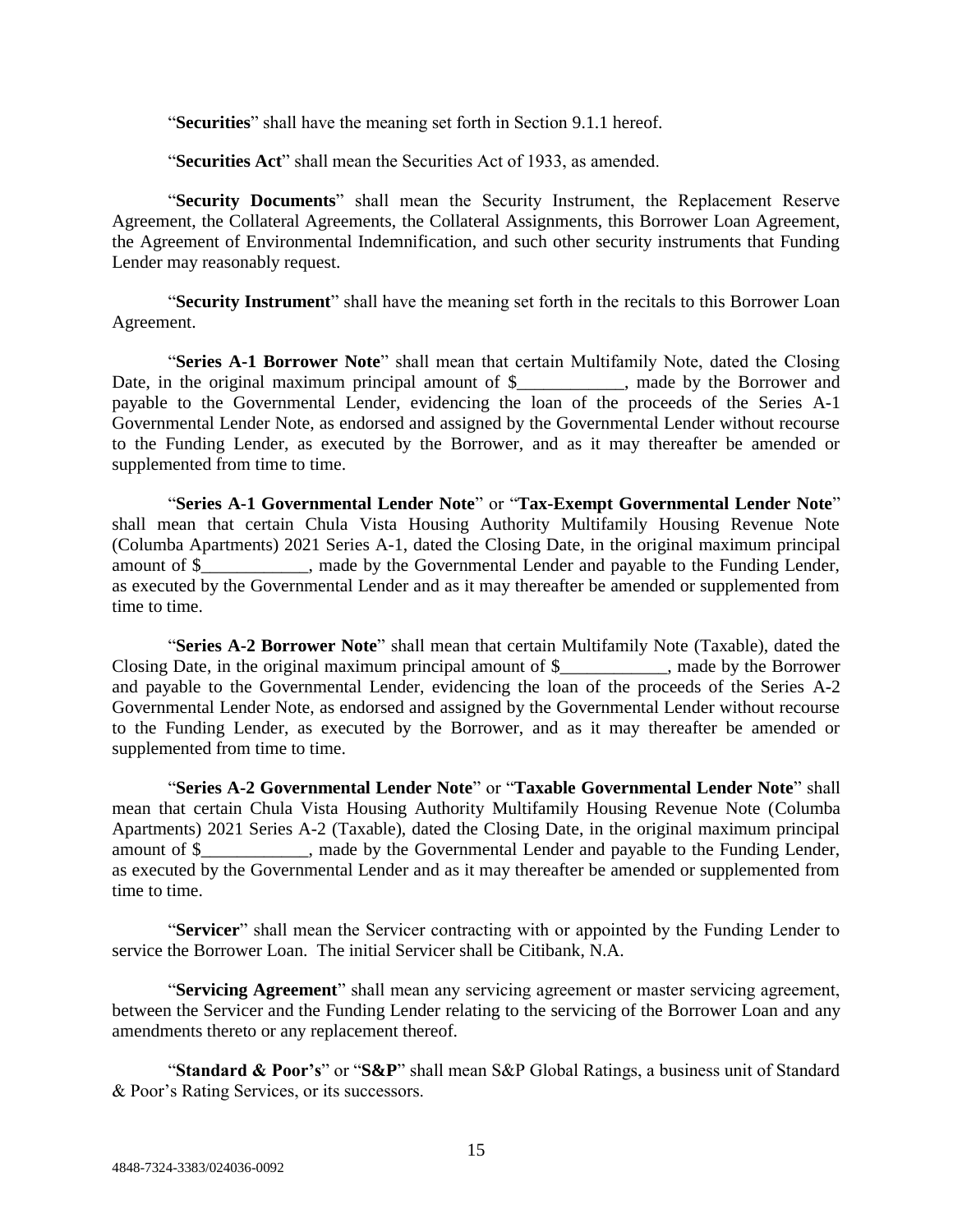"**State**" shall mean the State in which the Project is located.

"**Subordinate Bonds**" shall mean the subordinate bonds issued by the Governmental Lender under the Subordinate Indenture in the aggregate principal amount of not to exceed  $\sim$ 

"**Subordinate Debt**" shall mean the subordinate construction and permanent loan to Borrower in the amount of \$\_\_\_\_\_\_\_\_\_\_\_\_\_\_\_ being made by the Governmental Lender as of the Closing Date and the subordinate loan from which the Subordinate Bonds are payable, and the seller take-back loan in the amount of  $\frac{1}{2}$  being made by SLF IV – Millenia, LLC, a Delaware limited liability company.

"**Subordinate Indenture**" shall mean the Subordinate Indenture of Trust, by and between the Governmental Lender and the Subordinate Trustee, dated as of October 1, 2021, pursuant to which the Subordinate Bonds shall be issued.

"**Subordinate Lender**" shall mean the City of Chula Vista and the Government Lender, as applicable.

"**Subordinate Loan**" shall mean the loan of the proceeds of the Subordinate Bonds by the Governmental Lender to the Borrower pursuant to the Subordinate Loan Agreement.

"**Subordinate Loan Agreement**" shall mean the Subordinate Loan Agreement, by and among the Governmental Lender, the Subordinate Trustee and the Borrower, dated as of October 1, 2021 pursuant to which the Subordinate Loan is made to the Borrower.

"**Subordinate Loan Documents**" shall mean, collectively, the Subordinate Loan Agreement, the Subordinate Indenture and all instruments, agreements and other documents evidencing, securing or otherwise relating to the Subordinate Debt or executed and delivered by Borrower and/or Subordinate Lender in connection with the Subordinate Debt.

"**Subordinate Trustee**" shall mean U.S. Bank National Association, as trustee under the Subordinate Indenture, and any successor in interest thereto.

"**Substantial Completion Date**" shall have the meaning set forth in the Construction Funding Agreement.

"**Substantially Complete**" or "**Substantially Completed**" shall have the meaning set forth in the Construction Funding Agreement.

"**Tax Counsel**" shall have the meaning set forth in the Funding Loan Agreement.

"**Taxes**" shall mean all real estate and personal property taxes, assessments, water rates or sewer rents, now or hereafter levied or assessed or imposed against all or part of the Project.

"**Term**" shall mean the term of this Borrower Loan Agreement pursuant to Section 10.14.

"**Title Company**" means First American Title Insurance Company.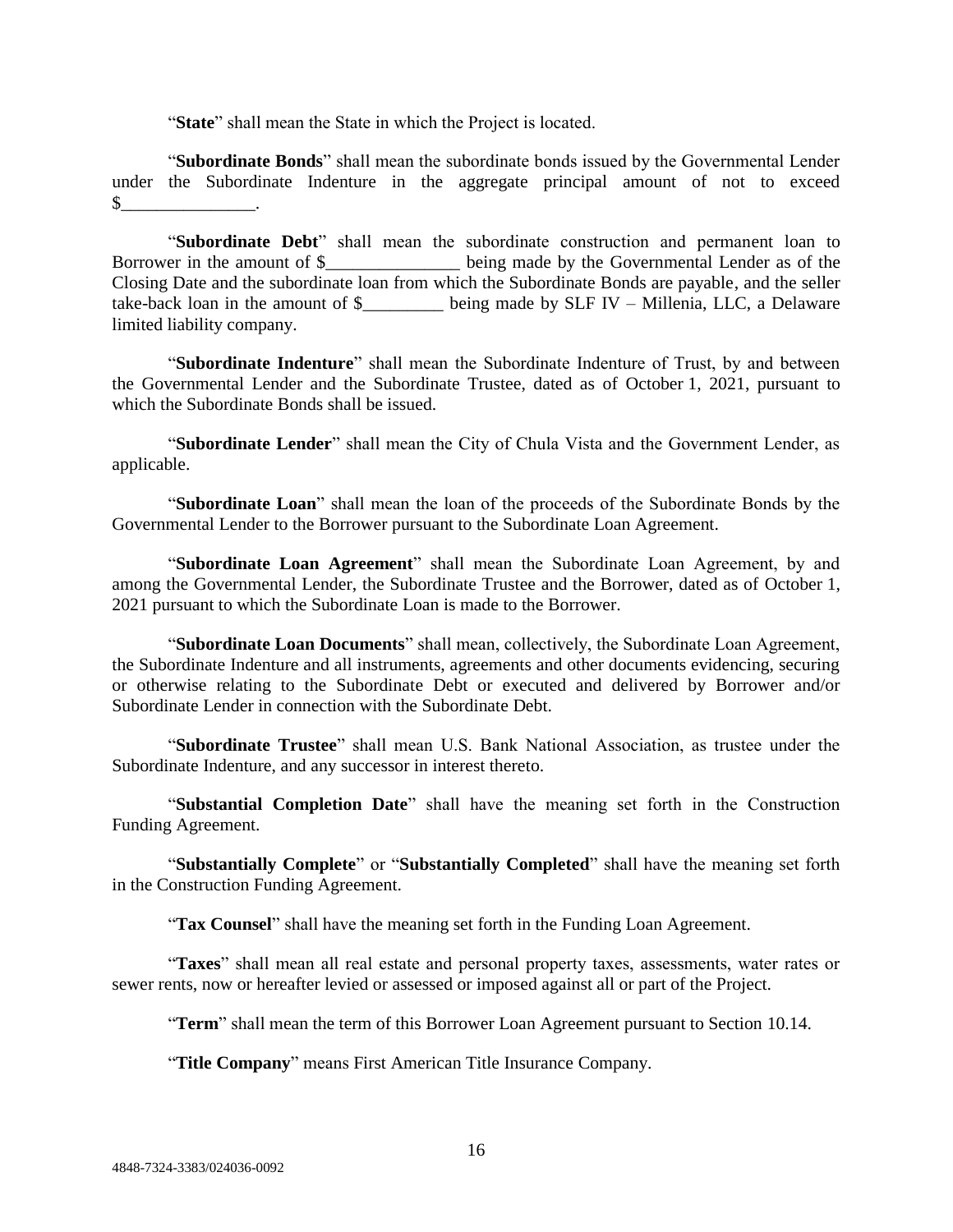"**Title Insurance Policy**" shall mean the mortgagee title insurance policy, in form acceptable to the Funding Lender, issued with respect to the Mortgaged Property and insuring the lien of the Security Instrument.

"**Transfer**" shall have the meaning given to that term in the Security Instrument.

"**UCC**" shall mean the Uniform Commercial Code as in effect in the State.

"**Unassigned Rights**" shall have the meaning set forth in the Funding Loan Agreement.

"**Underwritten Management Fee**" shall have the meaning set forth in the Construction Funding Agreement.

"**Unit**" shall mean a residential apartment unit within the Improvements.

"**Written Consent**" and "**Written Notice**" shall mean a written consent or notice signed by an Authorized Borrower Representative or an authorized representative of the Governmental Lender or the Funding Lender, as appropriate.

## **ARTICLE II**

#### **GENERAL**

**Section 2.1 Origination of Borrower Loan**. In order to provide funds for the purposes provided herein, the Governmental Lender agrees that it will, in accordance with the Act, enter into the Funding Loan Agreement and accept the Funding Loan from the Funding Lender. The Governmental Lender hereby agrees to make a loan to Borrower in the amount of the Borrower Loan Amount using the proceeds of the Funding Loan. The proceeds of the Funding Loan shall be advanced by the Funding Lender and disbursed by the Fiscal Agent to the Borrower in accordance with the terms of the Construction Funding Agreement and this Borrower Loan Agreement; provided that the first such disbursement on the Closing Date shall be made by the Funding Lender to the Fiscal Agent, which shall transfer such funds to the Title Company as specified in Section 7.7(a) of the Funding Loan Agreement.

The Governmental Lender hereby appoints the Funding Lender as its agent with full authority and power to act on its behalf to disburse the Borrower Loan for the account of the Governmental Lender, to take certain actions and exercise certain remedies with respect to the Borrower Loan, and for the other purposes set forth in this Borrower Loan Agreement and to do all other acts necessary or incidental to the performance and execution thereof. This appointment is coupled with an interest and is irrevocable except as expressly set forth herein. Accordingly, references to the rights of the Funding Lender to take actions under this Borrower Loan Agreement shall refer to Funding Lender in its role as agent of the Governmental Lender. The Funding Lender may designate Servicer to fulfill the rights and responsibilities granted by Governmental Lender to Funding Lender pursuant to this Section 2.1. Notwithstanding the foregoing, disbursements of the Borrower Loan shall be made from the Project Fund held by the Fiscal Agent pursuant to the Funding Loan Agreement.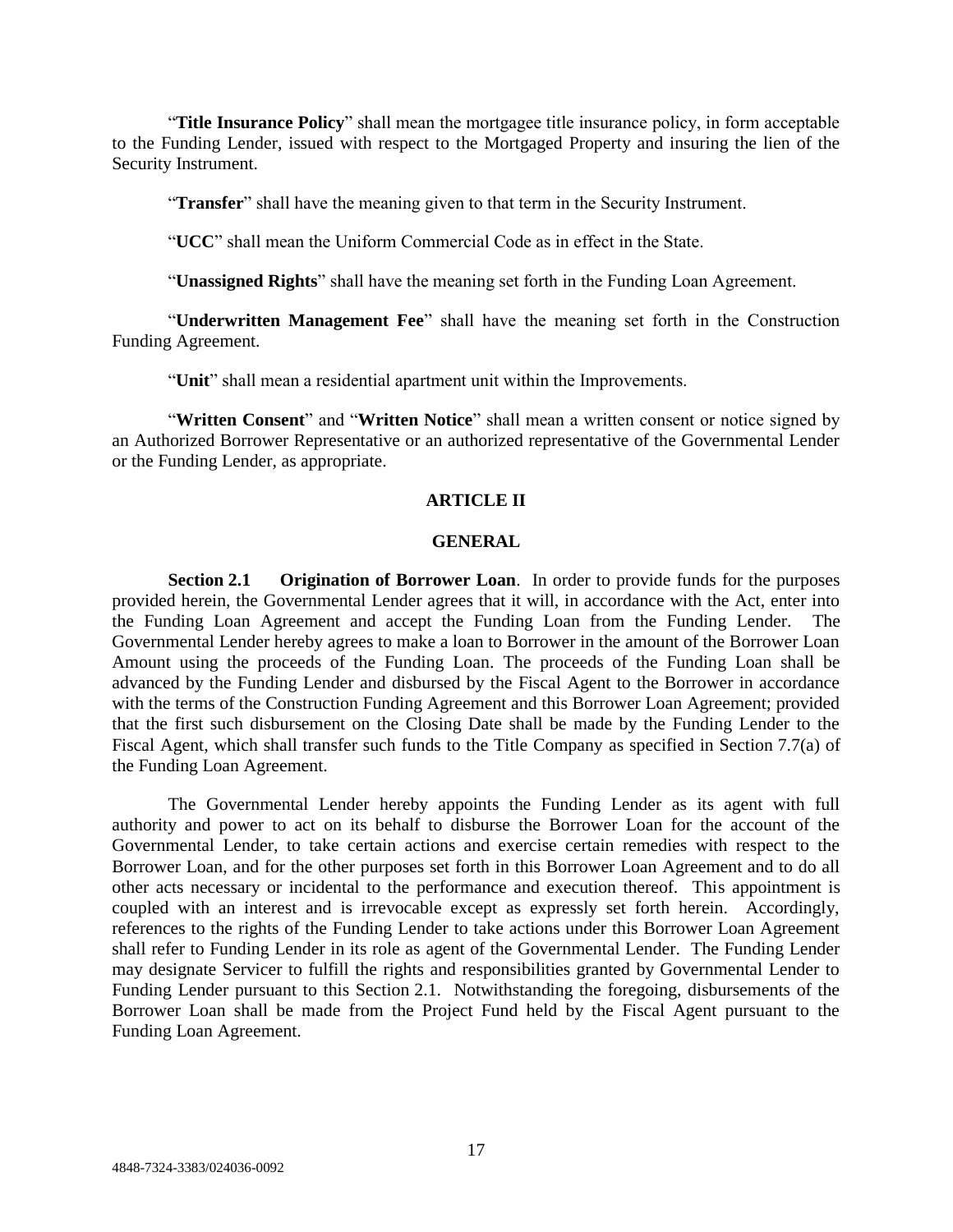### **Section 2.2 Security for the Funding Loan**.

(a) As security for the Funding Loan, the Governmental Lender has pledged and assigned to the Funding Lender under and pursuant to the Funding Loan Agreement (a) the Borrower Notes and all of its right, title and interest in and to this Borrower Loan Agreement and the Borrower Loan Documents (except for the Unassigned Rights) and all revenues and receipts therefrom and the security therefor (including the Security Instrument) and (b) the amounts on deposit from time to time in any and all funds established under the Funding Loan Agreement. All revenues and assets pledged and assigned thereby shall immediately be subject to the lien of such pledge without any physical delivery thereof or any further act, except in the case of the Borrower Notes, which shall be delivered to the Funding Lender. The Borrower hereby acknowledges and consents to such assignment to the Funding Lender.

(b) With respect to the Unassigned Rights, subject to the limitations set forth in this Section 2.2, the Governmental Lender may:

(i) Tax Covenants. Seek specific performance of, and enforce, the tax covenants in Section 8.7 of the Funding Loan Agreement, the provisions of the Regulatory Agreement, the Tax Certificate and the covenants of the Borrower in Section 5.34 of this Borrower Loan Agreement, and seek injunctive relief against acts which may be in violation of any of the foregoing covenants, and enforce the Borrower's obligation under Section 5.35 to pay amounts for credit to the Rebate Fund;

(ii) Regulatory Agreement. Seek specific performance of the obligations of the Borrower or any other owner of the Project under the Regulatory Agreement and injunctive relief against acts which may be in violation of the Regulatory Agreement or otherwise in accordance with the provisions of the Regulatory Agreement; provided, however, that the Governmental Lender may enforce any right it may have under the Regulatory Agreement for monetary damages only against Excess Revenues (defined below), if any, of the Borrower, unless Funding Lender otherwise specifically consents in writing to the use of other funds; and

(iii) Reserved Rights. Take whatever action at law or in equity which appears necessary or desirable to enforce the other Unassigned Rights, provided, however, that the Governmental Lender or any person under its control may only enforce any right it may have for monetary damages against Excess Revenues, if any, of the Borrower, unless Funding Lender otherwise specifically consents in writing to the enforcement against other funds of the Borrower.

(c) In no event shall the Governmental Lender, except at the express written direction of the Funding Lender:

(i) prosecute its action to a lien on the Project; or

(ii) except in connection with actions under Section 2.2(b) above, take any action which may have the effect, directly or indirectly, of impairing the ability of the Borrower to timely pay the principal of, interest on, or other amounts due under, the Borrower Loan or of causing the Borrower to file a petition seeking reorganization, arrangement, adjustment or composition of or in respect of the Borrower under any applicable liquidation, insolvency, bankruptcy, rehabilitation, composition, reorganization, conservation or other similar law in effect now or in the future; or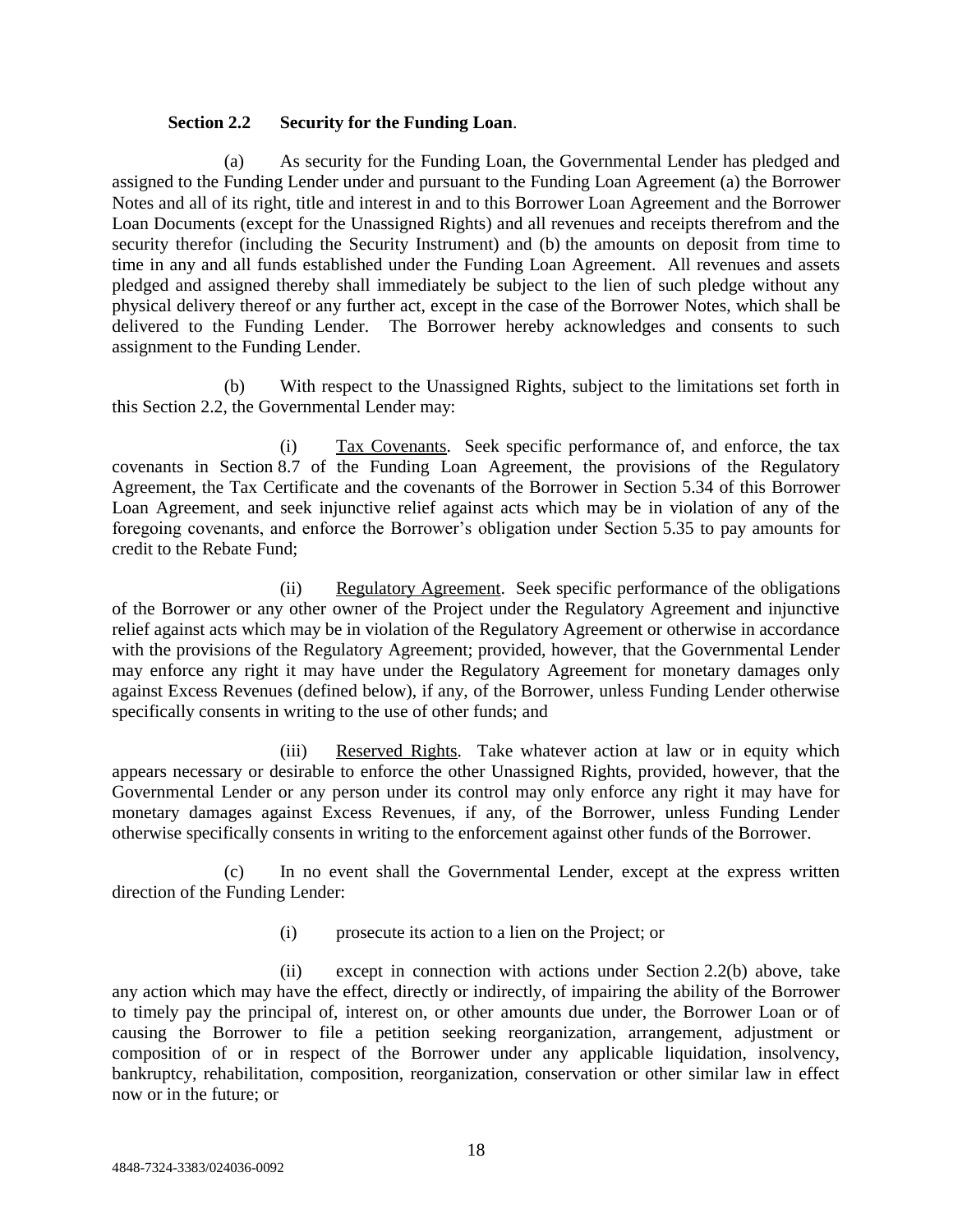(iii) interfere with the exercise by Funding Lender or Servicer of any of their rights under the Borrower Loan Documents upon the occurrence of an event of default by the Borrower under the Borrower Loan Documents or the Funding Loan Documents; or

(iv) take any action to accelerate or otherwise enforce payment or seek other remedies with respect to the Borrower Loan or the Funding Loan.

(d) The Governmental Lender shall provide Written Notice to the Funding Lender and the Servicer immediately upon taking any action at law or in equity to exercise any remedy or direct any proceeding under the Borrower Loan Documents or the Funding Loan Documents.

(e) As used in this Section 2.2, the term "Excess Revenues" means, for any period, the net cash flow of the Borrower available for distribution to shareholders, members or partners (as the case may be) for such period, after the payment of all interest expense, the amortization of all principal of all indebtedness coming due during such period (whether by maturity, mandatory sinking fund payment, acceleration or otherwise), the payment of all fees, costs and expenses on an occasional or recurring basis in connection with the Borrower Loan or the Funding Loan, the payment of all operating, overhead, ownership and other expenditures of the Borrower directly or indirectly in connection with the Project (whether any such expenditures are current, capital or extraordinary expenditures), and the setting aside of all reserves for taxes, insurance, water and sewer charges or other similar impositions, capital expenditures, repairs and replacements and all other amounts which the Borrower is required to set aside pursuant to agreement, but excluding depreciation and amortization of intangibles.

# **Section 2.3 Loan; Borrower Notes; Conditions to Closing**.

(a) The Funding Loan shall be funded directly to the Fiscal Agent by the Funding Lender for disbursement to the Borrower pursuant to the Construction Funding Agreement in one or more installments not to exceed the Borrower Loan Amount in accordance with the disbursement procedures set forth in the Construction Funding Agreement and the Funding Loan Agreement, except for the initial disbursement of the Funding Loan as provided in Section 7.7(a) of the Funding Loan Agreement. Upon funding of each installment of the Funding Loan, the Governmental Lender shall be deemed to have made the Borrower Loan to the Borrower in a like principal amount. The Borrower Loan advances and Funding Loan advances shall be allocated first to the Series B-1 Borrower Note and the related Series B-1 Governmental Lender Note and, once the foregoing have been fully funded, then to the Series B-2 Borrower Note and the related Series B-2 Governmental Lender Note. The Borrower Loan shall mature and be payable at the times and in the amounts required under the terms hereof and of the Borrower Notes. The proceeds of the Borrower Loan shall be used by the Borrower to pay costs of the acquisition, construction, rehabilitation, development, equipping and/or operation of the Project. The Borrower hereby accepts the Borrower Loan and acknowledges that the Governmental Lender shall cause the Funding Lender to fund the Borrower Loan in the manner set forth herein and in the Funding Loan Agreement. The Governmental Lender acknowledges that the Borrower Loan shall be funded by the Funding Lender to the Fiscal Agent for the account of the Governmental Lender, except as otherwise provided in Section 7.7 of the Funding Loan Agreement with respect to the funding thereof on the Closing Date.

(b) The Borrower hereby accepts the Borrower Loan. As evidence of its obligation to repay the Borrower Loan, simultaneously with its execution and delivery of this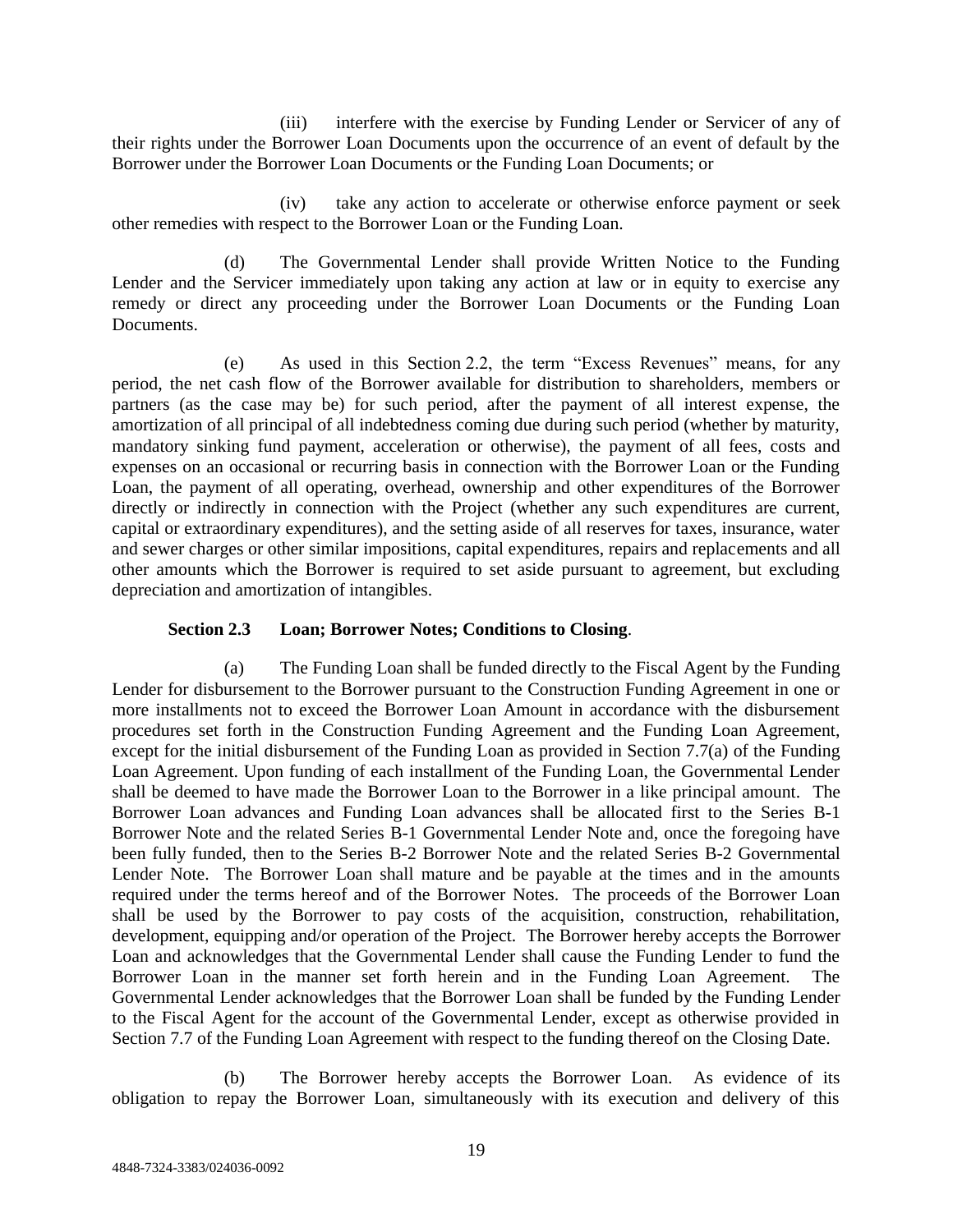Borrower Loan Agreement, the Borrower hereby agrees to execute and deliver the Borrower Notes. The Borrower Loan shall mature and be payable at the times and in the amounts required under the terms hereof and of the Borrower Notes.

(c) Closing of the Borrower Loan on the Closing Date shall be conditioned upon satisfaction or waiver by the Governmental Lender and the Funding Lender, in their sole discretion, of each of the conditions precedent to closing set forth in the Funding Loan Agreement and this Borrower Loan Agreement, including but not limited to the following:

(i) evidence of proper recordation of the Security Instrument, an assignment of the Security Instrument from the Governmental Lender to the Funding Lender, the Regulatory Agreement, and each of the other documents specified for recording in instructions delivered to the Title Company by counsel to the Funding Lender (or that such documents have been delivered to an authorized agent of the Title Company for recordation under binding recording instructions from Funding Lender's counsel or such other counsel as may be acceptable to the Funding Lender);

(ii) delivery to the Fiscal Agent or into escrow with the Title Company (or separate escrow company, if applicable) of all amounts required to be paid in connection with the origination of the Borrower Loan and the Funding Loan and any underlying real estate transfers or transactions, including the Costs of Funding Deposit and the Borrower Initial Equity, all as specified in written instructions delivered to the Title Company by counsel to the Funding Lender (or such other counsel as may be acceptable to the Funding Lender) and/or as specified in a closing memorandum of the Funding Lender; and

(iii) payment of all fees payable in connection with the closing of the Borrower Loan including the Governmental Lender's Closing Fee and the initial fees and expenses of the Fiscal Agent and the Funding Lender.

In addition, closing of the Borrower Loan shall be subject to the delivery of an opinion of counsel to the Borrower addressed to the Governmental Lender and the Funding Lender, dated the Closing Date, in form and substance acceptable to Tax Counsel, regarding the due execution by the Borrower of, and the enforceability against the Borrower of, the Borrower Loan Documents.

### **Section 2.4 Borrower Loan Payments**.

(a) The Borrower shall make Borrower Loan Payments in accordance with the Borrower Notes. Each Borrower Loan Payment made by the Borrower shall be made in funds immediately available through and including the Conversion Date on the Borrower Loan Payment Date, to the Fiscal Agent by 2:00 p.m., New York City time, or, if to the Servicer by 11:00 a.m., New York City time, and after the Conversion Date on the date that is two (2) Business Days prior to the Borrower Loan Payment Date to the Servicer, by 11:00 a.m., New York City time. Each such payment shall be made to the Fiscal Agent or the Servicer, as applicable, by deposit to such account as the Fiscal Agent or Servicer, as applicable, may designate by Written Notice to the Borrower. Whenever any Borrower Loan Payment shall be stated to be due on a day that is not a Business Day, such payment shall be due on the first Business Day immediately thereafter. In addition, the Borrower shall make Borrower Loan Payments in accordance with the Borrower Notes in the amounts and at the times necessary to make all payments due and payable on the Funding Loan. All payments made by the Borrower hereunder or by the Borrower under the other Borrower Loan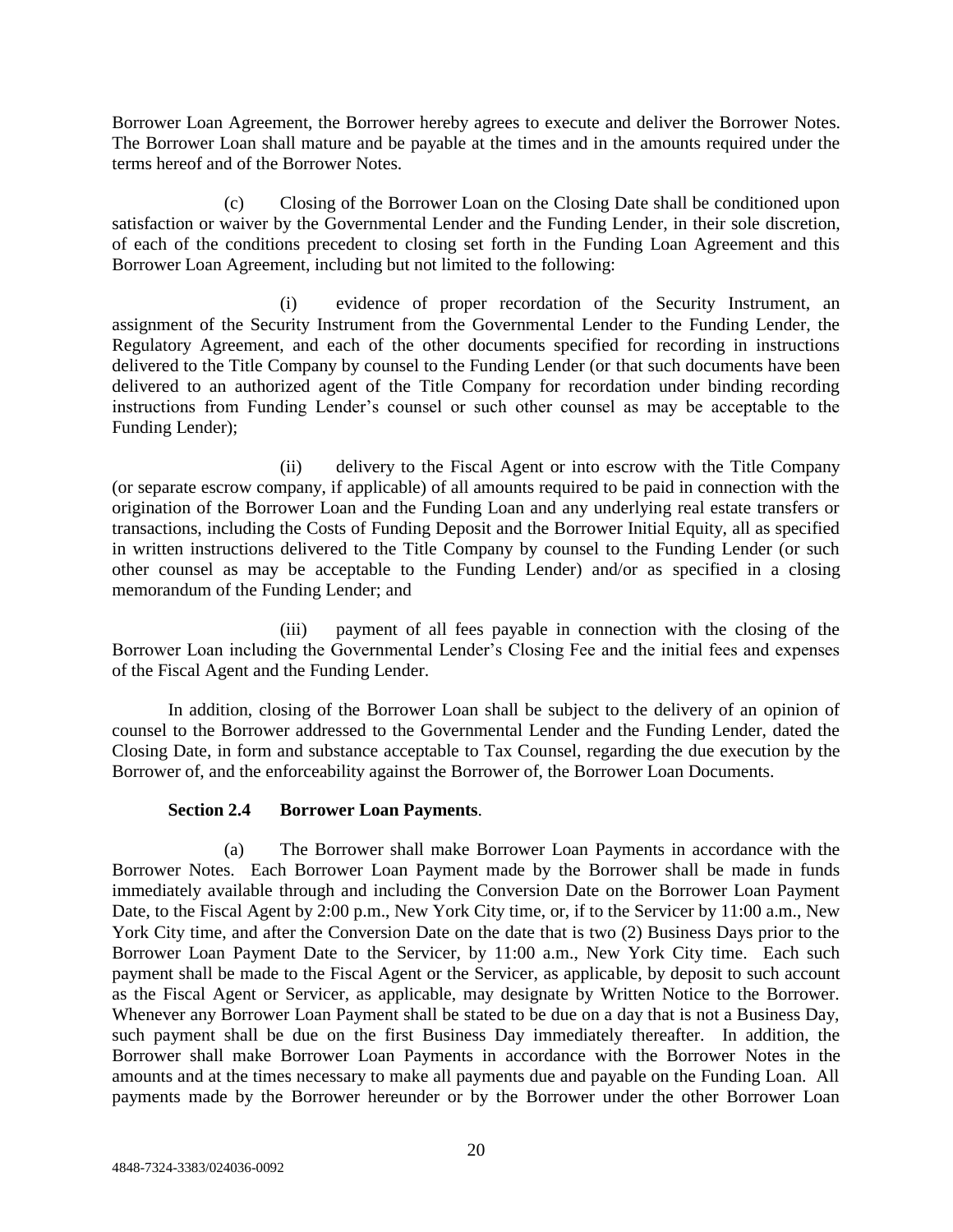Documents, shall be made irrespective of, and without any deduction for, any set-offs or counterclaims, but such payment shall not constitute a waiver of any such set offs or counterclaims.

(b) Unless there is no Servicer, payments of principal and interest on the Borrower Notes shall be paid to the Servicer and the Servicer shall then remit such funds to the Fiscal Agent. If there is no Servicer, payments of principal and interest on the Borrower Notes shall be paid directly to the Fiscal Agent.

### **Section 2.5 Additional Borrower Payments**.

(a) The Borrower shall pay the following amounts:

(i) to the Fiscal Agent, the Rebate Amount then due, if any, to be deposited in the Rebate Fund as specified in Section 5.35 hereof and the Rebate Analyst's Fee and any other costs incurred to calculate such Rebate Amount (to the extent such costs are not included in the Borrower Loan Payment);

(ii) to the Governmental Lender, any and, on demand, all fees, charges, costs, advances, indemnities and expenses, including agent and counsel fees, of the Governmental Lender incurred by the Governmental Lender at any time in connection with the Borrower Loan Documents, the Funding Loan Documents or the Project, including, without limitation, the Ongoing Governmental Lender Fee, counsel fees and expenses incurred in connection with the interpretation, performance, or amendment and all counsel fees and expenses relating to the enforcement of the Borrower Loan Documents or the Funding Loan Documents or any other documents relating to the Project or the Borrower Loan or in connection with questions or other matters arising under such documents or in connection with any federal or state tax audit related to the Governmental Lender Notes, the Project or the Borrower;

(iii) [Reserved];

(iv) all Costs of Funding and fees, charges and expenses, including agent and counsel fees incurred in connection with the origination of the Borrower Loan and the Funding Loan, as and when the same become due;

(v) to the Funding Lender, on demand, all charges, costs, advances, indemnities and expenses, including agent and counsel fees, of the Funding Lender incurred by the Funding Lender at any time in connection with the Borrower Loan, the Funding Loan or the Project, including, without limitation, any Review Fee, reasonable counsel fees and expenses incurred in connection with the interpretation, performance, or amendment and all counsel fees and expenses relating to the enforcement of the Borrower Loan Documents or the Funding Loan Documents or any other documents relating to the Project or the Borrower Loan or in connection with questions or other matters arising under such documents or in connection with any federal or state tax audit;

(vi) all Late Charges due and payable under the terms of the Borrower Notes and Section 2.6 hereof; provided, however, that all payments made pursuant to this subsection (vi) shall be made to the Servicer, and if there is no Servicer, such payments shall be made to the Funding Lender; and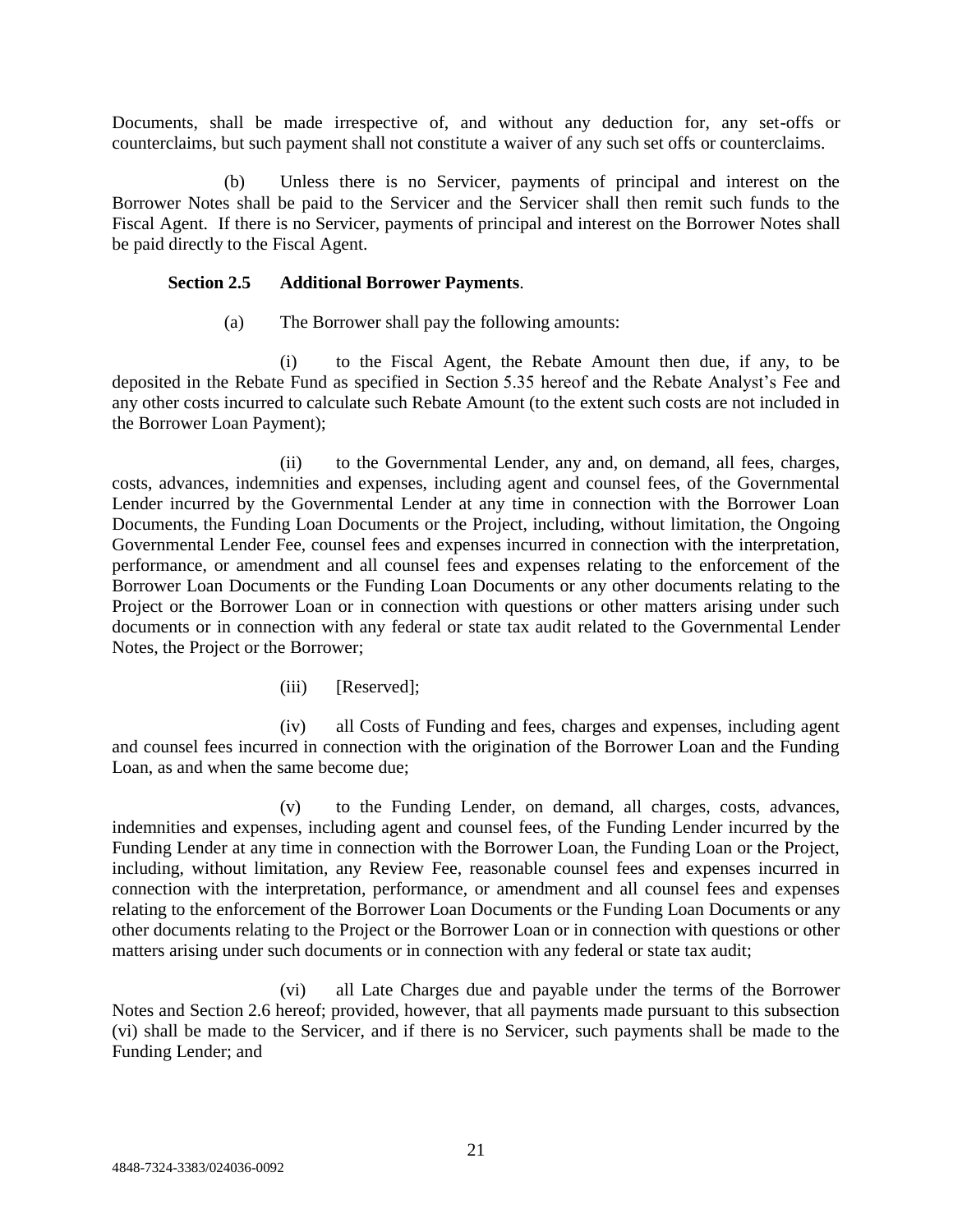(vii) to the Fiscal Agent, all fees, charges, costs, advances, indemnities and expenses, including agent and counsel fees, of Fiscal Agent incurred under the Borrower Loan Documents or the Funding Loan Documents as and when the same become due.

(b) The Borrower shall pay to the party entitled thereto as expressly set forth in this Borrower Loan Agreement or the other Borrower Loan Documents or Funding Loan Documents:

(i) all expenses incurred in connection with the enforcement of any rights under this Borrower Loan Agreement or any other Borrower Loan Document, the Regulatory Agreement, or any Funding Loan Document by the Governmental Lender, the Funding Lender, the Fiscal Agent or the Servicer;

(ii) all other payments of whatever nature that the Borrower has agreed to pay or assume under the provisions of this Borrower Loan Agreement or any other Borrower Loan Document or Funding Loan Document; and

(iii) all expenses, costs and fees relating to inspections of the Project required by the Governmental Lender, the Funding Lender, the Fiscal Agent, the Servicer or the Construction Consultant, in accordance with the Borrower Loan Documents or the Funding Loan Documents or to reimburse such parties for such expenses, costs and fees.

**Section 2.6 Overdue Payments; Payments in Default**. If any Borrower Payment Obligation is not paid by or on behalf of the Borrower when due, the Borrower shall pay to the Servicer a Late Charge in the amount and to the extent set forth in the Borrower Notes, if any.

**Section 2.7 Calculation of Interest Payments and Deposits to Real Estate Related Reserve Funds**. The Borrower acknowledges as follows: (a) calculation of all interest payments shall be made by the Funding Lender; (b) deposits with respect to the Taxes and Other Charges shall be calculated by the Servicer or if there is no Servicer, the Funding Lender in accordance with the Security Instrument; and (c) deposits with respect to any replacement reserve funds required by the Funding Lender shall be calculated by the Servicer in accordance with the Replacement Reserve Agreement. In the event and to the extent that the Servicer or the Funding Lender, pursuant to the terms hereof, shall determine at any time that there exists a deficiency in amounts previously owed but not paid with respect to deposits to such replacement reserve fund, such deficiency shall be immediately due and payable hereunder following Written Notice to the Borrower.

**Section 2.8 Grant of Security Interest; Application of Funds**. To the extent not inconsistent with the Security Instrument and as security for payment of the Borrower Payment Obligations and the performance by the Borrower of all other terms, conditions and provisions of the Borrower Loan Documents, the Borrower hereby pledges and assigns to the Fiscal Agent and the Funding Lender, and grants to the Fiscal Agent and the Funding Lender, a security interest in, all the Borrower's right, title and interest in and to all payments to or moneys held in the funds and accounts created and held by the Fiscal Agent, the Funding Lender or the Servicer for the Project. This Borrower Loan Agreement is, among other things, intended by the parties to be a security agreement for purposes of the UCC. Upon the occurrence and during the continuance of an Event of Default hereunder, the Fiscal Agent, the Funding Lender and the Servicer shall apply or cause to be applied any sums held by the Fiscal Agent, the Funding Lender and the Servicer with respect to the Project in accordance with the provisions of Article IX of the Funding Loan Agreement to the extent applicable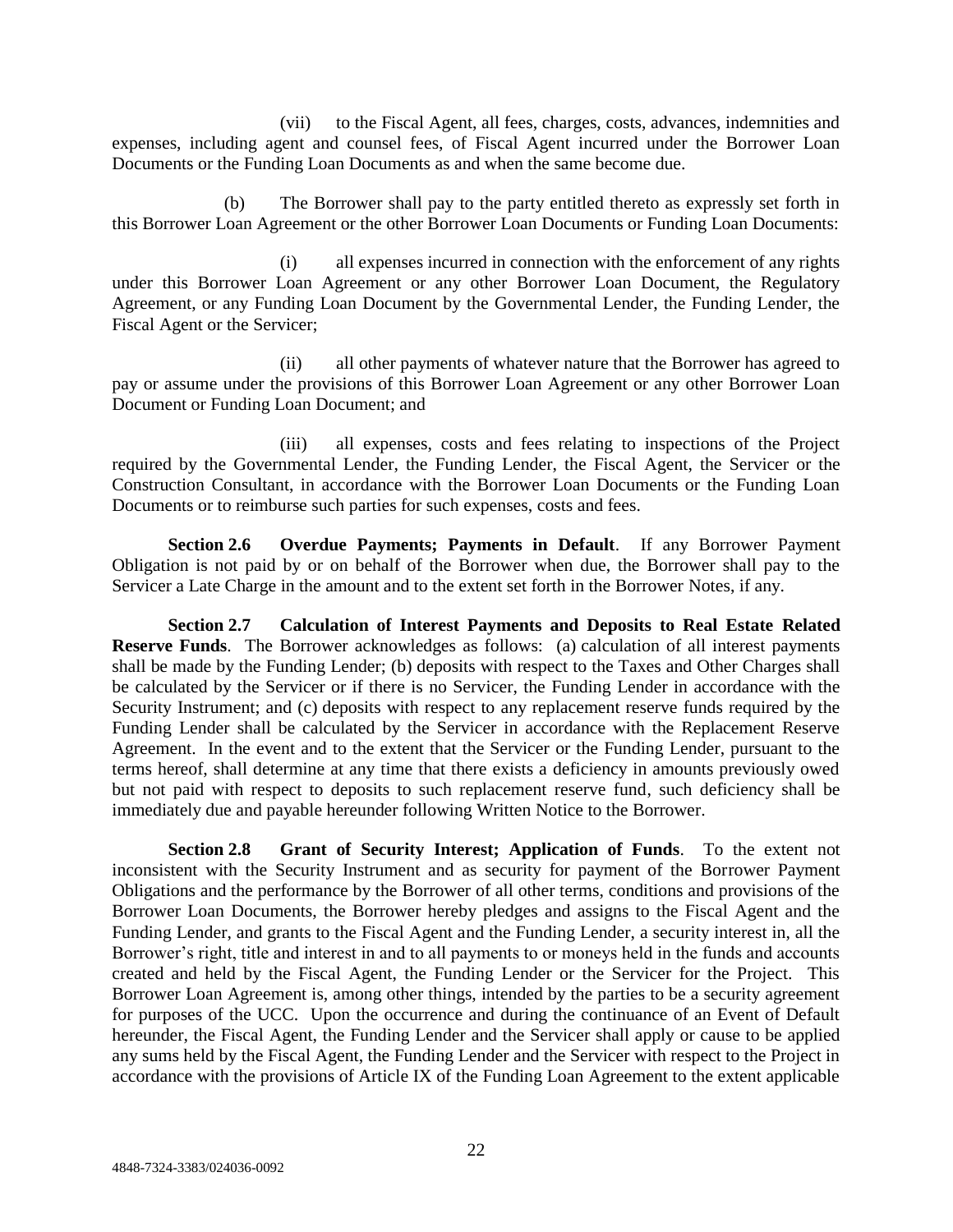and otherwise in any manner and in any order determined by Funding Lender, in Funding Lender's sole and absolute discretion.

**Section 2.9 Marshalling; Payments Set Aside**. The Governmental Lender, the Fiscal Agent and the Funding Lender shall be under no obligation to marshal any assets in favor of the Borrower or any other Person or against or in payment of any or all of the proceeds. To the extent that the Borrower makes a payment or payments or transfers any assets to the Governmental Lender, the Fiscal Agent or the Funding Lender, or the Governmental Lender, the Fiscal Agent or the Funding Lender enforces its liens, and such payment or payments or transfers, or the proceeds of such enforcement or any part thereof are subsequently invalidated, declared to be fraudulent or preferential, set aside or required to be repaid to a trustee, receiver or any other party in connection with any insolvency proceeding, or otherwise, then: (i) any and all obligations owed to the Governmental Lender, the Fiscal Agent or the Funding Lender and any and all remedies available to the Governmental Lender, the Fiscal Agent or the Funding Lender under the terms of the Borrower Loan Documents and the Funding Loan Documents or in law or equity against the Borrower, Guarantor or General Partner and/or any of their properties shall be automatically revived and reinstated to the extent (and only to the extent) of any recovery permitted under clause (ii) below; and (ii) the Governmental Lender, the Fiscal Agent and the Funding Lender shall be entitled to recover (and shall be entitled to file a proof of claim to obtain such recovery in any applicable bankruptcy, insolvency, receivership or fraudulent conveyance or fraudulent transfer proceeding) either: (x) the amount of payments or the value of the transfer or (y) if the transfer has been undone and the assets returned in whole or in part, the value of the consideration paid to or received by the Borrower for the initial asset transfer, plus in each case any deferred interest from the date of the disgorgement to the date of distribution to the Governmental Lender, the Fiscal Agent or the Funding Lender in any bankruptcy, insolvency, receivership or fraudulent conveyance or fraudulent transfer proceeding, and any costs and expenses due and owing, including, without limitation, any reasonable attorneys' fees incurred by the Governmental Lender, the Fiscal Agent or the Funding Lender in connection with the exercise by the Governmental Lender, the Fiscal Agent or the Funding Lender of its rights under this Section 2.9.

**Section 2.10 Borrower Loan Disbursements**. Proceeds of the Borrower Loan shall be disbursed by the Fiscal Agent upon approval by the Funding Lender, as agent for the Governmental Lender, pursuant to the Construction Funding Agreement, to or for the benefit of the Borrower as provided in Section 7.7 of the Funding Loan Agreement.

### **ARTICLE III**

#### **CONVERSION**

**Section 3.1 Conversion Date and Extension of Outside Conversion Date**. Borrower shall satisfy each of the Conditions to Conversion and cause the Conversion Date to occur on or before the Outside Conversion Date (including the Extended Outside Conversion Date, if any), as further provided in the Construction Funding Agreement. The failure to satisfy each of the Conditions to Conversion on or before the Outside Conversion Date (including the Extended Outside Conversion Date, if any) shall constitute an Event of Default under the Borrower Loan Documents.

**Section 3.2 Notice From Funding Lender; Funding Lender's Calculation Final**. Following satisfaction of all of the Conditions to Conversion, Funding Lender shall deliver Written Notice to Borrower (with a copy to the Governmental Lender and the Fiscal Agent) of: (i) the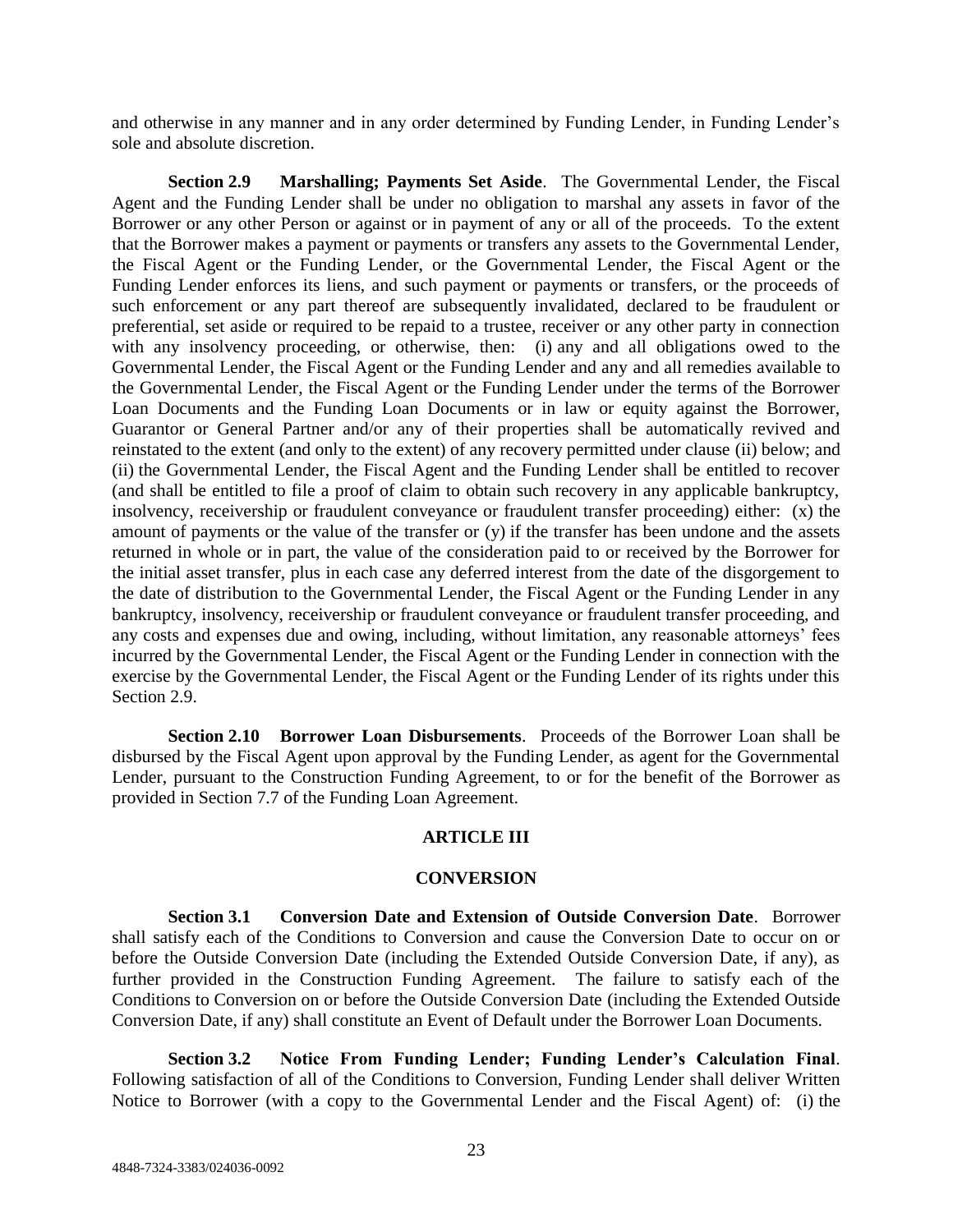Conversion Date, (ii) the amount of the Permanent Period Amount, (iii) any required prepayment of the Borrower Notes (as described below in Section 3.3) and (iv) any amendments to the amortization schedule, as applicable.

Funding Lender's calculation of the Permanent Period Amount and any amendments to the amortization of the Borrower Loan shall be, in the absence of manifest error, conclusive and binding on all parties.

**Section 3.3 Mandatory Prepayment of the Borrower Loan**. As further provided in the Construction Funding Agreement, if and to the extent the Permanent Period Amount is less than the Interim Phase Amount, Funding Lender may in its sole discretion require Borrower to make a partial prepayment of the Borrower Loan in an amount equal to the difference between the Interim Phase Amount and the Permanent Period Amount, provided, however, that if the Permanent Period Amount is less than the Minimum Permanent Period Amount (as defined in the Construction Funding Agreement), then Funding Lender may in its sole discretion require Borrower to prepay the Borrower Loan in full.

Any prepayment in full or in part of the Borrower Loan required pursuant to the preceding paragraph shall be subject to a prepayment premium under certain circumstances as more particularly set forth in the Borrower Notes.

**Section 3.4 Release of Remaining Loan Proceeds**. If and to the extent that the Permanent Period Amount is greater than the principal amount of the Borrower Loan which has previously been disbursed to Borrower, Funding Lender shall deliver Written Notice thereof to Borrower (with a copy to the Governmental Lender) on or before the Conversion Date. Within ten (10) business days after delivery of such notice, but in no event later than the Outside Conversion Date, Funding Lender shall advance to the Fiscal Agent, for deposit by the Fiscal Agent to the Note Proceeds Account of the Project Fund under the Funding Loan Agreement, Funding Loan proceeds so that the aggregate principal amount of the Funding Loan and of the Borrower Loan disbursed equals the Permanent Period Amount. Any Borrower Loan proceeds previously disbursed to the Borrower in excess of the Permanent Period Amount shall be paid by Borrower to Fiscal Agent.

**Section 3.5 No Amendment**. Nothing contained in this Article III shall be construed to amend, modify, alter, change or supersede the terms and provisions of the Borrower Notes, Security Instrument, the Construction Funding Agreement or any other Borrower Loan Document and, if there shall exist a conflict between the terms and provisions of this Article III and those of the Borrower Notes, Security Instrument, the Construction Funding Agreement or other Borrower Loan Documents, then the terms and provisions of the Borrower Notes, Security Instrument, the Construction Funding Agreement and other Borrower Loan Documents shall control; provided, however, that in the event of a conflict between the terms and provisions of this Article III and those of the Borrower's loan application with the Funding Lender, the terms and provisions of this Article III shall control.

**Section 3.6 Determinations by Funding Lender**. In any instance where the consent or approval of Funding Lender may be given or is required, or where any determination, judgment or decision is to be rendered by Funding Lender under this Article III, including in connection with the Construction Funding Agreement, the granting, withholding or denial of such consent or approval and the rendering of such determination, judgment or decision shall be made or exercised by the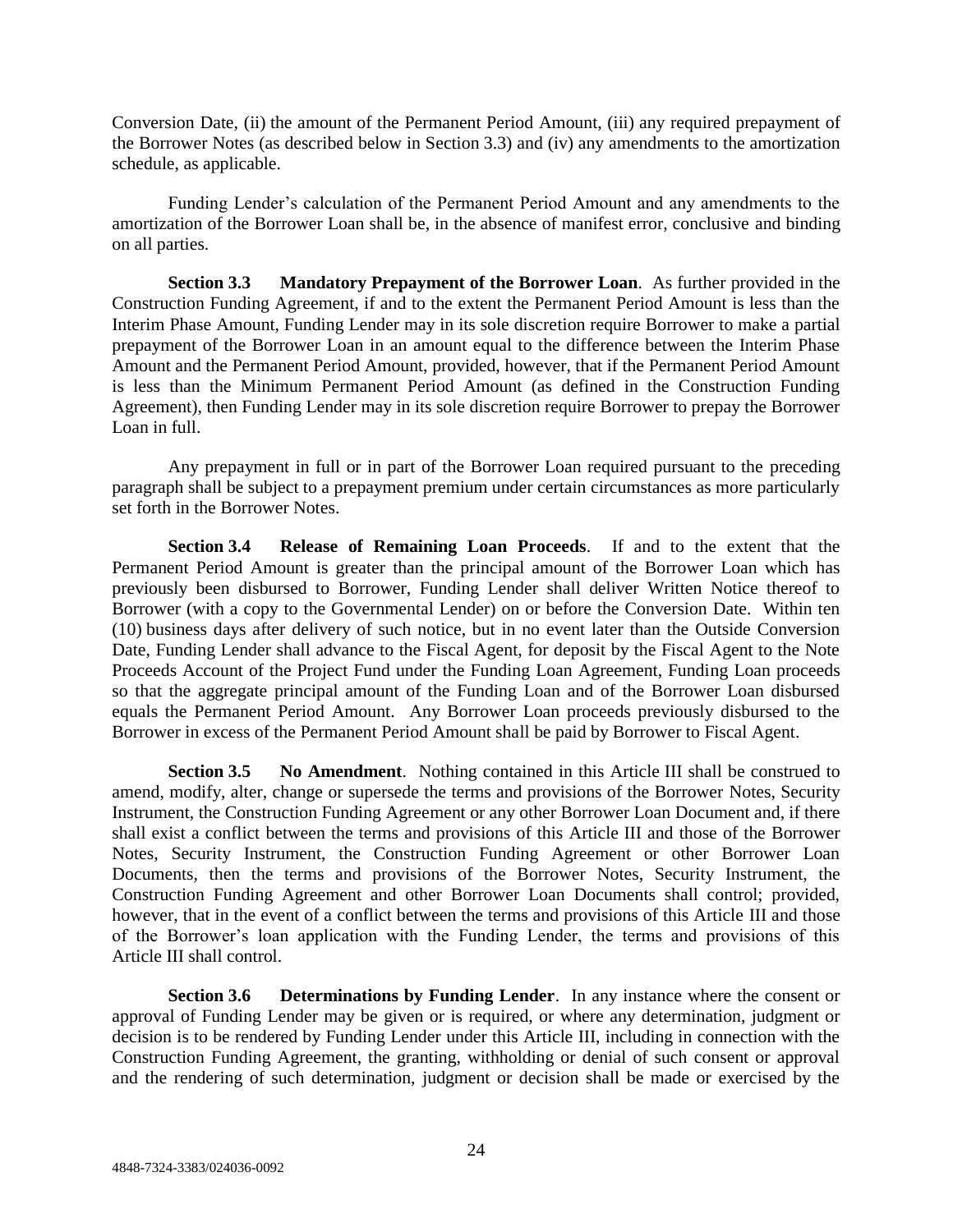Funding Lender (or its designated representative), at its sole and exclusive option and in its sole and absolute discretion.

### **ARTICLE IV**

### **REPRESENTATIONS AND WARRANTIES**

**Section 4.1 Borrower Representations**. To induce the Governmental Lender to execute this Borrower Loan Agreement and to induce the Funding Lender to make Disbursements, the Borrower represents and warrants for the benefit of the Governmental Lender, the Funding Lender, the Fiscal Agent and the Servicer, that the representations and warranties set forth in this Section 4.1 are complete and accurate in all material respects as of the Closing Date and, subject to Section 4.2, shall survive the making of the Borrower Loan and will be complete and accurate in all material respects, and deemed remade, except as otherwise noted through notice to Funding Lender and approved by Funding Lender, as of the date of each Disbursement, as of the original Outside Conversion Date, as of the date of any extension thereof and as of the Conversion Date in accordance with the terms and conditions of the Borrower Notes:

**Section 4.1.1 Organization; Special Purpose**. The Borrower is a limited partnership in good standing under the laws of the State (and under the laws of the state in which the Borrower was formed if the Borrower was not formed under the laws of the State), has full legal right, power and authority to enter into the Borrower Loan Documents to which it is a party, and to carry out and consummate all transactions contemplated by the Borrower Loan Documents to which it is a party, and by proper limited partnership action has duly authorized the execution, delivery and performance of the Borrower Loan Documents to which it is a party. The Person(s) of the Borrower executing the Borrower Loan Documents and the Funding Loan Documents to which the Borrower is a party are fully authorized to execute the same. The Borrower Loan Documents and the Funding Loan Documents to which the Borrower is a party have been duly authorized, executed and delivered by the Borrower. The sole business of the Borrower is the ownership, management and operation of the Project.

**Section 4.1.2 Proceedings; Enforceability**. Assuming due execution and delivery by the other parties thereto, the Borrower Loan Documents and the Funding Loan Documents to which the Borrower is a party will constitute the legal, valid and binding agreements of the Borrower enforceable against the Borrower in accordance with their terms; except in each case as enforcement may be limited by bankruptcy, insolvency or other laws affecting the enforcement of creditors' rights generally, by the application of equitable principles regardless of whether enforcement is sought in a proceeding at law or in equity and by public policy.

**Section 4.1.3 No Conflicts**. The execution and delivery of the Borrower Loan Documents and the Funding Loan Documents to which the Borrower is a party, the consummation of the transactions herein and therein contemplated and the fulfillment of or compliance with the terms and conditions hereof and thereof, will not conflict with or constitute a violation or breach of or default (with due notice or the passage of time or both) under the Partnership Agreement of the Borrower or to the best knowledge of the Borrower and with respect to the Borrower, any applicable law or administrative rule or regulation, or any applicable court or administrative decree or order, or any mortgage, deed of trust, loan agreement, lease, contract or other agreement or instrument to which the Borrower is a party or by which it or its properties are otherwise subject or bound, or result in the creation or imposition of any lien, charge or encumbrance of any nature whatsoever (other than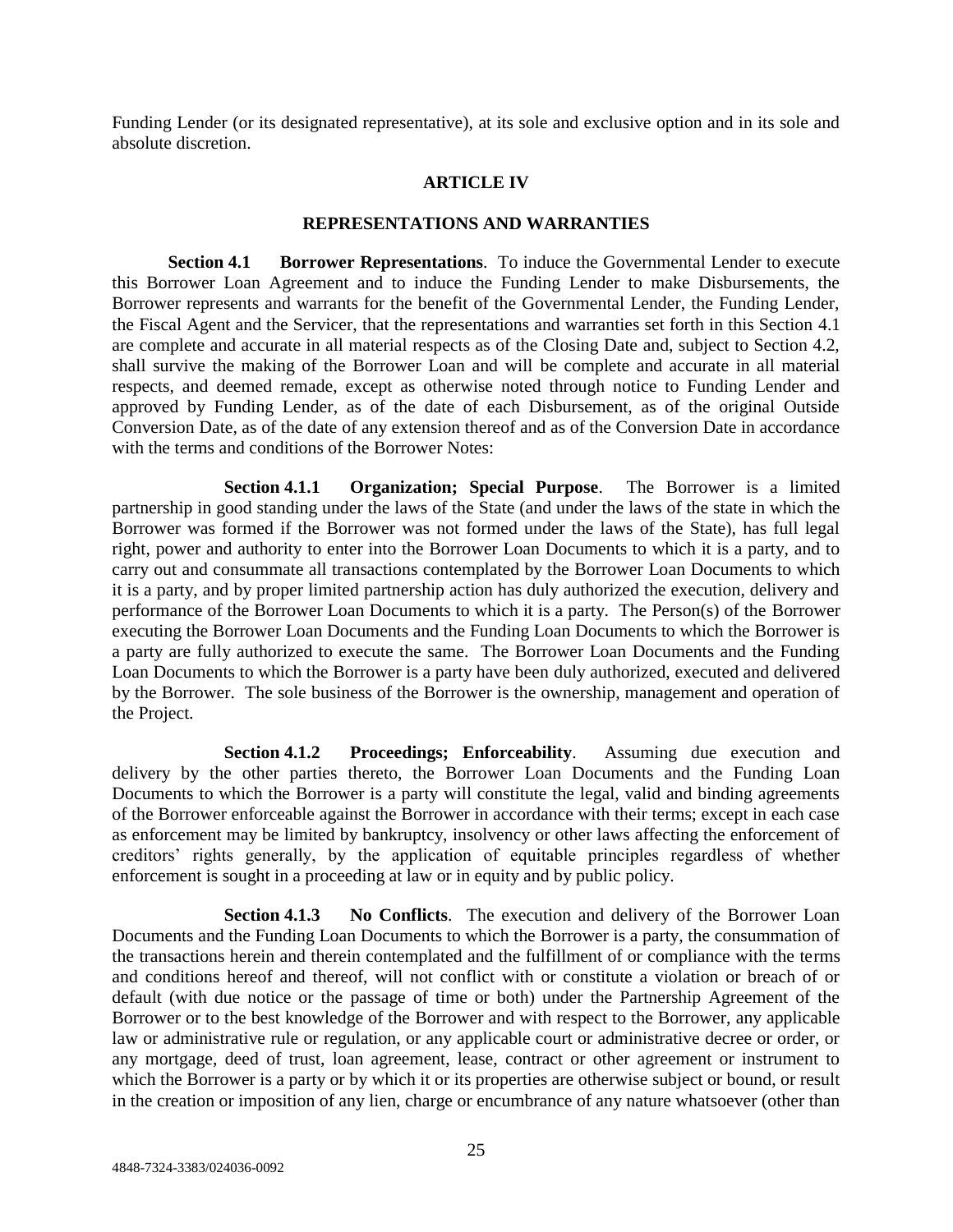the lien of the Security Instrument) upon any of the property or assets of the Borrower, which conflict, violation, breach, default, lien, charge or encumbrance might have consequences that would materially and adversely affect the consummation of the transactions contemplated by the Borrower Loan Documents and the Funding Loan Documents, or the financial condition, assets, properties or operations of the Borrower.

**Section 4.1.4 Litigation; Adverse Facts**. There is no Legal Action, nor is there a basis known to Borrower for any Legal Action, before or by any court or federal, state, municipal or other governmental authority, pending, or to the knowledge of the Borrower, after reasonable investigation, threatened, against or affecting the Borrower, the General Partner or the Guarantor, or their respective assets, properties or operations which, if determined adversely to the Borrower or its interests, would have a material adverse effect upon the consummation of the transactions contemplated by, or the validity of, the Borrower Loan Documents or the Funding Loan Documents, upon the ability of each of Borrower, General Partner and Guarantor to perform their respective obligations under the Borrower Loan Documents, the Funding Loan Documents and the Related Documents to which it is a party, or upon the financial condition, assets (including the Project), properties or operations of the Borrower, the General Partner or the Guarantor. None of the Borrower, General Partner or Guarantor is in default (and no event has occurred and is continuing which with the giving of notice or the passage of time or both could constitute a default) with respect to any order or decree of any court or any order, regulation or demand of any federal, state, municipal or other governmental authority, which default might have consequences that would materially and adversely affect the consummation of the transactions contemplated by the Borrower Loan Documents and the Funding Loan Documents, the ability of each of Borrower, General Partner and Guarantor to perform their respective obligations under the Borrower Loan Documents, the Funding Loan Documents and the Related Documents to which it is a party, or the financial condition, assets, properties or operations of the Borrower, General Partner or Guarantor. None of Borrower, General Partner or Guarantor are (a) in violation of any applicable law, which violation materially and adversely affects or may materially and adversely affect the business, operations, assets (including the Project), financial condition of Borrower, General Partner or Guarantor, as applicable; (b) subject to, or in default with respect to, any other Legal Requirement that would have a material adverse effect on the business, operations, assets (including the Project), financial condition of Borrower, General Partner or Guarantor, as applicable; or (c) in default with respect to any agreement to which Borrower, General Partner or Guarantor, as applicable, are a party or by which they are bound, which default would have a material adverse effect on the business, operations, assets (including the Project), financial condition of Borrower, General Partner or Guarantor, as applicable; and (d) there is no Legal Action pending or, to the knowledge of Borrower, threatened against or affecting Borrower, General Partner or Guarantor questioning the validity or the enforceability of this Borrower Loan Agreement or any of the other Borrower Loan Documents or the Funding Loan Documents or of any of the Related Documents. All tax returns (federal, state and local) required to be filed by or on behalf of the Borrower have been filed, and all taxes shown thereon to be due, including interest and penalties, except such, if any, as are being actively contested by the Borrower in good faith, have been paid or adequate reserves have been made for the payment thereof which reserves, if any, are reflected in the audited financial statements described therein. The Borrower enjoys the peaceful and undisturbed possession of all of the premises upon which it is operating its facilities.

**Section 4.1.5 Agreements; Consents; Approvals**. Except as contemplated by the Borrower Loan Documents and the Funding Loan Documents, the Borrower is not a party to any agreement or instrument or subject to any restriction that would materially adversely affect the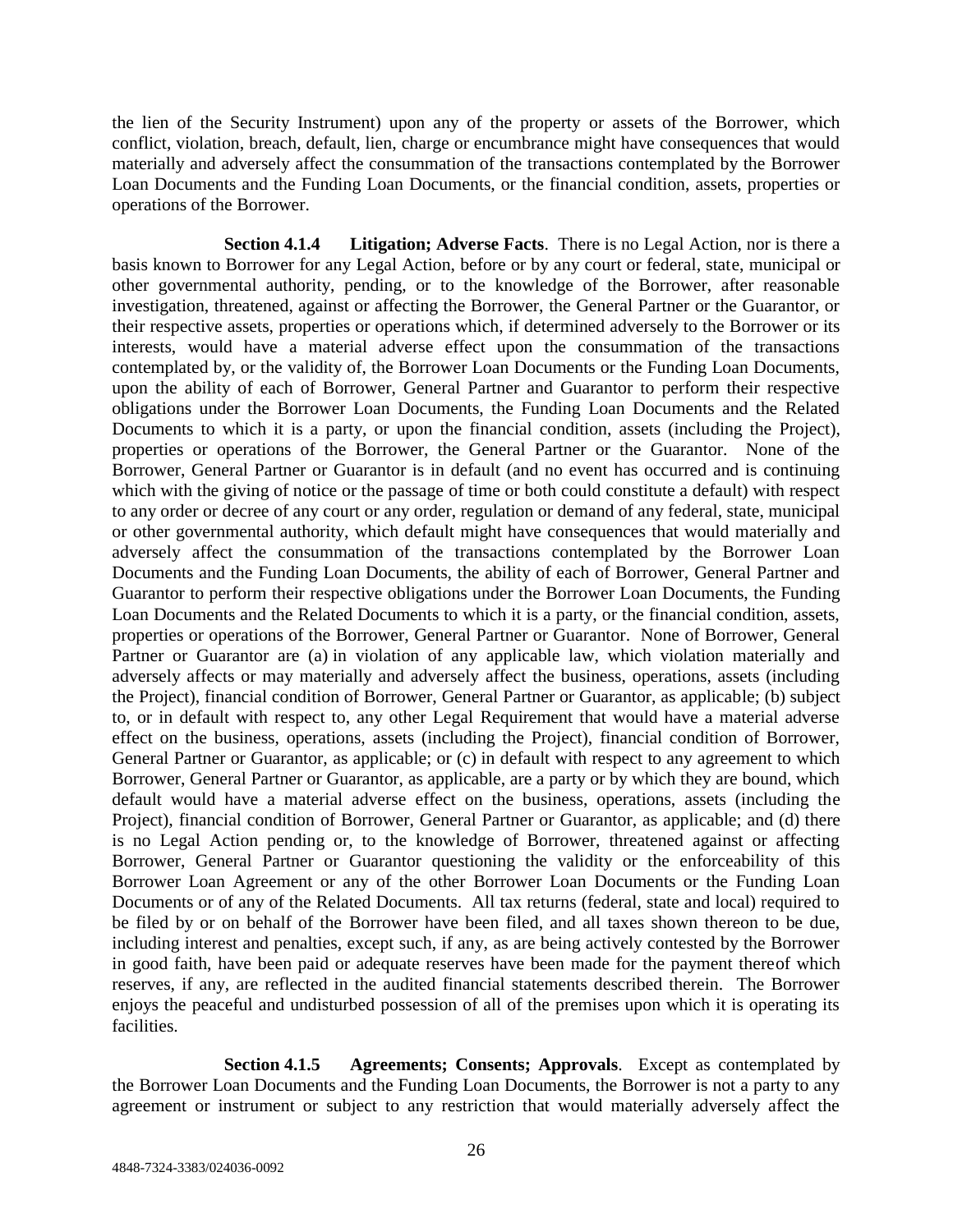Borrower, the Project, or the Borrower's business, properties, operations or financial condition, except the Permitted Encumbrances. The Borrower is not in default in any material respect in the performance, observance or fulfillment of any of the obligations, covenants or conditions contained in any Permitted Encumbrance or any other agreement or instrument to which it is a party or by which it or the Project is bound.

No consent or approval of any trustee or holder of any indebtedness of the Borrower, and to the best knowledge of the Borrower and only with respect to the Borrower, no consent, permission, authorization, order or license of, or filing or registration with, any governmental authority (except no representation is made with respect to any state securities or "blue sky" laws) is necessary in connection with the execution and delivery of the Borrower Loan Documents or the Funding Loan Documents, or the consummation of any transaction herein or therein contemplated, or the fulfillment of or compliance with the terms and conditions hereof or thereof, except as have been obtained or made and as are in full force and effect.

**Section 4.1.6 Title**. The Borrower shall have marketable title to the Project free and clear of all Liens except the Permitted Encumbrances. The Security Instrument, when properly recorded in the appropriate records, together with any UCC financing statements required to be filed in connection therewith, will create (i) a valid, perfected first priority lien on the fee interest in the Project and (ii) perfected security interests in and to, and perfected collateral assignments of, all personalty included in the Project (including the Permitted Leases) to the extent such personalty is the type in which a security interest may be perfected under the UCC by the filing of a financing statement with the Secretary of State of the State, all in accordance with the terms thereof, in each case subject only to any applicable Permitted Encumbrances. To the Borrower's knowledge, there are no delinquent real property taxes or assessments, including water and sewer charges, with respect to the Project, nor are there any claims for payment for work, labor or materials affecting the Project which are or may become a Lien prior to, or of equal priority with, the Liens created by the Borrower Loan Documents and the Funding Loan Documents.

**Section 4.1.7 Survey**. To the best knowledge of the Borrower, the survey for the Project delivered to the Governmental Lender and the Funding Lender does not fail to reflect any material matter affecting the Project or the title thereto.

**Section 4.1.8 No Bankruptcy Filing**. The Borrower is not contemplating either the filing of a petition by it under any state or federal bankruptcy or insolvency law or the liquidation of all or a major portion of its property (a "Bankruptcy Proceeding"), and the Borrower has no knowledge of any Person contemplating the filing of any such petition against it. As of the Closing Date, the Borrower has the ability to pay its debts as they become due.

**Section 4.1.9 Full and Accurate Disclosure**. No statement of fact made by the Borrower in any Borrower Loan Document or any Funding Loan Document contains any untrue statement of a material fact or omits to state any material fact necessary to make statements contained therein in light of the circumstances in which they were made, not misleading. There is no material fact or circumstance presently known to the Borrower that has not been disclosed to the Governmental Lender and the Funding Lender which materially and adversely affects the Project or the business, operations or financial condition of the Borrower or the Borrower's ability to meet its obligations under this Borrower Loan Agreement and the other Borrower Loan Documents and Funding Loan Documents to which it is a party in a timely manner.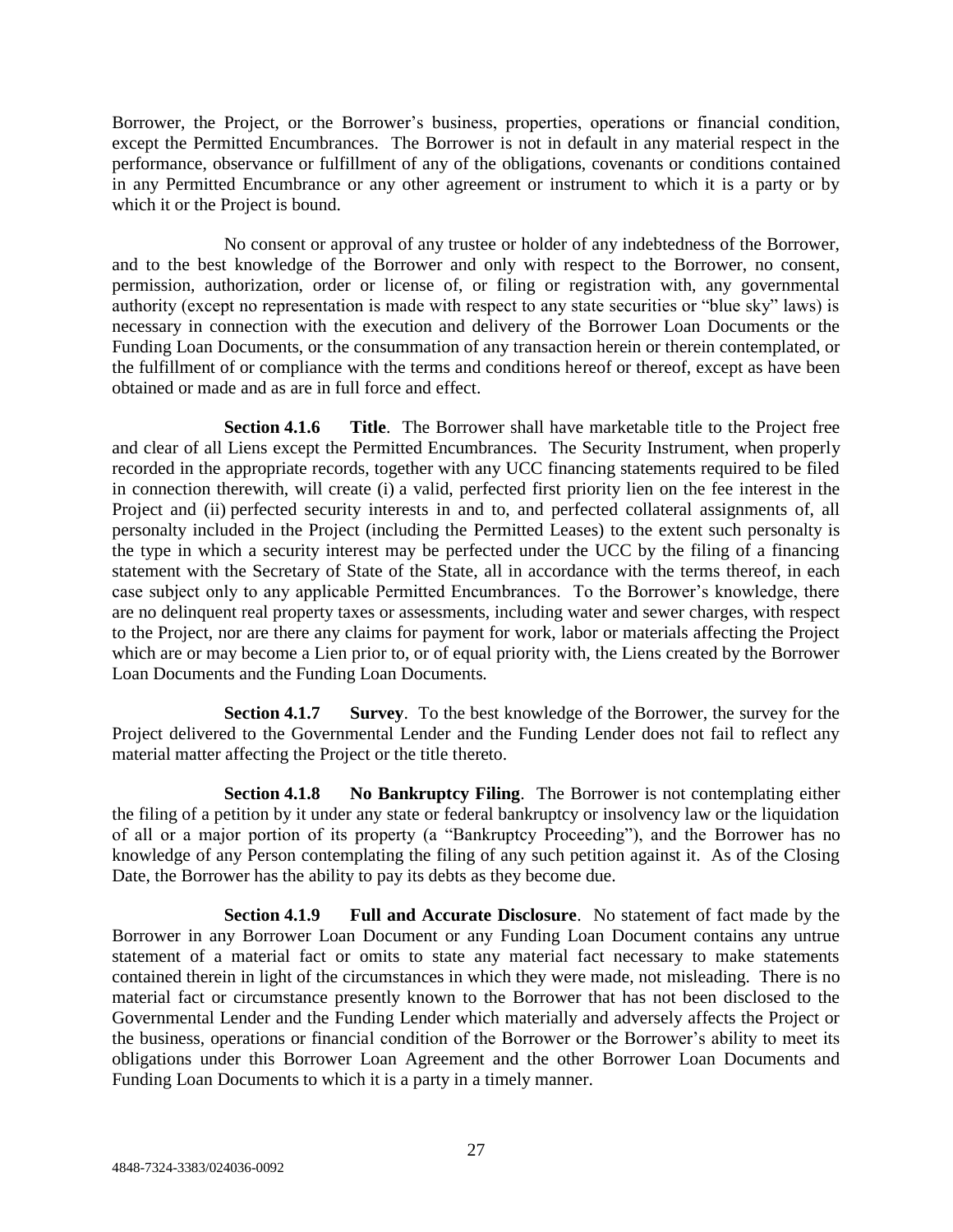**Section 4.1.10 No Plan Assets**. The Borrower is not an "employee benefit plan," as defined in Section 3(3) of ERISA, subject to Title I of ERISA, and none of the assets of the Borrower constitutes or will constitute "plan assets" of one or more such plans within the meaning of 29 C.F.R. Section 2510.3 101.

**Section 4.1.11 Compliance**. The Borrower, the Project and the use thereof will comply, to the extent required, in all material respects with all applicable Legal Requirements. The Borrower is not in default or violation of any order, writ, injunction, decree or demand of any Governmental Authority, the violation of which would materially adversely affect the financial condition of the Borrower. There has not been committed by the Borrower or any Borrower Affiliate involved with the operation or use of the Project any act or omission affording any Governmental Authority the right of forfeiture as against the Project or any part thereof or any moneys paid in performance of the Borrower's obligations under any Borrower Loan Document or any Funding Loan Documents.

**Section 4.1.12 Contracts**. All service, maintenance or repair contracts affecting the Project have been entered into at arm's length (except for such contracts between the Borrower, a Borrower Affiliate or the Affiliates of the Borrower Controlling Entity of the Borrower) in the ordinary course of the Borrower's business and provide for the payment of fees in amounts and upon terms comparable to existing market rates.

**Section 4.1.13 Financial Information**. All financial data, including any statements of cash flow and income and operating expense, that have been delivered to the Governmental Lender or the Funding Lender in respect of the Project by or on behalf of the Borrower, to the best knowledge of the Borrower, (i) are accurate and complete in all material respects, as of their respective dates, (ii) accurately represent the financial condition of the Project as of the date of such reports in all material respects, and (iii) to the extent prepared by an independent certified public accounting firm, have been prepared in accordance with GAAP consistently applied throughout the periods covered, except as disclosed therein. Other than pursuant to or permitted by the Borrower Loan Documents or the Funding Loan Documents or the Borrower organizational documents, the Borrower has no contingent liabilities, unusual forward or long-term commitments or unrealized or anticipated losses from any unfavorable commitments. Since the date of such financial statements, there has been no materially adverse change in the financial condition, operations or business of the Borrower from that set forth in said financial statements.

**Section 4.1.14 • Condemnation.** No Condemnation or other proceeding has been commenced or, to the Borrower's knowledge, is contemplated, threatened or pending with respect to all or part of the Project or for the relocation of roadways providing access to the Project.

**Section 4.1.15 Federal Reserve Regulations**. No part of the proceeds of the Borrower Loan will be used for the purpose of purchasing or acquiring any "margin stock" within the meaning of Regulation U of the Board of Governors of the Federal Reserve System or for any other purpose that would be inconsistent with such Regulation U or any other regulation of such Board of Governors, or for any purpose prohibited by Legal Requirements or any Borrower Loan Document or Funding Loan Document.

**Section 4.1.16 Utilities and Public Access**. To the best of the Borrower's knowledge, the Project is or will be served by water, sewer, sanitary sewer and storm drain facilities adequate to service it for its intended uses. All public utilities necessary or convenient to the full use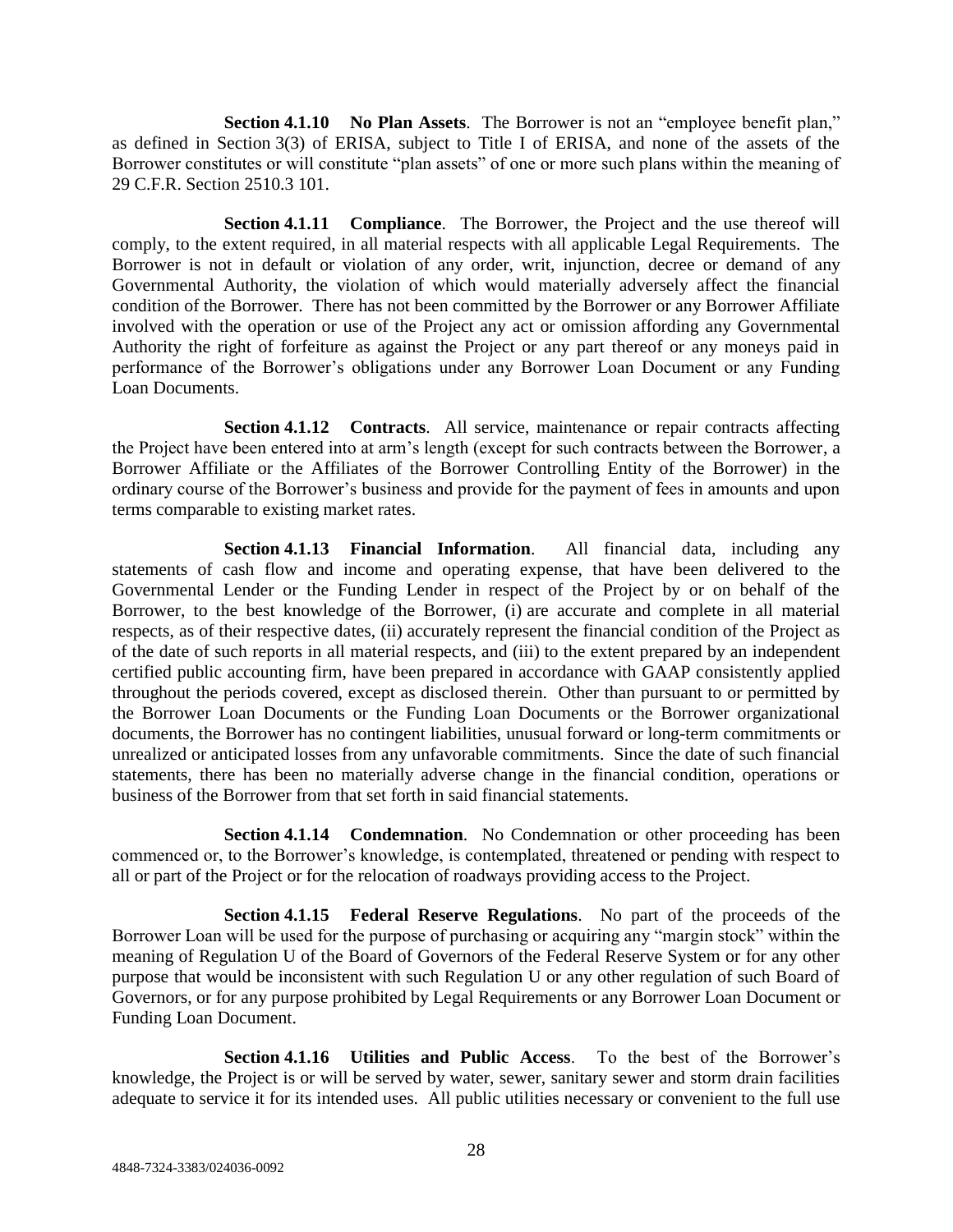and enjoyment of the Project are or will be located in the public right-of-way abutting the Project, and all such utilities are or will be connected so as to serve the Project without passing over other property absent a valid easement. All roads necessary for the use of the Project for its current purpose have been or will be completed and dedicated to public use and accepted by all Governmental Authorities. Except for Permitted Encumbrances, the Project does not share ingress and egress through an easement or private road or share on-site or off-site recreational facilities and amenities that are not located on the Project and under the exclusive control of the Borrower, or where there is shared ingress and egress or amenities, there exists an easement or joint use and maintenance agreement under which (i) access to and use and enjoyment of the easement or private road and/or recreational facilities and amenities is perpetual, (ii) the number of parties sharing such easement and/or recreational facilities and amenities must be specified, (iii) the Borrower's responsibilities and share of expenses are specified, and (iv) the failure to pay any maintenance fee with respect to an easement will not result in a loss of usage of the easement.

**Section 4.1.17 Not a Foreign Person**. The Borrower is not a "foreign person" within the meaning of  $\S 1445(f)(3)$  of the Code.

**Section 4.1.18 Separate Lots**. Each parcel comprising the Land is a separate tax lot and is not a portion of any other tax lot that is not a part of the Land.

**Section 4.1.19 Assessments**. Except as disclosed in the Title Insurance Policy, there are no pending or, to the Borrower's best knowledge, proposed special or other assessments for public improvements or otherwise affecting the Project, or any contemplated improvements to the Project that may result in such special or other assessments.

**Section 4.1.20 Enforceability**. The Borrower Loan Documents and the Funding Loan Documents are not subject to, and the Borrower has not asserted, any right of rescission, setoff, counterclaim or defense, including the defense of usury.

**Section 4.1.21 Insurance**. The Borrower has obtained the insurance required by this Borrower Loan Agreement, if applicable, and the Security Instrument and has delivered to the Servicer copies of insurance policies or certificates of insurance reflecting the insurance coverages, amounts and other requirements set forth in this Borrower Loan Agreement, if applicable, and the Security Instrument.

**Section 4.1.22 Use of Property; Licenses**. The Project will be used exclusively as a multifamily rental housing project and other appurtenant and related uses, which use is consistent with the zoning classification for the Project. All certifications, permits, licenses and approvals, including certificates of completion and occupancy permits required for the legal use or legal, nonconforming use, as applicable, occupancy and operation of the Project (collectively, the "Licenses") required at this time for the construction or rehabilitation, as appropriate, and equipping of the Project have been obtained. To the Borrower's knowledge, all Licenses obtained by the Borrower have been validly issued and are in full force and effect. The Borrower has no reason to believe that any of the Licenses required for the future use and occupancy of the Project and not heretofore obtained by the Borrower will not be obtained by the Borrower in the ordinary course following the Completion Date. No Licenses will terminate, or become void or voidable or terminable, upon any sale, transfer or other disposition of the Project, including any transfer pursuant to foreclosure sale under the Security Instrument or deed in lieu of foreclosure thereunder. The Project does not violate any density or building setback requirements of the applicable zoning law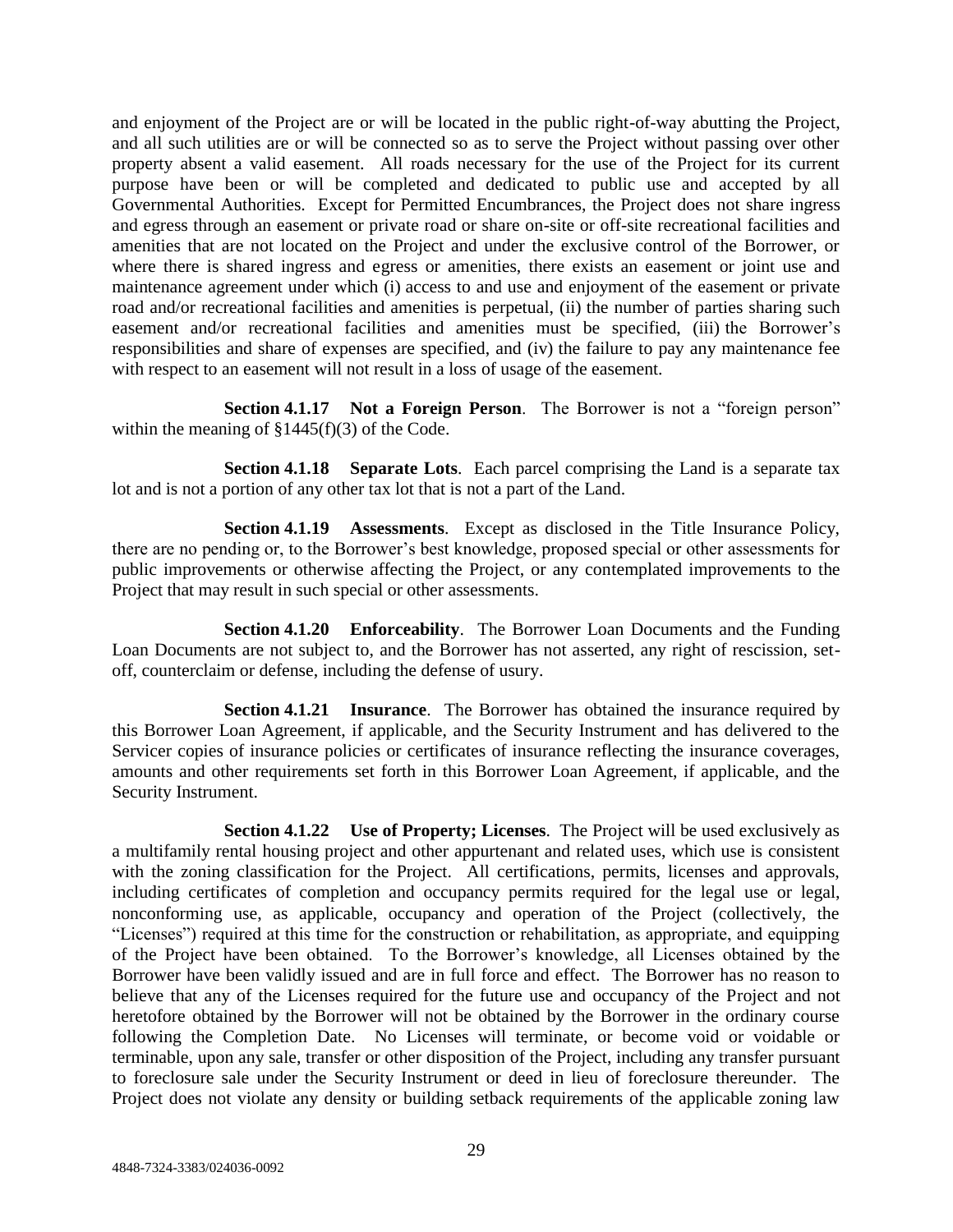except to the extent, if any, shown on the survey. No proceedings are, to the best of the Borrower's knowledge, pending or threatened that would result in a change of the zoning of the Project.

**Section 4.1.23 Flood Zone**. As of the Closing Date, no structure within the Mortgaged Property lies or is located in an identifiable or designated Special Flood Hazard Area. Subsequent to the Closing Date, if the Mortgaged Property is determined to be in a Special Flood Hazard Area, Borrower will obtain appropriate flood insurance as required under the National Flood Insurance Act of 1968, Flood Disaster Protection Act of 1973, or the National Flood Insurance Reform Act of 1994 as amended or as required by the Servicer pursuant to its underwriting guidelines.

**Section 4.1.24 Physical Condition**. The Project, including all Improvements, parking facilities, systems, fixtures, Equipment and landscaping, are or, after completion of the construction, rehabilitation and/or repairs, as appropriate, will be in good and habitable condition in all material respects and in good order and repair in all material respects (reasonable wear and tear excepted). The Borrower has not received notice from any insurance company or bonding company of any defect or inadequacy in the Project, or any part thereof, which would adversely affect its insurability or cause the imposition of extraordinary premiums or charges thereon or any termination of any policy of insurance or bond. After completion of construction, the physical configuration of the Project will not be in material violation of the ADA, if required under applicable law.

**Section 4.1.25 Encroachments**. All of the Improvements included in determining the appraised value of the Project will lie wholly within the boundaries and building restriction lines of the Project, and no improvement on an adjoining property encroaches upon the Project, and no easement or other encumbrance upon the Project encroaches upon any of the Improvements, so as to affect the value or marketability of the Project, except those insured against by the Title Insurance Policy or disclosed in the survey of the Project as approved by the Servicer.

**Section 4.1.26 State Law Requirements**. The Borrower hereby represents, covenants and agrees to comply with the provisions of all applicable state laws relating to the Borrower Loan, the Funding Loan and the Project.

**Section 4.1.27 Filing and Recording Taxes**. All transfer taxes, deed stamps, intangible taxes or other amounts in the nature of transfer taxes required to be paid by any Person under applicable Legal Requirements in connection with the transfer of the Project to the Borrower have been paid or will be paid at Closing. All mortgage, mortgage recording, stamp, intangible or other similar taxes required to be paid by any Person under applicable Legal Requirements in connection with the execution, delivery, recordation, filing, registration, perfection or enforcement of any of the Borrower Loan Documents and the Funding Loan Documents have been or will be paid.

**Section 4.1.28 Investment Company Act**. The Borrower is not (i) an "investment company" or a company "controlled" by an "investment company," within the meaning of the Investment Company Act of 1940, as amended; or (ii) a "holding company" or a "subsidiary company" of a "holding company" or an "affiliate" of either a "holding company" or a "subsidiary company" within the meaning of the Public Utility Holding Company Act of 1935, as amended.

**Section 4.1.29 Fraudulent Transfer**. The Borrower has not accepted the Borrower Loan or entered into any Borrower Loan Document or Funding Loan Document with the actual intent to hinder, delay or defraud any creditor, and the Borrower has received reasonably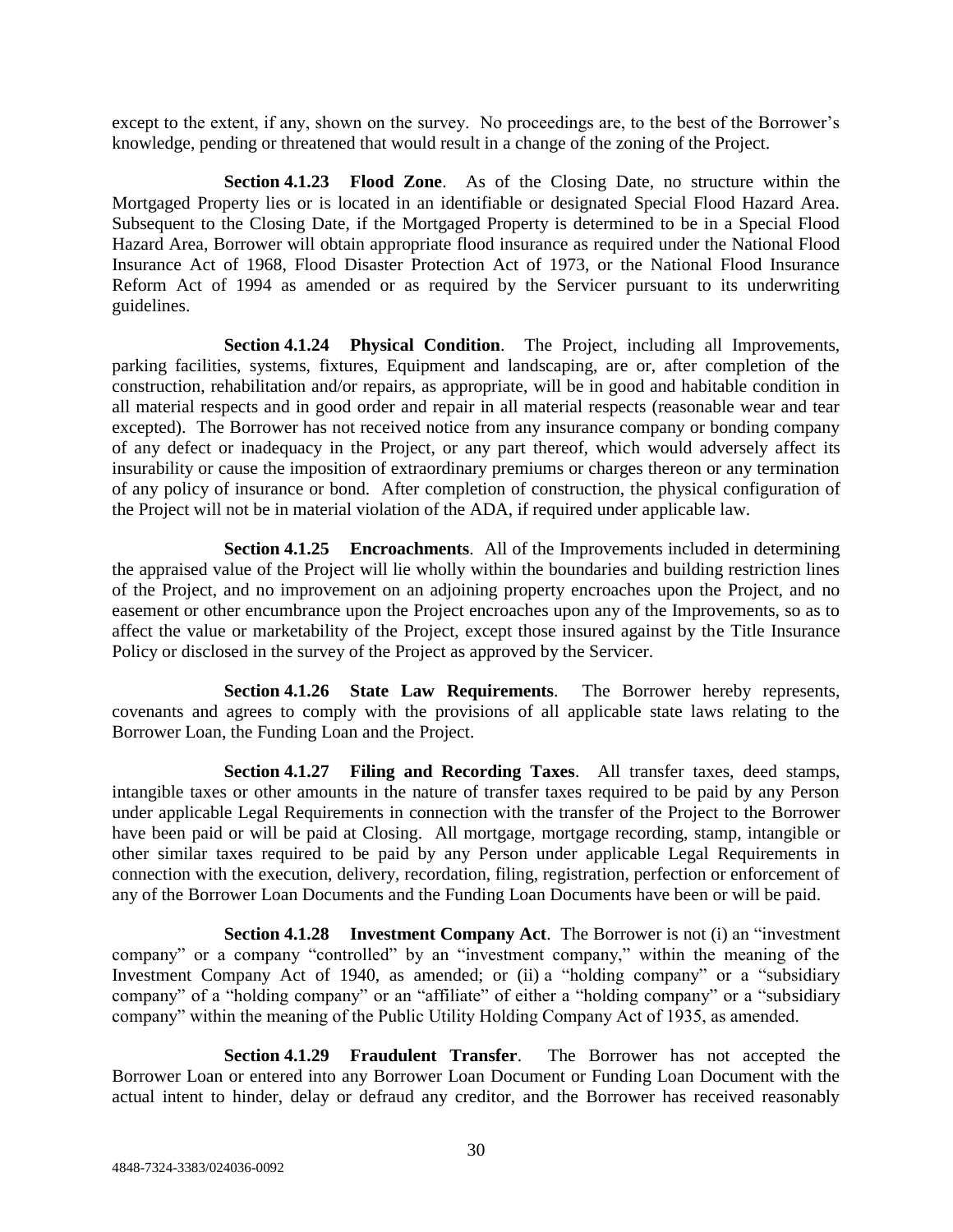equivalent value in exchange for its obligations under the Borrower Loan Documents and the Funding Loan Documents. Giving effect to the transactions contemplated by the Borrower Loan Documents and the Funding Loan Documents, the fair saleable value of the Borrower's assets exceeds and will, immediately following the execution and delivery of the Borrower Loan Documents and the Funding Loan Documents, exceed the Borrower's total liabilities, including subordinated, unliquidated, disputed or contingent liabilities. The fair saleable value of the Borrower's assets is and will, immediately following the execution and delivery of the Borrower Loan Documents and the Funding Loan Documents, be greater than the Borrower's probable liabilities, including the maximum amount of its contingent liabilities or its debts as such debts become absolute and matured. The Borrower's assets do not and, immediately following the execution and delivery of the Borrower Loan Documents and the Funding Loan Documents will not, constitute unreasonably small capital to carry out its business as conducted or as proposed to be conducted. The Borrower does not intend to, and does not believe that it will, incur debts and liabilities (including contingent liabilities and other commitments) beyond its ability to pay such debts as they mature (taking into account the timing and amounts to be payable on or in respect of obligations of the Borrower).

**Section 4.1.30 Ownership of the Borrower**. Except as set forth in the Partnership Agreement of the Borrower and the exhibits thereto, the Borrower has no obligation to any Person to purchase, repurchase or issue any ownership interest in the Borrower.

**Section 4.1.31 Environmental Matters**. To the best of Borrower's knowledge, the Project is not in violation of any Legal Requirement pertaining to or imposing liability or standards of conduct concerning environmental regulation, contamination or cleanup, and will comply with covenants and requirements relating to environmental hazards as set forth in the Security Instrument. The Borrower will execute and deliver the Agreement of Environmental Indemnification on the Closing Date.

**Section 4.1.32 Name; Principal Place of Business**. Unless prior Written Notice is given to the Funding Lender, the Borrower does not use and will not use any trade name, and has not done and will not do business under any name other than its actual name set forth herein. The principal place of business of the Borrower is its primary address for notices as set forth in Section 10.1 hereof, and the Borrower has no other place of business, other than the Project and such principal place of business.

**Section 4.1.33 Subordinated Debt**. There is no secured or unsecured indebtedness with respect to the Project or any residual interest therein, other than Permitted Encumbrances and the permitted secured indebtedness described in Section 6.7 hereof, except an unsecured deferred developer fee not to exceed the amount permitted by Funding Lender as determined on the Closing Date, and unsecured, subordinate partner loans to Borrower permitted or required under the terms of the Partnership Agreement.

# **Section 4.1.34 Reserved**.

**Section 4.1.35 General Tax**. All representations, warranties and certifications of the Borrower set forth in the Regulatory Agreement and the Tax Certificate are incorporated by reference herein and the Borrower will comply with such as if set forth herein.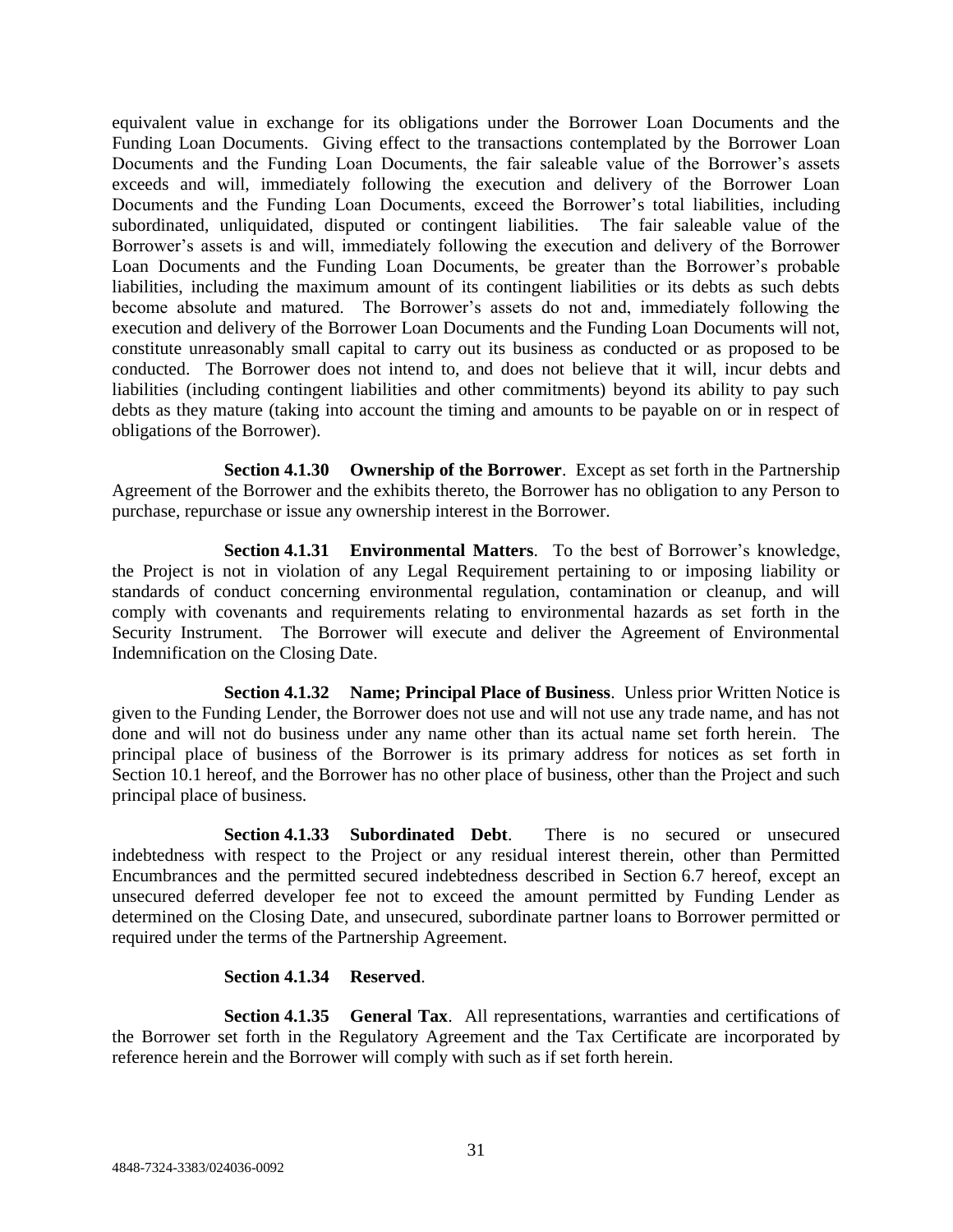**Section 4.1.36 Approval of the Borrower Loan Documents and Funding Loan Documents**. By its execution and delivery of this Borrower Loan Agreement, the Borrower approves the form and substance of the Borrower Loan Documents and the Funding Loan Documents, and agrees to carry out the responsibilities and duties specified in the Borrower Loan Documents and the Funding Loan Documents to be carried out by the Borrower. The Borrower acknowledges that (a) it understands the nature and structure of the transactions relating to the financing of the Project, (b) it is familiar with the provisions of all of the Borrower Loan Documents and the Funding Loan Documents and other documents and instruments relating to the financing, (c) it understands the risks inherent in such transactions, including without limitation the risk of loss of the Project, and (d) it has not relied on the Governmental Lender, the Funding Lender, the Fiscal Agent or the Servicer for any guidance or expertise in analyzing the financial or other consequences of the transactions contemplated by the Borrower Loan Documents and the Funding Loan Documents or otherwise relied on the Governmental Lender, the Funding Lender, the Fiscal Agent or the Servicer in any manner.

**Section 4.1.37 Funding Loan Agreement**. The Borrower has read and accepts and agrees that it is bound by the Funding Loan Agreement and the Funding Loan Documents.

**Section 4.1.38 Americans with Disabilities Act**. The Project, as designed, will conform in all material respects with all applicable zoning, planning, building and environmental laws, ordinances and regulations of governmental authorities having jurisdiction over the Project, including, but not limited to, the Americans with Disabilities Act of 1990 ("ADA"), to the extent required (as evidenced by an architect's certificate to such effect).

**Section 4.1.39 Requirements of Act, Code and Regulations**. The Project satisfies all requirements of the Act, the Code and the Regulations applicable to the Project.

**Section 4.1.40 Regulatory Agreement**. The Project is, as of the date of origination of the Funding Loan, in compliance with all requirements of the Regulatory Agreement to the extent such requirements are applicable; and the Borrower intends to cause the residential units in the Project to be rented or available for rental on a basis which satisfies the requirements of the Regulatory Agreement, including all applicable requirements of the Act and the Code and the Regulations, and pursuant to leases which comply with all applicable laws.

**Section 4.1.41 Intention to Hold Project**. The Borrower intends to hold the Project for its own account and has no current plans, and except as set forth in the Partnership Agreement has not entered into any agreement, to sell the Project or any part of it; and the Borrower intends to occupy the Project or cause the Project to be occupied and to operate it or cause it to be operated at all times during the term of this Borrower Loan Agreement in compliance with the terms of this Borrower Loan Agreement and the Regulatory Agreement and does not know of any reason why the Project will not be so used by it in the absence of circumstances not now anticipated by it or totally beyond its control.

**Section 4.1.42 Concerning General Partner**. Each General Partner represents and covenants as to itself only and not on behalf of the other General Partner as follows:

(a) The managing general partner of Borrower is the Pacific Southwest Community Development Corporation, a California nonprofit public benefit corporation, and the administrative general partner of Borrower is CIC Millenia II LLC a California limited liability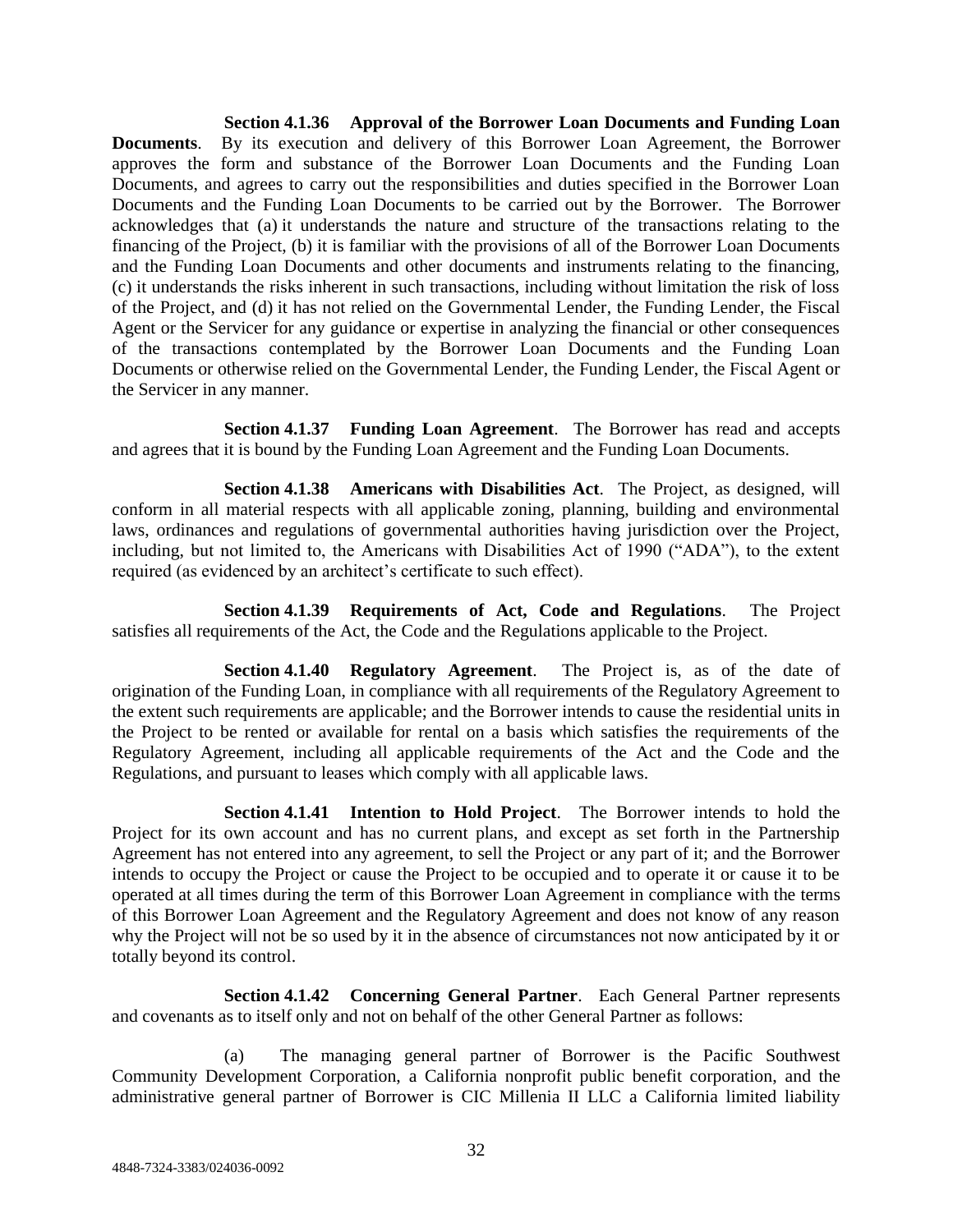company, and each of the Managing General Partner and Administrative General Partner is duly organized and validly existing under the laws of the State of California. The General Partner has all requisite power and authority, rights and franchises to enter into and perform its obligations under the Borrower Loan Documents and the Funding Loan Documents to be executed by it for its own account and on behalf of Borrower, as general partner of Borrower, under this Borrower Loan Agreement and the other Borrower Loan Documents and the Funding Loan Documents.

(b) The General Partner has made all filings (including, without limitation, all required filings related to the use of fictitious business names) and is in good standing in the State and in each other jurisdiction in which the character of the property it owns or the nature of the business it transacts makes such filings necessary or where the failure to make such filings could have a material adverse effect on the business, operations, assets, or financial condition of General Partner.

(c) The General Partner is duly authorized to do business in the State.

(d) The execution, delivery and performance by Borrower of the Borrower Loan Documents and the Funding Loan Documents to which Borrower is a party have been duly authorized by all necessary action of General Partner on behalf of Borrower, and by all necessary action on behalf of General Partner.

(e) The execution, delivery and performance by General Partner, on behalf of Borrower, of the Borrower Loan Documents and the Funding Loan Documents to which Borrower is a party will not violate (i) General Partner's organizational documents; (ii) any other Legal Requirement affecting General Partner or any of its properties; or (iii) any agreement to which General Partner is bound or to which it is a party; and will not result in or require the creation (except as provided in or contemplated by this Borrower Loan Agreement) of any Lien upon any of such properties, any of the Collateral or any of the property or funds pledged or delivered to Funding Lender pursuant to the Security Documents.

**Section 4.1.43 Government and Private Approvals**. All governmental or regulatory orders, consents, permits, authorizations and approvals required for the construction, rehabilitation, use, occupancy and operation of the Improvements, that may be granted or denied in the discretion of any Governmental Authority, have been obtained and are in full force and effect (or, in the case of any of the foregoing that Borrower is not required to have as of the Closing Date, will be obtained), and will be maintained in full force and effect at all times during the construction or rehabilitation of the Improvements. All such orders, consents, permits, authorizations and approvals that may not be denied in the discretion of any Governmental Authority shall be obtained prior to the commencement of any work for which such orders, consents, permits, authorizations or approvals are required, and, once obtained, such orders, consents, permits, authorizations and approvals will be maintained in full force and effect at all times during the construction or rehabilitation of the Improvements. Except as set forth in the preceding two sentences, no additional governmental or regulatory actions, filings or registrations with respect to the Improvements, and no approvals, authorizations or consents of any trustee or holder of any indebtedness or obligation of Borrower, are required for the due execution, delivery and performance by Borrower or General Partner of any of the Borrower Loan Documents or the Funding Loan Documents or the Related Documents executed by Borrower or General Partner, as applicable. All required zoning approvals have been obtained, and the zoning of the Land for the Project is not conditional upon the happening of any further event.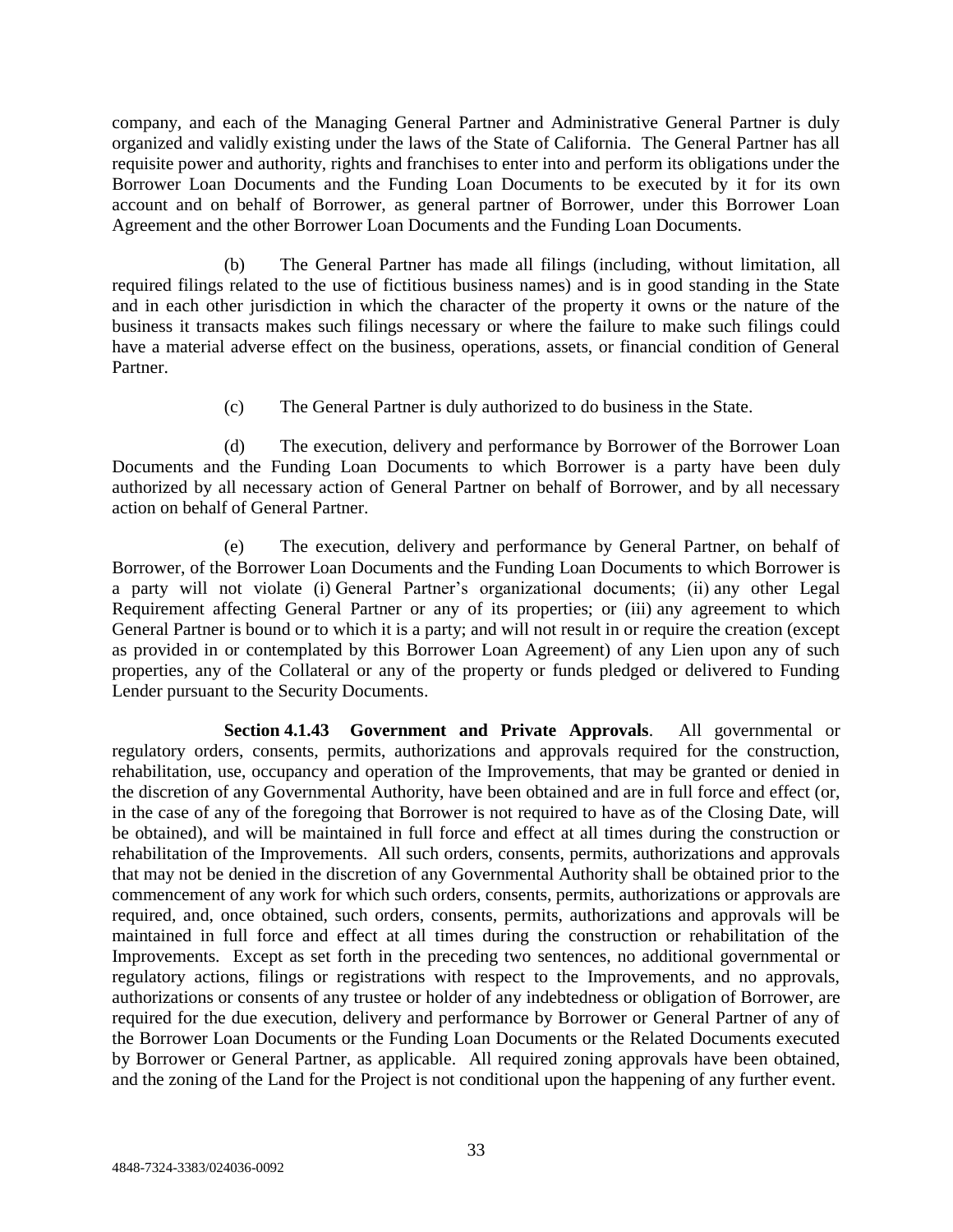**Section 4.1.44 Concerning Guarantor**. The Borrower Loan Documents and the Funding Loan Documents to which the Guarantor is a party or a signatory executed simultaneously with this Borrower Loan Agreement have been duly executed and delivered by Guarantor and are legally valid and binding obligations of Guarantor, enforceable against Guarantor in accordance with their terms, except as enforceability may be limited by bankruptcy, insolvency, reorganization, moratorium or similar laws affecting creditors' rights generally and by general principles of equity.

**Section 4.1.45 No Material Defaults**. Except as previously disclosed to Funding Lender and the Governmental Lender in writing, there exists no material violation of or material default by Borrower under, and, to the best knowledge of Borrower, no event has occurred which, upon the giving of notice or the passage of time, or both, would constitute a material default with respect to: (i) the terms of any instrument evidencing, securing or guaranteeing any indebtedness secured by the Project or any portion or interest thereof or therein; (ii) any lease or other agreement affecting the Project or to which Borrower is a party; (iii) any license, permit, statute, ordinance, law, judgment, order, writ, injunction, decree, rule or regulation of any Governmental Authority, or any determination or award of any arbitrator to which Borrower or the Project may be bound; or (iv) any mortgage, instrument, agreement or document by which Borrower or any of its respective properties is bound; in the case of any of the foregoing: (1) which involves any Borrower Loan Document or Funding Loan Document; (2) which involves the Project and is not adequately covered by insurance; (3) that would materially and adversely affect the ability of Borrower, General Partner or Guarantor or to perform any of its respective obligations under any of the Borrower Loan Documents or the Funding Loan Documents or any other material instrument, agreement or document to which it is a party relating to the Project; or (4) which would adversely affect the priority of the Liens created by this Borrower Loan Agreement or any of the Borrower Loan Documents or the Funding Loan Documents.

**Section 4.1.46 Payment of Taxes**. Except as previously disclosed to Funding Lender in writing: (i) all tax returns and reports of Borrower, General Partner and Guarantor required to be filed have been timely filed, and all taxes, assessments, fees and other governmental charges upon Borrower, General Partner and Guarantor, and upon their respective properties, assets, income and franchises, which are due and payable have been paid when due and payable; and (ii) Borrower knows of no proposed tax assessment against it or against General Partner or Guarantor that would be material to the condition (financial or otherwise) of Borrower, General Partner or Guarantor, and neither Borrower nor General Partner have contracted with any Governmental Authority in connection with such taxes.

**Section 4.1.47 Rights to Project Agreements and Licenses**. Borrower is the legal and beneficial owner of all rights in and to the Plans and Specifications and all existing Project Agreements and Licenses, and will be the legal and beneficial owner of all rights in and to all future Project Agreements and Licenses. Borrower's interest in the Plans and Specifications and all Project Agreements and Licenses is not subject to any present claim (other than under the Borrower Loan Documents and the Funding Loan Documents and the Subordinate Loan Documents or as otherwise approved by Funding Lender in its sole discretion), set-off or deduction other than in the ordinary course of business.

**Section 4.1.48 Patriot Act Compliance**. Borrower is not now, nor has ever been (i) listed on any Government Lists (as defined below), (ii) a person who has been determined by a Governmental Authority to be subject to the prohibitions contained in Presidential Executive Order No. 13224 (September 23, 2001) or any other similar prohibitions contained in the rules and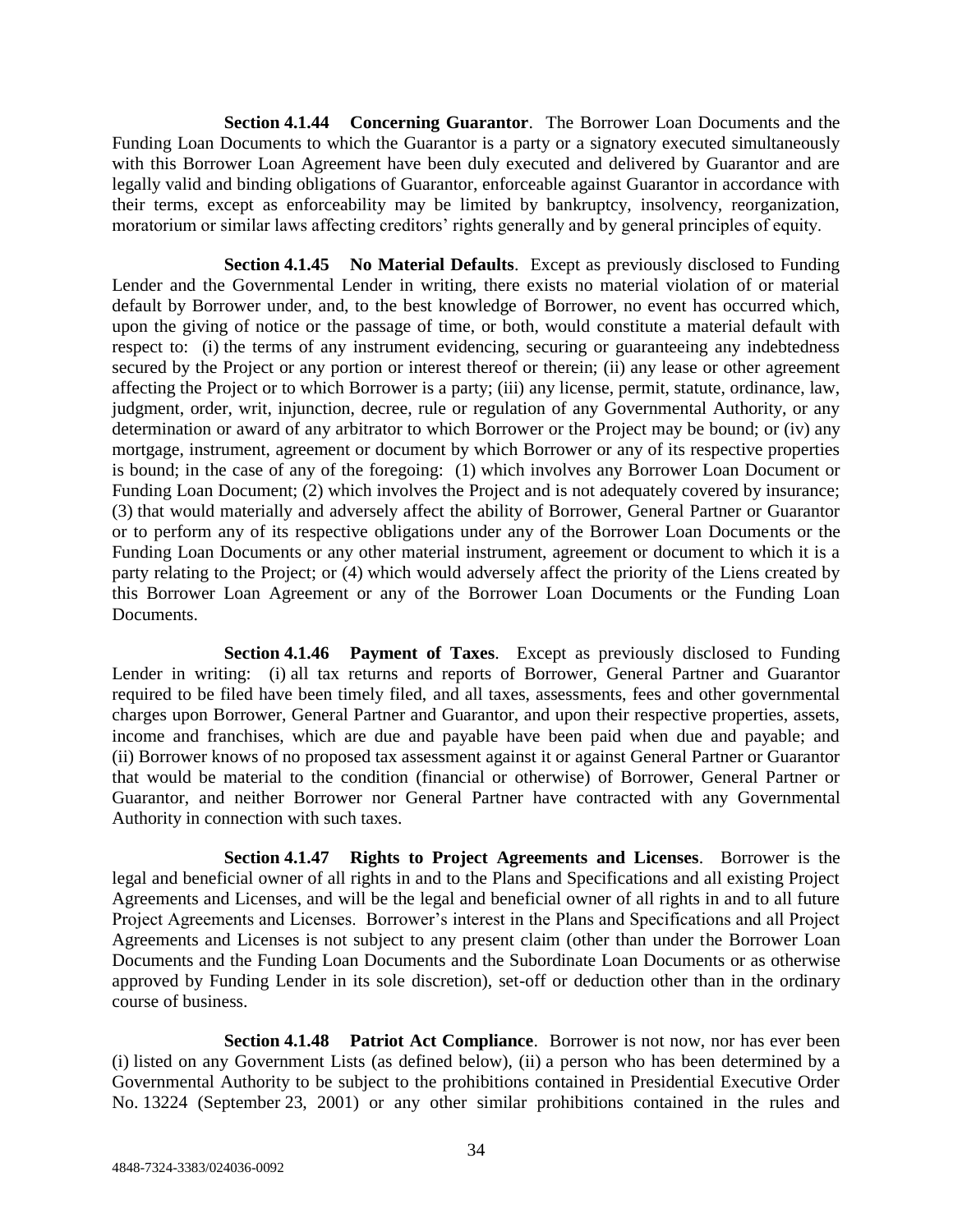regulations of OFAC or in any enabling legislation or other Presidential Executive Orders in respect thereof, (iii) indicted for or convicted of any felony involving a crime or crimes of moral turpitude or for any Patriot Act Offense, or (iv) under investigation by any Governmental Authority for alleged criminal activity. For purposes hereof, the term "Patriot Act Offense" shall mean any violation of the criminal laws of the United States of America or of any of the several states, or that would be a criminal violation if committed within the jurisdiction of the United States of America or any of the several states, relating to terrorism or the laundering of monetary instruments, including any offense under (A) the criminal laws against terrorism; (B) the criminal laws against money laundering, (C) Bank Representative Secrecy Act, as amended, (D) the Money Laundering Control Act of 1986, as amended, or (E) the Patriot Act. "Patriot Act Offense" also includes the crimes of conspiracy to commit, or aiding and abetting another to commit, a Patriot Act Offense. For purposes hereof, the term "Government Lists" shall mean (1) the Specially Designated Nationals and Blocked Persons Lists maintained by the Office of Foreign Assets Control ("OFAC"), (2) any other list of terrorists, terrorist organizations or narcotics traffickers maintained pursuant to any of the Rules and Regulations of OFAC that Funding Lender notified Borrower in writing is now included in "Government Lists", or (3) any similar lists maintained by the United States Department of State, the United States Department of Commerce or any other Governmental Authority or pursuant to any Executive Order of the President of the United States of America that Funding Lender notified Borrower in writing is now included in "Government Lists".

**Section 4.1.49 Rent Schedule**. Borrower has prepared a prospective Unit absorption and rent collection schedule with respect to the Project substantially in the form attached as an exhibit to the Construction Funding Agreement, which schedule takes into account, among other relevant factors (i) a schedule of minimum monthly rentals for the Units, and (ii) any and all concessions including free rent periods, and on the basis of such schedule, Borrower believes it will collect rents with respect to the Project in amounts greater than or equal to debt service on the Borrower Loan.

**Section 4.1.50 Other Documents**. Each of the representations and warranties of Borrower or General Partner contained in any of the other Borrower Loan Documents or the Funding Loan Documents or Related Documents is true and correct in all material respects (or, in the case of representations or warranties contained in any of the other Borrower Loan Documents or Funding Loan Documents or Related Documents that speak as of a particular date, were true and correct in all material respects as of such date). All of such representations and warranties are incorporated herein for the benefit of Funding Lender.

**Section 4.1.51 Subordinate Loan Documents**. The Subordinate Loan Documents are in full force and effect and the Borrower has paid all commitment fees and other amounts due and payable to the Subordinate Lender(s) thereunder. There exists no material violation of or material default by the Borrower under, and no event has occurred which, upon the giving of notice or the passage of time, or both, would constitute a material default under the Subordinate Loan Documents.

# **Section 4.1.52** [**Reserved**].

**Section 4.1.53 Survival of Representations and Covenants**. All of the representations and warranties in Section 4.1 hereof and elsewhere in the Borrower Loan Documents (i) shall survive for so long as any portion of the Borrower Payment Obligations remains due and owing and (ii) shall be deemed to have been relied upon by the Governmental Lender and the Servicer notwithstanding any investigation heretofore or hereafter made by the Governmental Lender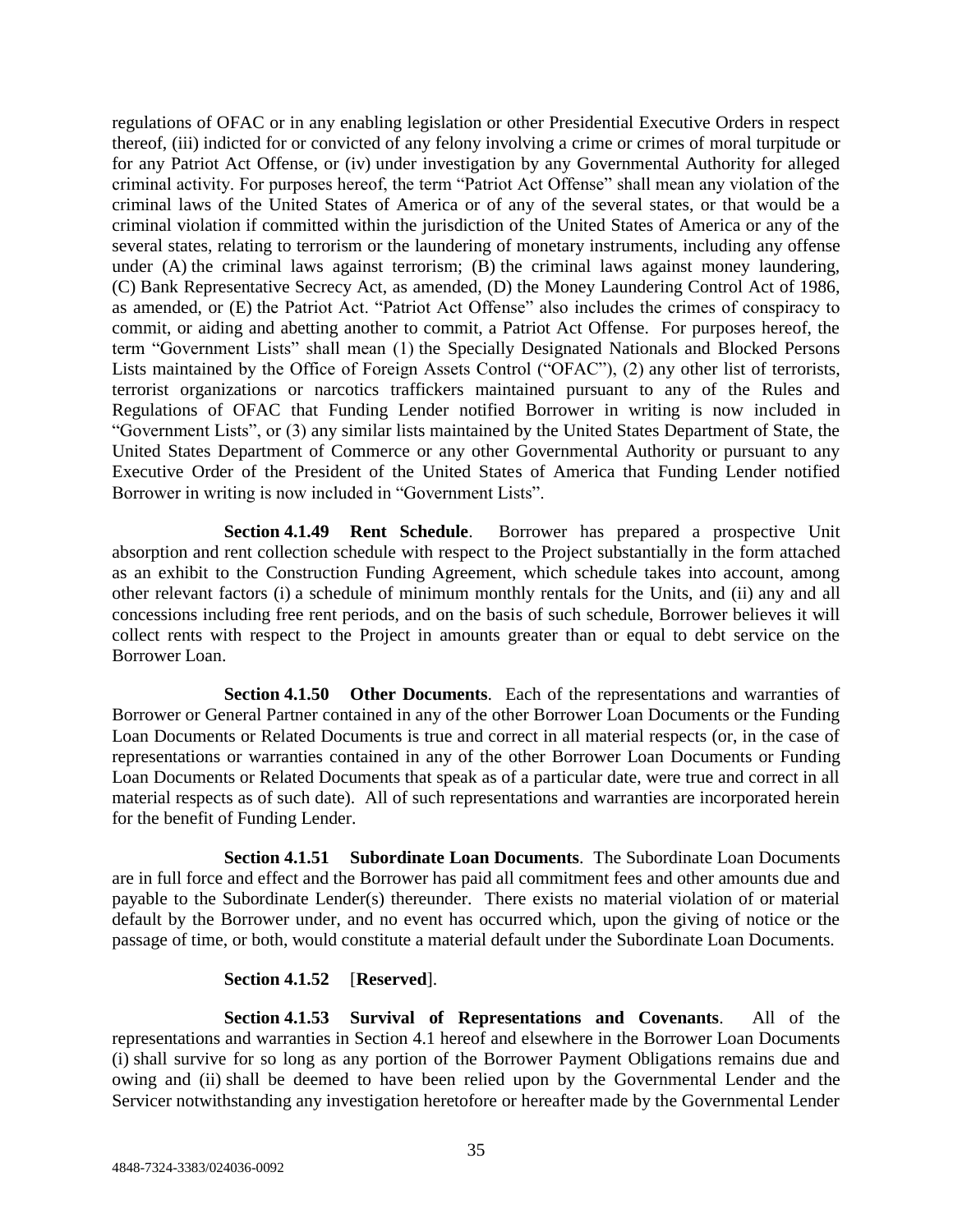or the Servicer or on its or their behalf, provided, however, that the representations, warranties and covenants set forth in Section 4.1.31 hereof shall survive in perpetuity and shall not be subject to the exculpation provisions of Section 11.1 hereof.

### **ARTICLE V**

### **AFFIRMATIVE COVENANTS**

During the term of this Borrower Loan Agreement, the Borrower hereby covenants and agrees with the Governmental Lender, the Funding Lender, the Fiscal Agent and the Servicer that:

**Section 5.1 Existence**. The Borrower shall (i) do or cause to be done all things necessary to preserve, renew and keep in full force and effect its existence and its material rights, and franchises, (ii) continue to engage in the business presently conducted by it, (iii) obtain and maintain all material Licenses, and (iv) qualify to do business and remain in good standing under the laws of the State.

**Section 5.2 Taxes and Other Charges**. The Borrower shall pay all Taxes and Other Charges as the same become due and payable and prior to their becoming delinquent in accordance with the Security Instrument, except to the extent that the amount, validity or application thereof is being contested in good faith as permitted by the Security Instrument.

The Borrower covenants to pay all taxes and Other Charges of any type or character charged to the Funding Lender affecting the amount available to the Funding Lender from payments to be received hereunder or in any way arising due to the transactions contemplated hereby (including taxes and Other Charges assessed or levied by any public agency or governmental authority of whatsoever character having power to levy taxes or assessments) but excluding franchise taxes based upon the capital and/or income of the Funding Lender and taxes based upon or measured by the net income of the Funding Lender; provided, however, that the Borrower shall have the right to protest any such taxes or Other Charges and to require the Funding Lender, at the Borrower's expense, to protest and contest any such taxes or Other Charges levied upon them and that the Borrower shall have the right to withhold payment of any such taxes or Other Charges pending disposition of any such protest or contest unless such withholding, protest or contest would adversely affect the rights or interests of the Funding Lender. This obligation shall remain valid and in effect notwithstanding repayment of the Borrower Loan hereunder or termination of this Borrower Loan Agreement.

**Section 5.3 Repairs; Maintenance and Compliance; Physical Condition**. The Borrower shall cause the Project to be maintained in a good, habitable and safe (so as to not threaten the health or safety of the Project's tenants or their invited guests) condition and repair (reasonable wear and tear excepted) as set forth in the Security Instrument and shall not remove, demolish or materially alter the Improvements or Equipment (except for removal of aging or obsolete equipment or furnishings in the normal course of business), except as provided in the Security Instrument.

**Section 5.4 Litigation**. The Borrower shall give prompt Written Notice to the Governmental Lender, the Funding Lender and the Servicer of any litigation, governmental proceedings or claims or investigations regarding an alleged actual violation of a Legal Requirement pending or, to the Borrower's knowledge, threatened against the Borrower which might materially adversely affect the Borrower's condition (financial or otherwise) or business or the Project.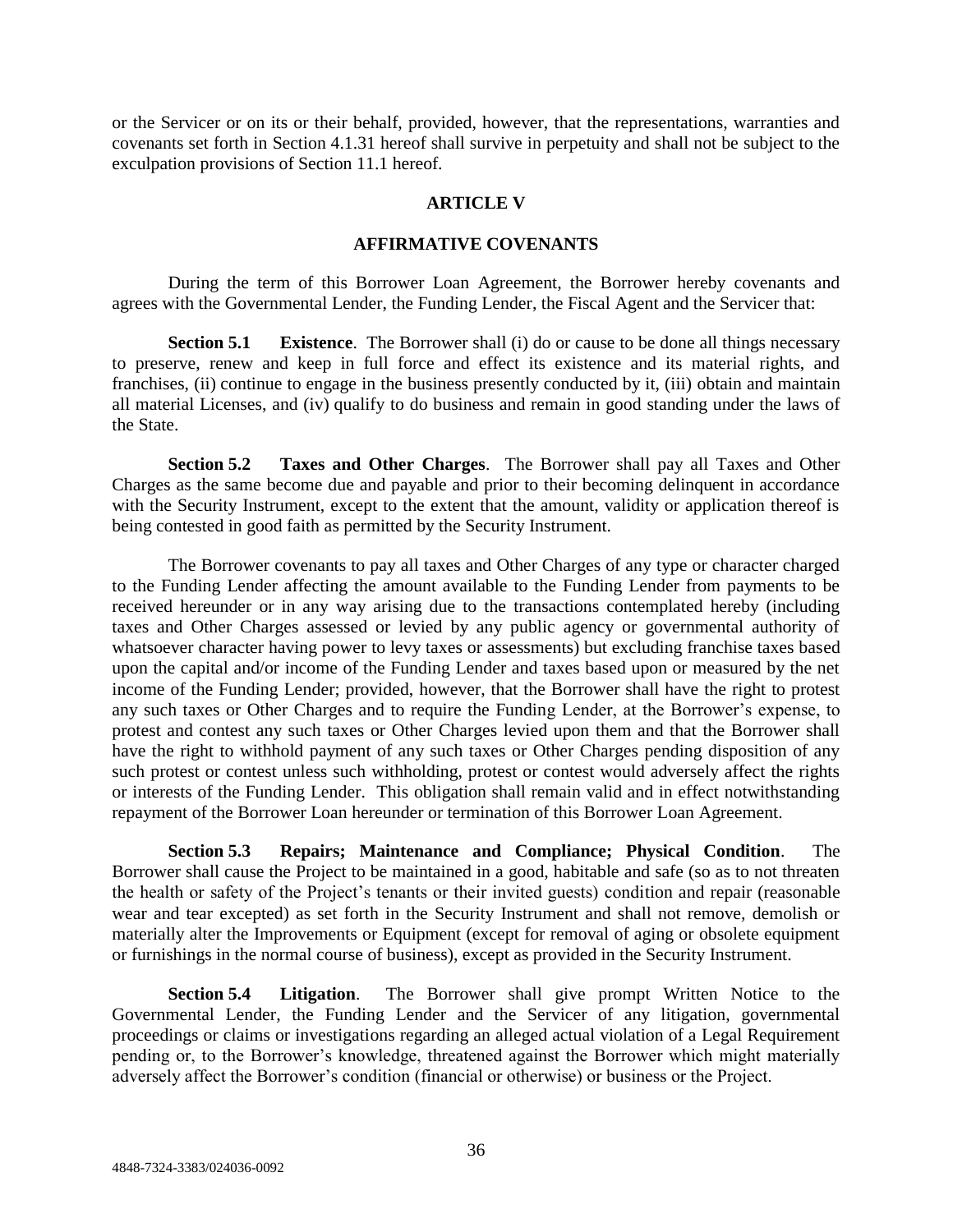**Section 5.5 Performance of Other Agreements**. The Borrower shall observe and perform in all material respects each and every term to be observed or performed by it pursuant to the terms of any agreement or instrument affecting or pertaining to the Project.

**Section 5.6 Notices**. The Borrower shall promptly advise the Governmental Lender, the Funding Lender and the Servicer of (i) any Material Adverse Change in the Borrower's financial condition, assets, properties or operations other than general changes in the real estate market, (ii) any fact or circumstance affecting the Borrower or the Project that materially and adversely affects the Borrower's ability to meet its obligations hereunder or under any of the other Borrower Loan Document to which it is a party in a timely manner, or (iii) the occurrence of any Potential Default or Event of Default of which the Borrower has knowledge. If the Borrower becomes subject to federal or state securities law filing requirements, the Borrower shall cause to be delivered to the Governmental Lender, the Funding Lender and the Servicer any Securities and Exchange Commission or other public filings, if any, of the Borrower within two (2) Business Days of such filing.

**Section 5.7 Cooperate in Legal Proceedings**. The Borrower shall cooperate fully with the Governmental Lender, the Funding Lender, the Fiscal Agent and the Servicer with respect to, and permit the Governmental Lender, the Funding Lender, the Fiscal Agent and the Servicer at their option, to participate in, any proceedings before any Governmental Authority that may in any way affect the rights of the Governmental Lender, the Funding Lender, the Fiscal Agent and/or the Servicer under any Borrower Loan Document or Funding Loan Document.

**Section 5.8 Further Assurances**. The Borrower shall, at the Borrower's sole cost and expense (except as provided in Section 9.1 hereof), (i) furnish to the Servicer and the Funding Lender all instruments, documents, boundary surveys, footing or foundation surveys (to the extent that Borrower's construction or renovation of the Project alters any existing building foundations or footprints), certificates, plans and specifications, appraisals, title and other insurance reports and agreements relating to the Project, reasonably requested by the Servicer or the Funding Lender for the better and more efficient carrying out of the intents and purposes of the Borrower Loan Documents and the Funding Loan Documents; (ii) execute and deliver to the Servicer and the Funding Lender such documents, instruments, certificates, assignments and other writings, and do such other acts necessary or desirable, to evidence, preserve and/or protect the collateral at any time securing or intended to secure the Borrower Loan, as the Servicer, the Fiscal Agent (at the direction of the Funding Lender) and the Funding Lender may reasonably require from time to time; (iii) do and execute all and such further lawful and reasonable acts, conveyances and assurances for the better and more effective carrying out of the intents and purposes of the Borrower Loan Documents and the Funding Loan Documents, as the Servicer, the Fiscal Agent (at the direction of the Funding Lender) or the Funding Lender shall reasonably require from time to time; provided, however, with respect to clauses (i)-(iii) above, the Borrower shall not be required to do anything that has the effect of (A) changing the essential economic terms of the Borrower Loan or (B) imposing upon the Borrower greater personal liability under the Borrower Loan Documents and the Funding Loan Documents; and (iv) upon the Servicer's, the Fiscal Agent's (at the direction of the Funding Lender) or the Funding Lender's request therefor given from time to time after the occurrence of any Potential Default or Event of Default for so long as such Potential Default or Event of Default, as applicable, is continuing pay for (a) reports of UCC, federal tax lien, state tax lien, judgment and pending litigation searches with respect to the Borrower and (b) searches of title to the Project, each such search to be conducted by search firms reasonably designated by the Servicer, the Fiscal Agent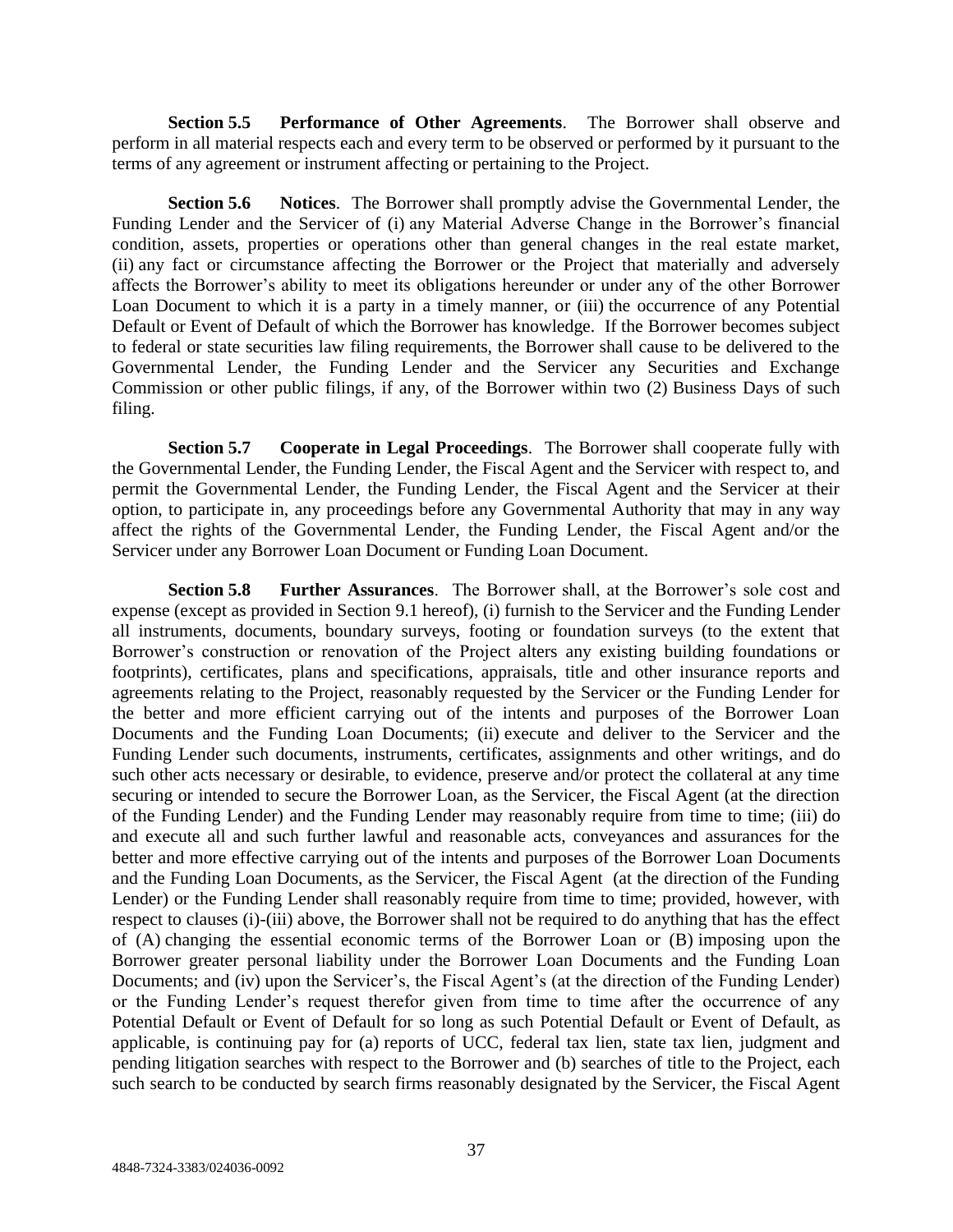(at the direction of the Funding Lender) or the Funding Lender in each of the locations reasonably designated by the Servicer, the Fiscal Agent or the Funding Lender.

**Section 5.9 Delivery of Financial Information**. After notice to the Borrower of a Secondary Market Disclosure Document, the Borrower shall, concurrently with any delivery to the Funding Lender or the Servicer, deliver copies of all financial information required under Article IX.

**Section 5.10 Environmental Matters**. So long as the Borrower owns or is in possession of the Project, the Borrower shall (a) keep the Project in compliance with all Hazardous Materials Laws (as defined in the Security Instrument), (b) promptly notify the Funding Lender and the Servicer if the Borrower shall become aware that any Hazardous Materials (as defined in the Security Instrument) are on or near the Project in violation of Hazardous Materials Laws, and (c) commence and thereafter diligently prosecute to completion all remedial work necessary with respect to the Project required under any Hazardous Material Laws, in each case as set forth in the Security Instrument or the Agreement of Environmental Indemnification.

**Section 5.11 Governmental Lender's and Funding Lender's Fees**. The Borrower covenants to pay the reasonable fees and expenses of the Governmental Lender (including the Ongoing Governmental Lender Fee), the Fiscal Agent and the Funding Lender or any agents, attorneys, accountants, consultants selected by the Governmental Lender, the Fiscal Agent or the Funding Lender to act on its behalf in connection with this Borrower Loan Agreement and the other Borrower Loan Documents, the Regulatory Agreement and the Funding Loan Documents, including, without limitation, any and all reasonable expenses incurred in connection with the making of the Borrower Loan or in connection with any litigation which may at any time be instituted involving the Borrower Loan, this Borrower Loan Agreement, the other Borrower Loan Documents, the Regulatory Agreement and the Funding Loan Documents or any of the other documents contemplated thereby, or in connection with the reasonable supervision or inspection of the Borrower, its properties, assets or operations or otherwise in connection with the administration of the foregoing. This obligation shall remain valid and in effect notwithstanding repayment of the Borrower Loan hereunder or termination of this Borrower Loan Agreement.

**Section 5.12 Estoppel Statement**. The Borrower shall furnish to the Funding Lender, the Fiscal Agent or the Servicer for the benefit of the Funding Lender or the Servicer within ten (10) days after request by the Funding Lender and the Servicer, with a statement, duly acknowledged and certified, setting forth (i) the unpaid principal of the Borrower Notes, (ii) the applicable Interest Rate, (iii) the date installments of interest and/or principal were last paid, (iv) any offsets or defenses to the payment of the Borrower Payment Obligations, and (v) that the Borrower Loan Documents and the Funding Loan Documents to which the Borrower is a party are valid, legal and binding obligations of the Borrower and have not been modified or, if modified, giving particulars of such modification, and no Event of Default exists thereunder or specify any Event of Default that does exist thereunder. The Borrower shall use commercially reasonable efforts to furnish to the Funding Lender or the Servicer, within 30 days of a request by the Funding Lender or Servicer, tenant estoppel certificates from each commercial tenant at the Project in form and substance reasonably satisfactory to the Funding Lender and the Servicer; provided that the Funding Lender and the Servicer shall not make such requests more frequently than twice in any year.

**Section 5.13 Defense of Actions**. The Borrower shall appear in and defend any action or proceeding purporting to affect the security for this Borrower Loan Agreement hereunder or under the Borrower Loan Documents and the Funding Loan Documents, and shall pay, in the manner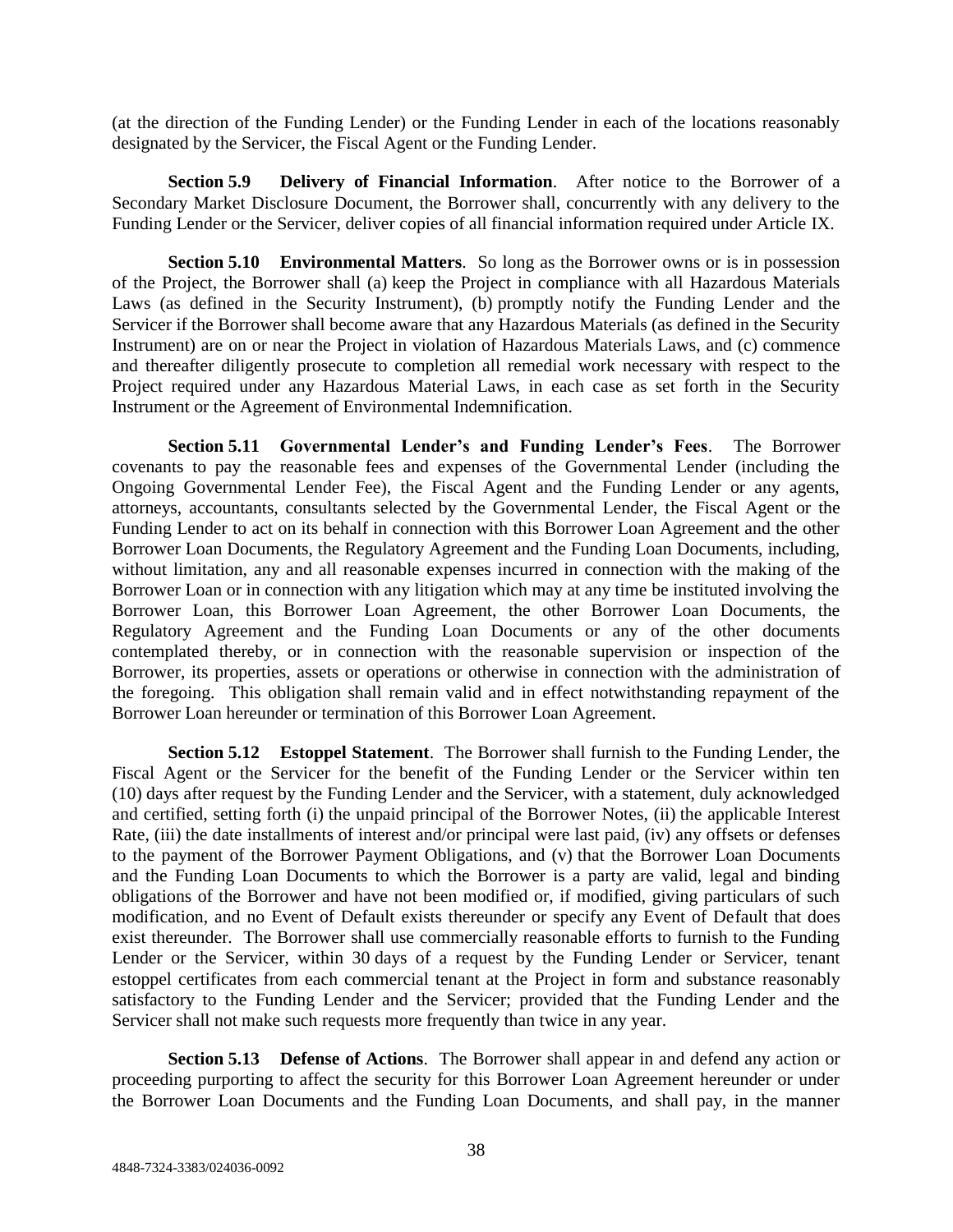required by Section 2.4 hereof, all costs and expenses, including the cost of evidence of title and attorneys' fees, in any such action or proceeding in which Funding Lender may appear. If the Borrower fails to perform any of the covenants or agreements contained in this Borrower Loan Agreement or any other Borrower Loan Document, or if any action or proceeding is commenced that is not diligently defended by the Borrower which affects the Funding Lender's interest in the Project or any part thereof, including eminent domain, code enforcement or proceedings of any nature whatsoever under any Federal or state law, whether now existing or hereafter enacted or amended, then the Funding Lender may make such appearances, disburse such sums and take such action as the Funding Lender deems necessary or appropriate to protect its interests. Such actions include disbursement of attorneys' fees, entry upon the Project to make repairs or take other action to protect the security of the Project, and payment, purchase, contest or compromise of any encumbrance, charge or lien which in the judgment of Funding Lender appears to be prior or superior to the Borrower Loan Documents or the Funding Loan Documents other than the Permitted Exceptions. The Funding Lender shall have no obligation to do any of the above. The Funding Lender may take any such action without notice to or demand upon the Borrower. No such action shall release the Borrower from any obligation under this Borrower Loan Agreement or any of the other Borrower Loan Documents or Funding Loan Documents. In the event (i) that the Security Instrument is foreclosed in whole or in part or that any Borrower Loan Document is put into the hands of an attorney for collection, suit, action or foreclosure, or (ii) of the foreclosure of any mortgage, deed of trust or deed to secure debt prior to or subsequent to the Security Instrument or any Borrower Loan Document in which proceeding the Funding Lender is made a party or (iii) of the bankruptcy of the Borrower or an assignment by the Borrower for the benefit of its creditors, the Borrower shall be chargeable with and agrees to pay all costs of collection and defense, including actual attorneys' fees in connection therewith and in connection with any appellate proceeding or post-judgment action involved therein, which shall be due and payable together with all required service or use taxes.

**Section 5.14 Expenses**. The Borrower shall pay all reasonable expenses incurred by the Governmental Lender, the Funding Lender, the Fiscal Agent and the Servicer (except as provided in Section 9.1 hereof) in connection with the Borrower Loan and the Funding Loan, including reasonable fees and expenses of the Governmental Lender's, the Fiscal Agent's, the Funding Lender's and the Servicer's attorneys, environmental, engineering and other consultants, and fees, charges or taxes for the recording or filing of the Borrower Loan Documents and the Funding Loan Documents. The Borrower shall pay or cause to be paid all reasonable expenses of the Governmental Lender, the Funding Lender, the Fiscal Agent and the Servicer (except as provided in Section 9.1 hereof) in connection with the issuance or administration of the Borrower Loan and the Funding Loan, including audit costs, inspection fees, settlement of condemnation and casualty awards, and premiums for title insurance and endorsements thereto. The Borrower shall, upon request, promptly reimburse the Governmental Lender, the Funding Lender, the Fiscal Agent and the Servicer for all reasonable amounts expended, advanced or incurred by the Governmental Lender, the Funding Lender, the Fiscal Agent and the Servicer to collect the Borrower Notes, or to enforce the rights of the Governmental Lender, the Funding Lender, the Fiscal Agent and the Servicer under this Borrower Loan Agreement or any other Borrower Loan Document, or to defend or assert the rights and claims of the Governmental Lender, the Funding Lender, the Fiscal Agent and the Servicer under the Borrower Loan Documents and the Funding Loan Documents arising out of an Event of Default or with respect to the Project (by litigation or other proceedings) arising out of an Event of Default, which amounts will include all court costs, attorneys' fees and expenses, fees of auditors and accountants, and investigation expenses as may be reasonably incurred by the Governmental Lender, the Funding Lender, the Fiscal Agent and the Servicer in connection with any such matters (whether or not litigation is instituted), together with interest at the Default Rate on each such amount from the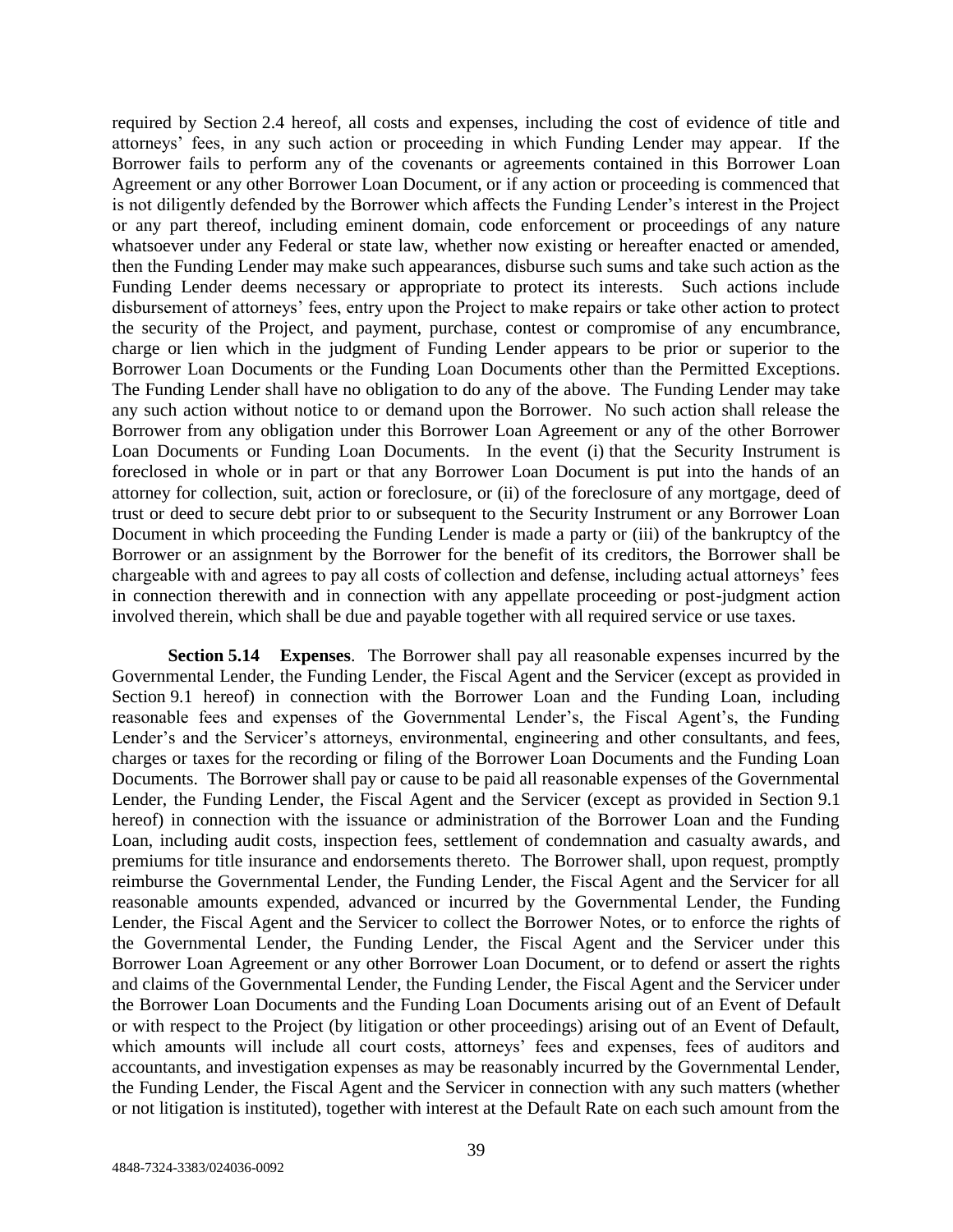Date of Disbursement until the date of reimbursement to the Governmental Lender, the Funding Lender, the Fiscal Agent and the Servicer, all of which shall constitute part of the Borrower Loan and the Funding Loan and shall be secured by the Borrower Loan Documents and the Funding Loan Documents. The obligations and liabilities of the Borrower under this Section 5.14 shall survive the Term of this Borrower Loan Agreement and the exercise by the Governmental Lender, the Funding Lender, the Fiscal Agent or the Servicer, as the case may be, of any of its rights or remedies under the Borrower Loan Documents and the Funding Loan Documents, including the acquisition of the Project by foreclosure or a conveyance in lieu of foreclosure. Notwithstanding the foregoing, the Borrower shall not be obligated to pay amounts incurred as a result of the gross negligence or willful misconduct of any other party, and any obligations of the Borrower to pay for environmental inspections or audits will be governed by Section 18(i) and 43(i) of the Security Instrument.

**Section 5.15 • Indemnity.** In addition to its other obligations hereunder, and in addition to any and all rights of reimbursement, indemnification, subrogation and other rights of Governmental Lender, the Fiscal Agent or Funding Lender pursuant hereto, pursuant to the Regulatory Agreement and under law or equity, to the fullest extent permitted by law, the Borrower agrees to indemnify, hold harmless and defend the Governmental Lender, the Funding Lender, the Fiscal Agent, the Servicer, the Beneficiary Parties, Citigroup, Inc., and each of their respective commissioners, officers, directors, employees, attorneys and agents (each an "**Indemnified Party**"), against any and all losses, damages, claims, actions, liabilities, reasonable costs and expenses of any nature, kind or character (including, without limitation, reasonable attorneys' fees, litigation and court costs, amounts paid in settlement (to the extent that the Borrower has consented to such settlement) and amounts paid to discharge judgments) (hereinafter, the "**Liabilities**") to which the Indemnified Parties, or any of them, may become subject under federal or state securities laws or any other statutory law or at common law or otherwise, to the extent arising out of or based upon or in any way relating to:

(a) The Borrower Loan Documents and the Funding Loan Documents or the execution or amendment thereof or in connection with transactions contemplated thereby, including the sale, transfer or resale of the Borrower Loan or the Funding Loan, except with respect to any Secondary Market Disclosure Document (other than any Borrower's obligations under Article IX);

(b) Any act or omission of the Borrower or any of its agents, contractors, servants, employees or licensees in connection with the Borrower Loan, the Funding Loan or the Project, the operation of the Project, or the condition, environmental or otherwise, occupancy, use, possession, conduct or management of work done in or about, or from the planning, design, acquisition, construction, installation or rehabilitation of, the Project or any part thereof;

(c) Any lien (other than a Permitted Lien) or charge upon payments by the Borrower to the Governmental Lender, the Fiscal Agent or the Funding Lender hereunder, or any taxes (including, without limitation, all ad valorem taxes and sales taxes), assessments, impositions and Other Charges imposed on the Governmental Lender, the Fiscal Agent or the Funding Lender in respect of any portion of the Project;

(d) Any violation of any environmental law, rule or regulation with respect to, or the release of any toxic substance from, the Project or any part thereof during the period in which the Borrower is in possession or control of the Project; provided however, Borrower's liability under this Section 5.15(d) shall not extend to cover a violation that first arose, commenced or occurred as a result of actions of the Indemnified Party, their successors, assigns or designees, after the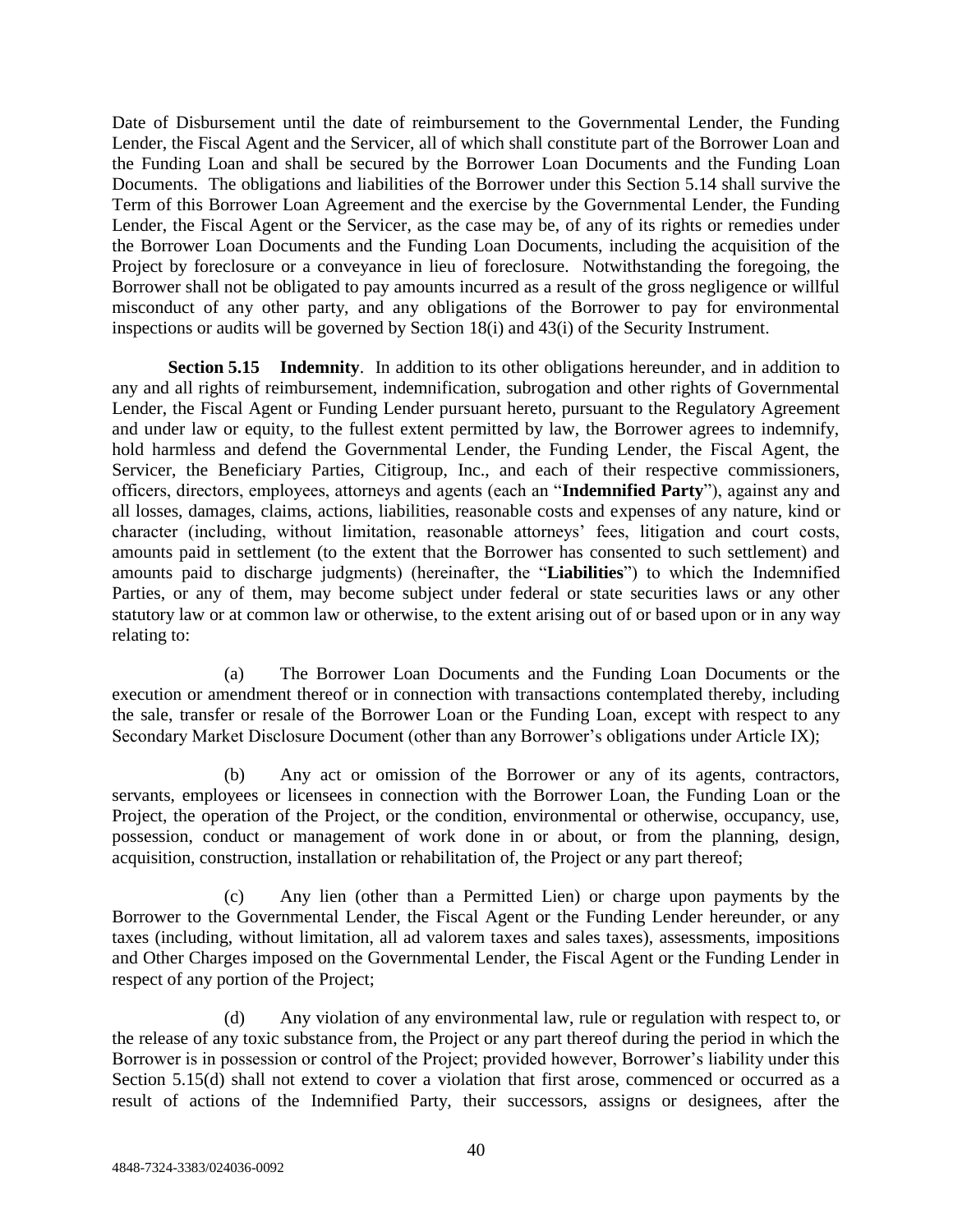satisfaction, discharge, release, assignment, termination or cancellation of the Security Instrument following the payment in full of the Borrower Notes and all other sums payable under the Borrower Loan Documents;

(e) The enforcement of, or any action taken by the Governmental Lender, the Fiscal Agent or the Funding Lender related to remedies under, this Borrower Loan Agreement and the other Borrower Loan Documents and the Funding Loan Documents;

(f) Any untrue statement or misleading statement or alleged untrue statement or alleged misleading statement of a material fact by the Borrower made in the course of Borrower applying for the Borrower Loan or the Funding Loan or contained in any of the Borrower Loan Documents or Funding Loan Documents to which the Borrower is a party;

(g) Any Determination of Taxability;

(h) Any breach (or alleged breach) by Borrower of any representation, warranty or covenant made in or pursuant to this Borrower Loan Agreement or in connection with any written or oral representation, presentation, report, appraisal or other information given or delivered by Borrower, General Partner, Guarantor or their Affiliates to Governmental Lender, the Fiscal Agent the Funding Lender, Servicer or any other Person in connection with the Borrower's application for the Borrower Loan and the Funding Loan (including, without limitation, any breach or alleged breach by Borrower of any agreement with respect to the provision of any substitute credit enhancement);

(i) any failure (or alleged failure) by Borrower, the Funding Lender or Governmental Lender to comply with applicable federal and state laws and regulations pertaining to the making of the Borrower Loan and the Funding Loan;

(j) the Project, or the condition, occupancy, use, possession, conduct or management of, or work done in or about, or from the planning, design, acquisition, installation, construction or rehabilitation of, the Project or any part thereof; or

(k) the use of the proceeds of the Borrower Loan and the Funding Loan,

except in the case of the foregoing indemnification of the Governmental Lender or any related Indemnified Party, to the extent such damages are caused by the willful misconduct of such Indemnified Party, and except in the case of the foregoing indemnification of the Funding Lender or the Servicer or any related Indemnified Party, to the extent such damages are caused by the gross negligence or willful misconduct of such Indemnified Party. Notwithstanding anything herein to the contrary, the Borrower's indemnification obligations to the parties specified in Section 9.1.4 hereof with respect to any securitization or Secondary Market Transaction described in Article IX hereof shall be limited to the indemnity set forth in Section 9.1.4 hereof. In the event that any action or proceeding is brought against any Indemnified Party with respect to which indemnity may be sought hereunder, the Borrower, upon written notice from the Indemnified Party (which notice shall be timely given so as not to materially impair the Borrower's right to defend), shall assume the investigation and defense thereof, including the employment of counsel reasonably approved by the Indemnified Party, and shall assume the payment of all expenses related thereto, with full power to litigate, compromise or settle the same in its sole discretion; provided that the Indemnified Party shall have the right to review and approve or disapprove any such compromise or settlement, which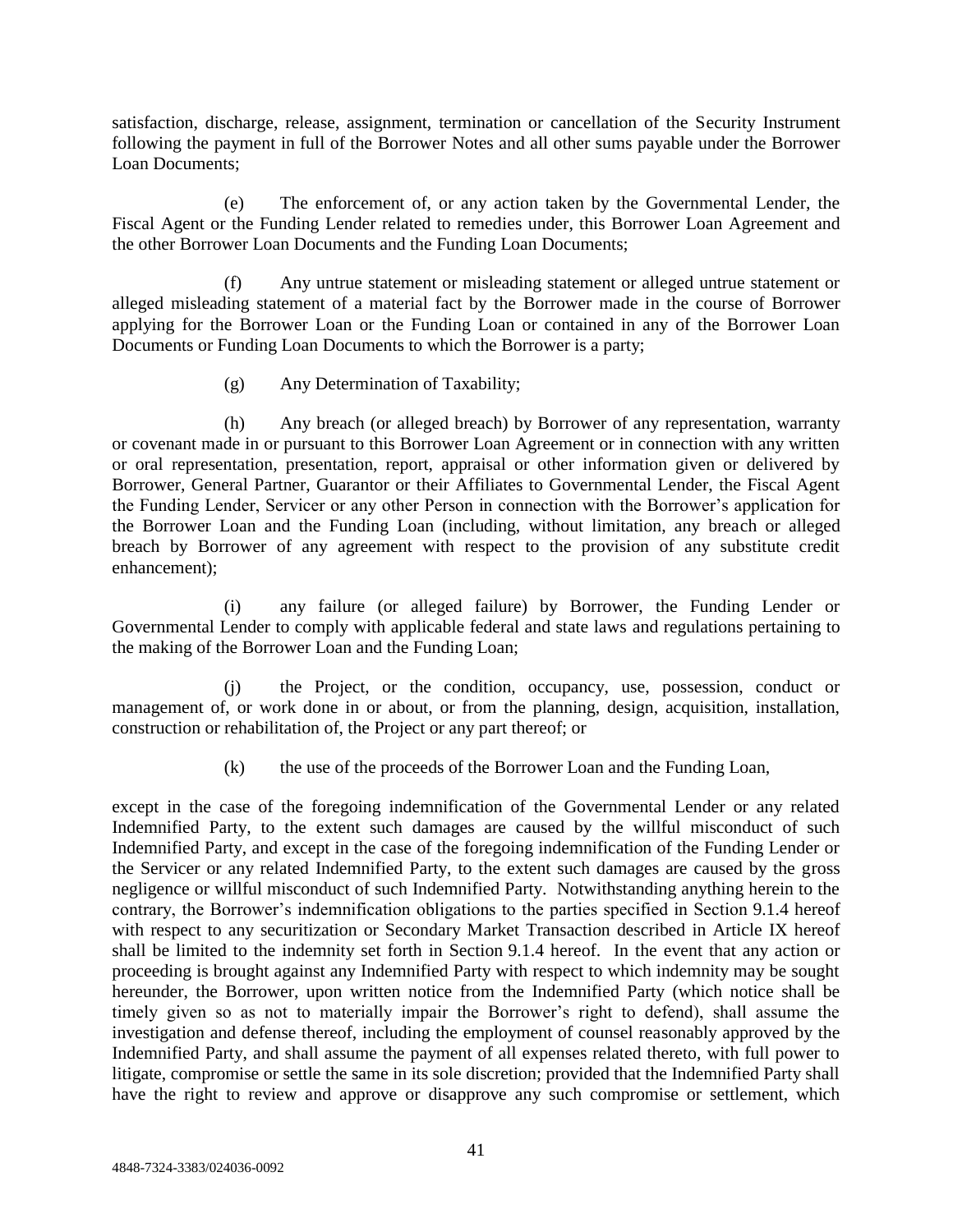approval shall not be unreasonably withheld. Each Indemnified Party shall have the right to employ separate counsel in any such action or proceeding and to participate in the investigation and defense thereof. The Borrower shall pay the reasonable fees and expenses of such separate counsel; provided, however, that such Indemnified Party may only employ separate counsel at the expense of the Borrower if and only if in such Indemnified Party's good faith judgment (based on the advice of counsel) a conflict of interest exists or could arise by reason of common representation.

Notwithstanding any transfer of the Project to another owner in accordance with the provisions of this Borrower Loan Agreement or the Regulatory Agreement, the Borrower shall remain obligated to indemnify each Indemnified Party pursuant to this Section 5.15 if such subsequent owner fails to indemnify any party entitled to be indemnified hereunder, unless the Governmental Lender and the Funding Lender have consented to such transfer and to the assignment of the rights and obligations of the Borrower hereunder in which event the Borrower shall only be obligated to indemnify for events up to the date the Project is transferred.

The rights of any persons to indemnity hereunder shall survive the final payment or defeasance of the Borrower Loan and the Funding Loan and in the case of the Servicer, any resignation or removal. The provisions of this Section 5.15 shall survive the termination of this Borrower Loan Agreement.

The foregoing provisions of this Section 5.15 are not intended to and shall not negate, modify, limit or change the provisions of Section 9 of the Borrower Notes.

**Section 5.16 No Warranty of Condition or Suitability by the Governmental Lender or Funding Lender**. Neither the Governmental Lender nor the Funding Lender makes any warranty, either express or implied, as to the condition of the Project or that it will be suitable for the Borrower's purposes or needs.

**Section 5.17 Right of Access to the Project**. Subject to the rights of tenants and any safety and security procedures (including compliance with any health orders), the Borrower agrees that the Governmental Lender, the Funding Lender, the Servicer and the Construction Consultant, and their duly authorized agents, attorneys, experts, engineers, accountants and representatives shall have the right, but no obligation, at all reasonable times during business hours and upon reasonable notice, to enter onto the Land (a) to examine, test and inspect the Project without material interference or prejudice to the Borrower's operations and (b) to perform such work in and about the Project made necessary by reason of the Borrower's default under any of the provisions of this Borrower Loan Agreement. The Governmental Lender, the Funding Lender, the Servicer, and their duly authorized agents, attorneys, accountants and representatives shall also be permitted, without any obligation to do so, at all reasonable times and upon reasonable notice during business hours, to examine the books and records of the Borrower with respect to the Project.

# **Section 5.18 Reserved**.

**Section 5.19 Covenant with Governmental Lender and Funding Lender**. The Borrower agrees that this Borrower Loan Agreement is executed and delivered in part to induce the purchase by others of the Governmental Lender Notes and, accordingly, all covenants and agreements of the Borrower contained in this Borrower Loan Agreement are hereby declared to be for the benefit of the Governmental Lender, the Fiscal Agent, the Funding Lender and any lawful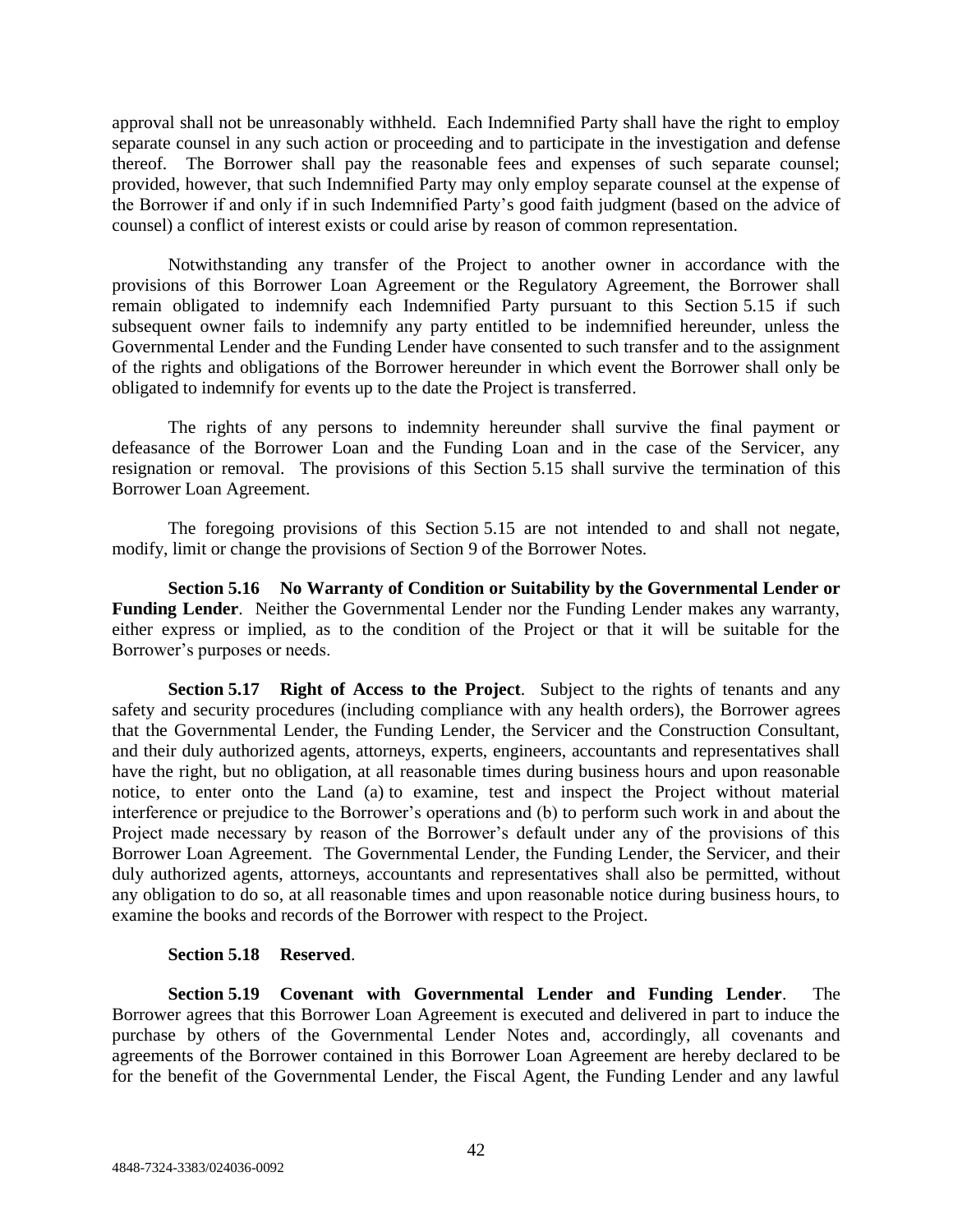owner, holder or pledgee of the Borrower Notes or the Governmental Lender Notes from time to time.

**Section 5.20 Obligation of the Borrower to Construct or Rehabilitate the Project**. The Borrower shall proceed with reasonable dispatch to construct or rehabilitate, as appropriate, and equip the Project. If the proceeds of the Borrower Loan, together with the Other Borrower Moneys, available to be disbursed to the Borrower are not sufficient to pay the costs of such construction or rehabilitation, as appropriate, and equipping, the Borrower shall pay such additional costs from its own funds. The Borrower shall not be entitled to any reimbursement from the Governmental Lender, the Fiscal Agent, the Funding Lender or the Servicer in respect of any such costs or to any diminution or abatement in the repayment of the Borrower Loan. The Governmental Lender, the Fiscal Agent and the Funding Lender shall not be liable to the Borrower or any other person if for any reason the Project is not completed or if the proceeds of the Borrower Loan are insufficient to pay all costs of the Project. The Governmental Lender, the Fiscal Agent and the Funding Lender do not make any representation or warranty, either express or implied, that moneys, if any, which will be made available to the Borrower will be sufficient to complete the Project, and the Governmental Lender, the Fiscal Agent and the Funding Lender shall not be liable to the Borrower or any other person if for any reason the Project is not completed.

**Section 5.21 Maintenance of Insurance**. Borrower will maintain the insurance required by the Security Instrument.

**Section 5.22 Information; Statements and Reports**. Borrower shall furnish or cause to be furnished to Funding Lender and, with respect to subsection (a) only, to Governmental Lender:

(a) Notice of Default. As soon as possible, and in any event not later than five (5) Business Days after the occurrence of any Event of Default or Potential Default, a statement of an Authorized Representative of Borrower describing the details of such Event of Default or Potential Default and any curative action Borrower proposes to take;

(b) Financial Statements; Rent Rolls. In the manner and to the extent required under the Security Instrument, such financial statements, expenses statements, rent rolls, reports and other financial documents and information as required by the Security Instrument and the other Borrower Loan Documents and Funding Loan Documents, in the form and within the time periods required therein;

(c) General Partner. As soon as available and in any event within one hundred twenty (120) days after the end of each fiscal year of General Partner, copies of the financial statements of General Partner as of such date, prepared in substantially the form previously delivered to the Governmental Lender and Funding Lender and in a manner consistent therewith, or in such form (which may include a form prepared in accordance with GAAP) as Funding Lender may reasonably request;

(d) Leasing Reports. Prior to the Conversion Date, on a monthly basis (and in any event within fifteen (15) days after the end of each Calendar Month), a report of all efforts made by Borrower, if any, to lease all or any portion of the Project during such Calendar Month and on a cumulative basis since Project inception, which report shall be prepared and delivered by Borrower, shall be in form and substance satisfactory to Funding Lender, and shall, if requested by Funding Lender, be supported by copies of letters of intent, leases or occupancy agreements, as applicable;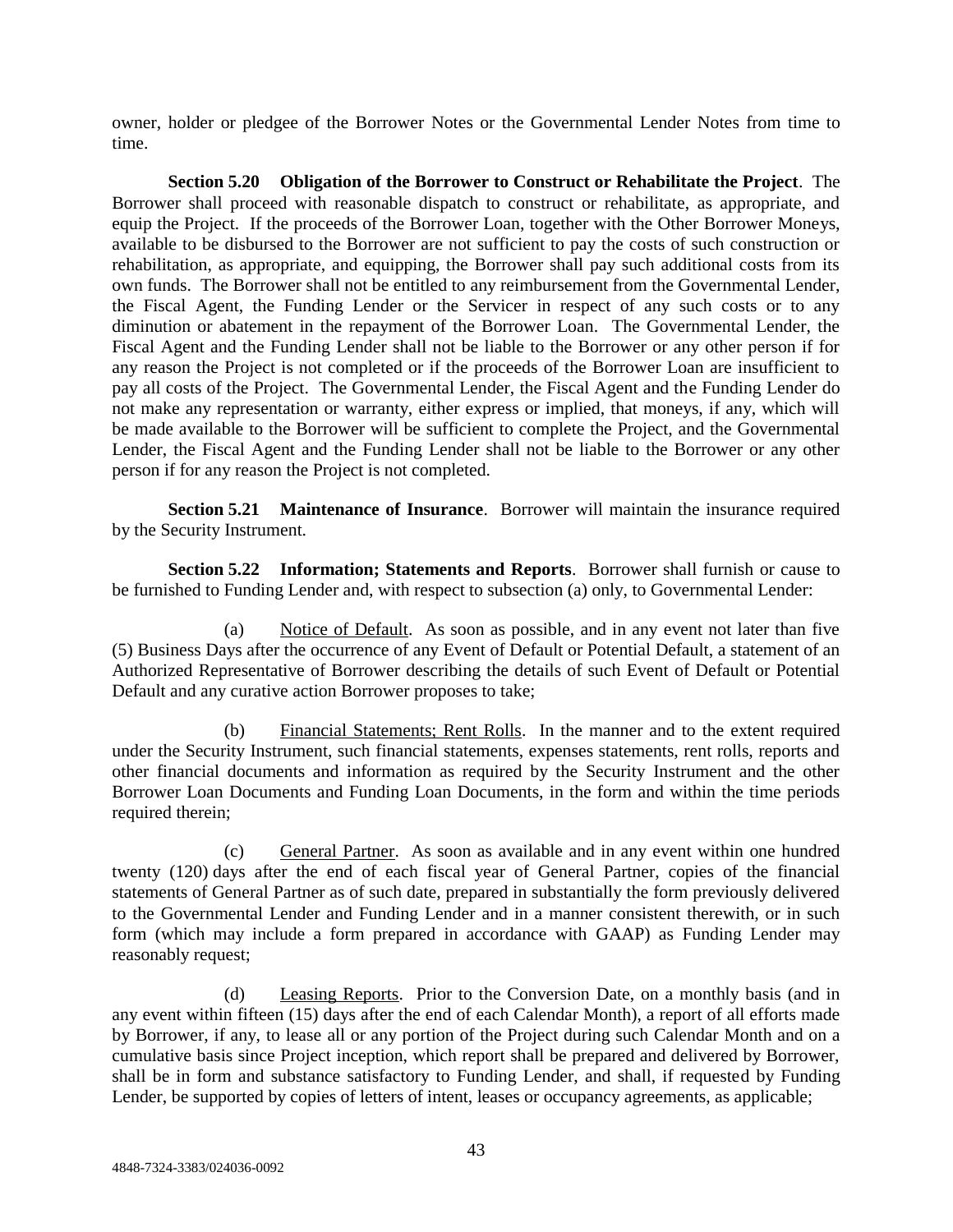(e) Audit Reports. Promptly upon receipt thereof, copies of all reports, if any, submitted to Borrower by independent public accountants in connection with each annual, interim or special audit of the financial statements of Borrower made by such accountants, including the comment letter submitted by such accountants to management in connection with their annual audit;

Notices; Certificates or Communications. Immediately upon giving or receipt thereof, copies of any notices, certificates or other communications delivered at the Project or to Borrower or General Partner naming Governmental Lender or Funding Lender as addressee or which could reasonably be deemed to affect the structural integrity of the Project or the ability of Borrower to perform its obligations under the Borrower Loan Documents and the Funding Loan Documents;

(g) Certification of Non-Foreign Status. Promptly upon request of Funding Lender from time to time, a Certification of Non-Foreign Status, executed on or after the date of such request by Funding Lender;

(h) Compliance Certificates. Together with each of the documents required pursuant to Section 5.22(b) hereof submitted by or on behalf of Borrower, a statement, in form and substance satisfactory to Funding Lender and certified by an Authorized Borrower Representative, to the effect that Borrower is in compliance with all covenants, terms and conditions applicable to Borrower, under or pursuant to the Borrower Loan Documents and the Funding Loan Documents and under or pursuant to any other Debt owing by Borrower to any Person, and disclosing any noncompliance therewith, and any Event of Default or Potential Default, and describing the status of Borrower's actions to correct such noncompliance, Event of Default or Potential Default, as applicable; and

(i) Other Items and Information. Such other information concerning the assets, business, financial condition, operations, property and results of operations of Borrower, General Partner, Guarantor or the Project, as Funding Lender or Governmental Lender reasonably requests from time to time.

Borrower shall furnish to Governmental Lender, upon its written request, any of the items described in the foregoing subsections (b) through and including (i) above.

**Section 5.23 Additional Notices**. Borrower will, promptly after becoming aware thereof, give notice to Funding Lender and the Governmental Lender of:

any Lien affecting the Project, or any part thereof, other than Liens expressly permitted under this Borrower Loan Agreement;

(b) any Legal Action which is instituted by or against Borrower, General Partner or Guarantor, or any Legal Action which is threatened against Borrower, General Partner or Guarantor which, in any case, if adversely determined, could have a material adverse effect upon the business, operations, properties, assets, management, ownership or financial condition of Borrower, General Partner, Guarantor or the Project;

(c) any Legal Action which constitutes an Event of Default or a Potential Default or a default under any other Contractual Obligation to which Borrower, General Partner or Guarantor is a party or by or to which Borrower, General Partner or Guarantor, or any of their respective properties or assets, may be bound or subject, which default would have a material adverse effect on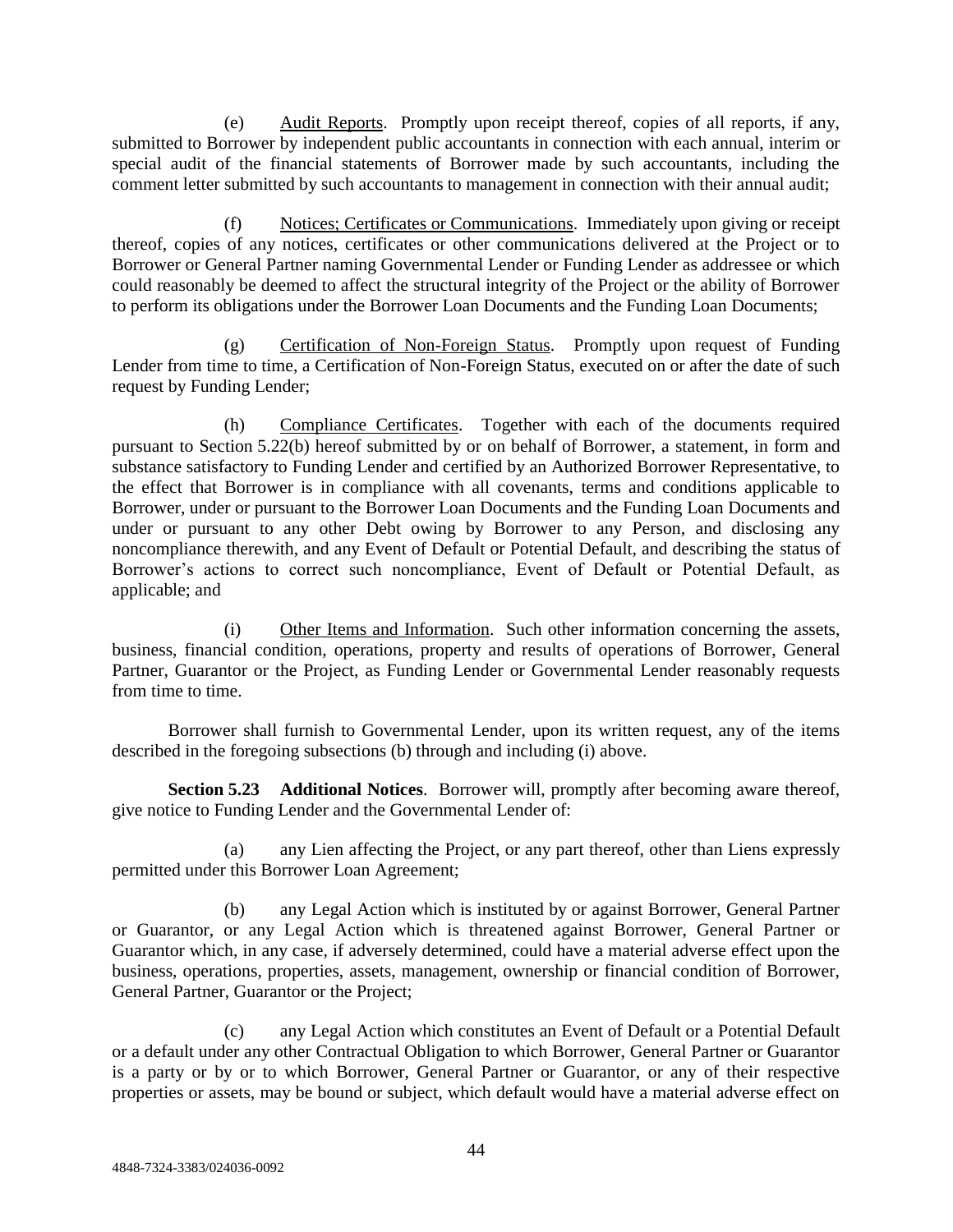the business, operations, assets (including the Project), or financial condition of Borrower, General Partner or Guarantor, as applicable;

(d) any default, alleged default or potential default on the part of Borrower under any of the CC&R's (together with a copy of each notice of default, alleged default or potential default received from any other party thereto);

(e) any notice of default, alleged default or potential default on the part of Borrower received from any tenant or occupant of the Project under or relating to its lease or occupancy agreement (together with a copy of any such notice), if, in the aggregate, notices from at least fifteen percent (15%) of the tenants at the Project have been received by Borrower with respect to, or alleging, the same default, alleged default or potential default;

(f) any change in (i) the location of Borrower's or General Partner's executive headquarters or principal place of business; (ii) the legal, trade, or fictitious business names used by Borrower or General Partner; or (iii) the nature of the trade or business of Borrower; and

(g) any default, alleged default or potential default on the part of any general or limited partner (including, without limitation, General Partner and the Equity Investor) under the Partnership Agreement.

# **Section 5.24 Compliance with Other Agreements; Legal Requirements**.

(a) Borrower shall timely perform and comply with, and shall cause General Partner to timely perform and comply with the covenants, agreements, obligations and restrictions imposed on them under the Partnership Agreement, and Borrower shall not do or permit to be done anything to impair any such party's rights or interests under any of the foregoing.

(b) Borrower will comply and, to the extent it is able, will require others to comply with, all Legal Requirements of all Governmental Authorities having jurisdiction over the Project or construction and/or rehabilitation of the Improvements, and will furnish Funding Lender with reports of any official searches for or notices of violation of any requirements established by such Governmental Authorities. Borrower will comply and, to the extent it is able, will require others to comply, with applicable CC&R's and all restrictive covenants and all obligations created by private contracts and leases which affect ownership, construction, rehabilitation, equipping, fixturing, use or operation of the Project, and all other agreements requiring a certain percentage of the Units to be rented to persons of low or moderate income. The Improvements, when completed, shall comply with all applicable building, zoning and other Legal Requirements, and will not violate any restrictions of record against the Project or the terms of any other lease of all or any portion of the Project. Funding Lender and Governmental Lender shall at all times have the right to audit, at Borrower's expense, Borrower's compliance with any agreement requiring a certain percentage of the Units to be rented to persons of low or moderate income, and Borrower shall supply all such information with respect thereto as Funding Lender or Governmental Lender, as applicable, may request and otherwise cooperate with Funding Lender or Governmental Lender, as applicable, in any such audit. Without limiting the generality of the foregoing, Borrower shall properly obtain, comply with and keep in effect (and promptly deliver copies to Funding Lender of) all permits, licenses and approvals which are required to be obtained from Governmental Authorities in order to construct, occupy, operate, market and lease the Project.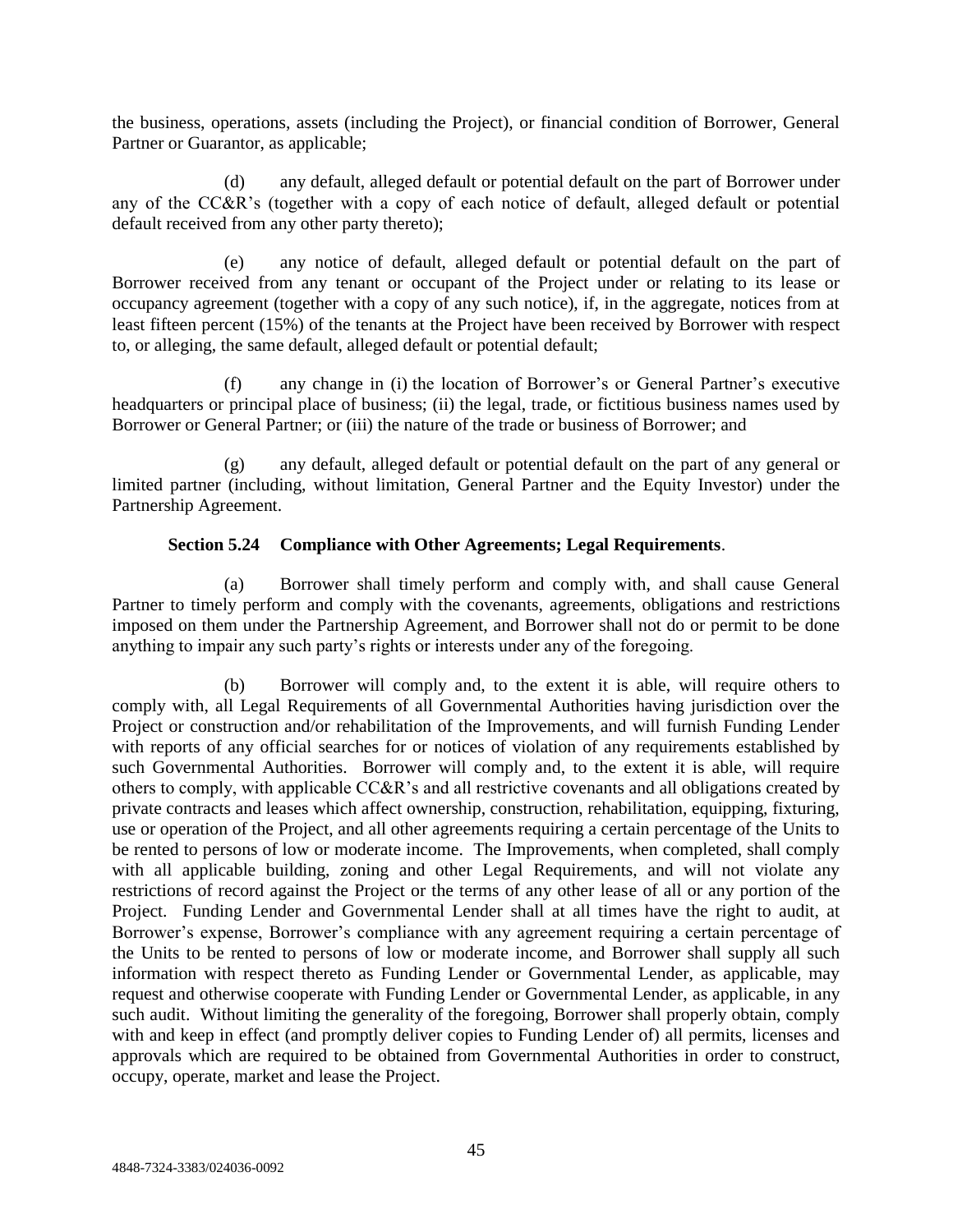**Section 5.25 Completion and Maintenance of Project**. Borrower shall cause the construction or rehabilitation, as the case may be, of the Improvements, to be prosecuted with diligence and continuity and completed substantially in accordance with the Plans and Specifications, and in accordance with the Construction Funding Agreement, free and clear of any liens or claims for liens (but without prejudice to Borrower's rights of contest under Section 10.16 hereof) ("Completion") on or before the Completion Date. Borrower shall thereafter maintain the Project as a residential apartment complex in good order and condition, ordinary wear and tear excepted. A maintenance program shall be in place at all times to assure the continuation of first class maintenance.

**Section 5.26 Fixtures**. Borrower shall deliver to Funding Lender, on demand, any contracts, bills of sale, statements, receipted vouchers or agreements under which Borrower or any other Person claims title to any materials, fixtures or articles incorporated into the Improvements.

**Section 5.27 Income from Project**. Borrower shall first apply all Gross Income to Expenses of the Project, including all amounts then required to be paid under the Borrower Loan Documents and the Funding Loan Documents and the funding of all sums necessary to meet the Replacement Reserve Fund Requirement, before using or applying such Gross Income for any other purpose. Prior to the Conversion Date, except for any asset management fees or tax credit adjuster payments payable to the Equity Investor pursuant to the Partnership Agreement, or as otherwise permitted by the Borrower Loan Documents or the Funding Loan Documents or the Subordinate Loan Documents, Borrower shall not make or permit any distributions or other payments of Net Operating Income to its partners, shareholders or members, as applicable, in each case, without the prior Written Consent of Funding Lender.

# **Section 5.28 Leases and Occupancy Agreements**.

(a) Lease Approval.

(i) Borrower may enter into leases of space within the Improvements (and amendments to such leases) in the ordinary course of business with bona fide third party tenants without Funding Lender's prior Written Consent if:

(A) The lease is a Permitted Lease;

(B) Borrower, acting in good faith following the exercise of due diligence, has determined that the tenant meets requirements imposed under any applicable CC&R and is financially capable of performing all of its obligations under the lease; and

(C) The lease conforms to the Rent Schedule attached as an exhibit to the Construction Funding Agreement and reflects an arm's-length transaction, subject to the requirement that the Borrower comply with any applicable CC&R.

(ii) If any Event of Default has occurred and is continuing, Funding Lender may make written demand on Borrower to submit all future leases for Funding Lender's approval prior to execution. Borrower shall comply with any such demand by Funding Lender.

(iii) No approval of any lease by Funding Lender shall be for any purpose other than to protect Funding Lender's security for the Borrower Loan and to preserve Funding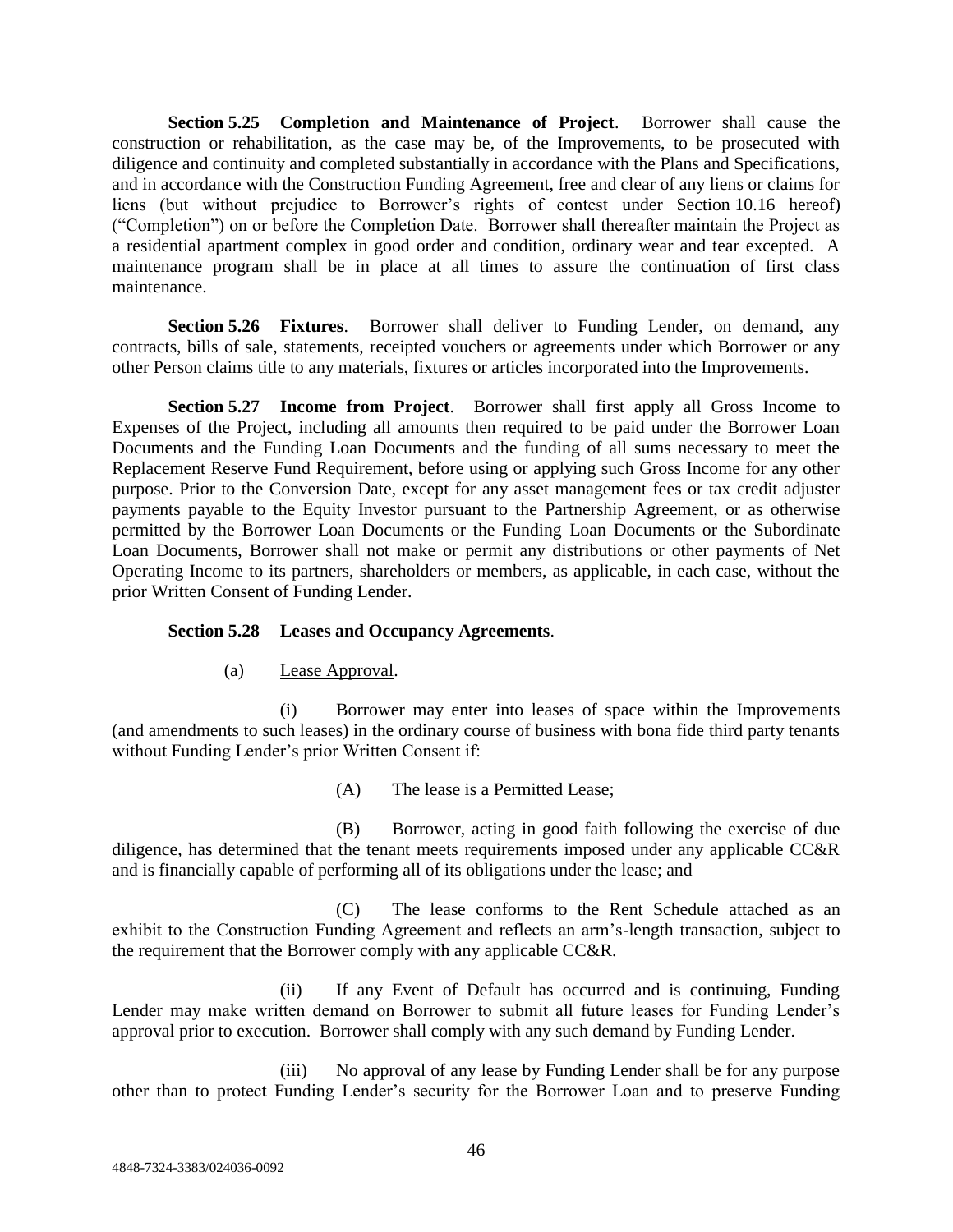Lender's rights under the Borrower Loan Documents and the Funding Loan Documents. No approval by Funding Lender shall result in a waiver of any default of Borrower. In no event shall any approval by Funding Lender of a lease be a representation of any kind with regard to the lease or its enforceability, or the financial capacity of any tenant or guarantor.

Landlord's Obligations. Borrower shall perform all obligations required to be performed by it as landlord under any lease affecting any part of the Project or any space within the Improvements.

(c) Leasing and Marketing Agreements. Except as may be contemplated in the Management Agreement with Borrower's Manager, Borrower shall not without the approval of Funding Lender enter into any leasing or marketing agreement and Funding Lender reserves the right to approve the qualifications of any marketing or leasing agent.

**Section 5.29 Project Agreements and Licenses**. To the extent not heretofore delivered to Funding Lender, Borrower will furnish to Funding Lender, as soon as available, true and correct copies of all Project Agreements and Licenses and the Plans and Specifications, together with assignments thereof to Funding Lender and consents to such assignments where required by Funding Lender, all in form and substance acceptable to Funding Lender. Neither Borrower nor General Partner has assigned or granted, or will assign or grant, a security interest in any of the Project Agreements and Licenses, other than to Funding Lender.

**Section 5.30 Payment of Debt Payments**. In addition to its obligations under the Borrower Notes, Borrower will (i) duly and punctually pay or cause to be paid all principal of and interest on any Debt of Borrower as and when the same become due on or before the due date; (ii) comply with and perform all conditions, terms and obligations of other instruments or agreements evidencing or securing such Debt; (iii) promptly inform Funding Lender of any default, or anticipated default, under any such note, agreement, instrument; and (iv) forward to Funding Lender a copy of any notice of default or notice of any event that might reasonably result in default under any such note, agreement, instrument, including Liens encumbering the Project, or any portion thereof, which have been subordinated to the Security Instrument (regardless of whether or not permitted under this Borrower Loan Agreement).

**Section 5.31 <b>ERISA**. Borrower will comply, and will cause each of its ERISA Affiliates to comply, in all respects with the provisions of ERISA.

**Section 5.32 Patriot Act Compliance**. Borrower shall use its good faith and commercially reasonable efforts to comply with the Patriot Act and all applicable requirements of Governmental Authorities having jurisdiction over Borrower and/or the Project, including those relating to money laundering and terrorism. Funding Lender shall have the right to audit Borrower's compliance with the Patriot Act and all applicable requirements of Governmental Authorities having jurisdiction over Borrower and/or the Project, including those relating to money laundering and terrorism. In the event that Borrower fails to comply with the Patriot Act or any such requirements of Governmental Authorities, then Funding Lender may, at its option, cause Borrower to comply therewith and any and all costs and expenses incurred by Funding Lender in connection therewith shall be secured by the Security Instrument and shall be immediately due and payable.

Borrower covenants that it shall comply with all Legal Requirements and internal requirements of Funding Lender relating to money laundering, anti-terrorism, trade embargos and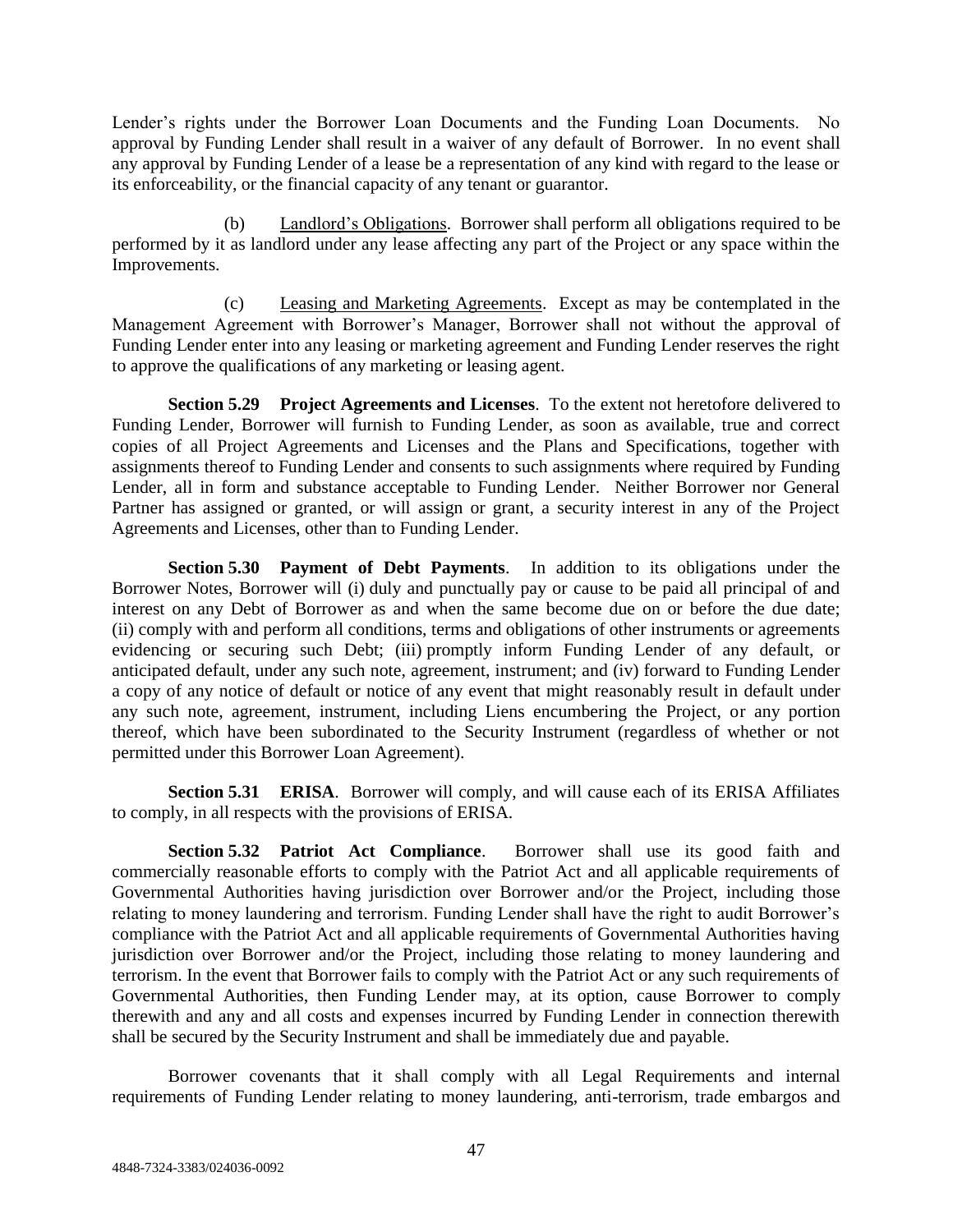economic sanctions, now or hereafter in effect. Without limiting the foregoing, Borrower shall not take any action, or permit any action to be taken, that would cause Borrower's representations and warranties in Section 4.1.48 and this Section 5.32 become untrue or inaccurate at any time during the term of the Funding Loan. Upon any Beneficiary Party's request from time to time during the term of the Funding Loan, Borrower shall certify in writing to such Beneficiary Party that Borrower's representations, warranties and obligations under Section 4.1.48 and this Section 5.32 remain true and correct and have not been breached, and in addition, upon request of any Beneficiary Party, Borrower covenants to provide all information required to satisfy obligations under all Legal Requirements and internal requirements of Funding Lender relating to money laundering, antiterrorism, trade embargos and economic sanctions, now or hereafter in effect, during the term of the Funding Loan. Borrower shall immediately notify the Funding Lender in writing of (a) Borrower's actual knowledge that any of such representations, warranties or covenants are no longer true and have been breached, (b) Borrower has a reasonable basis to believe that they may no longer be true and have been breached or (c) Borrower becomes the subject of an investigation by Governmental Authorities related to money laundering, anti-terrorism, trade embargos and economic sanctions. Borrower shall also reimburse Funding Lender for any expense incurred by Funding Lender in evaluating the effect of an investigation by Governmental Authorities on the Funding Loan and Funding Lender's interest in the collateral for the Funding Loan, in obtaining necessary license from Governmental Authorities as may be necessary for Funding Lender to enforce its rights under the Funding Loan Documents, and in complying with all Legal Requirements and internal requirements of Funding Lender relating to money laundering, anti-terrorism, trade embargos and economic sanctions, now or hereafter in effect applicable to Funding Lender as a result of the existence of such an event and for any penalties or fines imposed upon Funding Lender as a result thereof.

**Section 5.33 Funds from Equity Investor**. Borrower shall cause the Equity Investor to fund all installments of the Equity Contributions in the amounts and at the times subject and according to the terms of the Partnership Agreement.

**Section 5.34 Tax Covenants**. The Borrower further represents, warrants and covenants as follows:

(a) General. The Borrower shall not take any action or omit to take any action which, if taken or omitted, respectively, would adversely affect the exclusion of interest on the Tax-Exempt Governmental Lender Note from gross income (as defined in Section 61 of the Code), for federal income tax purposes and, if it should take or permit any such action, the Borrower will take all lawful actions that it can take to rescind such action promptly upon having knowledge thereof and that the Borrower will take such action or actions, including amendment of this Borrower Loan Agreement, the Security Instrument and the Regulatory Agreement, as may be necessary, in the opinion of Tax Counsel, to comply fully with all applicable rules, rulings, policies, procedures, regulations or other official statements promulgated or proposed by the Department of the Treasury or the Internal Revenue Service applicable to the Tax-Exempt Governmental Lender Note, the Funding Loan or affecting the Project. Capitalized terms used in this Section 5.34 shall have the respective meanings assigned to them in the Regulatory Agreement or, if not defined therein, in the Funding Loan Agreement. With the intent not to limit the generality of the foregoing, the Borrower covenants and agrees that, prior to the final maturity of the Tax-Exempt Governmental Lender Note, unless it has received and filed with the Governmental Lender and the Funding Lender a Tax Counsel No Adverse Effect Opinion, as such term is defined in the Funding Loan Agreement (other than with respect to interest on any portion of the Tax-Exempt Governmental Lender Note for a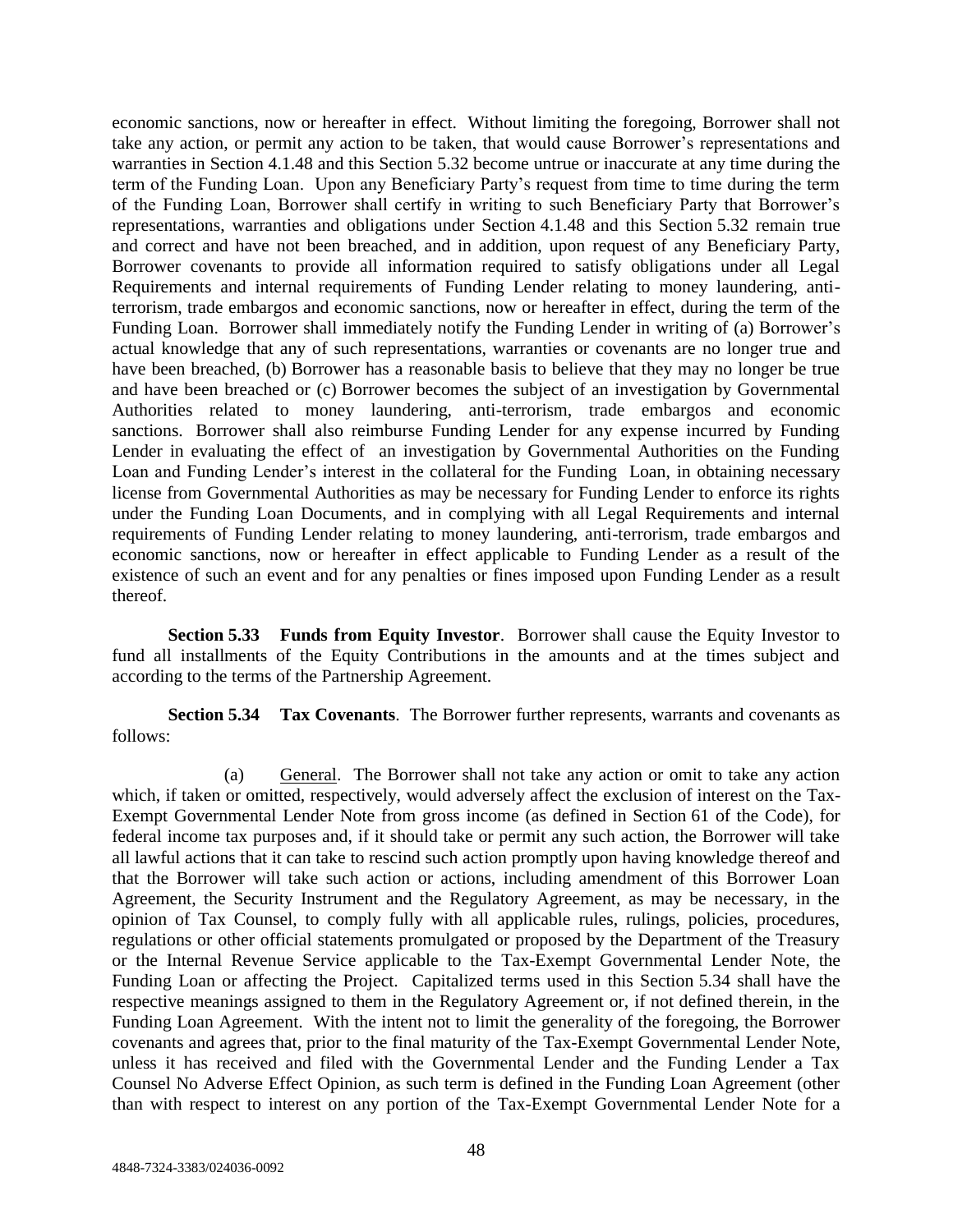period during which such portion of the Tax-Exempt Governmental Lender Note are held by a "substantial user" of any facility financed with the proceeds of the Tax-Exempt Governmental Lender Note or a "related person," as such terms are used in Section 147(a) of the Code), the Borrower will comply with this Section 5.34.

(b) Use of Proceeds. The use of the net proceeds of the Funding Loan corresponding to the Tax-Exempt Governmental Lender Note at all times will satisfy the following requirements:

(i) Limitation on Net Proceeds. At least 95% of the net proceeds of the portion of the Funding Loan evidenced by the Tax-Exempt Governmental Lender Note (within the meaning of the Code) actually expended by Borrower shall be used to pay Qualified Project Costs that are costs of a "qualified residential rental project" (within the meaning of Sections  $142(a)(7)$  and 142(d) of the Code) and property that is "functionally related and subordinate" thereto (within the meaning of Sections  $1.103-8(a)(3)$  and  $1.103-8(b)(4)(iii)$  of the Regulations).

(ii) Limit on Costs of Funding. The proceeds of the Funding Loan evidenced by the Tax-Exempt Governmental Lender Note will be expended by Borrower for the purposes set forth in this Borrower Loan Agreement and in the Funding Loan Agreement and no portion thereof in excess of two percent of the proceeds of the portion of the Funding Loan evidenced by the Tax-Exempt Governmental Lender Note, within the meaning of Section 147(g) of the Code, will be expended to pay Costs of Funding.

(iii) Prohibited Facilities. The Borrower shall not use or permit the use of any proceeds of the portion of the Funding Loan evidenced by the Tax-Exempt Governmental Lender Note or any income from the investment thereof to provide any airplane, skybox, or other private luxury box, health club facility, any facility primarily used for gambling, or any store the principal business of which is the sale of alcoholic beverages for consumption off premises.

(iv) Limitation on Land. Less than 25 percent of the net proceeds of the portion of the Funding Loan evidenced by the Tax-Exempt Governmental Lender Note actually expended by Borrower will be used, directly or indirectly, for the acquisition of land or an interest therein, nor will any portion of the net proceeds of the portion of the Funding Loan evidenced by the Tax-Exempt Governmental Lender Note be used, directly or indirectly, for the acquisition of land or an interest therein to be used for farming purposes.

(v) Limitation on Existing Facilities. No portion of the net proceeds of the portion of the Funding Loan evidenced by the Tax-Exempt Governmental Lender Note will be used for the acquisition of any existing property or an interest unless (A) the first use of such property is pursuant to such acquisition or (B) the rehabilitation expenditures with respect to any building and the equipment therefor equal or exceed 15 percent of the cost of acquiring such building financed with the proceeds of the portion of the Funding Loan evidenced by the Tax-Exempt Governmental Lender Note (with respect to structures other than buildings, this clause shall be applied by substituting 100 percent for 15 percent). For purposes of the preceding sentence, the term "rehabilitation expenditures" shall have the meaning set forth in Section 147(d)(3) of the Code.

(vi) Accuracy of Information. The information furnished by the Borrower and used by the Governmental Lender in preparing its certifications with respect to Section 148 of the Code and the Borrower's information statement pursuant to Section 149(e) of the Code is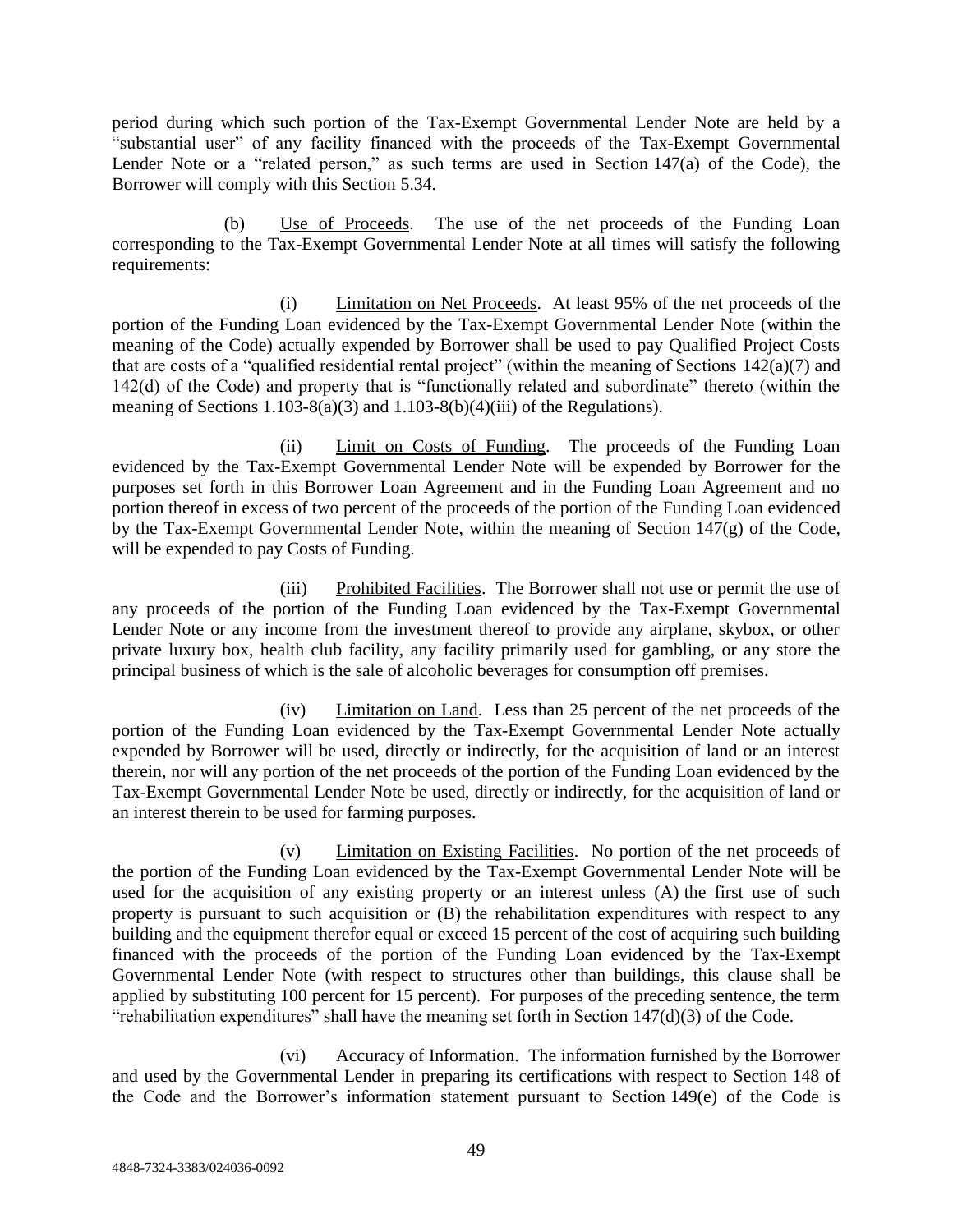accurate and complete as of the date of origination of the Funding Loan evidenced by the Tax-Exempt Governmental Lender Note.

(vii) Limitation of Project Expenditures. The acquisition and construction of the Project were not commenced (within the meaning of Section 144(a) of the Code) prior to the 60th day preceding the adoption of the resolution of the Governmental Lender with respect to the Project on \_\_\_\_\_\_\_\_, 2020, and no obligation for which reimbursement will be sought from proceeds of the portion of the Funding Loan evidenced by the Tax-Exempt Governmental Lender Note relating to the acquisition or construction of the Project was paid or incurred prior to 60 days prior to such date, except for permissible "preliminary expenditures", which include architectural, engineering surveying, soil testing, reimbursement bond issuance and similar costs incurred prior to the commencement of the acquisition and construction of the Project.

(viii) Qualified Costs. The Borrower hereby represents, covenants and warrants that the proceeds of the portion of the Funding Loan evidenced by the Tax-Exempt Governmental Lender Note shall be used or deemed used by Borrower exclusively to pay Qualified Project Costs.

(c) Limitation on Maturity. The average maturity of the Tax-Exempt Governmental Lender Note does not exceed 120 percent of the average reasonably expected economic life of the Project to be financed by the Funding Loan, weighted in proportion to the respective cost of each item comprising the property the cost of which has been or will be financed, directly or indirectly, with the net proceeds of the portion of the Funding Loan evidenced by the Tax-Exempt Governmental Lender Note. For purposes of the preceding sentence, the reasonably expected economic life of property shall be determined as of the later of (A) the Closing Date for the Funding Loan or (B) the date on which such property is placed in service (or expected to be placed in service). In addition, land shall not be taken into account in determining the reasonably expected economic life of property.

(d) No Arbitrage. The Borrower shall not take any action or omit to take any action with respect to the Gross Proceeds of the Funding Loan or of any amounts expected to be used to pay the principal thereof or the interest thereon which, if taken or omitted, respectively, would cause the Tax-Exempt Governmental Lender Note to be classified as an "arbitrage bond" within the meaning of Section 148 of the Code. Except as provided in the Funding Loan Agreement and this Borrower Loan Agreement, the Borrower shall not pledge or otherwise encumber, or permit the pledge or encumbrance of, any money, investment, or investment property as security for payment of any amounts due under this Borrower Loan Agreement or the Borrower Notes relating to the portion of the Funding Loan evidenced by the Tax-Exempt Governmental Lender Note, shall not establish any segregated reserve or similar fund for such purpose and shall not prepay any such amounts in advance of the redemption date of an equal principal amount of the Funding Loan, unless the Borrower has obtained in each case a Tax Counsel No Adverse Effect Opinion with respect to such action, a copy of which shall be provided to the Governmental Lender and the Funding Lender. The Borrower shall not, at any time prior to the final maturity of the Funding Loan, invest or cause any Gross Proceeds to be invested in any investment (or to use Gross Proceeds to replace money so invested), if, as a result of such investment the Yield of all investments acquired with Gross Proceeds (or with money replaced thereby) on or prior to the date of such investment exceeds the Yield of the portion of the Funding Loan evidenced by the Tax-Exempt Governmental Lender Note to the Maturity Date, except as permitted by Section 148 of the Code and Regulations thereunder or as provided in the Regulatory Agreement. The Borrower further covenants and agrees that it will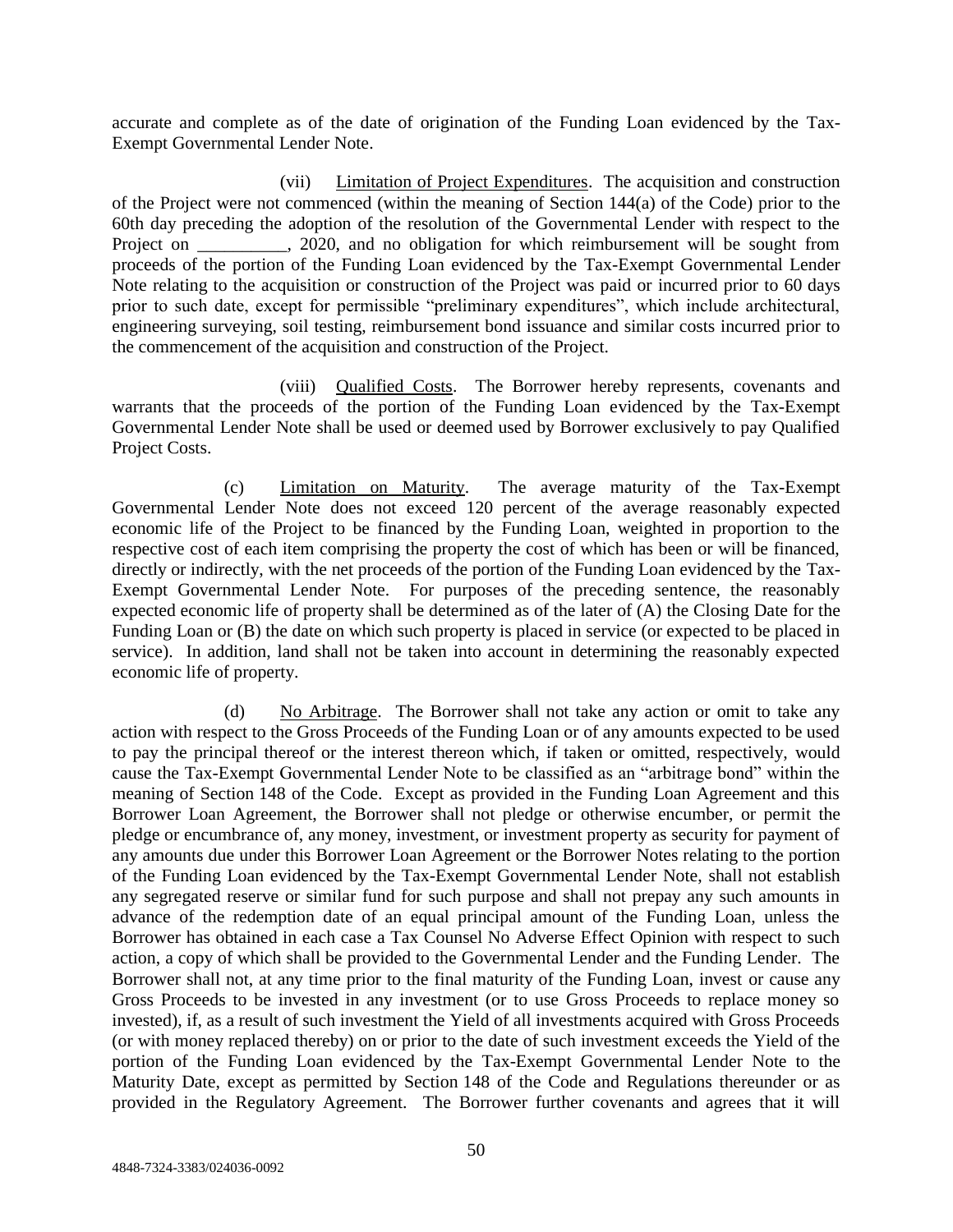comply with all applicable requirements of said Section 148 and the rules and Regulations thereunder relating to the portion of the Funding Loan evidenced by the Tax-Exempt Governmental Lender Note and the interest thereon, including the employment of a Rebate Analyst acceptable to the Governmental Lender and Funding Lender for the calculation of rebatable amounts to the United States Treasury Department. The Borrower agrees that it will cause the Rebate Analyst to calculate the rebatable amounts not later than forty-five days after the fifth anniversary of the Closing Date and each five years thereafter, and not later than forty-five days after the final Computation Date, and agrees that the Borrower will pay all costs associated therewith. The Borrower agrees to provide evidence of the employment of the Rebate Analyst satisfactory to the Governmental Lender and Funding Lender and will provide to the Governmental Lender copies of all rebate calculations obtained from the Rebate Analyst.

(e) No Federal Guarantee. Except to the extent permitted by Section 149(b) of the Code and the Regulations and rulings thereunder, the Borrower shall not take or omit to take any action which would cause the Tax-Exempt Governmental Lender Note to be "federally guaranteed" within the meaning of Section 149(b) of the Code and the Regulations and rulings thereunder.

(f) Representations. The Borrower has supplied or caused to be supplied to Tax Counsel all documents, instruments and written information requested by Tax Counsel, and all such documents, instruments and written information supplied by or on behalf of the Borrower at the request of Tax Counsel, which have been reasonably relied upon by Tax Counsel in rendering its opinion with respect to the exclusion from gross income of the interest on the Tax-Exempt Governmental Lender Note for federal income tax purposes, are true and correct in all material respects, do not contain any untrue statement of a material fact and do not omit to state any material fact necessary to be stated therein in order to make the information provided therein, in light of the circumstances under which such information was provided, not misleading, and the Borrower is not aware of any other pertinent information which Tax Counsel has not requested.

(g) Qualified Residential Rental Project. The Borrower hereby covenants and agrees that the Project will be operated as a "qualified residential rental project" within the meaning of Section 142(d) of the Code, on a continuous basis during the longer of the Qualified Project Period (as defined in the Regulatory Agreement) or any period during which any portion of the Tax-Exempt Governmental Lender Note remain outstanding, to the end that the interest on the Tax-Exempt Governmental Lender Note shall be excluded from gross income for federal income tax purposes. The Borrower hereby covenants and agrees, continuously during the Qualified Project Period, to comply with all the provisions of the Regulatory Agreement.

(h) Information Reporting Requirements. The Borrower will comply with the information reporting requirements of Section 149(e)(2) of the Code requiring certain information regarding the Tax-Exempt Governmental Lender Note to be filed with the Internal Revenue Service within prescribed time limits.

(i) Funding Loan Not a Hedge Bond. The Borrower covenants and agrees that not more than 50% of the proceeds of the portion of the Funding Loan evidenced by the Tax-Exempt Governmental Lender Note will be invested in Nonpurpose Investments having a substantially guaranteed Yield for four years or more within the meaning of Section  $149(f)(3)(A)(ii)$  of the Code, and the Borrower reasonably expects that at least 85% of the spendable proceeds of the portion of the Funding Loan evidenced by the Tax-Exempt Governmental Lender Note will be used to carry out the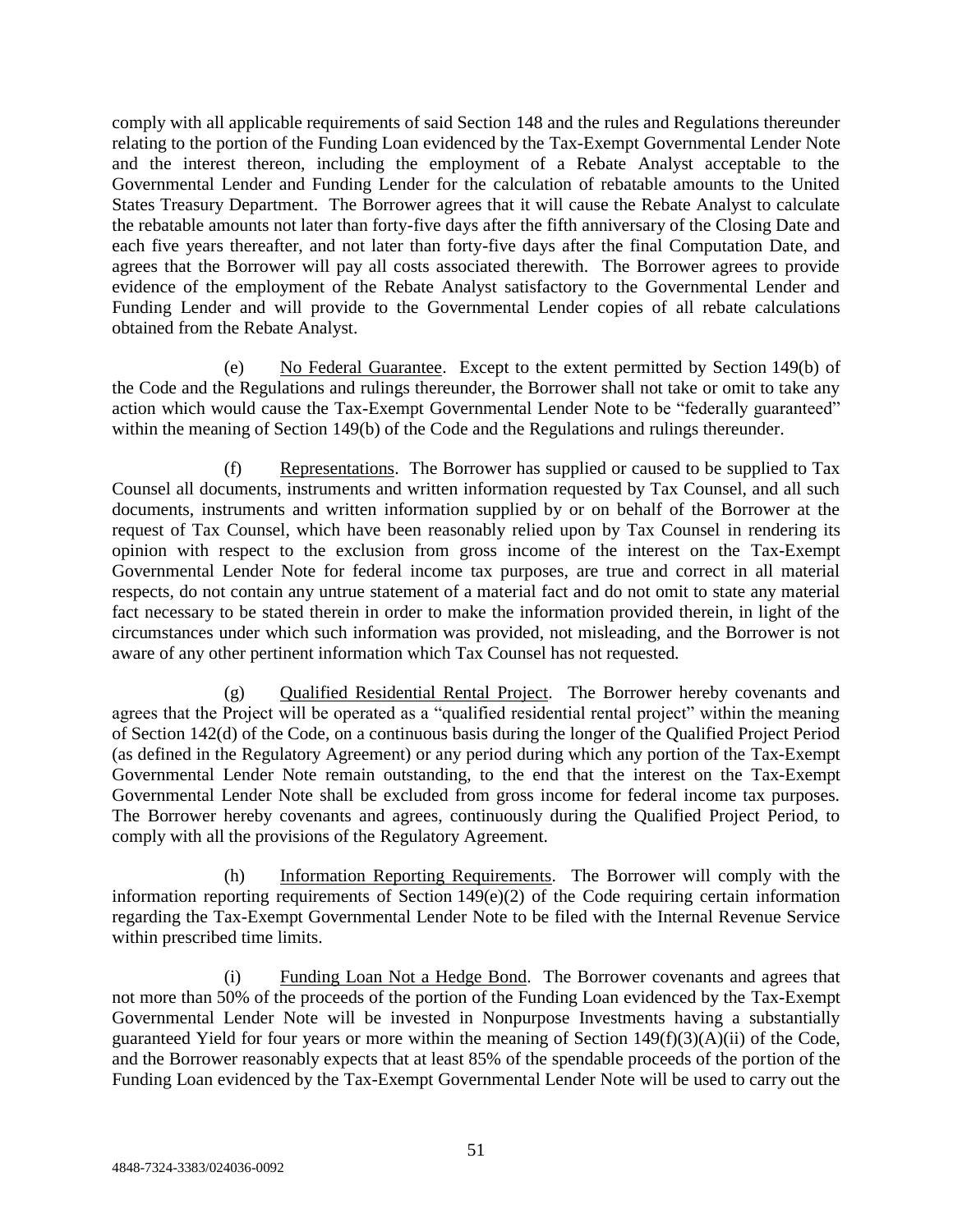governmental purposes of the Funding Loan within the three-year period beginning on the Closing Date.

(j) Termination of Restrictions. Although the parties hereto recognize that, subject to the provisions of the Regulatory Agreement, the provisions of this Borrower Loan Agreement shall terminate in accordance with Section 10.14 hereof, the parties hereto recognize that pursuant to the Regulatory Agreement, certain requirements, including the requirements incorporated by reference in this Section, may continue in effect beyond the term hereof.

(k) Public Approval. The Borrower covenants and agrees that the proceeds of the Tax-Exempt Governmental Lender Note will not be used by Borrower in a manner that deviates in any substantial degree from the Project described in the written notice of a public hearing regarding the Funding Loan.

(l) 40/60 Test Election. The Borrower and the Governmental Lender hereby elect to apply the requirements of Section  $142(d)(1)(B)$  to the Project. The Borrower hereby represents, covenants and agrees, continuously during the Qualified Project Period, to comply with all the provisions of the Regulatory Agreement.

(m) Modification of Tax Covenants. Subsequent to the origination of the Funding Loan and prior to its payment in full (or provision for the payment thereof having been made in accordance with the provisions of the Funding Loan Agreement), this Section 5.34 hereof may not be amended, changed, modified, altered or terminated except as permitted herein and by the Funding Loan Agreement and with the Written Consent of the Governmental Lender and the Funding Lender. Anything contained in this Borrower Loan Agreement or the Funding Loan Agreement to the contrary notwithstanding, the Governmental Lender, the Funding Lender and the Borrower hereby agree to amend this Borrower Loan Agreement and, if appropriate, the Funding Loan Agreement and the Regulatory Agreement, to the extent required, in the opinion of Tax Counsel, in order for interest on the Tax-Exempt Governmental Lender Note to remain excludable from gross income for federal income tax purposes. The party requesting such amendment, which may include the Funding Lender, shall notify the other parties to this Borrower Loan Agreement of the proposed amendment and send a copy of such requested amendment to Tax Counsel. After review of such proposed amendment, Tax Counsel shall render to the Funding Lender and the Governmental Lender an opinion as to the effect of such proposed amendment upon the includability of interest on the Tax-Exempt Governmental Lender Note in the gross income of the recipient thereof for federal income tax purposes. The Borrower shall pay all necessary fees and expenses incurred with respect to such amendment. The Borrower, the Governmental Lender and, where applicable, the Funding Lender per written instructions from the Governmental Lender shall execute, deliver and, if applicable, the Borrower shall file of record, any and all documents and instruments, including without limitation, an amendment to the Regulatory Agreement, with a file-stamped copy to the Funding Lender, necessary to effectuate the intent of this Section 5.34, and the Borrower and the Governmental Lender hereby appoint the Funding Lender as their true and lawful attorney-in-fact to execute, deliver and, if applicable, file of record on behalf of the Borrower or the Governmental Lender, as is applicable, any such document or instrument (in such form as may be approved by and upon instruction of Tax Counsel) if either the Borrower or the Governmental Lender defaults in the performance of its obligation under this Section 5.34; provided, however, that the Funding Lender shall take no action under this Section 5.34 without first notifying the Borrower or the Governmental Lender in writing, as is applicable, of its intention to take such action and providing the Borrower or the Governmental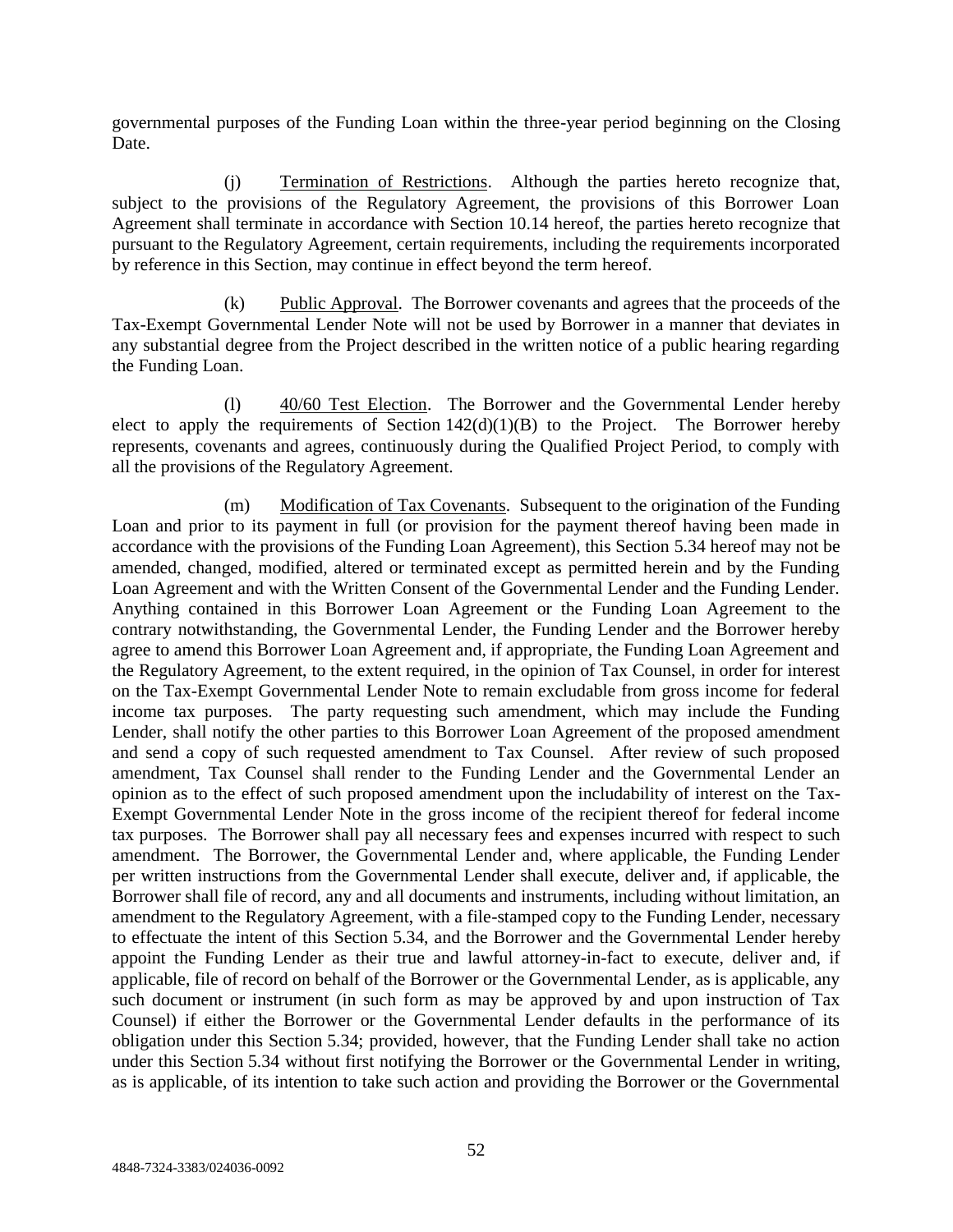Lender, as is applicable, a reasonable opportunity to comply with the requirements of this Section 5.34.

The Borrower irrevocably authorizes and directs the Funding Lender and any other agent designated by the Governmental Lender to make payment of such amounts from funds of the Borrower, if any, held by the Funding Lender, or any agent of the Governmental Lender or the Funding Lender. The Borrower further covenants and agrees that, pursuant to the requirements of Treasury Regulation Section 1.148-1(b), it (or any related person contemplated by such regulations) will not purchase interests in the portion of the Funding Loan evidenced by the Tax-Exempt Governmental Lender Note.

# **Section 5.35 Payment of Rebate**.

(a) Arbitrage Rebate. The Borrower agrees to take all steps necessary to compute and pay any rebatable arbitrage relating to the portion of the Funding Loan evidenced by the Tax-Exempt Governmental Lender Note in accordance with Section 148(f) of the Code including:

(i) Delivery of Documents and Money on Computation Dates. The Borrower will deliver to the Fiscal Agent, with a copy to the Funding Lender, within 55 days after each Computation Date:

(A) with a copy to the Governmental Lender, a statement, signed by the Borrower, stating the Rebate Amount as of such Computation Date;

(B) if such Computation Date is an Installment Computation Date, an amount that, together with any amount then held for the credit of the Rebate Fund, is equal to at least 90% of the Rebate Amount as of such Installment Computation Date, less any "previous rebate payments" made to the United States (as that term is used in Section 1.148-3(f)(1) of the Regulations), or (2) if such Computation Date is the final Computation Date, an amount that, together with any amount then held for the credit of the Rebate Fund, is equal to the Rebate Amount as of such final Computation Date, less any "previous rebate payments" made to the United States (as that term is used in Section 1.148-3(f)(1) of the Regulations); and

(C) with a copy to the Governmental Lender, an Internal Revenue Service Form 8038-T properly signed and completed as of such Computation Date.

(ii) Correction of Underpayments. If the Borrower shall discover or be notified as of any date that any payment paid to the United States Treasury pursuant to this Section 5.35 of an amount described in Section 5.35(a)(i)(A) or (B) above shall have failed to satisfy any requirement of Section 1.148-3 of the Regulations (whether or not such failure shall be due to any default by the Borrower, the Governmental Lender or the Funding Lender), the Borrower shall (1) pay to the Fiscal Agent (for deposit to the Rebate Fund) and cause the Fiscal Agent to pay to the United States Treasury from the Rebate Fund the underpayment of the Rebate Amount, together with any penalty and/or interest due, as specified in Section 1.148-3(h) of the Regulations, within 175 days after any discovery or notice and (2) deliver to the Fiscal Agent an Internal Revenue Service Form 8038-T completed as of such date. If such underpayment of the Rebate Amount, together with any penalty and/or interest due, is not paid to the United States Treasury in the amount and manner and by the time specified in the Regulations, the Borrower shall take such steps as are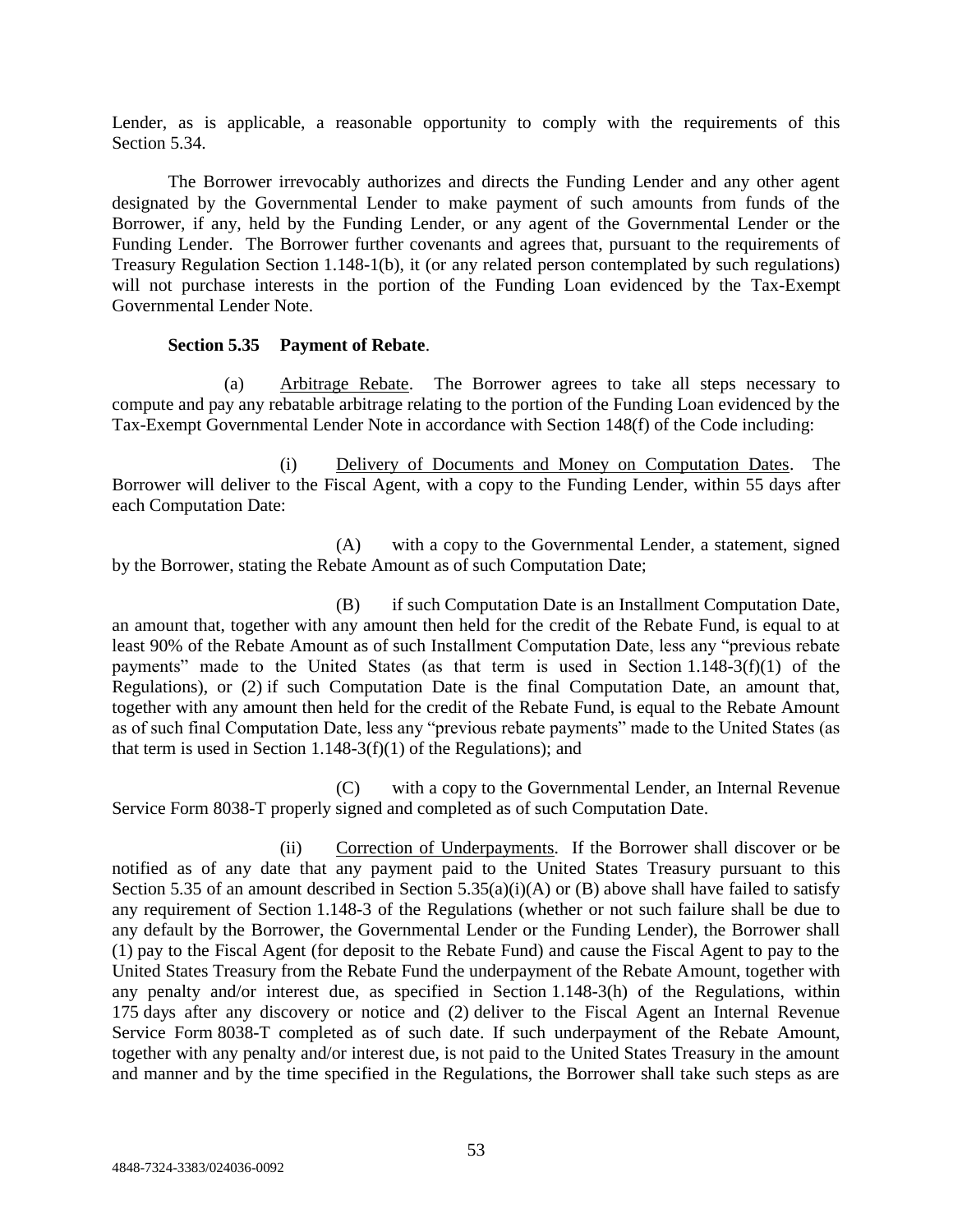necessary to prevent the Tax-Exempt Governmental Lender Note from becoming arbitrage bonds within the meaning of Section 148 of the Code.

(iii) Records. The Borrower shall retain all of its accounting records relating to the funds established under this Borrower Loan Agreement and all calculations made in preparing the statements described in this Section 5.35 for at least six years after the later of the final maturity of the Tax-Exempt Governmental Lender Note or the date the Funding Loan is retired in full.

(iv) Costs. The Borrower agrees to pay all of the fees and expenses of a nationally recognized Tax Counsel, the Rebate Analyst a certified public accountant and any other necessary consultant employed by the Borrower or the Funding Lender in connection with computing the Rebate Amount.

(v) No Diversion of Rebatable Arbitrage. The Borrower will not indirectly pay any amount otherwise payable to the federal government pursuant to the foregoing requirements to any person other than the federal government by entering into any investment arrangement with respect to the Gross Proceeds of the portion of the Funding Loan evidenced by the Tax-Exempt Governmental Lender Note which is not purchased at Fair Market Value or includes terms that the Borrower would not have included if such portion of the Funding Loan were not subject to Section 148(f) of the Code.

(vi) Modification of Requirements. If at any time during the term of this Borrower Loan Agreement, the Governmental Lender, the Funding Lender or the Borrower desires to take any action which would otherwise be prohibited by the terms of this Section 5.35, such Person shall be permitted to take such action if it shall first obtain and provide to the other Persons named herein a Tax Counsel No Adverse Effect Opinion (as defined in the Funding Loan Agreement) with respect to such action.

(b) Rebate Fund. The Borrower acknowledges that the Fiscal Agent shall establish and hold a separate fund designated as the "Rebate Fund" under the Funding Loan Agreement and deposit or transfer to the credit of the Rebate Fund each amount delivered to the Fiscal Agent by the Borrower for deposit thereto and each amount directed by the Borrower to be transferred thereto, as further described in Section 7.8 of the Funding Loan Agreement.

**Section 5.36 Covenants under Funding Loan Agreement**. The Borrower will fully and faithfully perform all the duties and obligations which the Governmental Lender has covenanted and agreed in the Funding Loan Agreement to cause the Borrower to perform and any duties and obligations which the Borrower is required in the Funding Loan Agreement to perform. The foregoing will not apply to any duty or undertaking of the Governmental Lender that by its nature cannot be delegated or assigned.

**Section 5.37 Continuing Disclosure Agreement**. The Borrower and the Funding Lender shall enter into the Continuing Disclosure Agreement to provide for the continuing disclosure of information about the Funding Loan, the Borrower and other matters as specifically provided for in such agreement.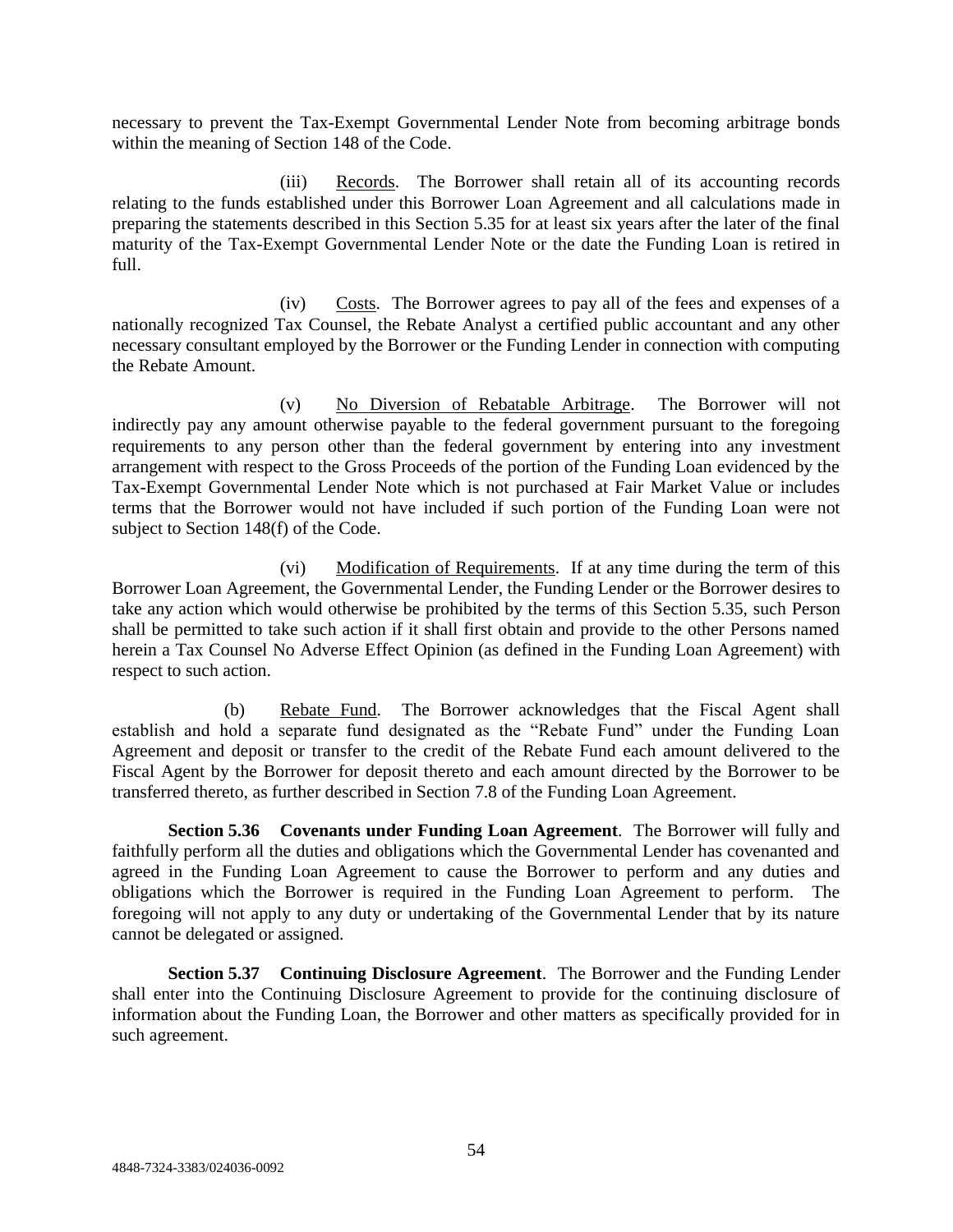### **ARTICLE VI**

### **NEGATIVE COVENANTS**

Borrower hereby covenants and agrees as follows, which covenants shall remain in effect so long as any Borrower Payment Obligation or other obligation of Borrower under any of the other Borrower Loan Documents or the Funding Loan Documents remains outstanding or unperformed. Borrower covenants and agrees that it will not, directly or indirectly:

**Section 6.1 Management Agreement**. Without first obtaining the Funding Lender's prior Written Consent, enter into the Management Agreement, and thereafter the Borrower shall not, without the Funding Lender's prior Written Consent (which consent shall not be unreasonably withheld) and subject to the Regulatory Agreement: (i) surrender, terminate or cancel the Management Agreement or otherwise replace the Manager or enter into any other management agreement; (ii) reduce or consent to the reduction of the term of the Management Agreement; (iii) increase or consent to the increase of the amount of any charges under the Management Agreement; (iv) otherwise modify, change, supplement, alter or amend in any material respect, or waive or release in any material respect any of its rights and remedies under, the Management Agreement; or (v) suffer or permit the occurrence and continuance of a default beyond any applicable cure period under the Management Agreement (or any successor management agreement) if such default permits the Manager to terminate the Management Agreement (or such successor management agreement); provided, however, the Funding Lender's prior Written Consent shall not be required for any extension or renewal of the Management Agreement on the substantially the same terms and conditions.

**Section 6.2 Dissolution**. Dissolve or liquidate, in whole or in part, merge with or consolidate into another Person.

**Section 6.3 Change in Business or Operation of Property**. Enter into any line of business other than the ownership and operation of the Project, or make any material change in the scope or nature of its business objectives, purposes or operations, or undertake or participate in activities other than the continuance of its present business and activities incidental or related thereto or otherwise cease to operate the Project as a multi-family property or terminate such business for any reason whatsoever (other than temporary cessation in connection with construction or rehabilitation, as appropriate, of the Project).

**Section 6.4 Debt Cancellation**. Cancel or otherwise forgive or release any claim or debt owed to the Borrower by a Person, except for adequate consideration or in the ordinary course of the Borrower's business in its reasonable judgment.

**Section 6.5 Assets**. Purchase or own any real property or personal property incidental thereto other than the Project.

**Section 6.6 Transfers**. Make, suffer or permit the occurrence of any Transfer other than a transfer permitted under the Security Instrument and Section 10 of the Regulatory Agreement, nor transfer any material License required for the operation of the Project.

**Section 6.7 Debt**. Other than as expressly approved in writing by the Funding Lender, create, incur or assume any indebtedness for borrowed money (including subordinate debt) whether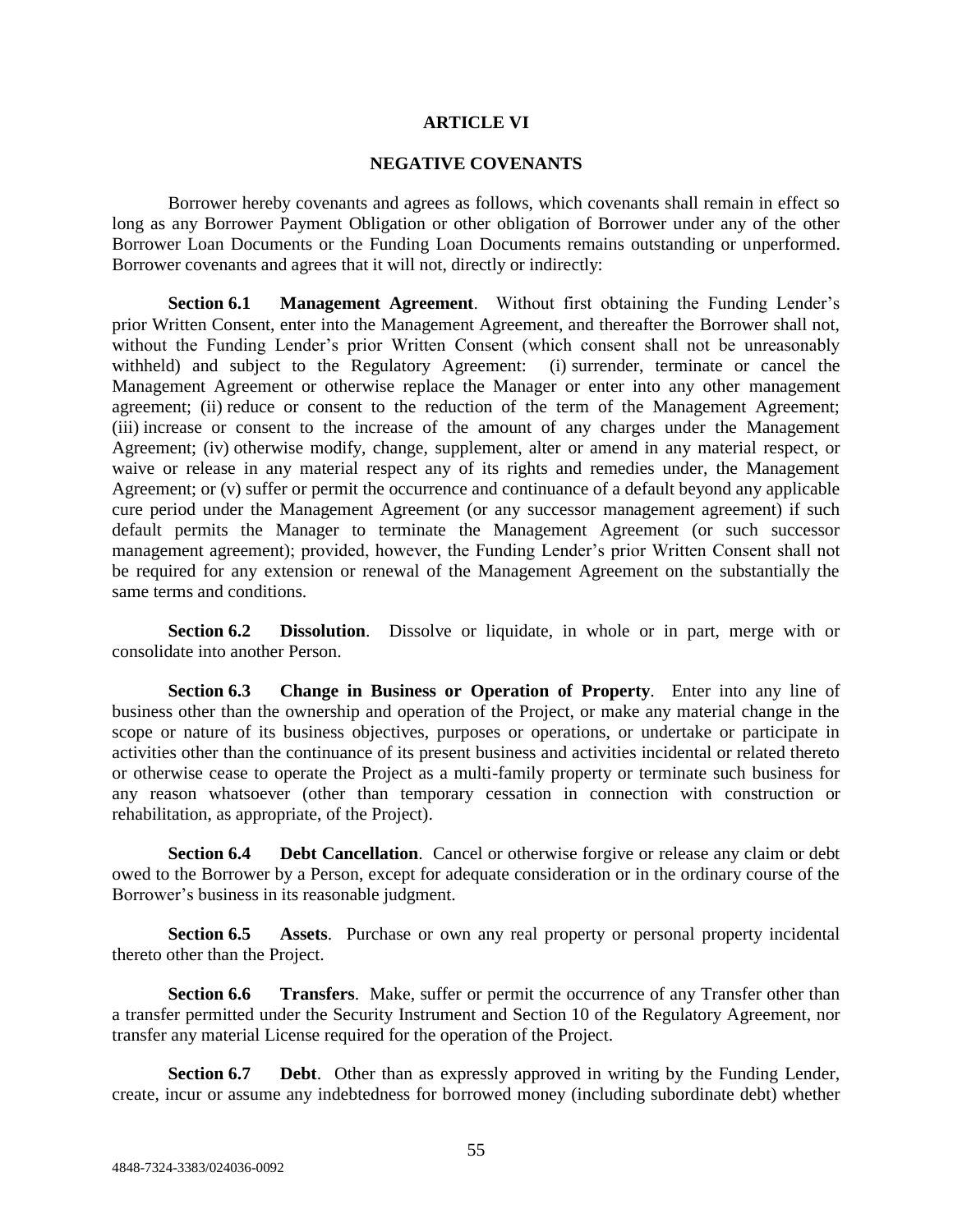unsecured or secured by all or any portion of the Project or interest therein or in the Borrower or any partner thereof (including subordinate debt) other than (i) the Borrower Payment Obligations, (ii) the Subordinate Debt, (iii) secured indebtedness incurred pursuant to or permitted by the Borrower Loan Documents and the Funding Loan Documents, (iv) trade payables incurred in the ordinary course of business, (v) deferred developer fees, and (vi) unsecured loans payable solely from cash flow made by a partner of the Borrower as set forth in the Partnership Agreement.

**Section 6.8 Assignment of Rights**. Without the Funding Lender's prior Written Consent, attempt to assign the Borrower's rights or interest under any Borrower Loan Document or Funding Loan Document in contravention of any Borrower Loan Document or Funding Loan Document.

**Section 6.9 Principal Place of Business**. Change its principal place of business without providing 30 days' prior Written Notice of the change to the Funding Lender and the Servicer.

**Section 6.10 Partnership Agreement**. Without the Funding Lender's prior Written Consent (which consent shall not be unreasonably withheld) surrender, terminate, cancel, modify, change, supplement, alter or amend in any material respect, or waive or release in any material respect (except as allowed by the Security Instrument), any of its rights or remedies under the Partnership Agreement; provided, however, the consent of Funding Lender is not required for an amendment of the Partnership Agreement resulting solely from the "Permitted Transfer" of partnership interests of Borrower as defined in and permitted by the Security Instrument.

**Section 6.11 <b>ERISA**. Maintain, sponsor, contribute to or become obligated to contribute to, or suffer or permit any ERISA Affiliate of the Borrower to, maintain, sponsor, contribute to or become obligated to contribute to, any Plan, or permit the assets of the Borrower to become "plan assets," whether by operation of law or under regulations promulgated under ERISA.

**Section 6.12 No Hedging Arrangements**. Without the prior Written Consent of the Funding Lender or unless otherwise required by this Borrower Loan Agreement, the Borrower will not enter into or guarantee, provide security for or otherwise undertake any form of contractual obligation with respect to any interest rate swap, interest rate cap or other arrangement that has the effect of an interest rate swap or interest rate cap or that otherwise (directly or indirectly, derivatively or synthetically) hedges interest rate risk associated with being a debtor of variable rate debt or any agreement or other arrangement to enter into any of the above on a future date or after the occurrence of one or more events in the future.

# **Section 6.13 Loans and Investments; Distributions; Related Party Payments**.

(a) Without the prior Written Consent of Funding Lender in each instance, Borrower shall not (i) lend money, make investments, or extend credit, other than in the ordinary course of its business as presently conducted; or (ii) repurchase, redeem or otherwise acquire any interest in Borrower, any Borrower Affiliate or any other Person owning an interest, directly or indirectly, in Borrower, or make any distribution, in cash or in kind, in respect of interests in Borrower, any Borrower Affiliate or any other Person owning an interest, directly or indirectly, in Borrower (except to the extent permitted by the Security Instrument and subject to the limitations set forth in Section 5.27 hereof).

(b) Disbursements for fees and expenses of any Borrower Affiliate and developer fees (however characterized) will only be paid to the extent that such fee or expense bears a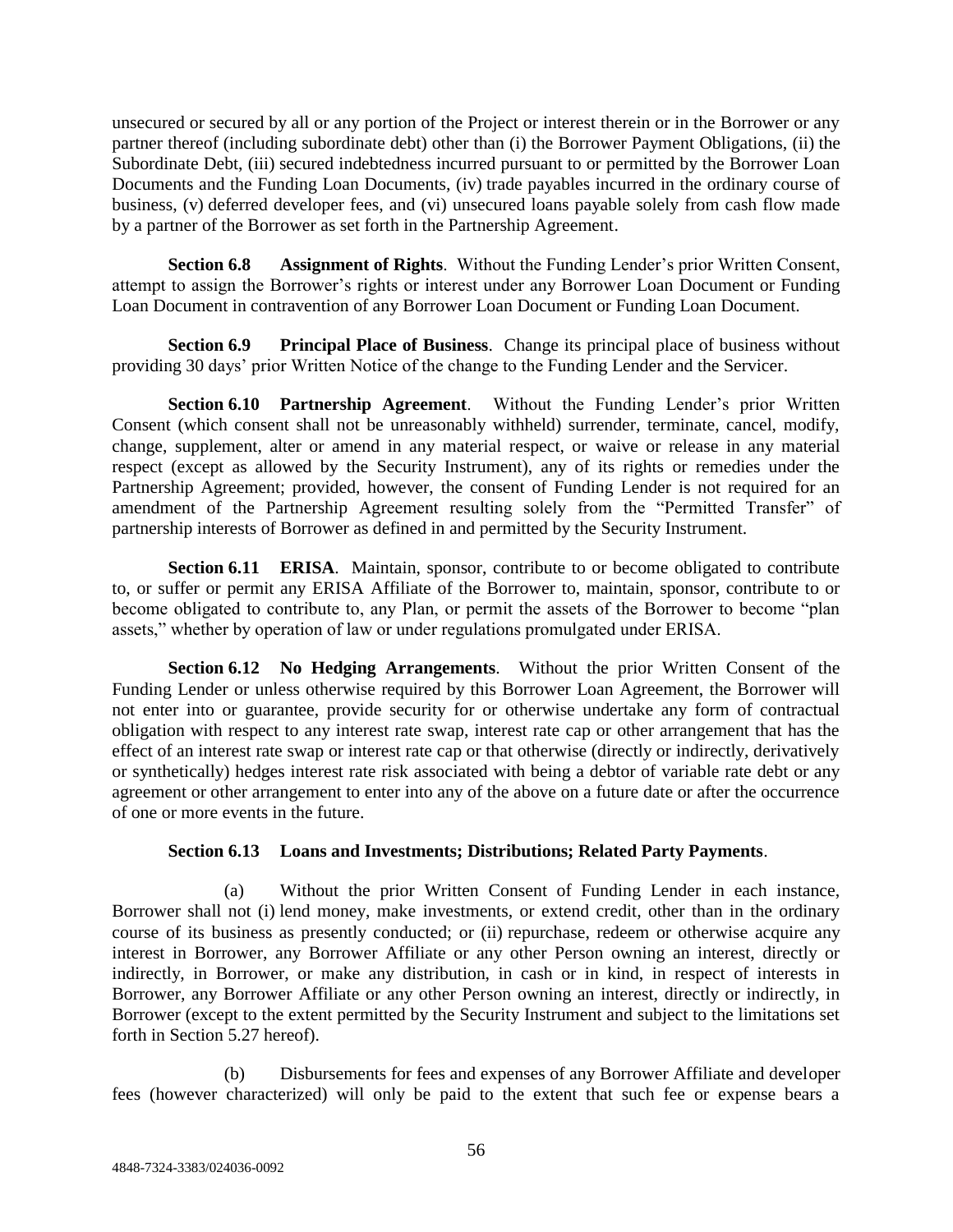proportionate relationship to the percentage of completion of the construction or rehabilitation, as the case may be, of the Improvements, as determined by the Construction Consultant, and only after deducting the applicable Retainage. Except as otherwise permitted hereunder or by the Funding Lender, no Disbursements for the Developer Fee or any "deferred developer fees" shall be made prior to the Conversion Date other than in accordance with the Approved Developer Fee Schedule.

**Section 6.14 Amendment of Related Documents or CC&R's**. Without the prior Written Consent of Funding Lender in each instance, except as provided herein or in the Construction Funding Agreement, Borrower shall not enter into or consent to any amendment, termination, modification, or other alteration of any of the Related Documents or any of the CC&R's (including, without limitation, those contained in this Borrower Loan Agreement, any Architect's Agreement or Engineer's Contract, any Construction Contract, and any Management Agreement, but excluding the Partnership Agreement, which is covered by Section 6.10), or any assignment, transfer, pledge or hypothecation of any of its rights thereunder, if any.

**Section 6.15 Personal Property**. Borrower shall not install materials, personal property, equipment or fixtures subject to any security agreement or other agreement or contract wherein the right is reserved to any Person other than Borrower to remove or repossess any such materials, equipment or fixtures, or whereby title to any of the same is not completely vested in Borrower at the time of installation, without Funding Lender's prior Written Consent; provided, however, that this Section 6.15 shall not apply to laundry equipment or other equipment that is owned by a third-party vendor and commercial tenants.

**Section 6.16 Fiscal Year**. Without Funding Lender's Written Consent, which shall not be unreasonably withheld, neither Borrower nor General Partner shall change the times of commencement or termination of its fiscal year or other accounting periods, or change its methods of accounting, other than to conform to GAAP.

**Section 6.17 Publicity**. Neither Borrower nor General Partner shall issue any publicity release or other communication to any print, broadcast or on-line media, post any sign or in any other way identify Funding Lender or any of its Affiliates as the source of the financing provided for herein, without the prior written approval of Funding Lender in each instance (provided that nothing herein shall prevent Borrower or General Partner from identifying Funding Lender or its Affiliates as the source of such financing to the extent that Borrower or General Partner are required to do so by disclosure requirements applicable to publicly held companies). With the exception of Equity Investor signage posted on the Project, Borrower and General Partner agree that no sign shall be posted on the Project in connection with the construction or rehabilitation of the Improvements unless such sign identifies Citigroup and its affiliates as the source of the financing provided for herein or Funding Lender consents to not being identified on any such sign.

**Section 6.18 Subordinate Loan Documents**. Without Funding Lender's prior written consent, Borrower will not surrender, terminate, cancel, modify, change, supplement, alter, amend, waive, release, assign, transfer, pledge or hypothecate any of its rights or remedies under the Subordinate Loan Documents.

# **ARTICLE VII**

# **RESERVED**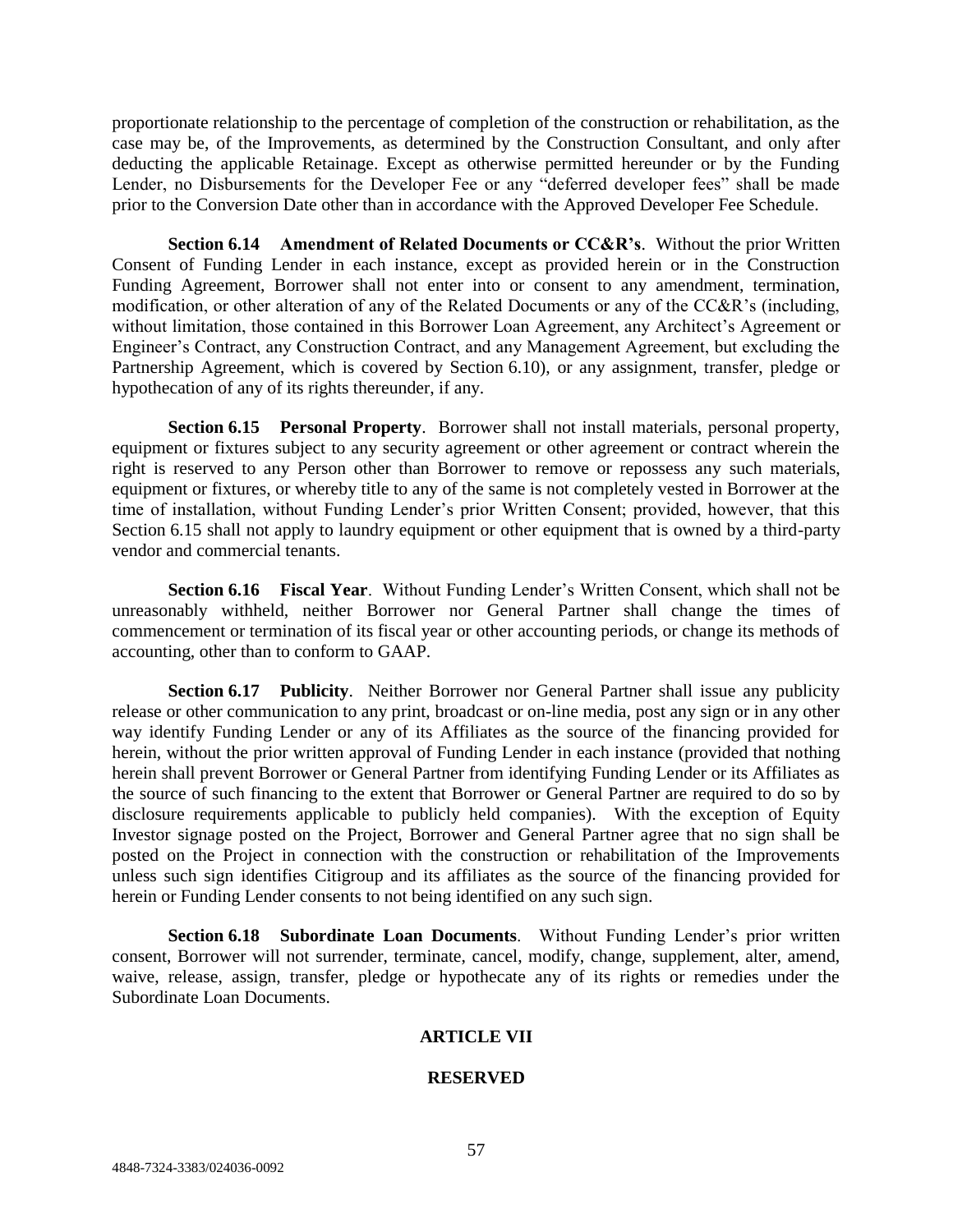# **ARTICLE VIII**

# **DEFAULTS**

**Section 8.1 Events of Default**. Each of the following events shall constitute an "Event of Default" under this Borrower Loan Agreement:

(a) failure by the Borrower to pay any Borrower Loan Payment in the manner and on the date such payment is due in accordance with the terms and provisions of the Borrower Notes, or the failure by the Borrower to pay any Additional Borrower Payment on the date such payment is due in accordance with the terms and provisions of the Borrower Notes, the Security Instrument, this Borrower Loan Agreement or any other Borrower Loan Document;

(b) failure by or on behalf of the Borrower to pay when due any amount (other than as provided in subsection (a) above or elsewhere in this Section 8.1) required to be paid by the Borrower under this Borrower Loan Agreement, the Borrower Notes, the Security Instrument or any of the other Borrower Loan Documents or Funding Loan Documents, including a failure to repay any amounts that have been previously paid but are recovered, attached or enjoined pursuant to any insolvency, receivership, liquidation or similar proceedings, which default remains uncured for a period of five (5) days after Written Notice thereof shall have been given to the Borrower;

(c) an Event of Default, as defined in the Borrower Notes, the Security Instrument or any other Borrower Loan Document, occurs (or to the extent an "Event of Default" is not defined in any other Borrower Loan Document, any default or breach by the Borrower or any Guarantor of its obligations, covenants, representations or warranties under such Borrower Loan Document occurs and any applicable notice and/or cure period has expired);

(d) any representation or warranty made by any of the Borrower, the Guarantor or the General Partner in any Borrower Loan Document or Funding Loan Document to which it is a party, or in any report, certificate, financial statement or other instrument, agreement or document furnished by the Borrower, the Guarantor or the General Partner in connection with any Borrower Loan Document or Funding Loan Document, shall be false or misleading in any material respect as of the Closing Date;

(e) the Borrower shall make a general assignment for the benefit of creditors, or shall generally not be paying its debts as they become due;

(f) the Borrower Controlling Entity shall make a general assignment for the benefit of creditors, shall generally not be paying its debts as they become due, or an Act of Bankruptcy with respect to the Borrower Controlling Entity shall occur, unless in all cases the Borrower Controlling Entity is replaced with a substitute Borrower Controlling Entity that satisfies the requirements of Section 21 of the Security Instrument; which, in the case of a nonprofit Borrower Controlling Entity, may be replaced within sixty (60) days of such event with another nonprofit Borrower Controlling Entity acceptable to the Funding Lender, in which case no Event of Default shall be deemed to have occurred;

(g) any portion of Borrower Deferred Equity to be made by Equity Investor and required for (i) completion of the construction or rehabilitation, as the case may be, of the Improvements, (ii) the satisfaction of the Conditions of Conversion or (iii) the operation of the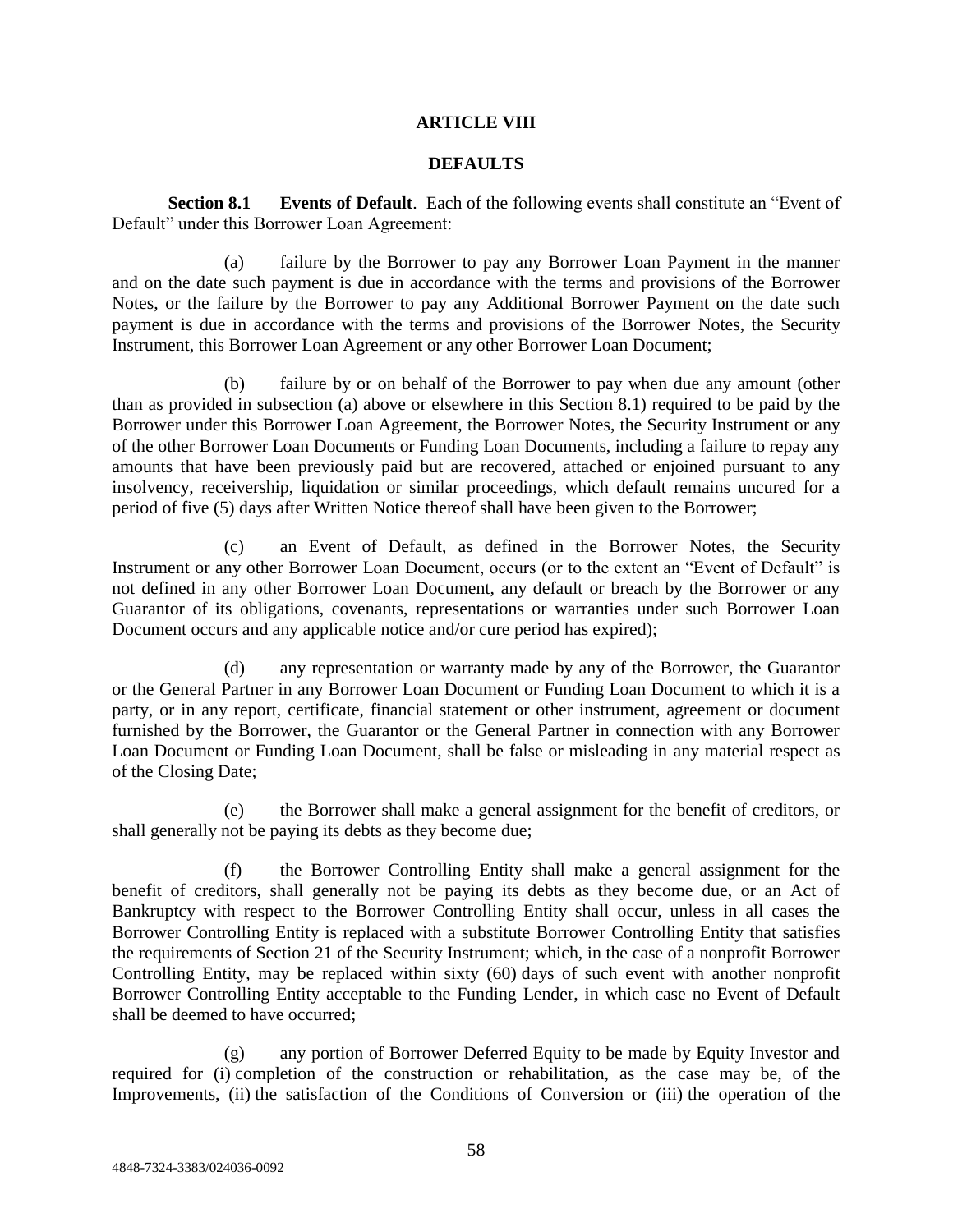Improvements, is not received in accordance with the Partnership Agreement (and subject to the terms and conditions as set forth therein) after the expiration of all applicable notice and cure periods;

(h) the failure by Borrower or any ERISA Affiliate of Borrower to comply in all respects with ERISA, or the occurrence of any other event (with respect to the failure of Borrower or any ERISA Affiliate to pay any amount required to be paid under ERISA or with respect to the termination of, or withdrawal of Borrower or any ERISA Affiliate from, any employee benefit or welfare plan subject to ERISA) the effect of which is to impose upon Borrower (after giving effect to the tax consequences thereof) for the payment of any amount in excess of Fifty Thousand Dollars (\$50,000);

(i) a Bankruptcy Event shall occur with respect to Borrower, any General Partner or Guarantor, or there shall be a change in the assets, liabilities or financial position of any such Person which has a material adverse effect upon the ability of such Person to perform such Person's obligations under this Borrower Loan Agreement, any other Borrower Loan Document or any Related Document, provided that any such Bankruptcy Event with respect to a Guarantor shall not constitute an Event of Default: (i) if such Bankruptcy Event occurs on or after the date upon which the Guaranty terminates in accordance with its terms (or the date upon which all of the Guaranties have terminated in accordance with their terms, if more than one Guaranty was executed by such Guarantor), or (ii) if such Bankruptcy Event occurs prior to the date upon which the Guaranty terminates in accordance with its terms (or the date upon which all of the Guaranties have terminated in accordance with their terms, if more than one Guaranty was executed by such Guarantor) and the Borrower replaces such Guarantor with a person or entity satisfying the Funding Lender's mortgage credit standards for principals and acceptable to the Funding Lender in its sole and absolute discretion within thirty (30) days after notice thereof from the Funding Lender, and provided further that any such Bankruptcy Event with respect to the Managing General Partner shall not constitute an Event of Default if the Managing General Partner is replaced with a substitute non-profit managing general partner that satisfies the requirements of Section 21 of the Security Instrument and is acceptable to Funding Lender in its sole and absolute discretion within thirty (30) days after notice thereof from Funding Lender;

(j) all or any part of the property of Borrower is attached, levied upon or otherwise seized by legal process, and such attachment, levy or seizure is not quashed, stayed or released: (i) prior to completion of the construction or rehabilitation, as the case may be, of the Improvements, within ten (10) days of the date thereof or (ii) after completion of the construction or rehabilitation, as the case may be, of the Improvements, within thirty (30) days of the date thereof;

(k) subject to Section 10.16 hereof, Borrower fails to pay when due any monetary obligation (other than pursuant to this Borrower Loan Agreement) to any Person in excess of \$100,000, and such failure continues beyond the expiration of any applicable cure or grace periods;

any material litigation or proceeding is commenced before any Governmental Authority against or affecting Borrower, any General Partner or Guarantor, or property of Borrower, any General Partner or Guarantor, or any part thereof, and such litigation or proceeding is not defended diligently and in good faith by Borrower, any General Partner or Guarantor, as applicable, provided that any such material litigation or proceeding against a Guarantor shall not constitute an Event of Default: (i) if such material litigation is commenced on or after the date upon which the Guaranty terminates in accordance with its terms (or the date upon which all of the Guaranties have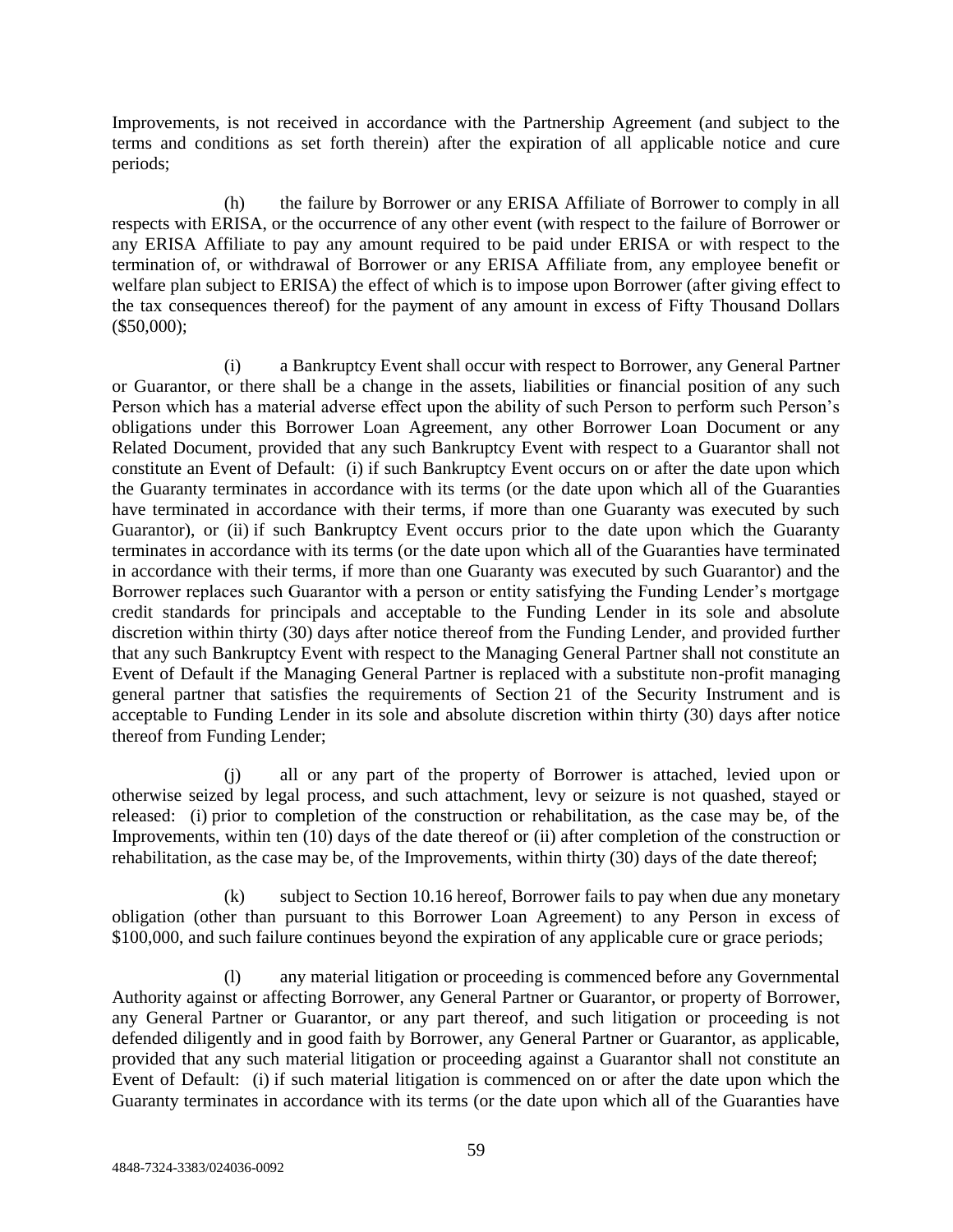terminated in accordance with their terms, if more than one Guaranty was executed by such Guarantor), or (ii) if such material litigation or proceeding is commenced prior to the date upon which the Guaranty terminates in accordance with its terms (or the date upon which all of the Guaranties have terminated in accordance with their terms, if more than one Guaranty was executed by such Guarantor) and the Borrower replaces such Guarantor with a person or entity satisfying the Funding Lender's mortgage credit standards for principals and acceptable to the Funding Lender in its sole and absolute discretion within thirty (30) days after notice thereof from the Funding Lender, and provided further that any such material litigation or proceeding against the Managing General Partner shall not constitute an Event of Default if the Managing General Partner is replaced with a substitute non-profit managing general partner that satisfies the requirements of Section 21 of the Security Instrument and is acceptable to Funding Lender in its sole and absolute discretion within thirty (30) days after notice thereof from Funding Lender;

(m) a final judgment or decree for monetary damages in excess of \$50,000 or a monetary fine or penalty (not subject to appeal or as to which the time for appeal has expired) is entered against Borrower, any General Partner or Guarantor by any Governmental Authority, and such judgment, decree, fine or penalty is not paid and discharged or stayed or bonded over to the satisfaction of the Funding Lender (i) prior to completion of the construction or rehabilitation, as the case may be, of the Improvements, within ten (10) days after entry thereof or (ii) after completion of the construction or rehabilitation, as the case may be, of the Improvements, within thirty (30) days after entry thereof (or such longer period as may be permitted for payment by the terms of such judgment, fine or penalty) , provided that any such judgment, decree, fine or penalty against a Guarantor shall not constitute an Event of Default: (i) if such judgment, decree, fine or penalty is entered on or after the date upon which the Guaranty terminates in accordance with its terms (or the date upon which all of the Guaranties have terminated in accordance with their terms, if more than one Guaranty was executed by such Guarantor), or (ii) if such judgment, decree, fine or penalty is entered prior to the date upon which the Guaranty terminates in accordance with its terms (or the date upon which all of the Guaranties have terminated in accordance with their terms, if more than one Guaranty was executed by such Guarantor) and the Borrower replaces such Guarantor with a person or entity satisfying the Funding Lender's mortgage credit standards for principals and acceptable to the Funding Lender in its sole and absolute discretion within thirty (30) days after notice thereof from the Funding Lender, and provided further that any such judgment, decree, fine or penalty against the managing general partner shall not constitute an Event of Default if the managing general partner is replaced with a substitute non-profit managing general partner that satisfies the requirements of Section 21 of the Security Instrument and is acceptable to Funding Lender in its sole and absolute discretion within thirty (30) days after notice thereof from Funding Lender;

(n) a final, un-appealable and uninsured money judgment or judgments, in favor of any Person other than a Governmental Authority, in the aggregate sum of \$50,000 or more shall be rendered against Borrower, any General Partner or Guarantor, or against any of their respective assets, that is not paid, superseded or stayed (i) prior to completion of the construction or rehabilitation, as the case may be, of the Improvements, within ten (10) days after entry thereof or (ii) after completion of the construction or rehabilitation, as the case may be, of the Improvements, within thirty (30) days after entry thereof (or such longer period as may be permitted for payment by the terms of such judgment); or any levy of execution, writ or warrant of attachment, or similar process, is entered or filed against Borrower, any General Partner or Guarantor, or against any of their respective assets (that is likely to have a material adverse effect upon the ability of Borrower, any General Partner or Guarantor to perform their respective obligations under this Borrower Loan Agreement, any other Borrower Loan Document or any Related Document), and such judgment,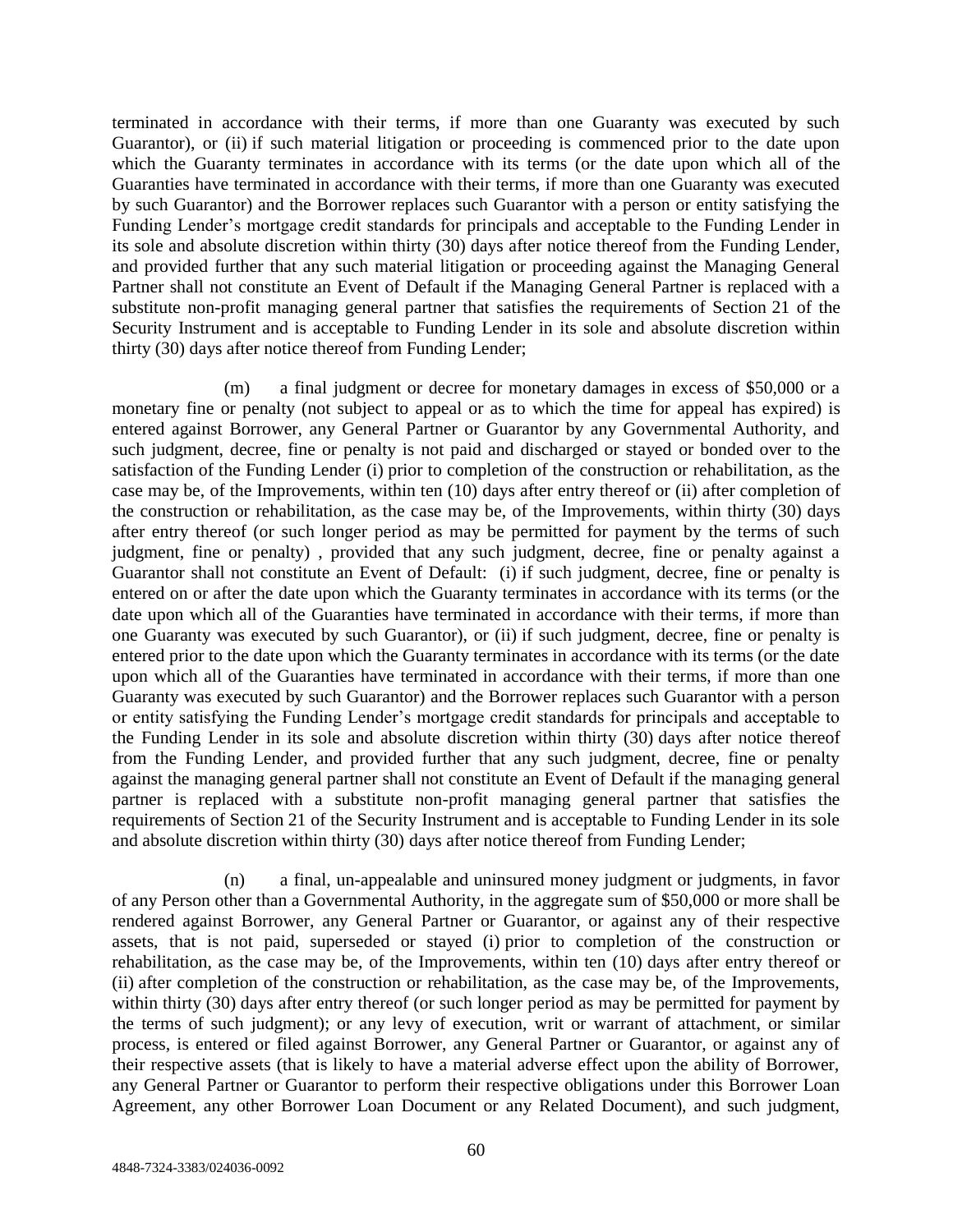writ, warrant or process shall remain unsatisfied, unsettled, unvacated, unhanded and unstayed (i) prior to completion of the construction or rehabilitation, as the case may be, of the Improvements, for a period of ten (10) days or (ii) after completion of the construction or rehabilitation, as the case may be, of the Improvements, for a period of thirty (30) days, or in any event later than five (5) Business Days prior to the date of any proposed sale thereunder, provided that any such judgment, levy, writ, warrant, attachment or similar process against a Guarantor shall not constitute an Event of Default: (i) if such judgment, levy, writ, warrant, attachment or similar process is entered on or after the date upon which the Guaranty terminates in accordance with its terms (or the date upon which all of the Guaranties have terminated in accordance with their terms, if more than one Guaranty was executed by such Guarantor), or (ii) if such judgment, levy, writ, warrant, attachment or similar process is entered prior to the date upon which the Guaranty terminates in accordance with its terms (or the date upon which all of the Guaranties have terminated in accordance with their terms, if more than one Guaranty was executed by such Guarantor) and the Borrower replaces such Guarantor with a person or entity satisfying the Funding Lender's mortgage credit standards for principals and acceptable to the Funding Lender in its sole and absolute discretion within thirty (30) days after notice thereof from the Funding Lender, and provided further that any such judgment, levy, writ, warrant, attachment or similar process against the managing general partner shall not constitute an Event of Default if the managing general partner is replaced with a substitute non-profit managing general partner that satisfies the requirements of Section 21 of the Security Instrument and is acceptable to Funding Lender in its sole and absolute discretion within thirty (30) days after notice thereof from Funding Lender;

(o) the inability of Borrower to satisfy any condition for the receipt of a Disbursement hereunder (other than an Event of Default specifically addressed in this Section 8.1) and failure to resolve the situation to the satisfaction of Funding Lender for a period in excess of thirty (30) days after Written Notice from Funding Lender unless (i) such inability shall have been caused by conditions beyond the control of Borrower, including, without limitation, acts of God or the elements, fire, strikes and disruption of shipping; (ii) Borrower shall have made adequate provision, acceptable to Funding Lender, for the protection of materials stored on-site or off-site and for the protection of the Improvements to the extent then constructed against deterioration and against other loss or damage or theft; (iii) Borrower shall furnish to Funding Lender satisfactory evidence that such cessation of construction or rehabilitation will not adversely affect or interfere with the rights of Borrower under labor and materials contracts or subcontracts relating to the construction or operation of the Improvements; and (iv) Borrower shall furnish to Funding Lender satisfactory evidence that the completion of the construction or rehabilitation of the Improvements can be accomplished by the Completion Date;

(p) the construction or rehabilitation of the Improvements is abandoned or halted prior to completion for any period of thirty (30) consecutive days , provided that such cessation of construction or rehabilitation shall not constitute an Event of Default if (i) such cessation of construction shall have been caused by conditions beyond the control of Borrower, including, without limitation, acts of God or the elements, acts of terrorism, acts of war, fire, strikes and disruption of shipping, Borrower notifies Funding Lender of such condition in writing within 15 days, and such cessation does not exceed an aggregate period of sixty (60) consecutive days; (ii) Borrower shall have made adequate provision, acceptable to Funding Lender, for the protection of materials stored on-site or off-site and for the protection of the Improvements to the extent then constructed or rehabilitated against deterioration and against other loss or damage or theft; (iii) Borrower shall furnish to Funding Lender satisfactory evidence that such cessation of construction will not adversely affect or interfere with the rights of Borrower under labor and materials contracts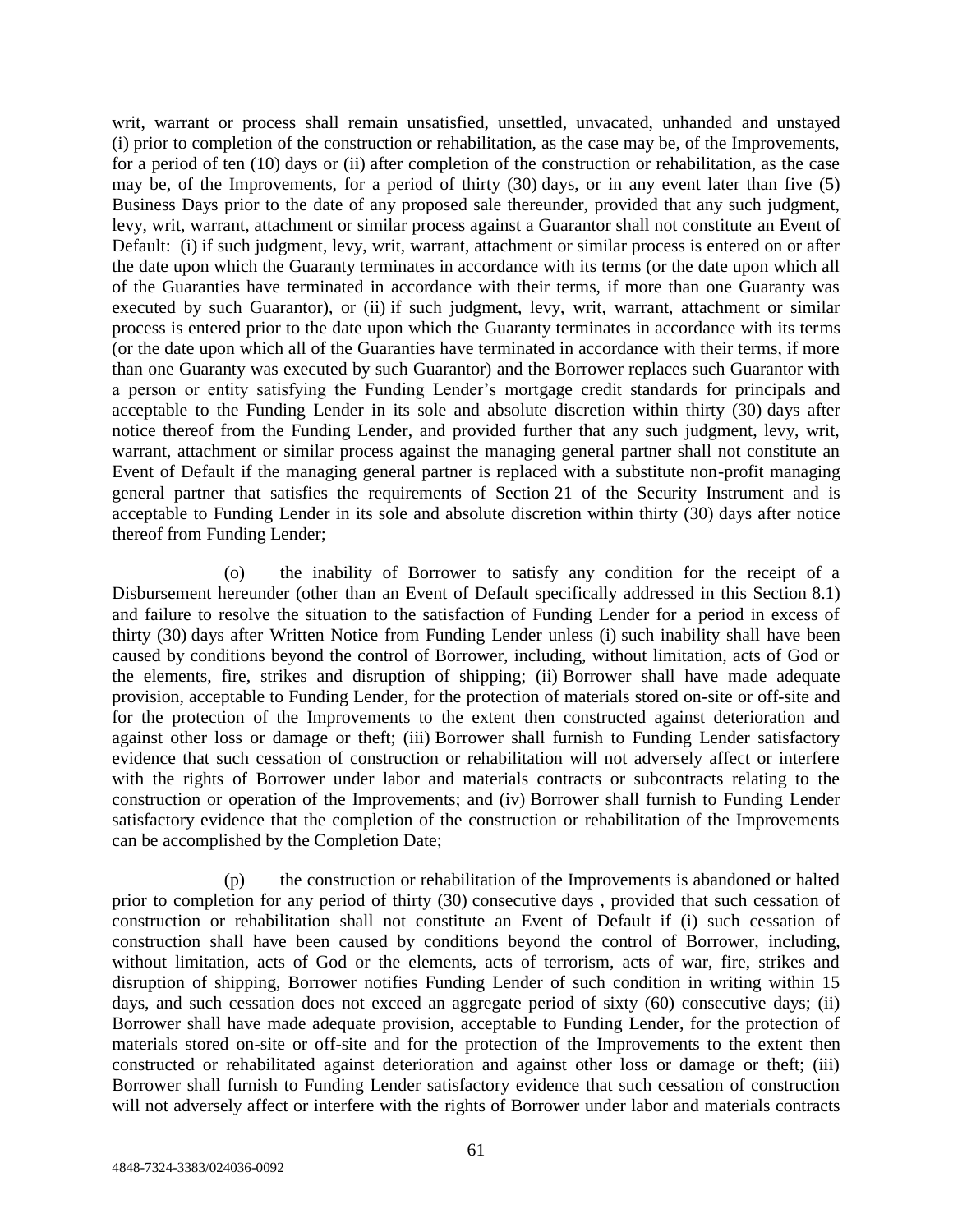or subcontracts relating to the construction or operation of the Improvements; and (iv) Borrower shall furnish to Funding Lender satisfactory evidence that the completion of the construction or rehabilitation;

(q) Borrower shall fail to keep in force and effect any material permit, license, consent or approval required under this Borrower Loan Agreement, or any Governmental Authority with jurisdiction over the Mortgaged Property or the Project orders or requires that construction or rehabilitation of the Improvements be stopped, in whole or in part, or that any required approval, license or permit be withdrawn or suspended, and the order, requirement, withdrawal or suspension remains in effect for a period of thirty (30) days;

(r) failure by the Borrower to Substantially Complete the construction or rehabilitation, as the case may be, of the Improvements in accordance with this Borrower Loan Agreement on or prior to the Substantial Completion Date;

(s) failure by Borrower to complete the construction or rehabilitation, as the case may be, of the Improvements in accordance with this Borrower Loan Agreement on or prior to the Completion Date;

(t) failure by Borrower to satisfy the Conditions to Conversion on or before the Outside Conversion Date or the Extended Outside Conversion Date, if applicable;

(u) failure by any Subordinate Lender to disburse the proceeds of its Subordinate Loan in approximately such amounts and at approximately such times as set forth in the Cost Breakdown and in the Subordinate Loan Documents;

(v) an "Event of Default" or "Default" (as defined in the applicable agreement) shall occur under any of the Subordinate Loan Documents, after the expiration of all applicable notice and cure periods; or

(w) Borrower fails to obtain all grading, foundation, building and all other construction permits, licenses and authorizations from all applicable Governmental Authorities or third parties necessary for the completion of the construction or rehabilitation, as the case may be, of the Improvements, and the operation of, and access to, the Project, prior to the commencement of any work for which such permit, license or authorization is required; or

(x) any failure by the Borrower to perform or comply with any of its obligations under this Borrower Loan Agreement (other than those specified in this Section 8.1), as and when required, that continues for a period of thirty (30) days after written notice of such failure by Funding Lender or the Servicer on its behalf to the Borrower (with a copy to the limited partner of the Borrower); provided, however, if such failure is susceptible of cure but cannot reasonably be cured within such thirty (30) day period, and the Borrower shall have commenced to cure such failure within such thirty (30) day period and thereafter diligently and expeditiously proceeds to cure the same, such thirty (30) day period shall be extended for an additional period of time as is reasonably necessary for the Borrower in the exercise of due diligence to cure such failure, such additional period not to exceed sixty (60) days. However, no such notice or grace period shall apply to the extent such failure could, in the Funding Lender's judgment, absent immediate exercise by the Funding Lender of a right or remedy under this Borrower Loan Agreement, result in harm to the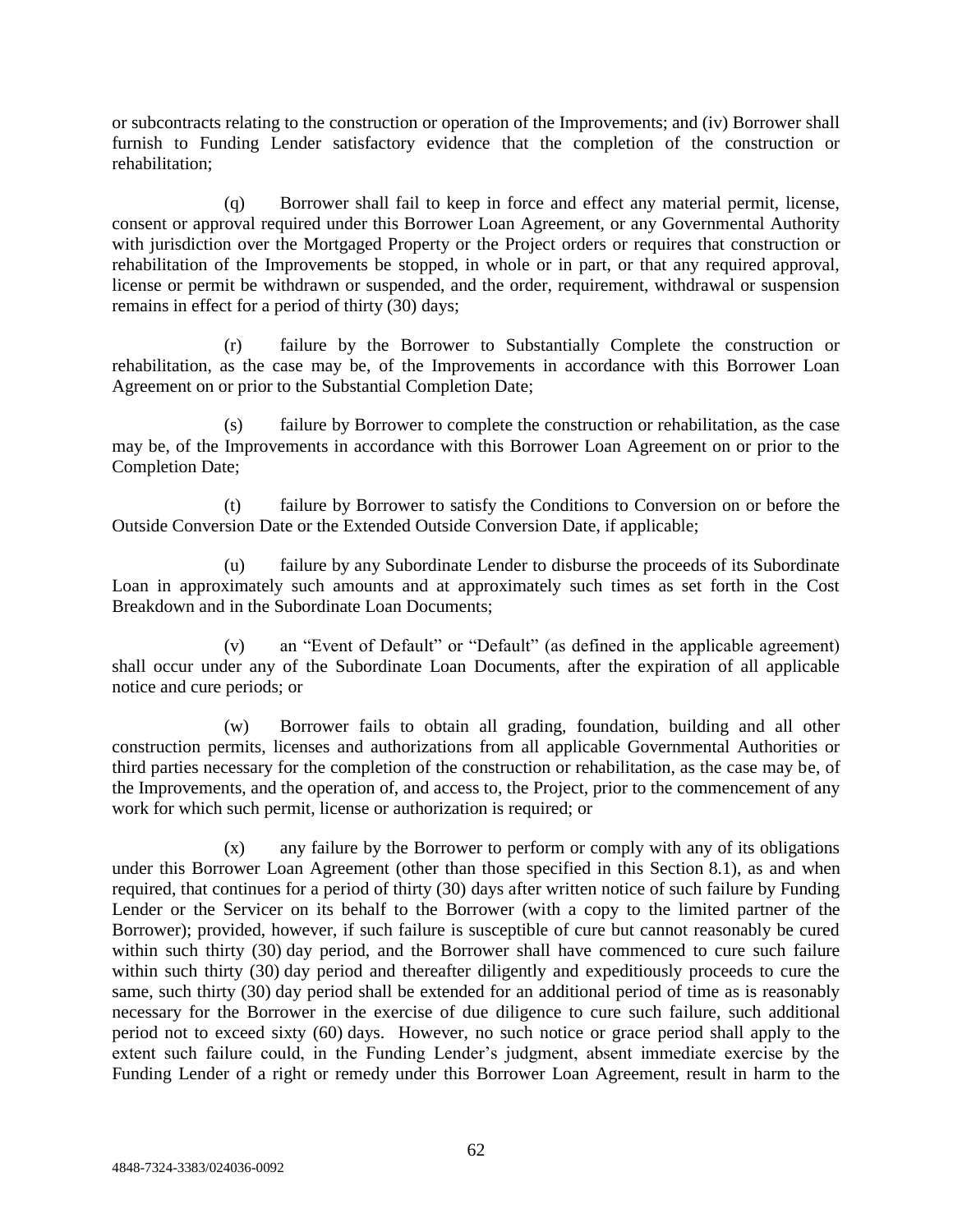Funding Lender, impairment of the Borrower Notes or this Borrower Loan Agreement or any security given under any other Borrower Loan Document.

Additionally, except with respect to any payment due on the Borrower Notes and Additional Borrower Payments, (a) any Default or Event of Default that occurs by reason of acts or omissions of a general partner of Borrower shall be deemed cured if such general partner of Borrower is replaced, within thirty (30) days after notice to Borrower and the Equity Investor of such Default or Event of Default by Funding Lender, by a substitute general partner approved by Funding Lender in its sole discretion, except if such replacement is an affiliate of the Equity Investor, no such approval by Funding Lender shall be required, provided in either case such replacement is approved by the Governmental Lender in the manner and to the extent provided in the Regulatory Agreement and such substitute general partner timely cures such Default or Event of Default; and (b) any Default or Event of Default that occurs which can be cured by replacement of any guarantor of the Borrower Loan shall be deemed cured if such guarantor is replaced by a substitute guarantor approved by Funding Lender in its sole discretion, which substitute guarantor executes such guaranty agreements requested by Funding Lender within thirty (30) days after notice to Borrower of such Default or Event of Default by Funding Lender.

# **Section 8.2 Remedies**.

**Section 8.2.1 Acceleration**. Upon the occurrence of an Event of Default (other than an Event of Default described in paragraph (e), (f) or (i) of Section 8.1) and at any time and from time to time thereafter, as long as such Event of Default continues to exist, in addition to any other rights or remedies available to the Governmental Lender pursuant to the Borrower Loan Documents or at law or in equity, the Funding Lender may, take such action (whether directly or by directing the actions of the Fiscal Agent), without notice or demand, as the Funding Lender deems advisable to protect and enforce its rights against the Borrower and in and to the Project, including declaring the Borrower Payment Obligations to be immediately due and payable (including, without limitation, the principal of, Prepayment Premium, if any, and interest on and all other amounts due on the Borrower Notes to be immediately due and payable), without notice or demand, and apply such payment of the Borrower Payment Obligations in any manner and in any order determined by Funding Lender, in Funding Lender's sole and absolute discretion; and upon any Event of Default described in paragraph (e), (f) or (i) of Section 8.1, the Borrower Payment Obligations shall become immediately due and payable, without notice or demand, and the Borrower hereby expressly waives any such notice or demand, anything contained in any Borrower Loan Document to the contrary notwithstanding. Notwithstanding anything herein to the contrary, enforcement of remedies hereunder and under the Funding Loan Agreement shall be controlled by the Funding Lender.

**Section 8.2.2 Remedies Cumulative**. Upon the occurrence of an Event of Default, all or any one or more of the rights, powers, privileges and other remedies available to the Funding Lender against the Borrower under the Borrower Loan Documents or at law or in equity may be exercised by the Funding Lender or the Fiscal Agent, at any time and from time to time, whether or not all or any of the Borrower Payment Obligations shall be declared due and payable, and whether or not the Funding Lender shall have commenced any foreclosure proceeding or other action for the enforcement of its rights and remedies under any of the Borrower Loan Documents. Any such actions taken by the Funding Lender shall be cumulative and concurrent and may be pursued independently, singly, successively, together or otherwise, at such time and in such order as the Funding Lender may determine in its sole discretion, to the fullest extent permitted by law, without impairing or otherwise affecting the other rights and remedies of the Funding Lender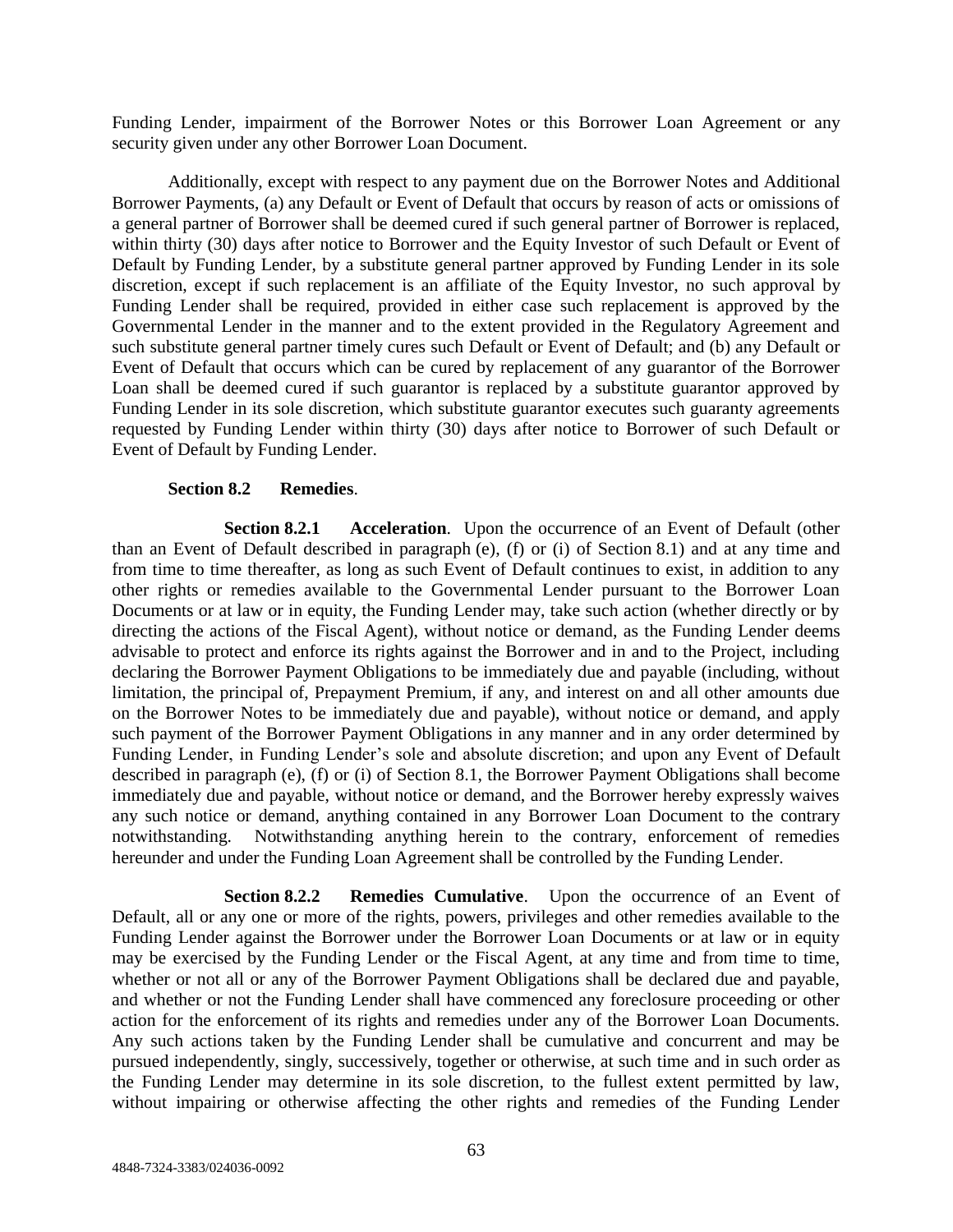permitted by law, equity or contract or as set forth in the Borrower Loan Documents. Without limiting the generality of the foregoing, the Borrower agrees that if an Event of Default is continuing, all Liens and other rights, remedies or privileges provided to the Funding Lender shall remain in full force and effect until they have exhausted all of its remedies, the Security Instrument has been foreclosed, the Project has been sold and/or otherwise realized upon satisfaction of the Borrower Payment Obligations or the Borrower Payment Obligations has been paid in full. To the extent permitted by applicable law, nothing contained in any Borrower Loan Document shall be construed as requiring the Funding Lender to resort to any portion of the Project for the satisfaction of any of the Borrower Payment Obligations in preference or priority to any other portion, and the Funding Lender may seek satisfaction out of the entire Project or any part thereof, in its absolute discretion.

Notwithstanding any provision herein to the contrary, the Governmental Lender, the Fiscal Agent and the Funding Lender agree that any cure of any default made or tendered by the Equity Investor under the Borrower Loan Documents or the Funding Loan Documents shall be deemed to be a cure by the Borrower and shall be accepted or rejected on the same basis as if made or tendered by the Borrower.

**Section 8.2.3 Delay**. No delay or omission to exercise any remedy, right, power accruing upon an Event of Default, or the granting of any indulgence or compromise by the Funding Lender or the Fiscal Agent shall impair any such remedy, right or power hereunder or be construed as a waiver thereof, but any such remedy, right or power may be exercised from time to time and as often as may be deemed expedient. A waiver of one Potential Default or Event of Default shall not be construed to be a waiver of any subsequent Potential Default or Event of Default or to impair any remedy, right or power consequent thereon. Notwithstanding any other provision of this Borrower Loan Agreement, the Funding Lender and the Fiscal Agent reserve the right to seek a deficiency judgment or preserve a deficiency claim, in connection with the foreclosure of the Security Instrument to the extent necessary to foreclose on the Project, the Rents, the funds or any other collateral.

**Section 8.2.4 Set Off; Waiver of Set Off**. Upon the occurrence of an Event of Default, Funding Lender may, at any time and from time to time, without notice to Borrower or any other Person (any such notice being expressly waived), set off and appropriate and apply (against and on account of any obligations and liabilities of the Borrower to the Funding Lender or the Fiscal Agent arising under or connected with this Borrower Loan Agreement and the other Borrower Loan Documents and the Funding Loan Documents, irrespective of whether or not the Funding Lender shall have made any demand therefor, and although such obligations and liabilities may be contingent or unmatured), and the Borrower hereby grants to the Funding Lender, as security for the Borrower Payment Obligations, a security interest in, any and all deposits (general or special, including but not limited to Debt evidenced by certificates of deposit, whether matured or unmatured, but not including trust accounts) and any other Debt at any time held or owing by the Funding Lender to or for the credit or the account of the Borrower.

**Section 8.2.5 Assumption of Obligations**. In the event that the Funding Lender or its assignee or designee shall become the legal or beneficial owner of the Project by foreclosure or deed in lieu of foreclosure, such party shall succeed to the rights and the obligations of the Borrower under this Borrower Loan Agreement, the Borrower Notes, the Regulatory Agreement, and any other Borrower Loan Documents and Funding Loan Documents to which the Borrower is a party. Such assumption shall be effective from and after the effective date of such acquisition and shall be made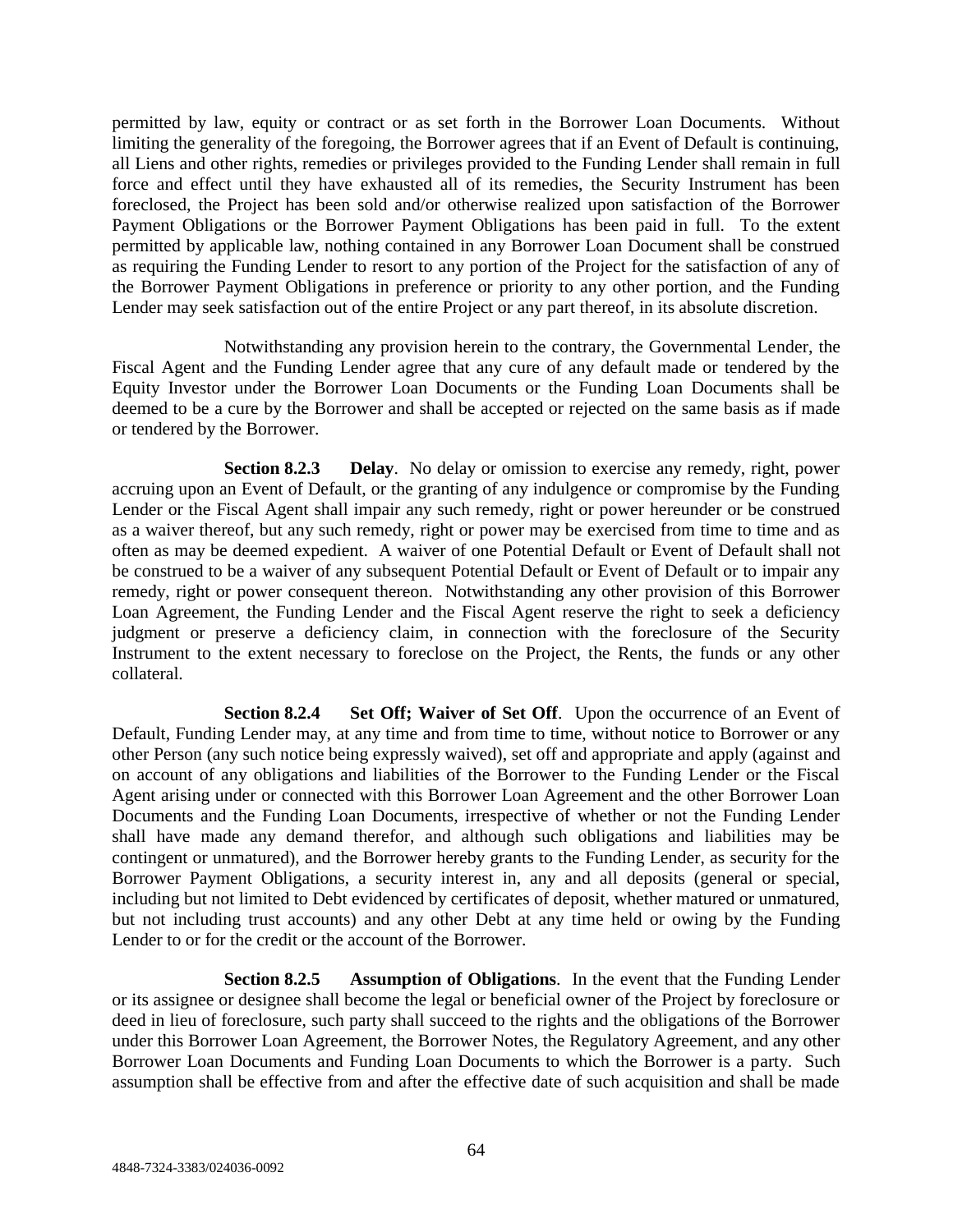with the benefit of the limitations of liability set forth therein and without any liability for the prior acts of the Borrower.

**Section 8.2.6 Accounts Receivable**. Upon the occurrence of an Event of Default, Funding Lender shall have the right, to the extent permitted by law, to impound and take possession of books, records, notes and other documents evidencing Borrower's accounts, accounts receivable and other claims for payment of money, arising in connection with the Project, and to make direct collections on such accounts, accounts receivable and claims for the benefit of Funding Lender.

**Section 8.2.7 Defaults under Other Documents**. Funding Lender shall have the right to cure any default under any of the Related Documents and the Subordinate Loan Documents, but shall have no obligation to do so.

**Section 8.2.8 Abatement of Disbursements**. Notwithstanding any provision to the contrary herein or any of the other Borrower Loan Documents or the Funding Loan Documents, Funding Lender's obligation to make further Disbursements shall abate (i) during the continuance of any Potential Default, (ii) after any disclosure to Funding Lender of any fact or circumstance that, absent such disclosure, would cause any representation or warranty of Borrower to fail to be true and correct in all material respects, unless and until Funding Lender elects to permit further Disbursements notwithstanding such event or circumstance; and (iii) upon the occurrence of any Event of Default.

**Section 8.2.9 Completion of Improvements**. Upon the occurrence of any Event of Default, Funding Lender shall have the right to cause an independent contractor selected by Funding Lender to enter into possession of the Project and to perform any and all work and labor necessary for the completion of the Project substantially in accordance with the Plans and Specifications, if any, and to perform Borrower's obligations under this Borrower Loan Agreement. All sums expended by Funding Lender for such purposes shall be deemed to have been disbursed to and borrowed by Borrower and shall be secured by the Security Documents.

**Section 8.2.10 Right to Directly Enforce**. Notwithstanding any other provision hereof to the contrary, the Funding Lender shall have the right to directly enforce all rights and remedies hereunder with or without involvement of the Governmental Lender or the Fiscal Agent, provided that only the Governmental Lender may enforce the Unassigned Rights. In the event that any of the provisions set forth in this Section 8.2.10 are inconsistent with the covenants, terms and conditions of the Security Instrument, the covenants, terms and conditions of the Security Instrument shall prevail.

**Section 8.2.11 Power of Attorney**. Effective upon the occurrence of an Event of Default, and continuing until and unless such Event of Default is cured or waived, Borrower hereby constitutes and appoints Funding Lender, or an independent contractor selected by Funding Lender, as its true and lawful attorney-in-fact with full power of substitution, for the purposes of completion of the Project and performance of Borrower's obligations under this Borrower Loan Agreement in the name of Borrower, and hereby empowers said attorney-in-fact to do any or all of the following upon the occurrence and continuation of an Event of Default (it being understood and agreed that said power of attorney shall be deemed to be a power coupled with an interest which cannot be revoked until full payment and performance of all obligations under this Borrower Loan Agreement and the other Borrower Loan Documents and the Funding Loan Documents):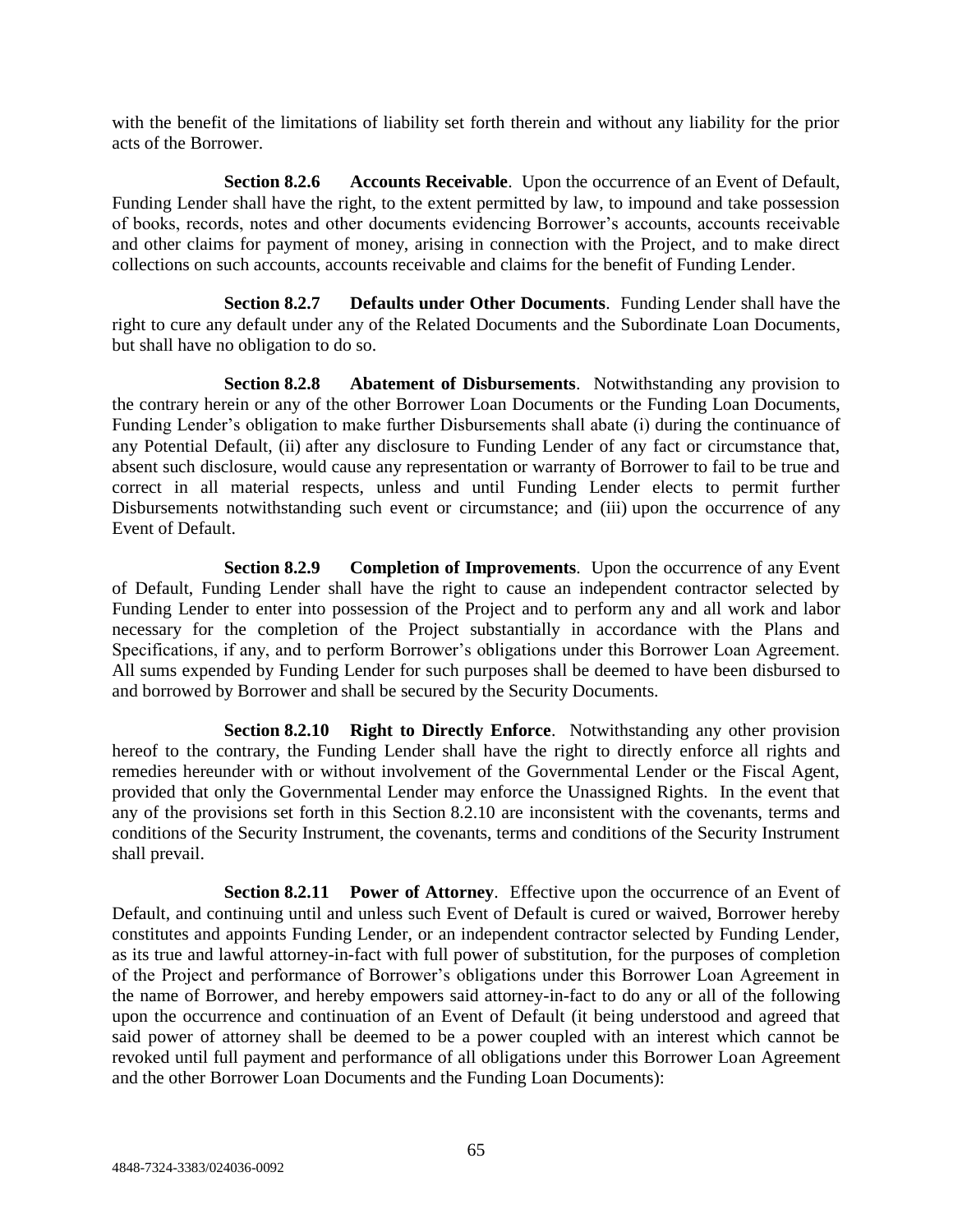(a) to use any of the funds of Borrower or General Partner, including any balance of the Borrower Loan, as applicable, and any funds which may be held by Funding Lender for Borrower (including all funds in all deposit accounts in which Borrower has granted to Funding Lender a security interest), for the purpose of effecting completion of the construction or rehabilitation, as the case may be, of the Improvements, in the manner called for by the Plans and Specifications;

(b) to make such additions, changes and corrections in the Plans and Specifications as shall be necessary or desirable to complete the Project in substantially the manner contemplated by the Plans and Specifications;

(c) to employ any contractors, subcontractors, agents, architects and inspectors required for said purposes;

(d) to employ attorneys to defend against attempts to interfere with the exercise of power granted hereby;

(e) to pay, settle or compromise all existing bills and claims which are or may be liens against the Project or the Improvements, or may be necessary or desirable for the completion of the construction or rehabilitation, as the case may be, of the Improvements, or clearance of objections to or encumbrances on title;

(f) to execute all applications and certificates in the name of Borrower, which may be required by any other construction contract;

(g) to prosecute and defend all actions or proceedings in connection with the Project and to take such action, require such performance and do any and every other act as is deemed necessary with respect to the completion of the construction or rehabilitation, as the case may be, of the Improvements, which Borrower might do on its own behalf;

contracts;

(h) to let new or additional contracts to the extent not prohibited by their existing

injury; and

(i) to employ watchmen and erect security fences to protect the Project from

(j) to take such action and require such performance as it deems necessary under any of the bonds or insurance policies to be furnished hereunder, to make settlements and compromises with the sureties or insurers thereunder, and in connection therewith to execute instruments of release and satisfaction.

It is the intention of the parties hereto that upon the occurrence and continuance of an Event of Default, rights and remedies may be pursued pursuant to the terms of the Borrower Loan Documents and the Funding Loan Documents. The parties hereto acknowledge that, among the possible outcomes to the pursuit of such remedies, is the situation where the Funding Lender assignees or designees become the owner of the Project and assume the obligations identified above, and the Borrower Notes, the Borrower Loan and the other Borrower Loan Documents and Funding Loan Documents remain outstanding.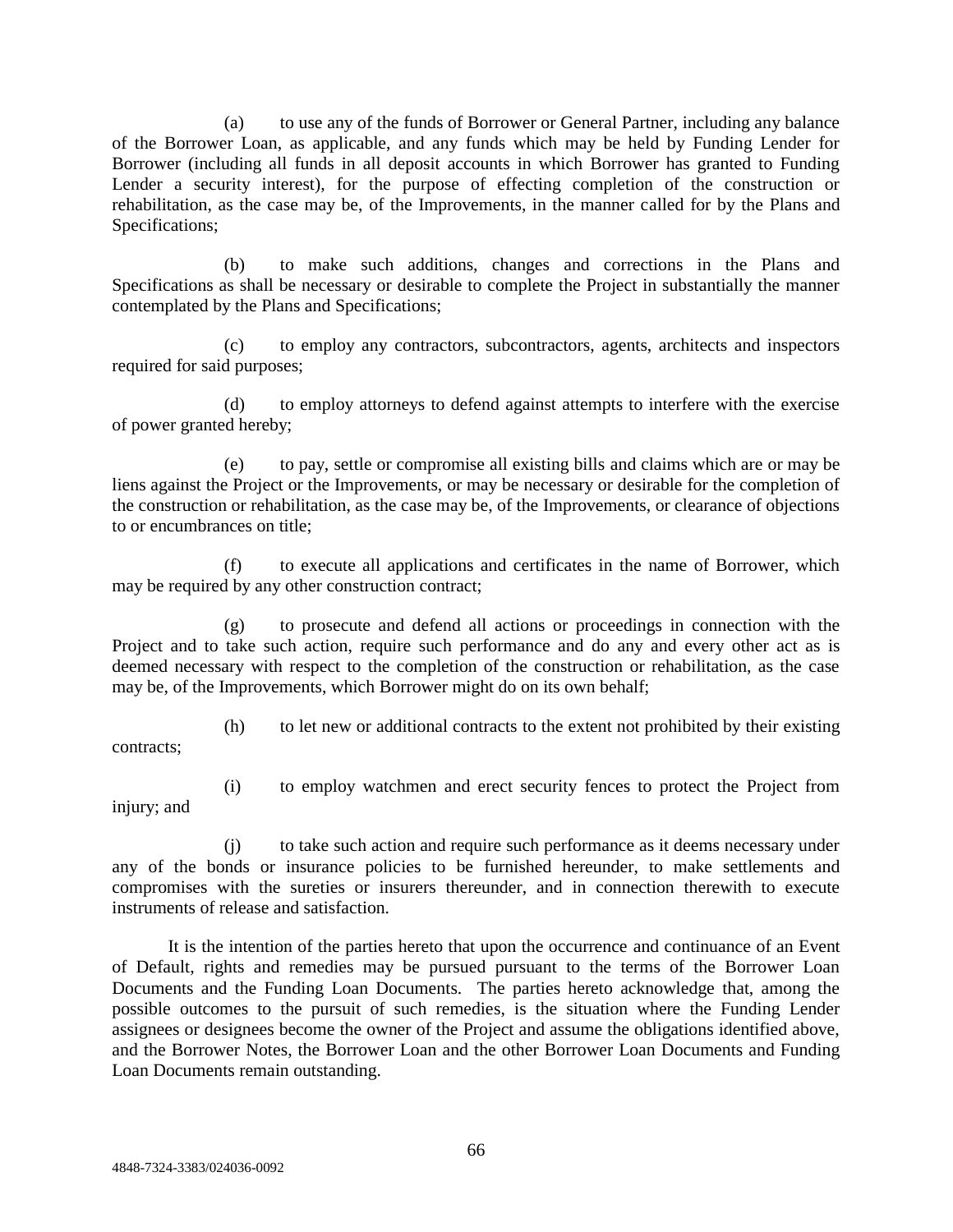### **ARTICLE IX**

#### **SPECIAL PROVISIONS**

#### **Section 9.1 Sale of Notes and Secondary Market Transaction**.

**Section 9.1.1 Cooperation**. Subject to the restrictions of Section 2.4 of the Funding Loan Agreement, at the Funding Lender's or the Servicer's request (to the extent not already required to be provided by the Borrower under this Borrower Loan Agreement), the Borrower shall use reasonable efforts to satisfy the market standards to which the Funding Lender or the Servicer customarily adheres or which may be reasonably required in the marketplace or by the Funding Lender or the Servicer in connection with one or more sales or assignments of all or a portion of the Governmental Lender Notes or participations therein or securitizations of single or multi-class securities (the "Securities") secured by or evidencing ownership interests in all or a portion of the Governmental Lender Notes (each such sale, assignment and/or securitization, a "Secondary Market Transaction"); provided that neither the Borrower nor the Governmental Lender shall incur any third party or other out-of-pocket costs and expenses in connection with a Secondary Market Transaction, including the costs associated with the delivery of any Provided Information or any opinion required in connection therewith, and all such costs shall be paid by the Funding Lender or the Servicer, and shall not materially modify Borrower's rights or obligations. Without limiting the generality of the foregoing, the Borrower shall, so long as the Borrower Loan is still outstanding:

(a) (i) provide such financial and other information with respect to the Borrower Loan, and with respect to the Project, the Borrower, the Manager, the contractor of the Project or the Borrower Controlling Entity, (ii) provide financial statements, audited, if available, relating to the Project with customary disclaimers for any forward looking statements or lack of audit, and (iii), at the expense of the Funding Lender or the Servicer, perform or permit or cause to be performed or permitted such site inspection, appraisals, surveys, market studies, environmental reviews and reports (Phase I's and, if appropriate, Phase II's), engineering reports and other due diligence investigations of the Project, as may be reasonably requested from time to time by the Funding Lender or the Servicer or the Rating Agencies or as may be necessary or appropriate in connection with a Secondary Market Transaction or Exchange Act requirements (the items provided to the Funding Lender or the Servicer pursuant to this paragraph (a) being called the "Provided Information"), together, if customary, with appropriate verification of and/or consents (including, without limitation, auditor consents) to include or incorporate by reference the Provided Information in an offering document or otherwise provide the Provided Information to investors and potential investors or opinions of counsel of independent attorneys acceptable to the Funding Lender or the Servicer and the Rating Agencies;

(b) make such representations and warranties as of the closing date of any Secondary Market Transaction with respect to the Project, the Borrower, the Borrower Loan Documents and the Funding Loan Documents reasonably acceptable to the Funding Lender or the Servicer, consistent with the facts covered by such representations and warranties as they exist on the date thereof; and

(c) execute such amendments to the Borrower Loan Documents and the Funding Loan Documents to accommodate such Secondary Market Transaction so long as such amendment does not affect the material economic terms of the Borrower Loan Documents and the Funding Loan Documents and is not otherwise adverse to the Borrower in its reasonable discretion.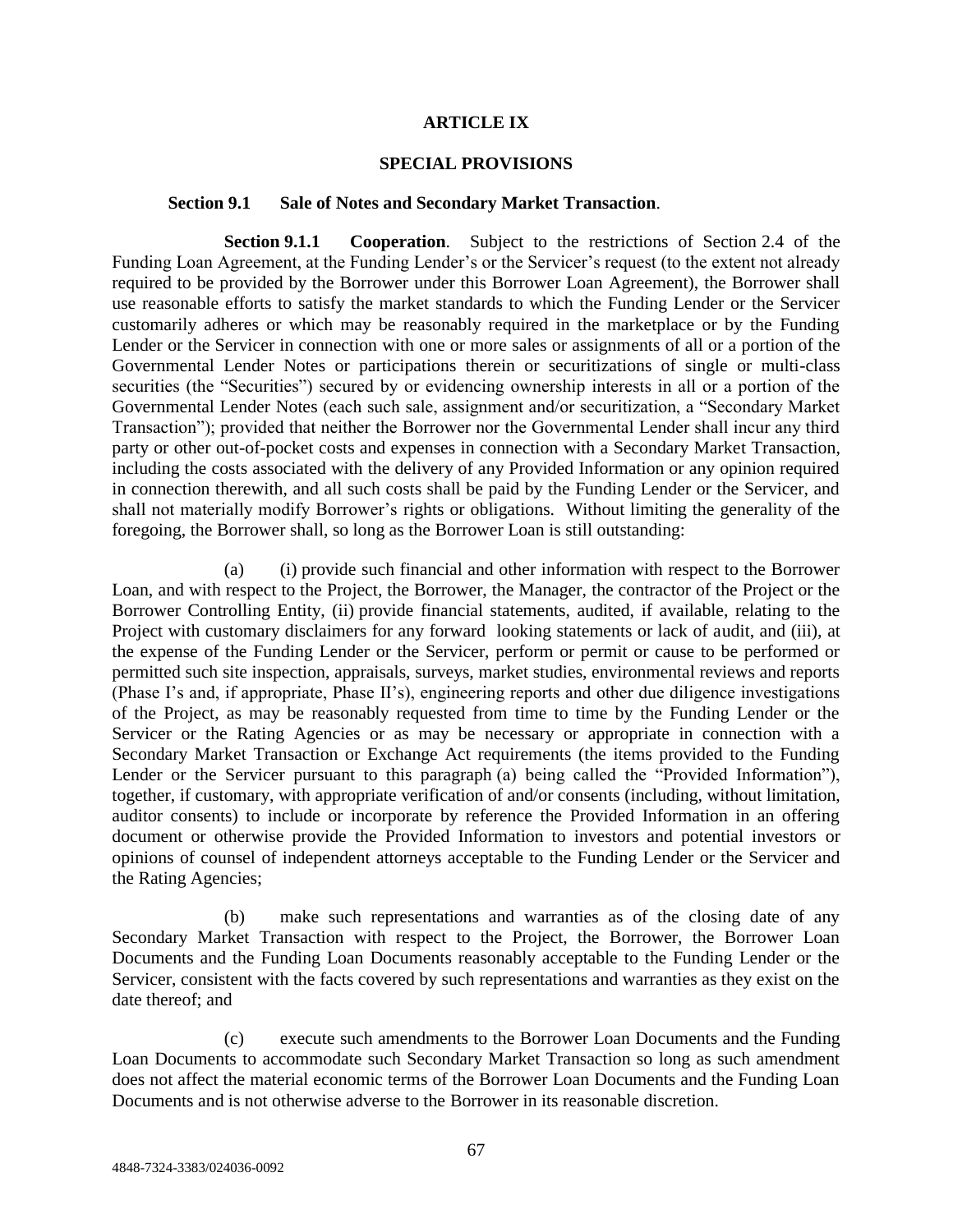**Section 9.1.2 Use of Information**. The Borrower understands that certain of the Provided Information and the required records may be included in disclosure documents in connection with a Secondary Market Transaction, including a prospectus or private placement memorandum (each, a "Secondary Market Disclosure Document"), or provided or made available to investors or prospective investors in the Securities, the Rating Agencies and service providers or other parties relating to the Secondary Market Transaction. In the event that the Secondary Market Disclosure Document is required to be revised, the Borrower shall cooperate, subject to Section 9.1.1(c) hereof, with the Funding Lender and the Servicer in updating the Provided Information or required records for inclusion or summary in the Secondary Market Disclosure Document or for other use reasonably required in connection with a Secondary Market Transaction by providing all current information pertaining to the Borrower and the Project necessary to keep the Secondary Market Disclosure Document accurate and complete in all material respects with respect to such matters. The Borrower hereby consents to any and all such disclosures of such information.

The Borrower and the Funding Lender agree and acknowledge that the Governmental Lender undertakes no obligation hereunder or in the Funding Loan Agreement to participate in the preparation of, or to approve, any Secondary Market Disclosure Document.

**Section 9.1.3 Borrower Obligations Regarding Secondary Market Disclosure Documents**. In connection with a Secondary Market Disclosure Document, the Borrower shall provide, or in the case of a Borrower-engaged third party such as the Manager, cause it to provide, information reasonably requested by the Funding Lender pertaining to the Borrower, the Project or such third party (and portions of any other sections reasonably requested by the Funding Lender pertaining to the Borrower, the Project or the third party). The Borrower shall, if requested by the Funding Lender and the Servicer, certify in writing that the Borrower has carefully examined those portions of such Secondary Market Disclosure Document, pertaining to the Borrower, the Project or the Manager, and such portions (and portions of any other sections reasonably requested and pertaining to the Borrower, the Project or the Manager) do not contain any untrue statement of a material fact or omit to state a material fact necessary in order to make the statements made, in the light of the circumstances under which they were made, not misleading; provided that the Borrower shall not be required to make any representations or warranties regarding any Provided Information obtained from a third party except with respect to information it provided to such parties. Furthermore, the Borrower hereby indemnifies the Funding Lender and the Servicer for any Liabilities to which any such parties may become subject to the extent such Liabilities arise out of or are based upon the use of the Provided Information in a Secondary Market Disclosure Document.

**Section 9.1.4 Borrower Indemnity Regarding Filings.** In connection with filings under the Exchange Act or the Securities Act, the Borrower shall (i) indemnify Funding Lender and the underwriter group for any securities (the "Underwriter Group") for any Liabilities to which Funding Lender, the Servicer or the Underwriter Group may become subject insofar as the Liabilities arise out of or are based upon the omission or alleged omission to state in the Provided Information of a material fact required to be stated in the Provided Information in order to make the statements in the Provided Information, in the light of the circumstances under which they were made not misleading and (ii) reimburse the Funding Lender, the Servicer, the Underwriter Group and other indemnified parties listed above for any legal or other expenses reasonably incurred by the Funding Lender, the Servicer or the Underwriter Group in connection with defending or investigating the Liabilities; provided that the Borrower shall not provide any indemnification regarding any Provided Information obtained from unrelated third parties except with respect to information it provided to such parties.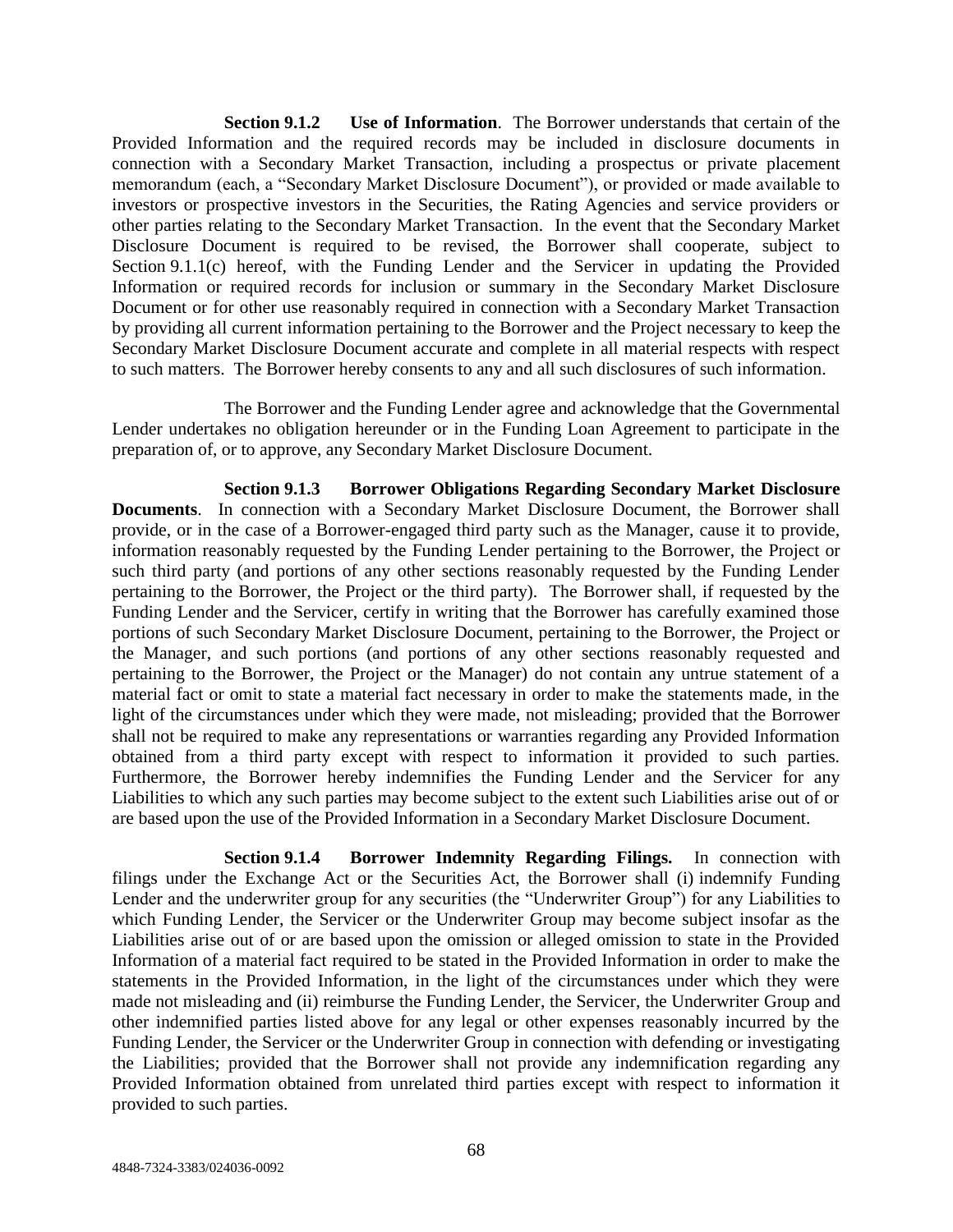**Section 9.1.5 Indemnification Procedure.** Promptly after receipt by an indemnified party under Sections 9.1.3 and 9.1.4 hereof of notice of the commencement of any action for which a claim for indemnification is to be made against the Borrower, such indemnified party shall notify the Borrower in writing of such commencement, but the omission to so notify the Borrower will not relieve the Borrower from any liability that it may have to any indemnified party hereunder except to the extent that failure to notify causes prejudice to the Borrower. In the event that any action is brought against any indemnified party, and it notifies the Borrower of the commencement thereof, the Borrower will be entitled, jointly with any other indemnifying party, to participate therein and, to the extent that it (or they) may elect by Written Notice delivered to the indemnified party promptly after receiving the aforesaid notice of commencement, to assume the defense thereof with counsel selected by the Borrower and reasonably satisfactory to such indemnified party in its sole discretion. After notice from the Borrower to such indemnified party under this Section 9.1.5, the Borrower shall not be responsible for any legal or other expenses subsequently incurred by such indemnified party in connection with the defense thereof other than reasonable costs of investigation. No indemnified party shall settle or compromise any claim for which the Borrower may be liable hereunder without the prior Written Consent of the Borrower.

**Section 9.1.6 Contribution**. In order to provide for just and equitable contribution in circumstances in which the indemnity agreement provided for in Section 9.1.4 hereof is for any reason held to be unenforceable by an indemnified party in respect of any Liabilities (or action in respect thereof) referred to therein which would otherwise be indemnifiable under Section 9.1.4 hereof, the Borrower shall contribute to the amount paid or payable by the indemnified party as a result of such Liabilities (or action in respect thereof); provided, however, that no Person guilty of fraudulent misrepresentation (within the meaning of Section 10(f) of the Securities Act) shall be entitled to contribution from any Person not guilty of such fraudulent misrepresentation. In determining the amount of contribution to which the respective parties are entitled, the following factors shall be considered: (i) the indemnified parties and the Borrower's relative knowledge and access to information concerning the matter with respect to which the claim was asserted; (ii) the opportunity to correct and prevent any statement or omission; and (iii) any other equitable considerations appropriate in the circumstances. The parties hereto hereby agree that it may not be equitable if the amount of such contribution were determined by pro rata or per capita allocation.

## **ARTICLE X**

### **MISCELLANEOUS**

**Section 10.1 Notices**. All notices, consents, approvals and requests required or permitted hereunder or under any other Borrower Loan Document or Funding Loan Document (a "notice") shall be deemed to be given and made when delivered by hand, recognized overnight delivery service, confirmed facsimile transmission (provided any telecopy or other electronic transmission received by any party after 4:00 p.m., local time, as evidenced by the time shown on such transmission, shall be deemed to have been received the following Business Day), or five (5) calendar days after deposited in the United States mail, registered or certified, postage prepaid, with return receipt requested, addressed as follows: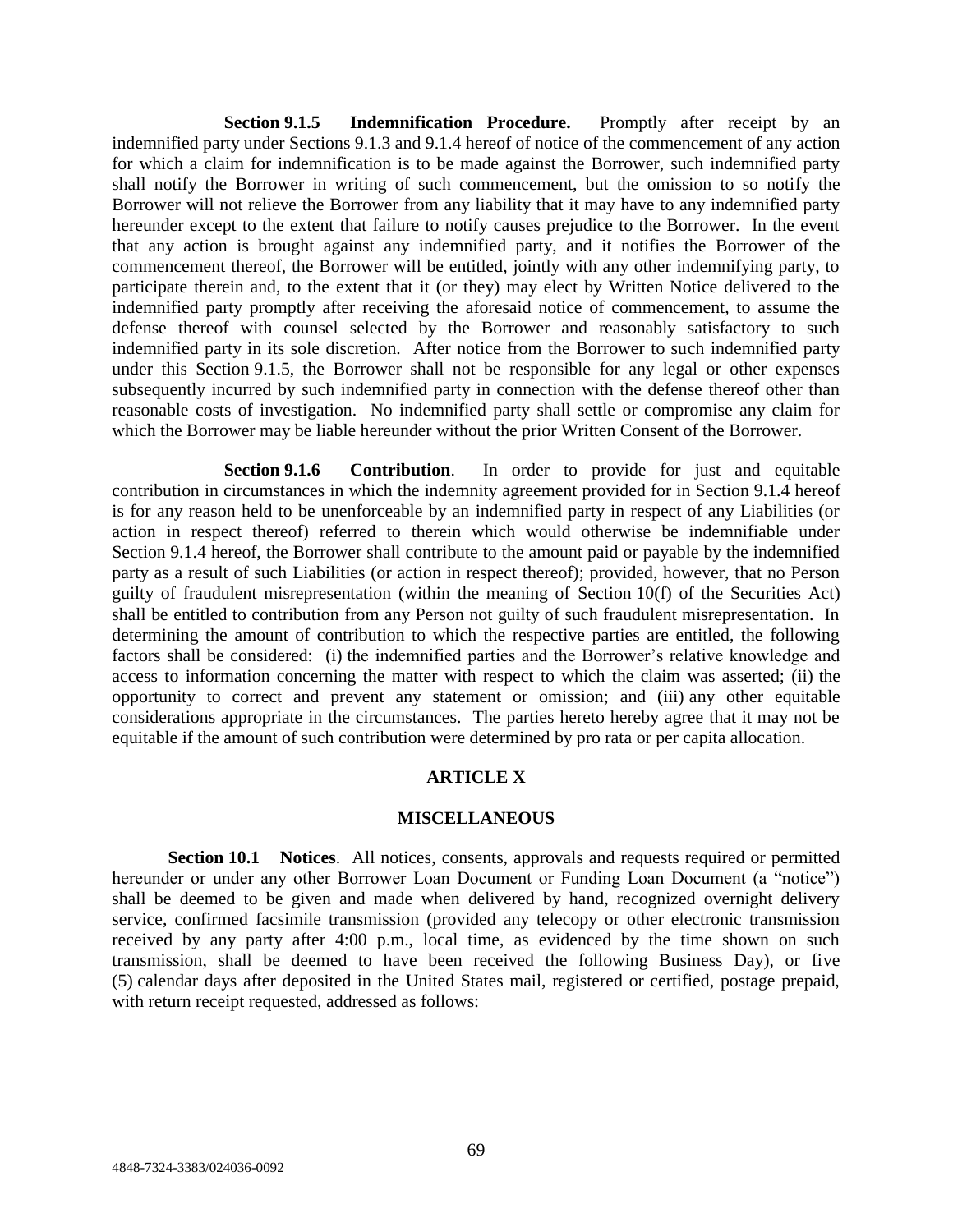| If to the Fiscal Agent:        | U.S. Bank National Association<br>Global Corporate Trust<br>633 West 5th Street, 24 <sup>th</sup> Floor<br>Los Angeles, California 90071<br>Attention: Ismael Diaz<br>Telephone: (213) 615-6063                                       |
|--------------------------------|---------------------------------------------------------------------------------------------------------------------------------------------------------------------------------------------------------------------------------------|
| If to the Governmental Lender: | Chula Vista Housing Authority<br>276 Fourth Avenue<br>Chula Vista, California 91910<br><b>Attention: Executive Director</b><br>Phone: (619) 691-5263                                                                                  |
| If to the Borrower:            | Millenia II CIC, LP<br>c/o Chelsea Investment Corporation<br>6339 Paseo del Lago<br>Carlsbad, CA 92011<br>Telephone: (760) 456-6000<br>Facsimile: (760) 456-6001<br>Attn: Project Manager                                             |
| with a copy to:                | Cox, Castle & Nicholson LLP<br>50 California Street, Suite 3200<br>San Francisco, CA 94111<br>Attention: Ofer Elitzur, Esq.                                                                                                           |
| If to the Equity Investor:     | <u> 1989 - Johann Barn, mars an t-Amerikaansk kommunister (</u>                                                                                                                                                                       |
| with a copy to:                | Attention:                                                                                                                                                                                                                            |
| If to the Funding Lender:      | Citibank, N.A.<br>388 Greenwich Street, Trading 6 <sup>th</sup> Floor<br>New York, New York 10013<br>Attention: Transaction and Asset Management Group<br>Re: Columba Apartments<br>Deal ID No. 60001029<br>Facsimile: (212) 723-8209 |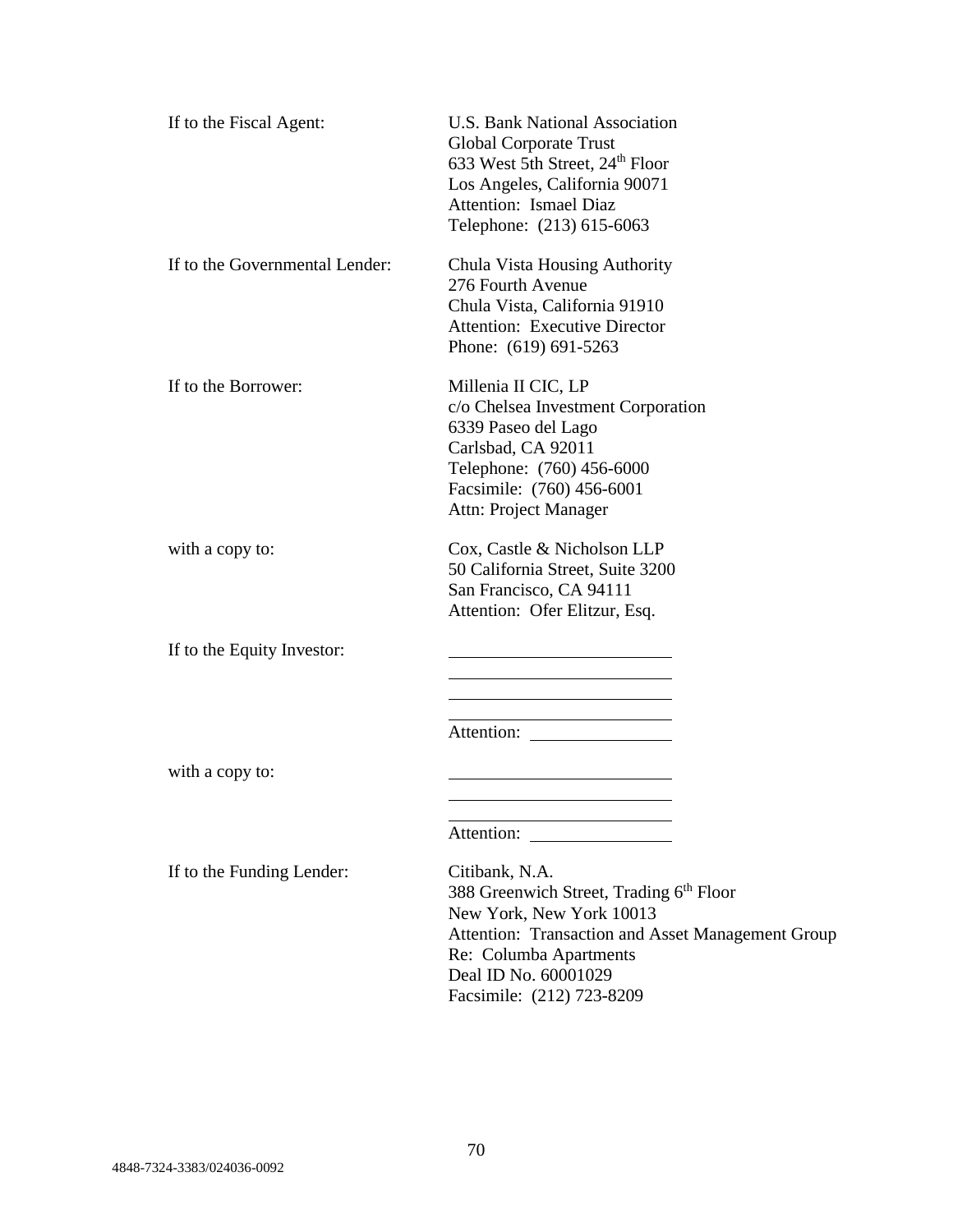and to: Citibank, N.A. 325 East Hillcrest Drive, Suite 160 Thousand Oaks, California 91360 Attention: Operations Manager/Asset Manager Re: Columba Apartments Deal ID No. 60001029 Facsimile: (805) 557-0924

prior to the Conversion Date, with a copy to:

Citibank, N.A. 388 Greenwich Street, Trading  $6<sup>th</sup>$  Floor New York, New York 10013 Attention: Account Specialist Re: Columba Apartments Deal ID No. 60001029 Facsimile: (212) 723-8209

following the Conversion Date with a copy to:

Citibank, N.A. c/o Berkadia Commercial Servicing Department 323 Norristown Road, Suite 300 Ambler, Pennsylvania 19002 Attention: Client Relations Manager Re: Columba Apartments Deal ID No. 60001029 Facsimile: (215) 328-0305

and a copy of any notices of default sent to:

Citibank, N.A. 388 Greenwich Street, 17th Floor New York, New York 10013 Attention: General Counsel's Office Re: Columba Apartments Deal ID No. 60001029 Facsimile: (212) 723-8939

Any party may change such party's address for the notice or demands required under this Borrower Loan Agreement by providing written notice of such change of address to the other parties by written notice as provided herein.

**Section 10.2 Brokers and Financial Advisors**. The Borrower hereby represents that it has dealt with no financial advisors, brokers, underwriters, placement agents, agents or finders in connection with the Borrower Loan, other than those disclosed to the Funding Lender and whose fees shall be paid by the Borrower pursuant to separate agreements. The Borrower and the Funding Lender shall indemnify and hold the other harmless from and against any and all claims, liabilities, costs and expenses of any kind in any way relating to or arising from a claim by any Person that such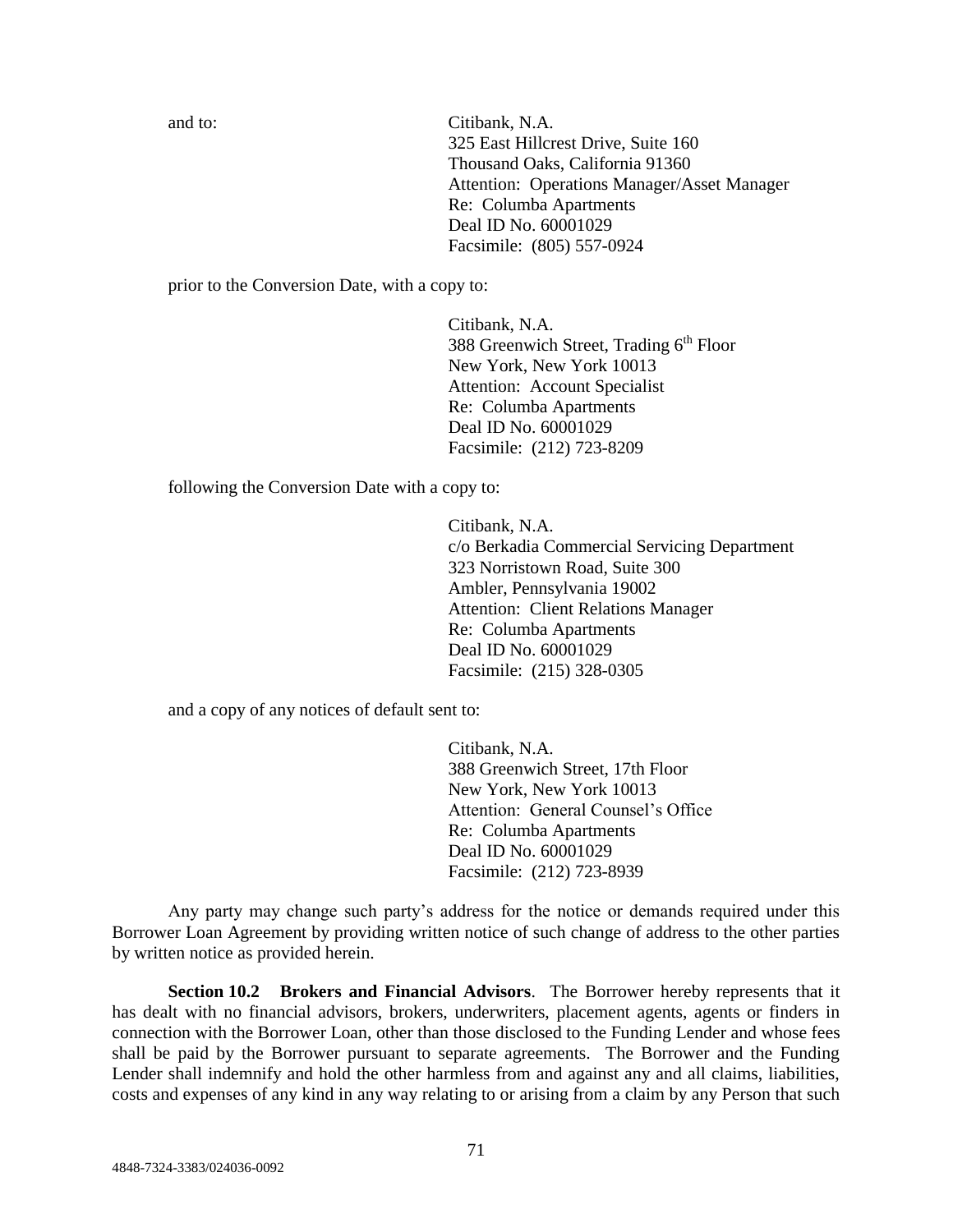Person acted on behalf of the indemnifying party in connection with the transactions contemplated herein. The provisions of this Section 10.2 shall survive the expiration and termination of this Borrower Loan Agreement and the repayment of the Borrower Payment Obligations.

**Section 10.3 Survival**. This Borrower Loan Agreement and all covenants, agreements, representations and warranties made herein and in the certificates delivered pursuant hereto shall survive the making by the Governmental Lender of the Borrower Loan and the execution and delivery to the Governmental Lender of the Borrower Notes and the assignment of the Borrower Notes to the Funding Lender, and shall continue in full force and effect so long as all or any of the Borrower Payment Obligations is unpaid. All the Borrower's covenants and agreements in this Borrower Loan Agreement shall inure to the benefit of the respective legal representatives, successors and assigns of the Governmental Lender, the Fiscal Agent, the Funding Lender and the Servicer.

**Section 10.4 Preferences**. The Governmental Lender shall have the continuing and exclusive right to apply or reverse and reapply any and all payments by the Borrower to any portion of the Borrower Payment Obligations. To the extent the Borrower makes a payment to the Governmental Lender or the Servicer, or the Governmental Lender or the Servicer receives proceeds of any collateral, which is in whole or part subsequently invalidated, declared to be fraudulent or preferential, set aside or required to be repaid to a trustee, receiver or any other party under any bankruptcy law, state or federal law, common law or equitable cause, then, to the extent of such payment or proceeds received, the Borrower Payment Obligations or part thereof intended to be satisfied shall be revived and continue in full force and effect, as if such payment or proceeds had not been received by the Governmental Lender or the Servicer.

**Section 10.5 Waiver of Notice**. The Borrower shall not be entitled to any notices of any nature whatsoever from the Funding Lender, the Fiscal Agent or the Servicer except with respect to matters for which this Borrower Loan Agreement or any other Borrower Loan Document specifically and expressly provides for the giving of notice by the Funding Lender, the Fiscal Agent or the Servicer, as the case may be, to the Borrower and except with respect to matters for which the Borrower is not, pursuant to applicable Legal Requirements, permitted to waive the giving of notice. The Borrower hereby expressly waives the right to receive any notice from the Funding Lender, the Fiscal Agent or the Servicer, as the case may be, with respect to any matter for which no Borrower Loan Document specifically and expressly provides for the giving of notice by the Funding Lender, the Fiscal Agent or the Servicer to the Borrower.

**Section 10.6 Offsets, Counterclaims and Defenses**. The Borrower hereby waives the right to assert a counterclaim, other than a compulsory counterclaim, in any action or proceeding brought against it by the Funding Lender or the Servicer with respect to a Borrower Loan Payment. Any assignee of Funding Lender's interest in and to the Borrower Loan Documents or the Funding Loan Documents shall take the same free and clear of all offsets, counterclaims or defenses that are unrelated to the Borrower Loan Documents or the Funding Loan Documents which the Borrower may otherwise have against any assignor of such documents, and no such unrelated offset, counterclaim or defense shall be interposed or asserted by the Borrower in any action or proceeding brought by any such assignee upon such documents, and any such right to interpose or assert any such unrelated offset, counterclaim or defense in any such action or proceeding is hereby expressly waived by the Borrower.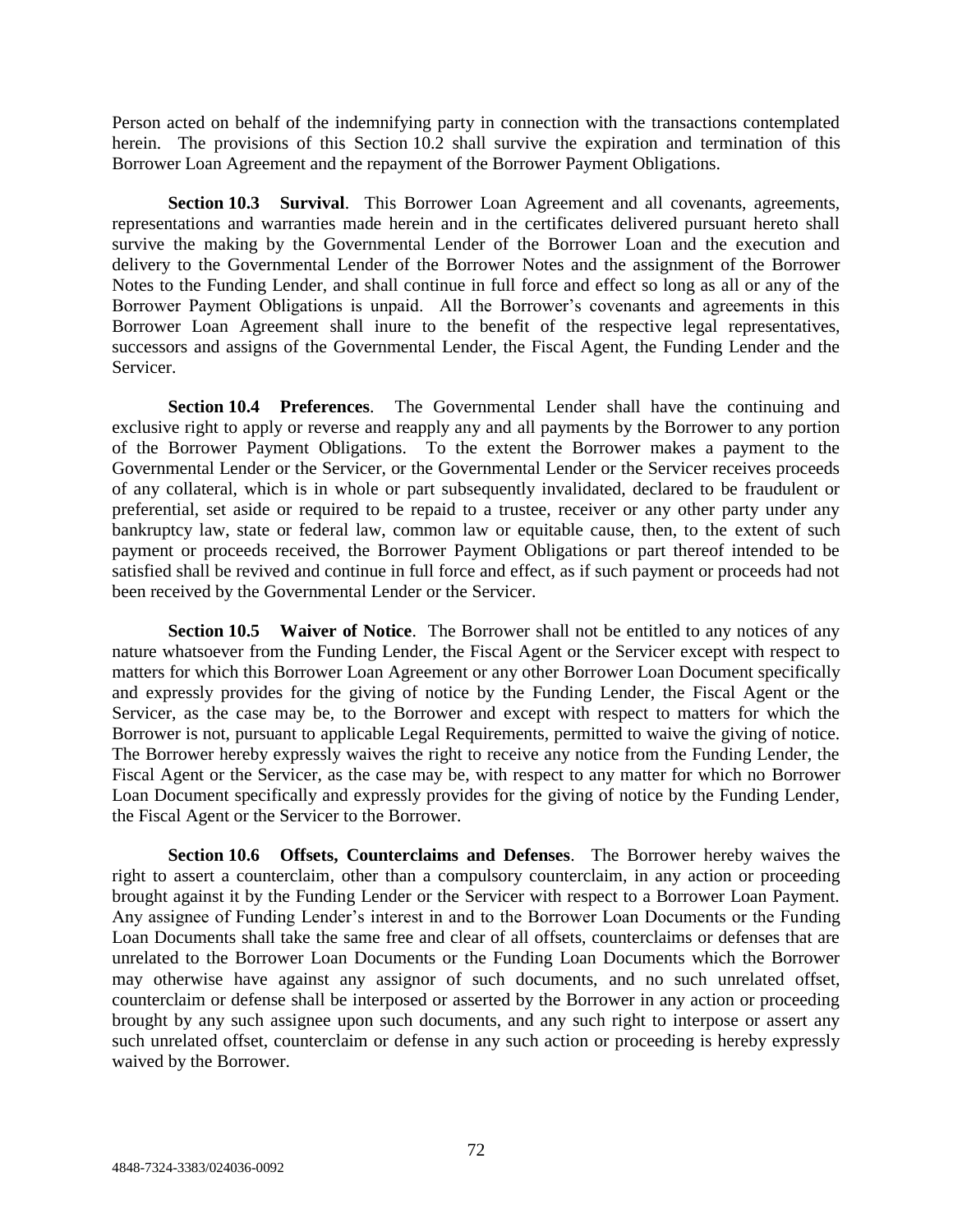**Section 10.7 Publicity**. The Funding Lender and the Servicer (and any Affiliates of either party) shall have the right to issue press releases, advertisements and other promotional materials describing the Funding Lender's or the Servicer's participation in the making of the Borrower Loan or the Borrower Loan's inclusion in any Secondary Market Transaction effectuated by the Funding Lender or the Servicer or one of its or their Affiliates. All news releases, publicity or advertising by the Borrower or Borrower Affiliates through any media intended to reach the general public, which refers to the Borrower Loan Documents or the Funding Loan Documents, the Borrower Loan, the Funding Lender or the Servicer in a Secondary Market Transaction, shall be subject to the prior Written Consent of the Funding Lender or the Servicer, as applicable.

**Section 10.8 Construction of Documents**. The parties hereto acknowledge that they were represented by counsel in connection with the negotiation and drafting of the Borrower Loan Documents and the Funding Loan Documents and that the Borrower Loan Documents and the Funding Loan Documents shall not be subject to the principle of construing their meaning against the party that drafted them.

**Section 10.9 No Third Party Beneficiaries**. The Borrower Loan Documents and the Funding Loan Documents are solely for the benefit of the Governmental Lender, the Funding Lender, the Servicer, the Fiscal Agent and the Borrower and, with respect to Sections 9.1.3 and 9.1.4 hereof, the Underwriter Group, and nothing contained in any Borrower Loan Document shall be deemed to confer upon anyone other than the Governmental Lender, the Funding Lender, the Fiscal Agent, the Servicer, and the Borrower any right to insist upon or to enforce the performance or observance of any of the obligations contained therein.

**Section 10.10 Assignment**. The Borrower Loan, the Security Instrument, the Borrower Loan Documents and the Funding Loan Documents and all Funding Lender's or Fiscal Agent's rights, title, obligations and interests therein may be assigned by the Funding Lender or the Fiscal Agent, as appropriate, at any time in its sole discretion, whether by operation of law (pursuant to a merger or other successor in interest) or otherwise, subject in any event to the provisions of Section 2.4 of the Funding Loan Agreement. Upon such assignment, all references to Funding Lender or the Fiscal Agent, as appropriate, in this Borrower Loan Agreement and in any Borrower Loan Document shall be deemed to refer to such assignee or successor in interest and such assignee or successor in interest shall thereafter stand in the place of the Funding Lender or the Fiscal Agent, as appropriate. The Borrower shall accord full recognition to any such assignment, and all rights and remedies of Funding Lender in connection with the interest so assigned shall be as fully enforceable by such assignee as they were by Funding Lender before such assignment. In connection with any proposed assignment, Funding Lender may disclose to the proposed assignee any information that the Borrower has delivered, or caused to be delivered, to Funding Lender with reference to the Borrower, General Partner, Guarantor or any Borrower Affiliate, or the Project, including information that the Borrower is required to deliver to Funding Lender pursuant to this Borrower Loan Agreement, provided that such proposed assignee agrees to treat such information as confidential. The Borrower may not assign its rights, interests or obligations under this Borrower Loan Agreement or under any of the Borrower Loan Documents or Funding Loan Documents, or the Borrower's interest in any moneys to be disbursed or advanced hereunder, except only as may be expressly permitted hereby.

## **Section 10.11** [**Reserved**].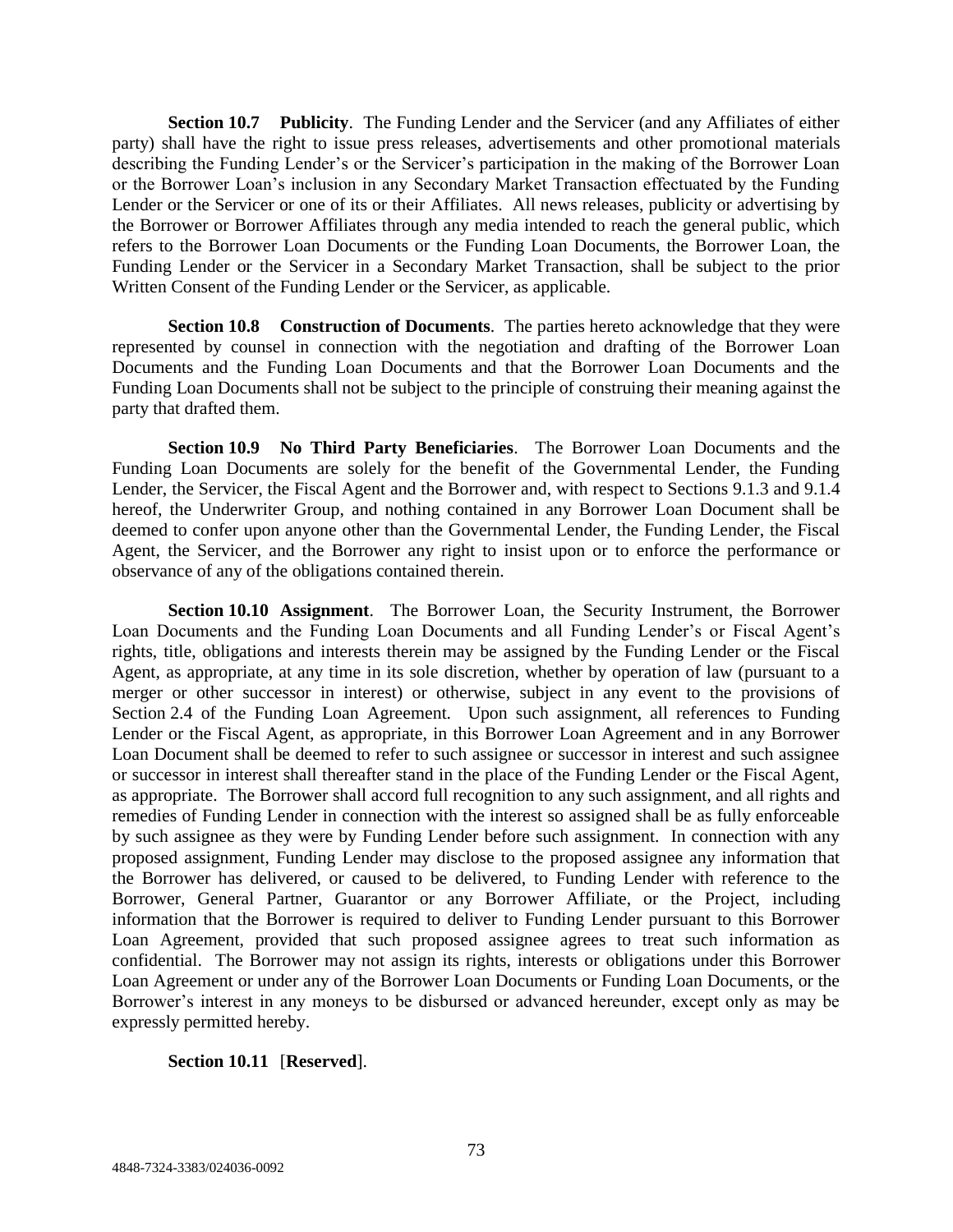**Section 10.12 Governmental Lender, Funding Lender and Servicer Not in Control; No Partnership.** None of the covenants or other provisions contained in this Borrower Loan Agreement shall, or shall be deemed to, give the Governmental Lender, the Funding Lender, the Fiscal Agent or the Servicer the right or power to exercise control over the affairs or management of the Borrower, the power of the Governmental Lender, the Funding Lender, the Fiscal Agent and the Servicer being limited to the rights to exercise the remedies referred to in the Borrower Loan Documents and the Funding Loan Documents. The relationship between the Borrower and the Governmental Lender, the Funding Lender, the Fiscal Agent and the Servicer is, and at all times shall remain, solely that of debtor and creditor. No covenant or provision of the Borrower Loan Documents or the Funding Loan Documents is intended, nor shall it be deemed or construed, to create a partnership, joint venture, agency or common interest in profits or income between the Borrower and the Governmental Lender, the Funding Lender, the Fiscal Agent or the Servicer or to create an equity interest in the Project in the Governmental Lender, the Funding Lender, the Fiscal Agent or the Servicer. Neither the Governmental Lender, the Funding Lender, the Fiscal Agent nor the Servicer undertakes or assumes any responsibility or duty to the Borrower or to any other person with respect to the Project or the Borrower Loan, except as expressly provided in the Borrower Loan Documents or the Funding Loan Documents; and notwithstanding any other provision of the Borrower Loan Documents and the Funding Loan Documents: (1) the Governmental Lender, the Funding Lender, the Fiscal Agent and the Servicer are not, and shall not be construed as, a partner, joint venturer, alter ego, manager, controlling person or other business associate or participant of any kind of the Borrower or its stockholders, members, or partners and the Governmental Lender, the Funding Lender, the Fiscal Agent and the Servicer do not intend to ever assume such status; (2) the Governmental Lender, the Funding Lender, the Fiscal Agent and the Servicer shall in no event be liable for any the Borrower Payment Obligations, expenses or losses incurred or sustained by the Borrower; and (3) the Governmental Lender, the Funding Lender, the Fiscal Agent and the Servicer shall not be deemed responsible for or a participant in any acts, omissions or decisions of the Borrower, the Borrower Controlling Entities or its stockholders, members, or partners. The Governmental Lender, the Funding Lender, the Fiscal Agent and the Servicer and the Borrower disclaim any intention to create any partnership, joint venture, agency or common interest in profits or income between the Governmental Lender, the Funding Lender, the Servicer, the Fiscal Agent and the Borrower, or to create an equity interest in the Project in the Governmental Lender, the Funding Lender, the Fiscal Agent or the Servicer, or any sharing of liabilities, losses, costs or expenses.

**Section 10.13 Release**. The Borrower hereby acknowledges that it is executing this Borrower Loan Agreement and each of the Borrower Loan Documents and the Funding Loan Documents to which it is a party as its own voluntary act free from duress and undue influence.

**Section 10.14 Term of Borrower Loan Agreement**. This Borrower Loan Agreement shall be in full force and effect until all payment obligations of the Borrower hereunder have been paid in full and the Borrower Loan and the Funding Loan have been retired or the payment thereof has been provided for; except that on and after payment in full of the Borrower Notes, this Borrower Loan Agreement shall be terminated, without further action by the parties hereto; provided, however, that the obligations of the Borrower under Sections 5.11, 5.14, 5.15, 9.1.3, 9.1.4, 9.1.5, 9.1.6 and 10.15 hereof, as well as under [Section 5.7 of the Construction Funding Agreement], shall survive the termination of this Borrower Loan Agreement.

**Section 10.15 Reimbursement of Expenses**. If, upon or after the occurrence of any Event of Default or Potential Default, the Governmental Lender, the Funding Lender, the Fiscal Agent or the Servicer shall employ attorneys or incur other expenses for the enforcement of performance or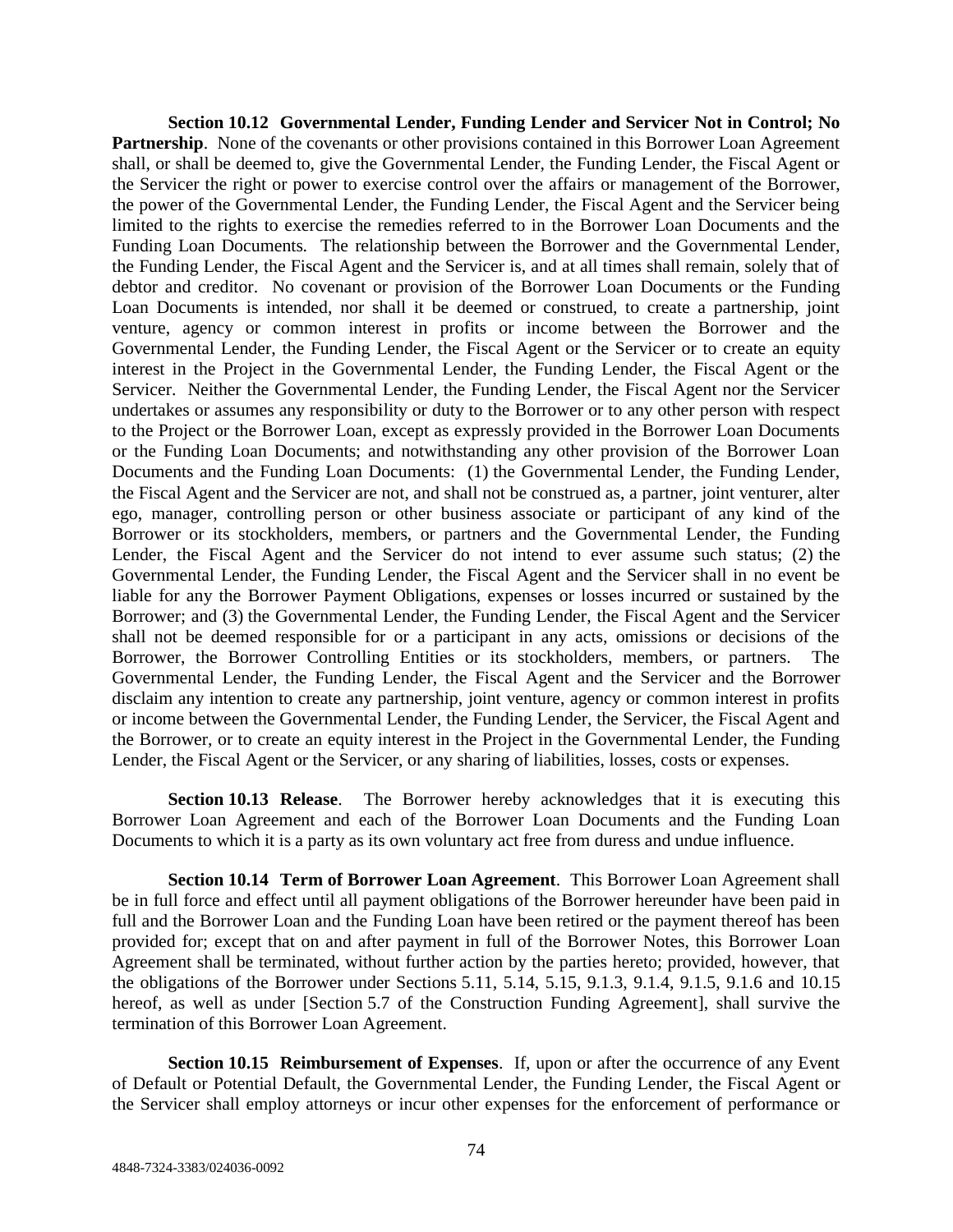observance of any obligation or agreement on the part of the Borrower contained herein, the Borrower will on demand therefor reimburse the Governmental Lender, the Funding Lender, the Fiscal Agent and the Servicer for fees of such attorneys and such other expenses so incurred.

The Borrower's obligation to pay the amounts required to be paid under this Section 10.15 shall be subordinate to its obligations to make payments under the Borrower Notes.

**Section 10.16 Permitted Contests**. Notwithstanding anything to the contrary contained in this Borrower Loan Agreement, Borrower shall have the right to contest or object in good faith to any claim, demand, levy or assessment (other than in respect of Debt or Contractual Obligations of Borrower under any Borrower Loan Document or Related Document) by appropriate legal proceedings that are not prejudicial to Funding Lender's rights, but this shall not be deemed or construed as in any way relieving, modifying or providing any extension of time with respect to Borrower's covenant to pay and comply with any such claim, demand, levy or assessment, unless Borrower shall have given prior Written Notice to the Funding Lender of Borrower's intent to so contest or object thereto, and unless (i) Borrower has, in the Funding Lender's judgment, a reasonable basis for such contest, (ii) Borrower pays when due any portion of the claim, demand, levy or assessment to which Borrower does not object, (iii) Borrower demonstrates to Funding Lender's satisfaction that such legal proceedings shall conclusively operate to prevent enforcement prior to final determination of such proceedings, (iv) Borrower furnishes such bond, surety, undertaking or other security in connection therewith as required by law, or as requested by and satisfactory to Funding Lender, to stay such proceeding, which bond, surety, undertaking or other security shall be issued by a bonding company, insurer or surety company reasonably satisfactory to Funding Lender and shall be sufficient to cause the claim, demand, levy or assessment to be insured against by the Title Company or removed as a lien against the Project, (v) Borrower at all times prosecutes the contest with due diligence, and (vi) Borrower pays, promptly following a determination of the amount of such claim, demand, levy or assessment due and owing by Borrower, the amount so determined to be due and owing by Borrower. In the event that Borrower does not make, promptly following a determination of the amount of such claim, demand, levy or assessment due and owing by Borrower, any payment required to be made pursuant to clause (vi) of the preceding sentence, an Event of Default shall have occurred, and Funding Lender may draw or realize upon any bond or other security delivered to Funding Lender in connection with the contest by Borrower, in order to make such payment.

**Section 10.17 Funding Lender Approval of Instruments and Parties**. All proceedings taken in accordance with transactions provided for herein, and all surveys, appraisals and documents required or contemplated by this Borrower Loan Agreement and the persons responsible for the execution and preparation thereof, shall be satisfactory to and subject to approval by Funding Lender. Funding Lender's approval of any matter in connection with the Project shall be for the sole purpose of protecting the security and rights of Funding Lender. No such approval shall result in a waiver of any default of Borrower. In no event shall Funding Lender's approval be a representation of any kind with regard to the matter being approved.

**Section 10.18 Funding Lender Determination of Facts**. Funding Lender shall at all times be free to establish independently, to its reasonable satisfaction, the existence or nonexistence of any fact or facts, the existence or nonexistence of which is a condition of this Borrower Loan Agreement.

**Section 10.19 Calendar Months**. With respect to any payment or obligation that is due or required to be performed within a specified number of Calendar Months after a specified date, such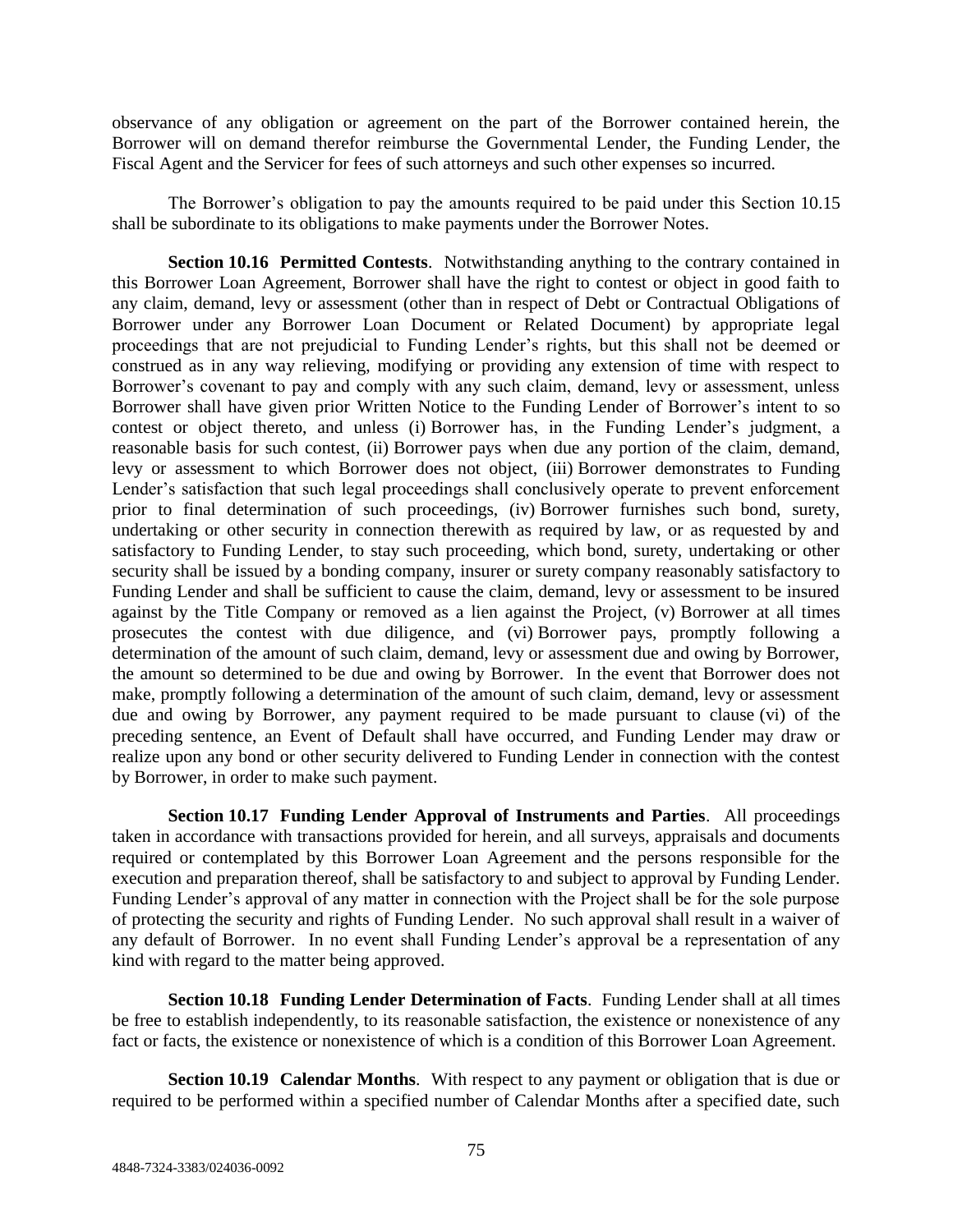payment or obligation shall become due on the day in the last of such specified number of Calendar Months that corresponds numerically to the date so specified; provided, however, that with respect to any obligation as to which such specified date is the 29th, 30th or 31st day of any Calendar Month: if the Calendar Month in which such payment or obligation would otherwise become due does not have a numerically corresponding date, such obligation shall become due on the first day of the next succeeding Calendar Month.

**Section 10.20 Determinations by Lender**. Except to the extent expressly set forth in this Borrower Loan Agreement to the contrary, in any instance where the consent or approval of the Governmental Lender and the Funding Lender may be given or is required, or where any determination, judgment or decision is to be rendered by the Governmental Lender and the Funding Lender under this Borrower Loan Agreement, the granting, withholding or denial of such consent or approval and the rendering of such determination, judgment or decision shall be made or exercised by the Governmental Lender and the Funding Lender, as applicable (or its designated representative) at its sole and exclusive option and in its sole and absolute discretion.

**Section 10.21 Governing Law**. This Borrower Loan Agreement shall be governed by and enforced in accordance with the laws of the State, without giving effect to the choice of law principles of the State that would require the application of the laws of a jurisdiction other than the State.

**Section 10.22 Consent to Jurisdiction and Venue.** Borrower agrees that any controversy arising under or in relation to this Borrower Loan Agreement shall be litigated exclusively in the State. The state and federal courts and authorities with jurisdiction in the State shall have exclusive jurisdiction over all controversies which shall arise under or in relation to this Borrower Loan Agreement. Borrower irrevocably consents to service, jurisdiction, and venue of such courts for any such litigation and waives any other venue to which it might be entitled by virtue of domicile, habitual residence or otherwise. However, nothing herein is intended to limit Beneficiary Parties' right to enforce a judgment against Borrower or any of Borrower's assets in any court of any other jurisdiction where Borrower's assets are located.

**Section 10.23 Successors and Assigns**. This Borrower Loan Agreement shall be binding upon and shall inure to the benefit of the parties hereto and their respective heirs, legal representatives, successors, successors-in-interest and assigns, as appropriate. The terms used to designate any of the parties herein shall be deemed to include the heirs, legal representatives, successors, successors-in-interest and assigns, as appropriate, of such parties. References to a "person" or "persons" shall be deemed to include individuals and entities.

**Section 10.24 Severability**. The invalidity, illegality or unenforceability of any provision of this Borrower Loan Agreement shall not affect the validity, legality or enforceability of any other provision, and all other provisions shall remain in full force and effect.

**Section 10.25 Entire Agreement; Amendment and Waiver**. This Borrower Loan Agreement contains the complete and entire understanding of the parties with respect to the matters covered. This Borrower Loan Agreement may not be amended, modified or changed, nor shall any waiver of any provision hereof be effective, except by a written instrument signed by the party against whom enforcement of the waiver, amendment, change, or modification is sought, and then only to the extent set forth in that instrument. No specific waiver of any of the terms of this Borrower Loan Agreement shall be considered as a general waiver. Without limiting the generality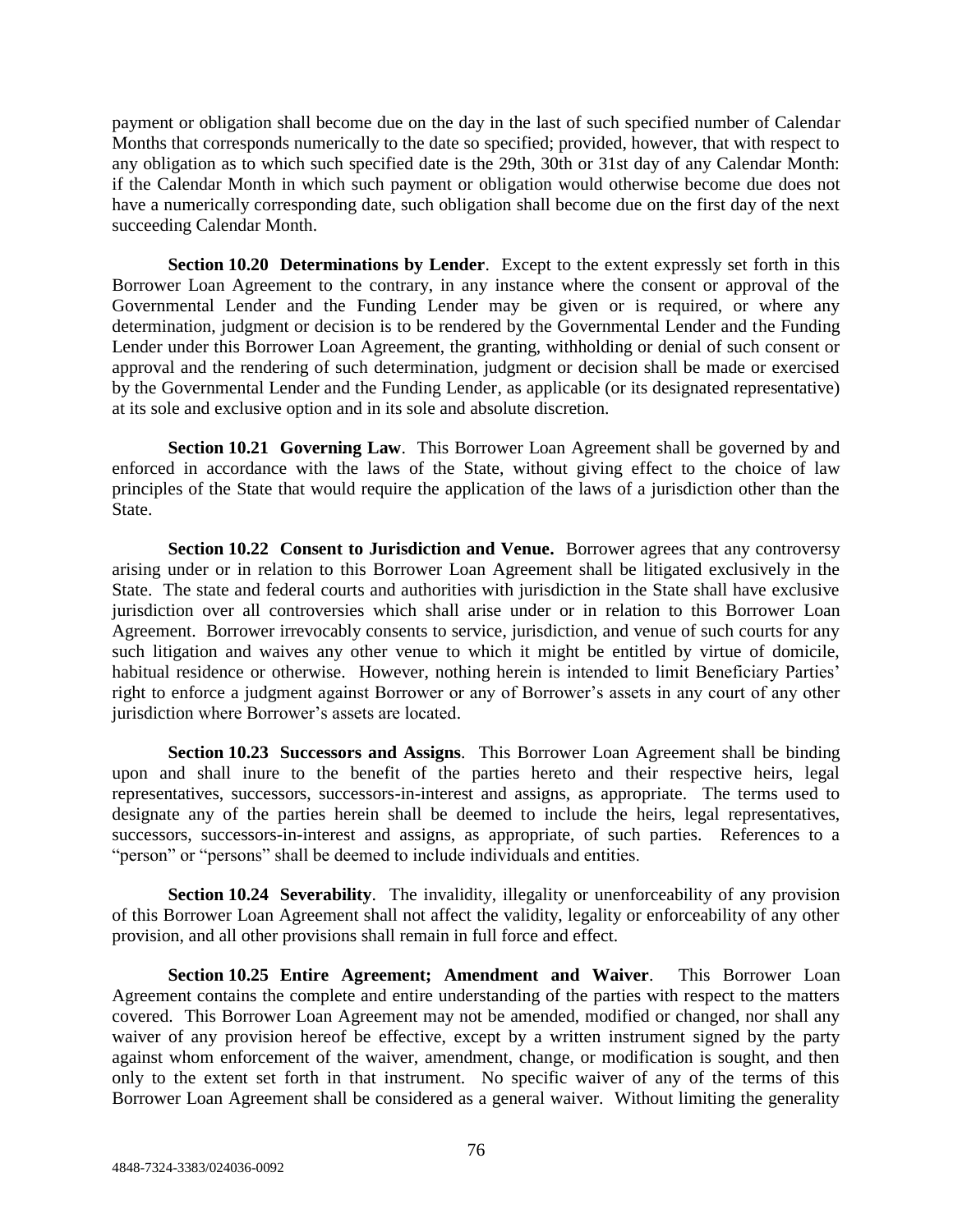of the foregoing, no Disbursement shall constitute a waiver of any conditions to the Governmental Lender's or the Funding Lender's obligation to make further Disbursements nor, in the event Borrower is unable to satisfy any such conditions, shall any such waiver have the effect of precluding the Governmental Lender or the Funding Lender from thereafter declaring such inability to constitute a Potential Default or Event of Default under this Borrower Loan Agreement.

**Section 10.26 Counterparts**. This Borrower Loan Agreement may be executed in multiple counterparts, each of which shall constitute an original document and all of which together shall constitute one agreement.

**Section 10.27 Captions**. The captions of the sections of this Borrower Loan Agreement are for convenience only and shall be disregarded in construing this Borrower Loan Agreement.

**Section 10.28 Servicer**. Borrower hereby acknowledges and agrees that, pursuant to the terms of Section 39 of the Security Instrument: (a) from time to time, the Governmental Lender or the Funding Lender may appoint a servicer to collect payments, escrows and deposits, to give and to receive notices under the Borrower Notes, this Borrower Loan Agreement or the other Borrower Loan Documents, and to otherwise service the Borrower Loan and (b) unless Borrower receives Written Notice from the Governmental Lender or the Funding Lender to the contrary, any action or right which shall or may be taken or exercised by the Governmental Lender or the Funding Lender may be taken or exercised by such servicer with the same force and effect.

**Section 10.29 Beneficiary Parties as Third Party Beneficiary**. Each of the Beneficiary Parties shall be a third party beneficiary of this Borrower Loan Agreement for all purposes.

**Section 10.30 Waiver of Trial by Jury**. TO THE MAXIMUM EXTENT PERMITTED UNDER APPLICABLE LAW, EACH OF BORROWER AND THE BENEFICIARY PARTIES (A) COVENANTS AND AGREES NOT TO ELECT A TRIAL BY JURY WITH RESPECT TO ANY ISSUE ARISING OUT OF THIS BORROWER LOAN AGREEMENT OR THE RELATIONSHIP BETWEEN THE PARTIES THAT IS TRIABLE OF RIGHT BY A JURY AND (B) WAIVES ANY RIGHT TO TRIAL BY JURY WITH RESPECT TO SUCH ISSUE TO THE EXTENT THAT ANY SUCH RIGHT EXISTS NOW OR IN THE FUTURE. THIS WAIVER OF RIGHT TO TRIAL BY JURY IS SEPARATELY GIVEN BY EACH PARTY, KNOWINGLY AND VOLUNTARILY WITH THE BENEFIT OF COMPETENT LEGAL COUNSEL.

IF FOR ANY REASON THIS WAIVER IS DETERMINED TO BE UNENFORCEABLE, ALL DISPUTES WILL BE RESOLVED BY JUDICIAL REFERENCE PURSUANT TO THE PROCEDURES SET FORTH IN THE SECURITY INSTRUMENT.

**Section 10.31 Time of the Essence**. Time is of the essence with respect to this Borrower Loan Agreement.

### **Section 10.32** [**Reserved**].

**Section 10.33 Reference Date**. This Borrower Loan Agreement is dated for reference purposes only as of the first day of October 2021, and will not be effective and binding on the parties hereto unless and until the Closing Date (as defined herein) occurs.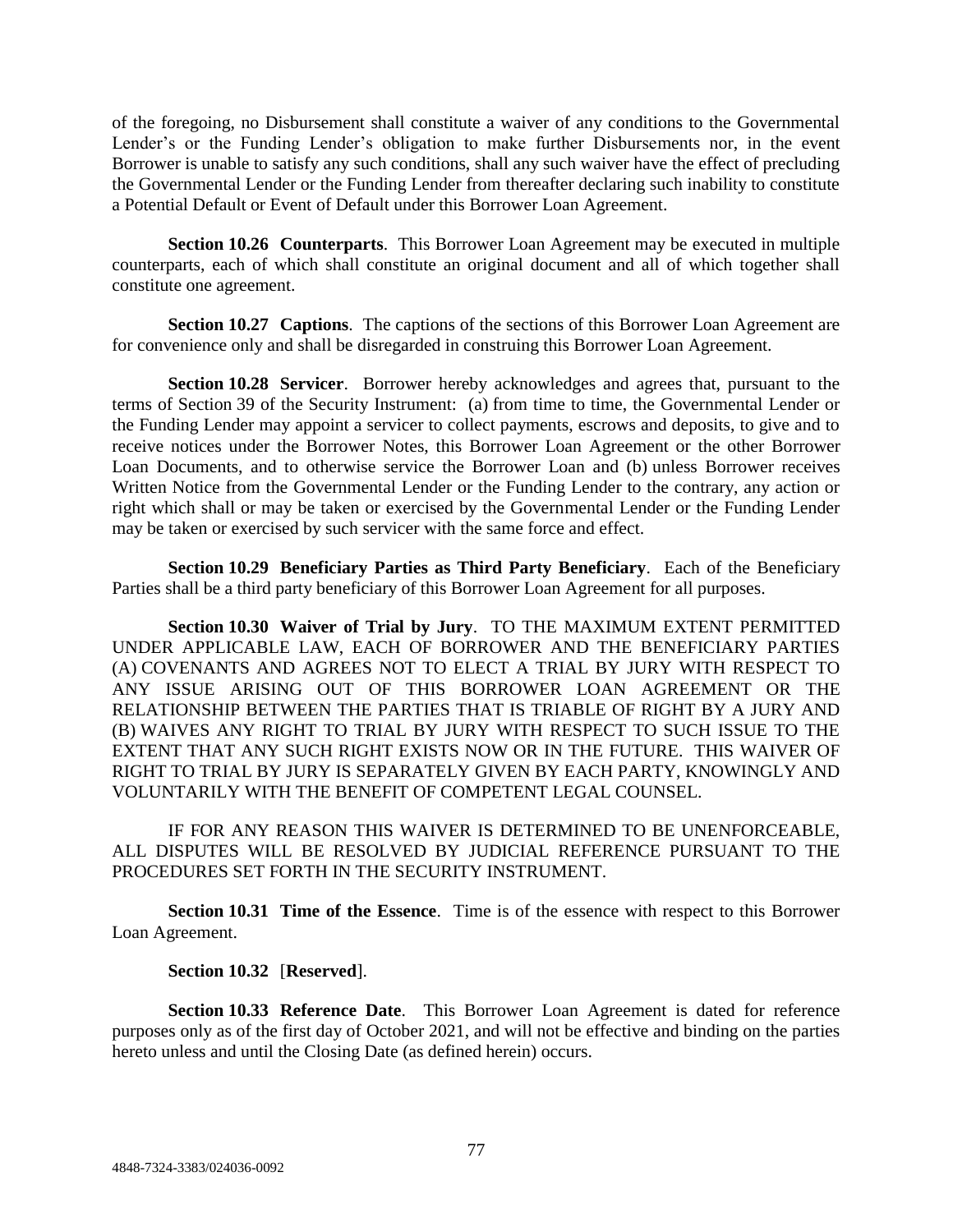#### **ARTICLE XI**

#### **LIMITATIONS ON LIABILITY**

**Section 11.1 Limitation on Liability**. Notwithstanding anything to the contrary herein, the liability of the Borrower hereunder and under the other Borrower Loan Documents and the Funding Loan Documents shall be limited to the extent set forth in the Borrower Notes.

**Section 11.2 Limitation on Liability of Governmental Lender**. The Governmental Lender shall not be obligated to pay the principal (or prepayment price) of or interest on the Funding Loan, except from moneys and assets received by the Fiscal Agent or the Funding Lender on behalf of the Governmental Lender pursuant to this Borrower Loan Agreement. Neither the faith and credit nor the taxing power of the State, or any political subdivision thereof, nor the faith and credit of the Governmental Lender is pledged to the payment of the principal (or prepayment price) of or interest on the Funding Loan. The Governmental Lender shall not be liable for any costs, expenses, losses, damages, claims or actions, of any conceivable kind on any conceivable theory, under or by reason of or in connection with this Borrower Loan Agreement or the Funding Loan Agreement, except only to the extent amounts are received for the payment thereof from the Borrower under this Borrower Loan Agreement.

The Borrower hereby acknowledges that the Governmental Lender's sole source of moneys to repay the Funding Loan will be provided by the payments made by the Borrower pursuant to this Borrower Loan Agreement, together with investment income on certain funds and accounts held by the Fiscal Agent under the Funding Loan Agreement, and hereby agrees that if the payments to be made hereunder shall ever prove insufficient to pay all principal (or prepayment price) of and interest on the Funding Loan as the same shall become due (whether by maturity, redemption, acceleration or otherwise), then upon notice from the Fiscal Agent, the Funding Lender or the Servicer, the Borrower shall pay such amounts as are required from time to time to prevent any deficiency or default in the payment of such principal (or prepayment price) of or interest on the Funding Loan, including, but not limited to, any deficiency caused by acts, omissions, nonfeasance or malfeasance on the part of the Fiscal Agent, the Funding Lender, the Borrower, the Governmental Lender or any third party, subject to any right of reimbursement from the Fiscal Agent, the Funding Lender, the Governmental Lender or any such third party, as the case may be, therefor.

**Section 11.3 Waiver of Personal Liability**. No commissioner, member, officer, agent or employee of the Governmental Lender shall be individually or personally liable for the payment of any principal (or prepayment price) of or interest on the Funding Loan or any other sum hereunder or be subject to any personal liability or accountability by reason of the execution and delivery of this Borrower Loan Agreement; but nothing herein contained shall relieve any such member, director, officer, agent or employee from the performance of any official duty provided by law or by this Borrower Loan Agreement.

### **Section 11.4 Limitation on Liability of Governmental Lender's or Funding Lender's Commissioners, Officers, Employees, Etc**.

(a) Borrower assumes all risks of the acts or omissions of the Governmental Lender and the Funding Lender, provided, however, this assumption is not intended to, and shall not, preclude the Borrower from pursuing such rights and remedies as it may have against the Governmental Lender and the Funding Lender at law or under any other agreement. None of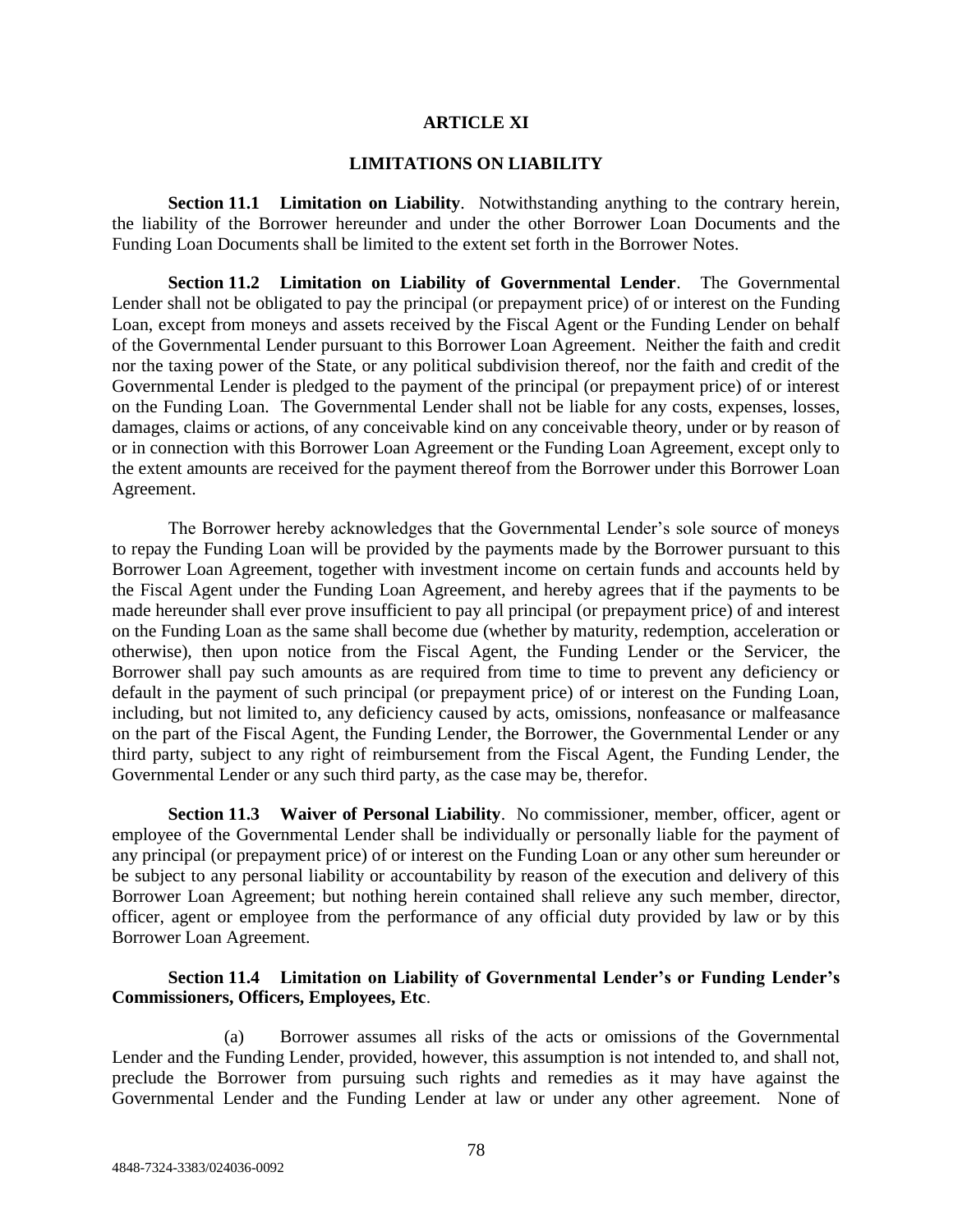Governmental Lender, the Fiscal Agent and the Funding Lender, nor the other Beneficiary Parties or their respective commissioners, officers, directors, employees or agents shall be liable or responsible for (i) for any acts or omissions of the Governmental Lender and the Funding Lender; or (ii) the validity, sufficiency or genuineness of any documents, or endorsements, even if such documents should in fact prove to be in any or all respects invalid, insufficient, fraudulent or forged. In furtherance and not in limitation of the foregoing, the Governmental Lender and the Funding Lender may accept documents that appear on their face to be in order, without responsibility for further investigation, regardless of any notice or information to the contrary, unless acceptance in light of such notice or information constitutes gross negligence or willful misconduct on the part of the Funding Lender, or willful misconduct of the Governmental Lender.

(b) None of the Governmental Lender, the Fiscal Agent, the Funding Lender, the other Beneficiary Parties or any of their respective commissioners, officers, directors, employees or agents shall be liable to any contractor, subcontractor, supplier, laborer, architect, engineer or any other party for services performed or materials supplied in connection with the Project. The Governmental Lender and the Funding Lender shall not be liable for any debts or claims accruing in favor of any such parties against the Borrower or others or against the Project. Borrower is not and shall not be an agent of the Governmental Lender and the Funding Lender for any purpose. Neither the Governmental Lender nor the Funding Lender is a joint venture partner with Borrower in any manner whatsoever. Prior to default by Borrower under this Borrower Loan Agreement and the exercise of remedies granted herein, the Governmental Lender and the Funding Lender shall not be deemed to be in privity of contract with any contractor or provider of services to the Project, nor shall any payment of funds directly to a contractor, subcontractor or provider of services be deemed to create any third party beneficiary status or recognition of same by the Governmental Lender and the Funding Lender. Approvals granted by the Governmental Lender and the Funding Lender for any matters covered under this Borrower Loan Agreement shall be narrowly construed to cover only the parties and facts identified in any written approval or, if not in writing, such approvals shall be solely for the benefit of Borrower.

(c) Any obligation or liability whatsoever of the Governmental Lender and the Funding Lender that may arise at any time under this Borrower Loan Agreement or any other Borrower Loan Document shall be satisfied, if at all, out of the Funding Lender's assets only. No such obligation or liability shall be personally binding upon, nor shall resort for the enforcement thereof be had to, the Project or any of the Governmental Lender's or the Funding Lender's shareholders (if any), directors, officers, employees or agents, regardless of whether such obligation or liability is in the nature of contract, tort or otherwise.

**Section 11.5 Delivery of Reports, Etc**. The delivery of reports, information and documents to the Governmental Lender and the Funding Lender as provided herein is for informational purposes only and the Governmental Lender's and the Funding Lender's receipt of such shall not constitute constructive knowledge of any information contained therein or determinable from information contained therein. The Governmental Lender and the Funding Lender shall have no duties or responsibilities except those that are specifically set forth herein, and no other duties or obligations shall be implied in this Borrower Loan Agreement against the Governmental Lender and the Funding Lender.

[Remainder of Page Intentionally Left Blank]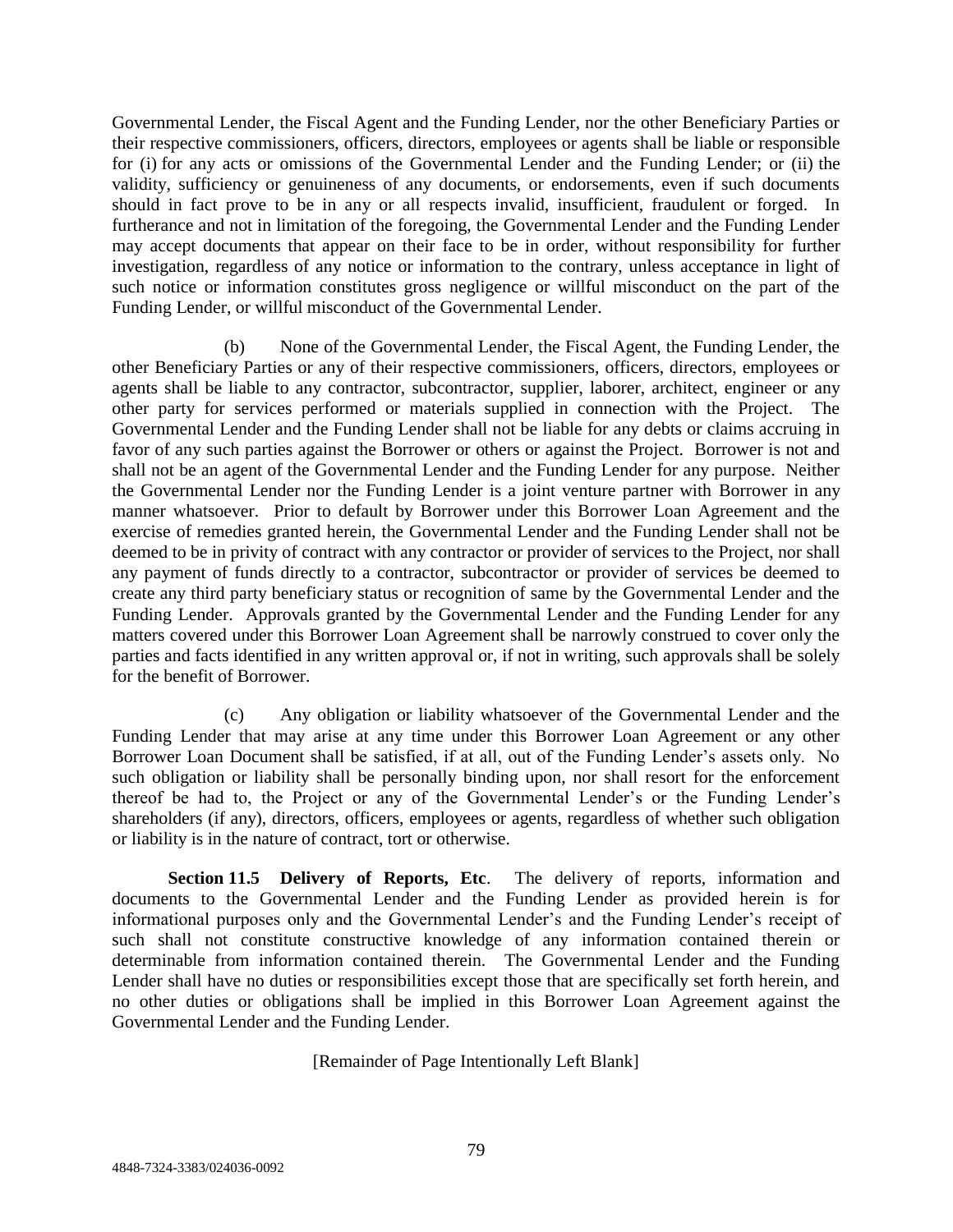IN WITNESS WHEREOF, the undersigned have duly executed and delivered this Borrower Loan Agreement by their respective authorized representative, as of the date first set forth above.

## **BORROWER:**

## **MILLENIA II CIC, LP**,

a California limited partnership

By: Pacific Southwest Community Development Corporation, a California nonprofit public benefit corporation, its Managing General Partner

#### By:

Robert W. Laing, President/Executive Director

- By: CIC Millenia II LLC, a California limited liability company, its Administrative General Partner
	- By: Chelsea Investment Corporation, a California corporation, its Manager

By:

Cheri Hoffman, President

(signatures follow on subsequent page)

[Signature Page to Borrower Loan Agreement – Columba Apartments]